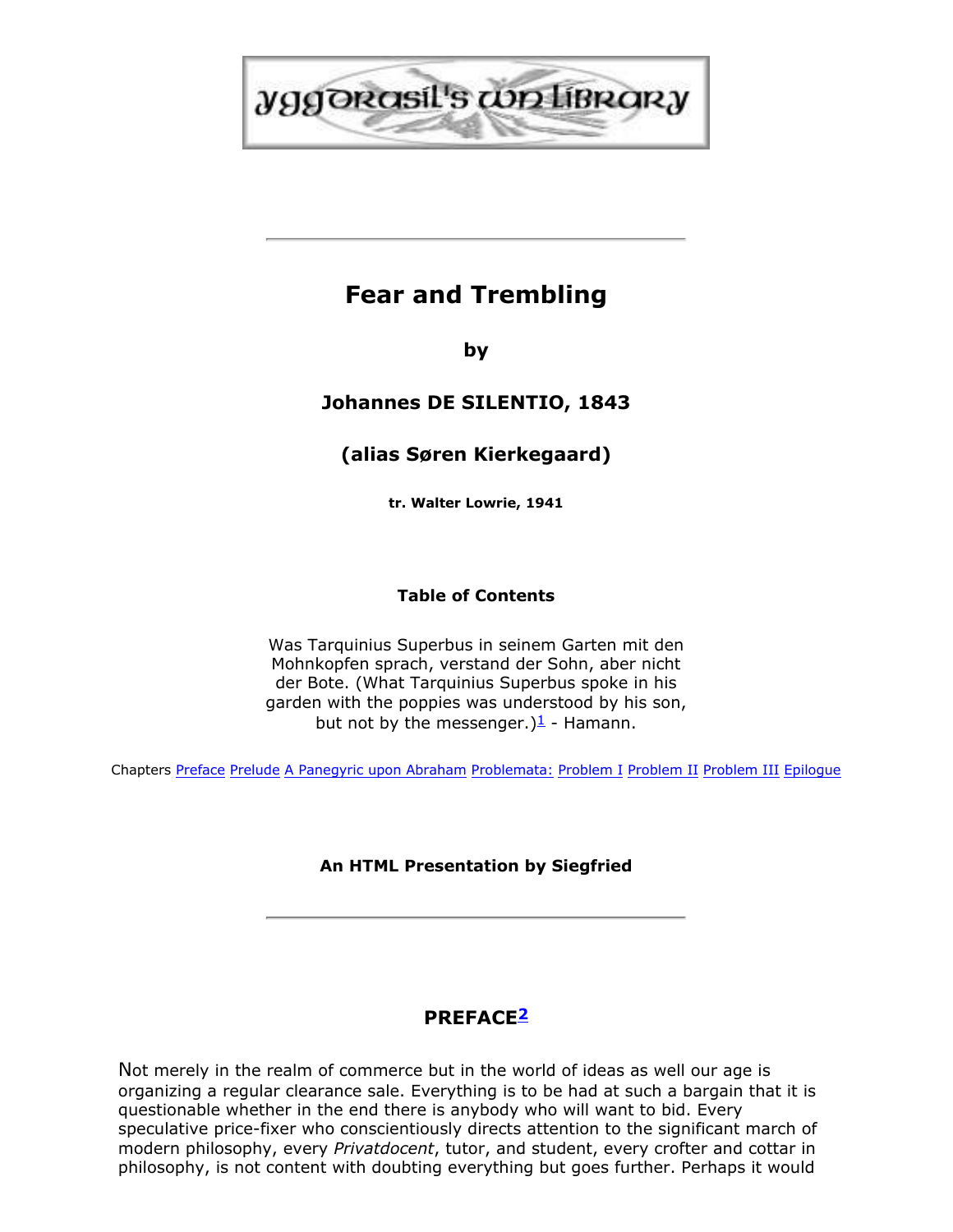be untimely and ill-timed to ask them where they are going, but surely it is courteous and unobtrusive to regard it as certain that they have doubted everything, since otherwise it would be a queer thing for them to be going further. This preliminary movement they have therefore all of them made, and presumably with such ease that they do not find it necessary to let drop a word about the how; for not even he who anxiously and with deep concern sought a little enlightenment was able to find any such thing, any guiding sign, any little dietetic prescription, as to how one was to comport oneself in supporting this prodigious task. "But Descartes<sup>3</sup> did it." Descartes, a venerable, humble and honest thinker, whose writings surely no one can read without the deepest emotion, did what he said and said what he did. Alas, alack, that is a great rarity in our times! Descartes, as he repeatedly affirmed, did not doubt in matters of faith. *"Memores tamen, ut jam dictum est, huic lumini naturali tamdiu tantum esse credendum, quamdiu nihil contrarium a Deo ipso revelatur. … Praeter caetera autem, memoriae nostrae pro summa regula est infigendum, ea quae nobis a Deo revelata sunt, ut omnium certissima esse credenda; et quamvis forte lumen rationis, quam maxime clarum et evidens, aliud quid nobis suggerere videretur, sold tamen auctoritati divinae potius quam proprio nostro judicio fidem esse adhibendam."* [4](#page-61-3) He did not cry, "Fire!" nor did he make it a duty for everyone to doubt; for Descartes was a quiet and solitary thinker, not a bellowing night-watchman; he modestly admitted that his method had importance for him alone and was justified in part by the bungled knowledge of his earlier years. *"Ne quis igitur putet me hic traditurum aliquam methodum quam unusquisque sequi debeat ad recte regendum rationem; illam enim tantum quam ipsemet secutus sum exponere decrevi. … Sed simul ac illud studiorum curriculum absolvi (sc. juventutis), quo decurso mos est in eruditorum numerum cooptari, plane aliud coepi cogitare. Tot enim me dubiis totque erroribus implicatum esse animadverti, ut omnes discendi conatus nihil aliud mihi profuisse judicarem, quam quod ignorantiam meam magis magisque detexissem."*[5](#page-61-4)

What those ancient Greeks (who also had some understanding of philosophy) regarded as a task for a whole lifetime, seeing that dexterity in doubting is not acquired in a few days or weeks, what the veteran combatant attained when he had preserved the equilibrium of doubt through all the pitfalls he encountered, who intrepidly denied the certainty of sense-perception and the certainty of the processes of thought, incorruptibly defied the apprehensions of self-love and the insinuations of sympathy–that is where everybody begins in our time.

In our time nobody is content to stop with faith but wants to go further. It would perhaps be rash to ask where these people are going, but it is surely a sign of breeding and culture for me to assume that everybody has faith, for otherwise it would be queer for them to be … going further. In those old days it was different, then faith was a task for a whole lifetime, because it was assumed that dexterity in faith is not acquired in a few days or weeks. When the tried oldster drew near to his last hour, having fought the good fight and kept the faith, his heart was still young enough not to have forgotten that fear and trembling which chastened the youth, which the man indeed held in check, but which no man quite outgrows … except as he might succeed at the earliest opportunity in going further. Where these revered figures arrived, that is the point where everybody in our day begins to go further.

The present writer is nothing of a philosopher, he has not understood the System, does not know whether it actually exists, whether it is completed; already he has enough for his weak head in the thought of what a prodigious head everybody in our day must have, since everybody has such a prodigious thought. Even though one were capable of converting the whole content of faith into the form of a concept, it does not follow that one has adequately conceived faith and understands how one got into it, or how it got into one. The present writer is nothing of a philosopher; he is, *poetice et eleganter*, an amateur writer who neither writes the System nor *promises*[6](#page-61-5) of the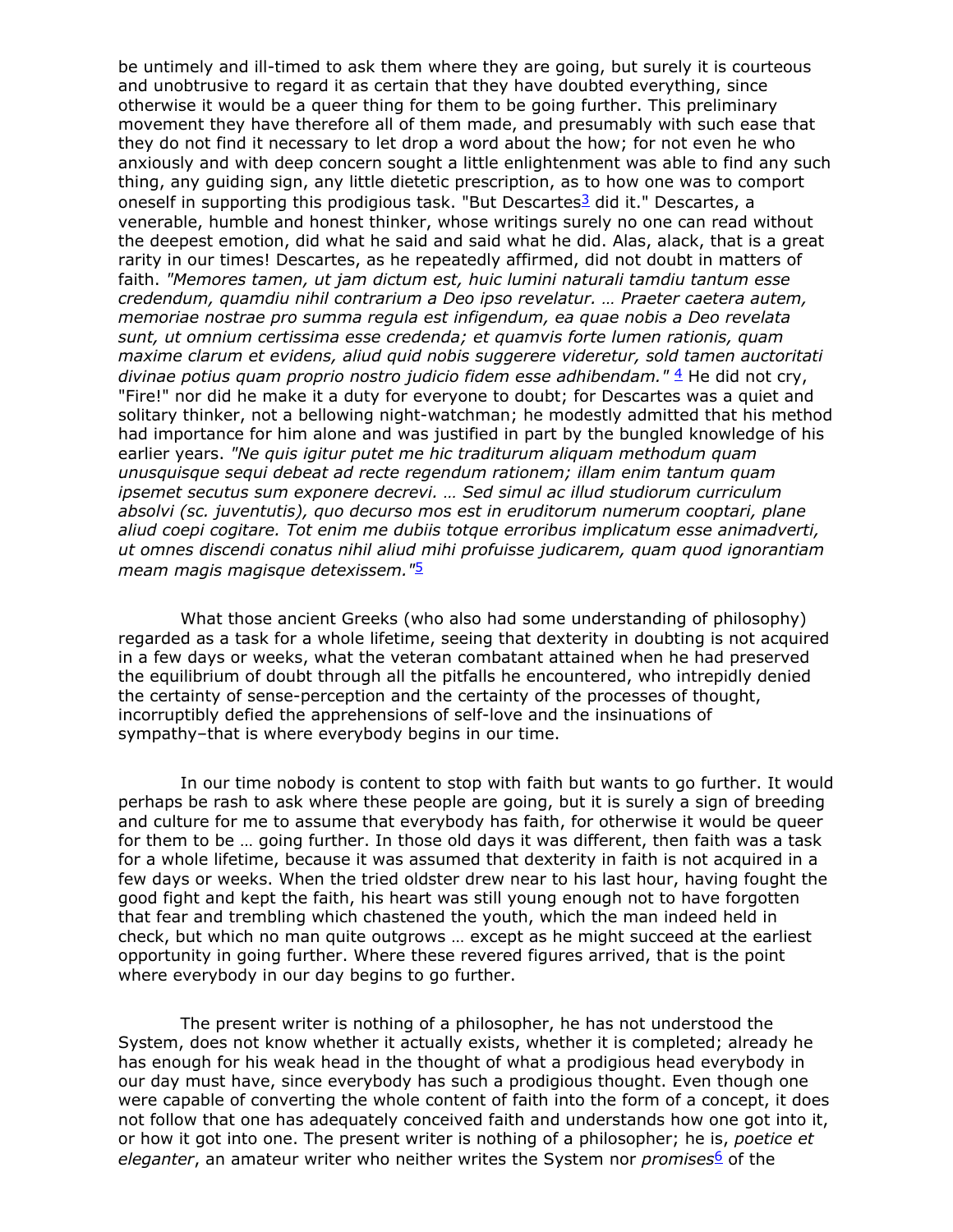System, who neither subscribes to the System nor ascribes anything to it. He writes because for him it is a luxury which becomes the more agreeable and more evident, the fewer there are who buy and read what he writes. He can easily foresee his fate in an age when passion has been obliterated in favor of learning, in an age when an author who wants to have readers must take care to write in such a way that the book can easily be perused during the afternoon nap, and take care to fashion his outward deportment in likeness to the picture of that polite young gardener in the advertisement sheet, $\overline{2}$  who with hat in hand, and with a good certificate from the place where he last served, recommends himself to the esteemed public. He foresees his fate–that he will be entirely ignored. He has a presentiment of the dreadful event, that a jealous criticism will many a time let him feel the birch; he trembles at the still more dreadful thought that one or another enterprising scribe, a gulper of paragraphs, who to rescue learning is always willing to do with other peoples' writings what  $Trop<sup>8</sup>$  "to preserve good taste" magnanimously resolved to do with a book called *The Destruction of the Human Race*–that is, he will slice the author into paragraphs, and will do it with the same inflexibility as the man who in the interest of the science of punctuation divided his discourse by counting the words, so that there were fifty words for a period and thirtyfive for a semicolon.

I prostrate myself with the profoundest deference before every systematic "bagpeerer" at the custom house, protesting, "This is not the System, it has nothing whatever to do with the System." I call down every blessing upon the System and upon the Danish shareholders in this omnibus $9-$ for a tower it is hardly likely to become. I wish them all and sundry good luck and all prosperity.

> *Respectfully,* Johannes DE SILENTIO

#### **PRELUD[E10](#page-62-2)**

<span id="page-2-0"></span>Once upon a time there was a man who as a child had heard the beautiful story  $11$  about how God tempted Abraham, and how he endured temptation, kept the faith, and a second time received again a son contrary to expectation. When the child became older he read the same story with even greater admiration, for life had separated what was united in the pious simplicity of the child. The older he became, the more frequently his mind reverted to that story, his enthusiasm became greater and greater, and yet he was less and less able to understand the story. At last in his interest for that he forgot everything else; his soul had only one wish, to see Abraham, one longing, to have been witness to that event. His desire was not to behold the beautiful countries of the Orient, or the earthly glory of the Promised Land, or that godfearing couple whose old age God had blessed, or the venerable figure of the aged patriarch, or the vigorous young manhood of Isaac whom God had bestowed upon Abraham–he saw no reason why the same thing might not have taken place on a barren heath in Denmark. His yearning was to accompany them on the three days' journey when Abraham rode with sorrow before him and with Isaac by his side. His only wish was to be present at the time when Abraham lifted up his eyes and saw Mount Moriah afar off, at the time when he left the asses behind and went alone with Isaac up unto the mountain; for what his mind was intent upon was not the ingenious web of imagination but the shudder of thought.

That man was not a thinker, he felt no need of getting beyond faith; he deemed it the most glorious thing to be remembered as the father of it, an enviable lot to possess it, even though no one else were to know it.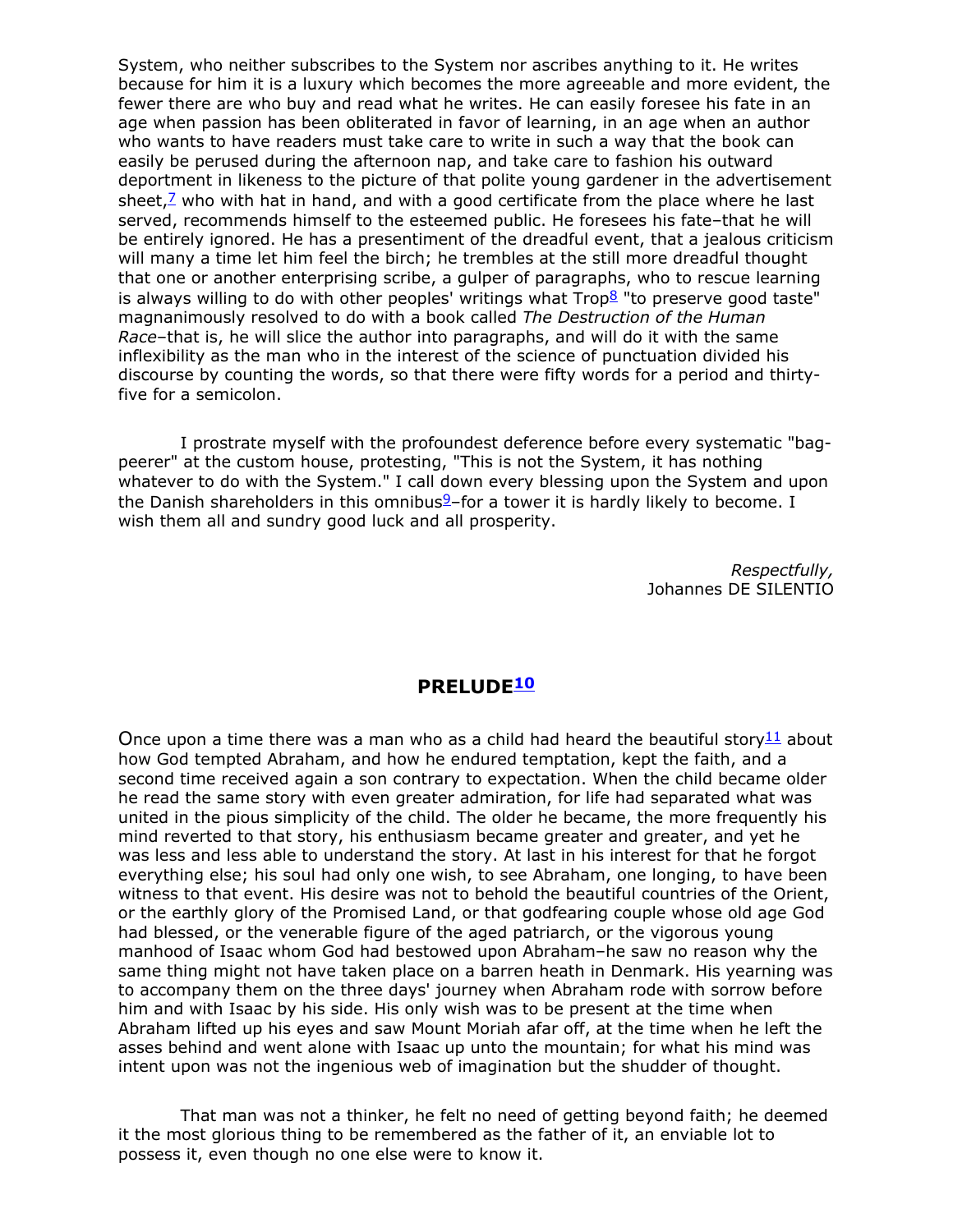That man was not a learned exegete, he didn't know Hebrew, if he had known Hebrew, he perhaps would easily have understood the story and Abraham.

**I**

*"And God tempted Abraham and said unto him, Take Isaac, shine only son, whom thou lovest, and get thee into the land of Moriah, and offer him there for a burnt offering upon the mountain which I will show thee."*

It was early in the morning, Abraham arose betimes, he had the asses saddled, left his tent, and Isaac with him, but Sarah looked out of the window after them until they had passed down the valley and she could see them no more.<sup>[12](#page-62-3)</sup> They rode in silence for three days. On the morning of the fourth day Abraham said never a word, but he lifted up his eyes and saw Mount Moriah afar off. He left the young men behind and went on alone with Isaac beside him up to the mountain. But Abraham said to himself, "I will not conceal from Isaac whither this course leads him." He stood still, he laid his hand upon the head of Isaac in benediction, and Isaac bowed to receive the blessing. And Abraham's face was fatherliness, his look was mild, his speech encouraging. But Isaac was unable to understand him, his soul could not be exalted; he embraced Abraham's knees, he fell at his feet imploringly, he begged for his young life, for the fair hope of his future, he called to mind the joy in Abraham's house, he called to mind the sorrow and loneliness. Then Abraham lifted up the boy, he walked with him by his side, and his talk was full of comfort and exhortation. But Isaac could not understand him. He climbed Mount Moriah, but Isaac understood him not. Then for an instant he turned away from him, and when Isaac again saw Abraham's face it was changed, his glance was wild, his form was horror. He seized Isaac by the throat, threw him to the ground, and said, "Stupid boy, dost thou then suppose that I am thy father? I am an idolater. Dost thou suppose that this is God's bidding? No, it is my desire." Then Isaac trembled and cried out in his terror, "O God in heaven, have compassion upon me. God of Abraham, have compassion upon me. If I have no father upon earth, be Thou my father!" But Abraham in a low voice said to himself, "O Lord in heaven, I thank Thee. After all it is better for him to believe that I am a monster, rather than that he should lose faith in Thee."

When the child must be weaned, the mother blackens her breast, it would indeed be a shame that the breast should look delicious when the child must not have it. So the child believes that the breast has changed, but the mother is the same, her glance is as loving and tender as ever. Happy the person who had no need of more dreadful expedients for weaning the child!

#### **II**

It was early in the morning, Abraham arose betimes, he embraced Sarah, the bride of his old age, and Sarah kissed Isaac, who had taken away her reproach, who was her pride, her hope for all time. So they rode on in silence along the way, and Abraham's glance was fixed upon the ground until the fourth day when he lifted up his eyes and saw afar off Mount Moriah, but his glance turned again to the ground. Silently he laid the wood in order, he bound Isaac, in silence he drew the knife–then he saw the ram which God had prepared. Then he offered that and returned home. … From that time on Abraham became old, he could not forget that God had required this of him. Isaac throve as before, but Abraham's eyes were darkened, and he knew joy no more.

When the child has grown big and must be weaned, the mother virginally hides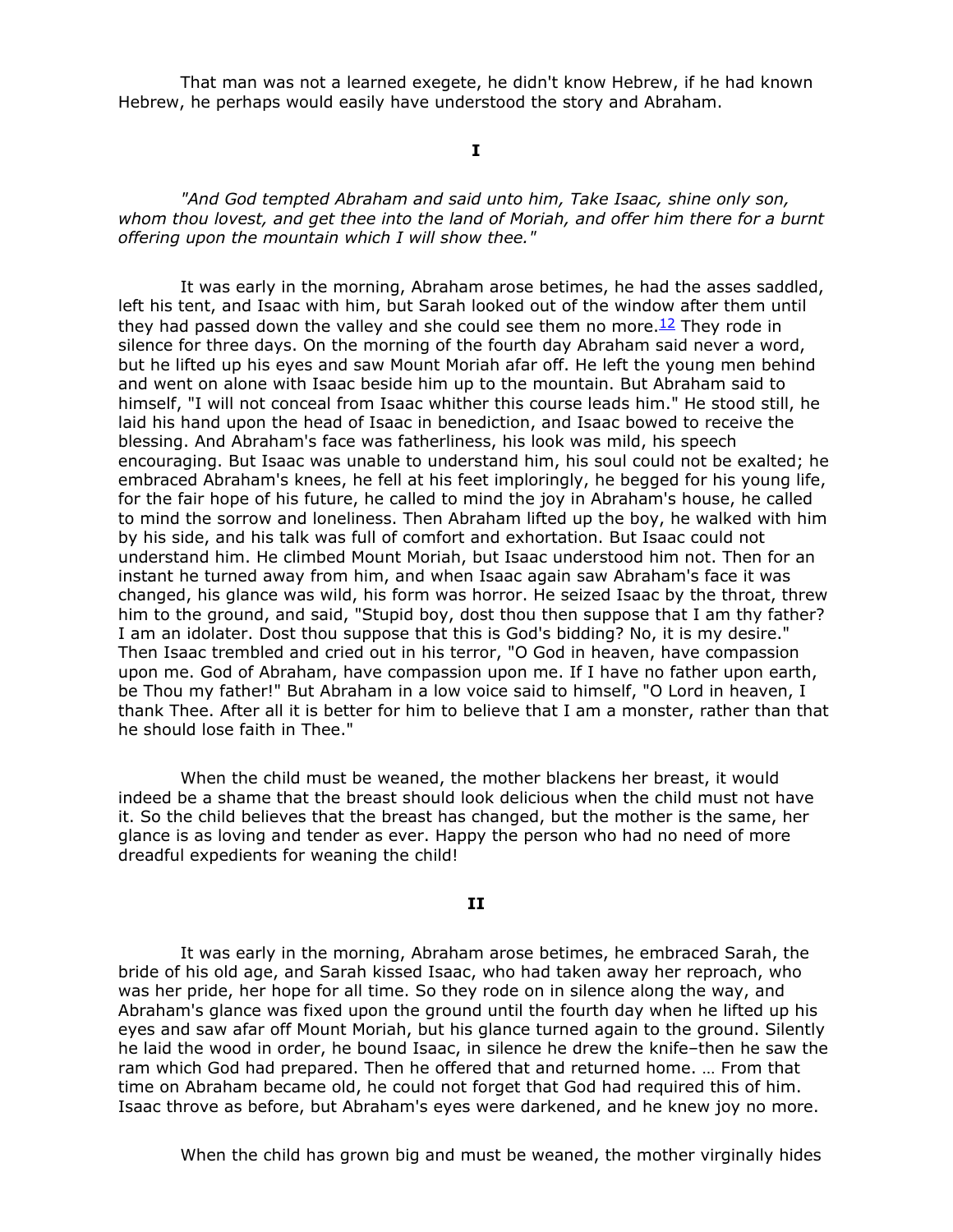her breast, so the child has no more a mother. Happy the child which did not in another way lose its mother.

#### **III**

It was early in the morning, Abraham arose betimes, he kissed Sarah, the young mother, and Sarah kissed Isaac, her delight, her joy at all times. And Abraham rode pensively along the way, he thought of Hagar and of the son whom he drove out into the wilderness, he climbed Mount Moriah, he drew the knife.

It was a quiet evening when Abraham rode out alone, and he rode to Mount Moriah; he threw himself upon his face, he prayed God to forgive him his sin, that he had been willing to offer Isaac, that the father had forgotten his duty toward the son. Often he rode his lonely way, but he found no rest. He could not comprehend that it was a sin to be willing to offer to God the best thing he possessed, that for which he would many times have given his life; and if it was a sin, if he had not loved Isaac as he did, then he could not understand that it might be forgiven. For what sin could be more dreadful?

When the child must be weaned, the mother too is not without sorrow at the thought that she and the child are separated more and more, that the child which first lay under her heart and later reposed upon her breast will be so near to her no more. So they mourn together for the brief period of mourning. Happy the person who has kept the child as near and needed not to sorrow any more!

#### **IV**

It was early in the morning, everything was prepared for the journey in Abraham's house. He bade Sarah farewell, and Eleazar, the faithful servant, followed him along the way, until he turned back. They rode together in harmony, Abraham and Isaac, until they came to Mount Moriah. But Abraham prepared everything for the sacrifice, calmly and quietly; but when he turned and drew the knife, Isaac saw that his left hand was clenched in despair, that a tremor passed through his body–but Abraham drew the knife.

Then they returned again home, and Sarah hastened to meet them, but Isaac had lost his faith. No word of this had ever been spoken in the world, and Isaac never talked to anyone about what he had seen, and Abraham did not suspect that anyone had seen it.

When the child must be weaned, the mother has stronger food in readiness, lest the child should perish. Happy the person who has stronger food in readiness!

<span id="page-4-0"></span>Thus and in many like ways that man of whom we are speaking thought concerning this event. Every time he returned home after wandering to Mount Moriah, he sank down with weariness, he folded his hands and said, "No one is so great as Abraham! Who is capable of understanding him?"

#### **A PANEGYRIC UPON ABRAHAM**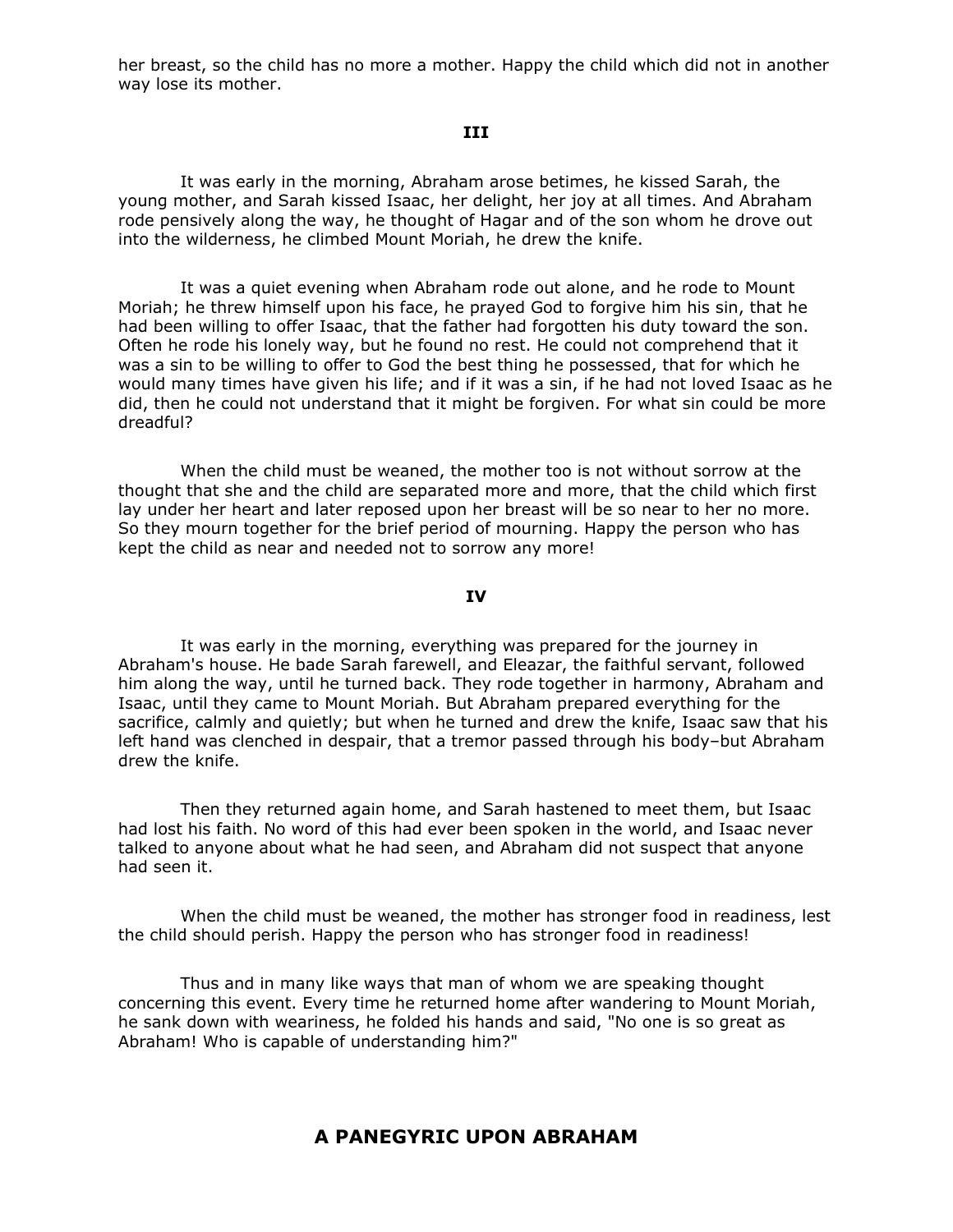If there were no eternal consciousness in a man, if at the foundation of all there lay only a wildly seething power which writhing with obscure passions produced everything that is great and everything that is insignificant, if a bottomless void never satiated lay hidden beneath all–what then would life be but despair? If such were the case, if there were no sacred bond which united mankind, if one generation arose after another like the leafage in the forest, if the one generation replaced the other like the song of birds in the forest, if the human race passed through the world as the ship goes through the sea, like the wind through the desert, a thoughtless and fruitless activity, if an eternal oblivion were always lurking hungrily for its prey and there was no power strong enough to wrest it from its maw–how empty then and comfortless life would be! But therefore it is not thus, but as God created man and woman, so too He fashioned the hero and the poet or orator. The poet cannot do what that other does, he can only admire, love and rejoice in the hero. Yet he too is happy, and not less so, for the hero is as it were his better nature, with which he is in love, rejoicing in the fact that this after all is not himself, that his love can be admiration. He is the genius of recollection, can do nothing except call to mind what has been done, do nothing but admire what has been done; he contributes nothing of his own, but is jealous of the intrusted treasure. He follows the option of his heart, but when he has found what he sought, he wanders before every man's door with his song and with his oration, that all may admire the hero as he does, be proud of the hero as he is. This is his achievement, his humble work, this is his faithful service in the house of the hero. If he thus remains true to his love, he strives day and night against the cunning of oblivion which would trick him out of his hero, then he has completed his work, then he is gathered to the hero, who has loved him just as faithfully, for the poet is as it were the hero's better nature, powerless it may be as a memory is, but also transfigured as a memory is. Hence no one shall be forgotten who was great, and though time tarries long, though a cloud<sup>13</sup> of misunderstanding takes the hero away, his lover comes nevertheless, and the longer the time that has passed, the more faithfully will he cling to him.

No, not one shall be forgotten who was great in the world. But each was great in his own way, and each in proportion to the greatness of that which he loved. For he who loved himself became great by himself, and he who loved other men became great by his selfless devotion, but he who loved God became greater than all. Everyone shall be remembered, but each became great in proportion to his expectation. One became great by expecting the possible, another by expecting the eternal, but he who expected the impossible became greater than all. Everyone shall be remembered, but each was great in proportion to the greatness of that with which he strove. For he who strove with the world became great by overcoming the world, and he who strove with himself became great by overcoming himself, but he who strove with God became greater than all. So there was strife in the world, man against man, one against a thousand, but he who strove with God was greater than all. So there was strife upon earth: there was one who overcame all by his power, and there was one who overcame God by his impotence. There was one who relied upon himself and gained all, there was one who secure in his strength sacrificed all, but he who believed God was greater than all. There was one who was great by reason of his power, and one who was great by reason of his wisdom, and one who was great by reason of his hope, and one who was great by reason of his love; but Abraham was greater than all, great by reason of his power whose strength is impotence, great by reason of his wisdom whose secret is foolishness, great by reason of his hope whose form is madness, great by reason of the love which is hatred of oneself.

By faith Abraham went out from the land of his fathers and became a sojourner in the land of promise. He left one thing behind, took one thing with him: he left his earthly understanding behind and took faith with him–otherwise he would not have wandered forth but would have thought this unreasonable. By faith he was a stranger in the land of promise, and there was nothing to recall what was dear to him, but by its novelty everything tempted his soul to melancholy yearning–and yet he was God's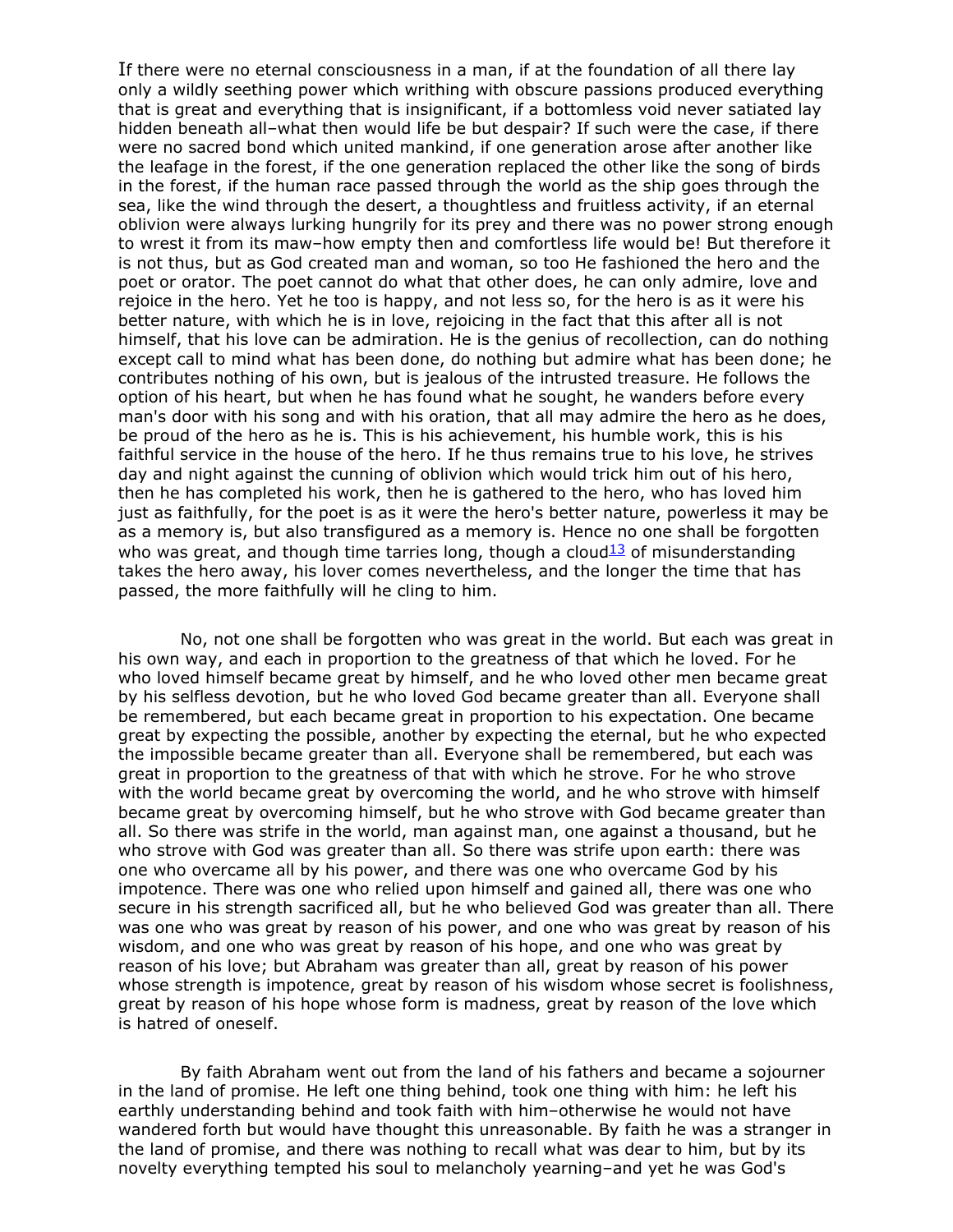elect, in whom the Lord was well pleased! Yea, if he had been disowned, cast off from God's grace, he could have comprehended it better; but now it was like a mockery of him and of his faith. There was in the world one too who lived in banishment $14$  from the fatherland he loved. He is not forgotten, nor his Lamentations when he sorrowfully sought and found what he had lost. There is no song of Lamentations by Abraham. It is human to lament, human to weep with them that weep, but it is greater to believe, more blessed to contemplate the believer.

By faith Abraham received the promise that in his seed all races of the world would be blessed. Time passed, the possibility was there, Abraham believed; time passed, it became unreasonable, Abraham believed. There was in the world one who had an expectation, time passed, the evening drew nigh, he was not paltry enough to have forgotten his expectation, therefore he too shall not be forgotten. Then he sorrowed, and sorrow did not deceive him as life had done, it did for him all it could, in the sweetness of sorrow he possessed his delusive expectation. It is human to sorrow, human to sorrow with them that sorrow, but it is greater to believe, more blessed to contemplate the believer. There is no song of Lamentations by Abraham. He did not mournfully count the days while time passed, he did not look at Sarah with a suspicious glance, wondering whether she were growing old, he did not arrest the course of the sun, that Sarah might not grow old, and his expectation with her. He did not sing lullingly before Sarah his mournful lay. Abraham became old, Sarah became a laughingstock in the land, and yet he was God's elect and inheritor of the promise that in his seed all the races of the world would be blessed. So were it not better if he had not been God's elect? What is it to be God's elect? It is to be denied in youth the wishes of youth, so as with great pains to get them fulfilled in old age. But Abraham believed and held fast the expectation. If Abraham had wavered, he would have given it up. If he had said to God, "Then perhaps it is not after all Thy will that it should come to pass, so I will give up the wish. It was my only wish, it was my bliss. My soul is sincere, I hide no secret malice because Thou didst deny it to me"–he would not have been forgotten, he would have saved many by his example, yet he would not be the father of faith. For it is great to give up one's wish, but it is greater to hold it fast after having given it up, it is great to grasp the eternal, but it is greater to hold fast to the temporal after having given it up. $15$ 

Then came the fulness of time. If Abraham had not believed, Sarah surely would have been dead of sorrow, and Abraham, dulled by grief, would not have understood the fulfilment but would have smiled at it as at a dream of youth. But Abraham believed, therefore he was young; for he who always hopes for the best becomes old, and he who is always prepared for the worst grows old early, but he who believes preserves an eternal youth. Praise therefore to that story! For Sarah, though stricken in years, was young enough to desire the pleasure of motherhood, and Abraham, though gray-haired, was young enough to wish to be a father. In an outward respect the marvel consists in the fact that it came to pass according to their expectation, in a deeper sense the miracle of faith consists in the fact that Abraham and Sarah were young enough to wish, and that faith had preserved their wish and therewith their youth. He accepted the fulfilment of the promise, he accepted it by faith, and it came to pass according to the promise and according to his faith–for Moses smote the rock with his rod, but he did not believe.

Then there was joy in Abraham's house, when Sarah became a bride on the day of their golden wedding.

But it was not to remain thus. Still once more Abraham was to be tried. He had fought with that cunning power which invents everything, with that alert enemy which never slumbers, with that old man who outlives all things–he had fought with Time and preserved his faith. Now all the terror of the strife was concentrated in one instant.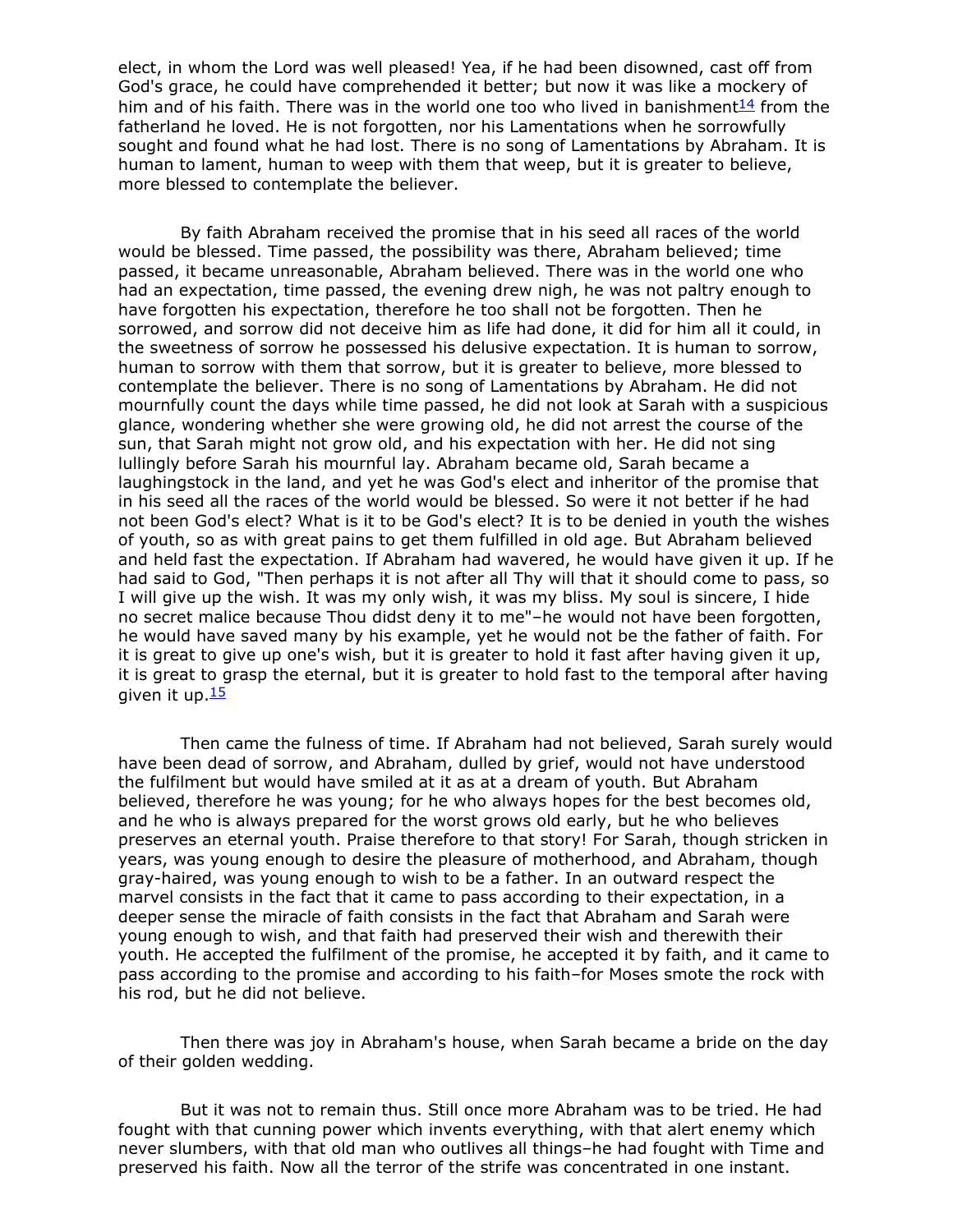"And God tempted Abraham and said unto him, Take Isaac, thine only son, whom thou lovest, and get thee into the land of Moriah, and offer him there for a burnt offering upon the mountain which I will show thee."

So all was lost–more dreadfully than if it had never come to pass! So the Lord was only making sport of Abraham! He made miraculously the preposterous actual, and now in turn He would annihilate it. It was indeed foolishness, but Abraham did not laugh at it like Sarah when the promise was announced. All was lost! Seventy years of faithful expectation, the brief joy at the fulfilment of faith. Who then is he that plucks away the old man's staff, who is it that requires that he himself shall break it? Who is he that would make a man's gray hairs comfortless, who is it that requires that he himself shall do it? Is there no compassion for the venerable oldling, none for the innocent child? And yet Abraham was God's elect, and it was the Lord who imposed the trial. All would now be lost. The glorious memory to be preserved by the human race, the promise in Abraham's seed–this was only a whim, a fleeting thought which the Lord had had, which Abraham should now obliterate. That glorious treasure which was just as old as faith in Abraham's heart, many, many years older than Isaac, the fruit of Abraham's life, sanctified by prayers, matured in conflict–the blessing upon Abraham's lips, this fruit was now to be plucked prematurely and remain without significance. For what significance had it when Isaac was to be sacrificed? That sad and yet blissful hour when Abraham was to take leave of all that was dear to him, when yet once more he was to lift up his head, when his countenance would shine like that of the Lord, when he would concentrate his whole soul in a blessing which was potent to make Isaac blessed all his days–this time would not come! For he would indeed take leave of Isaac, but in such a way that he himself would remain behind; death would separate them, but in such a way that Isaac remained its prey. The old man would not be joyful in death as he laid his hands in blessing upon Isaac, but he would be weary of life as he laid violent hands upon Isaac. And it was God who tried him. Yea, woe, woe unto the messenger who had come before Abraham with such tidings! Who would have ventured to be the emissary of this srrow? But it was God who tried Abraham.

Yet Abraham believed, and believed for this life. Yea, if his faith had been only for a future life, he surely would have cast everything away in order to hasten out of this world to which he did not belong. But Abraham's faith was not of this sort, if there be such a faith; for really this is not faith but the furthest possibility of faith which has a presentiment of its object at the extremest limit of the horizon, yet is separated from it by a yawning abyss within which despair carries on its game. But Abraham believed precisely for this life, that he was to grow old in the land, honored by the people, blessed in his generation, remembered forever in Isaac, his dearest thing in life, whom he embraced with a love for which it would be a poor expression to say that he loyally fulfilled the father's duty of loving the son, as indeed is evinced in the words of the summons, "the son whom thou lovest." Jacob had twelve sons, and one of them he loved; Abraham had only one, the son whom he loved.

Yet Abraham believed and did not doubt, he believed the preposterous. If Abraham had doubted–then he would have done something else, something glorious; for how could Abraham do anything but what is great and glorious! He would have marched up to Mount Moriah, he would have cleft the fire-wood, lit the pyre, drawn the knife–he would have cried out to God, "Despise not this sacrifice, it is not the best thing I possess, that I know well, for what is an old man in comparison with the child of promise; but it is the best I am able to give Thee. Let Isaac never come to know this, that he may console himself with his youth." He would have plunged the knife into his own breast. He would have been admired in the world, and his name would not have been forgotten; but it is one thing to be admired, and another to be the guiding star which saves the anguished.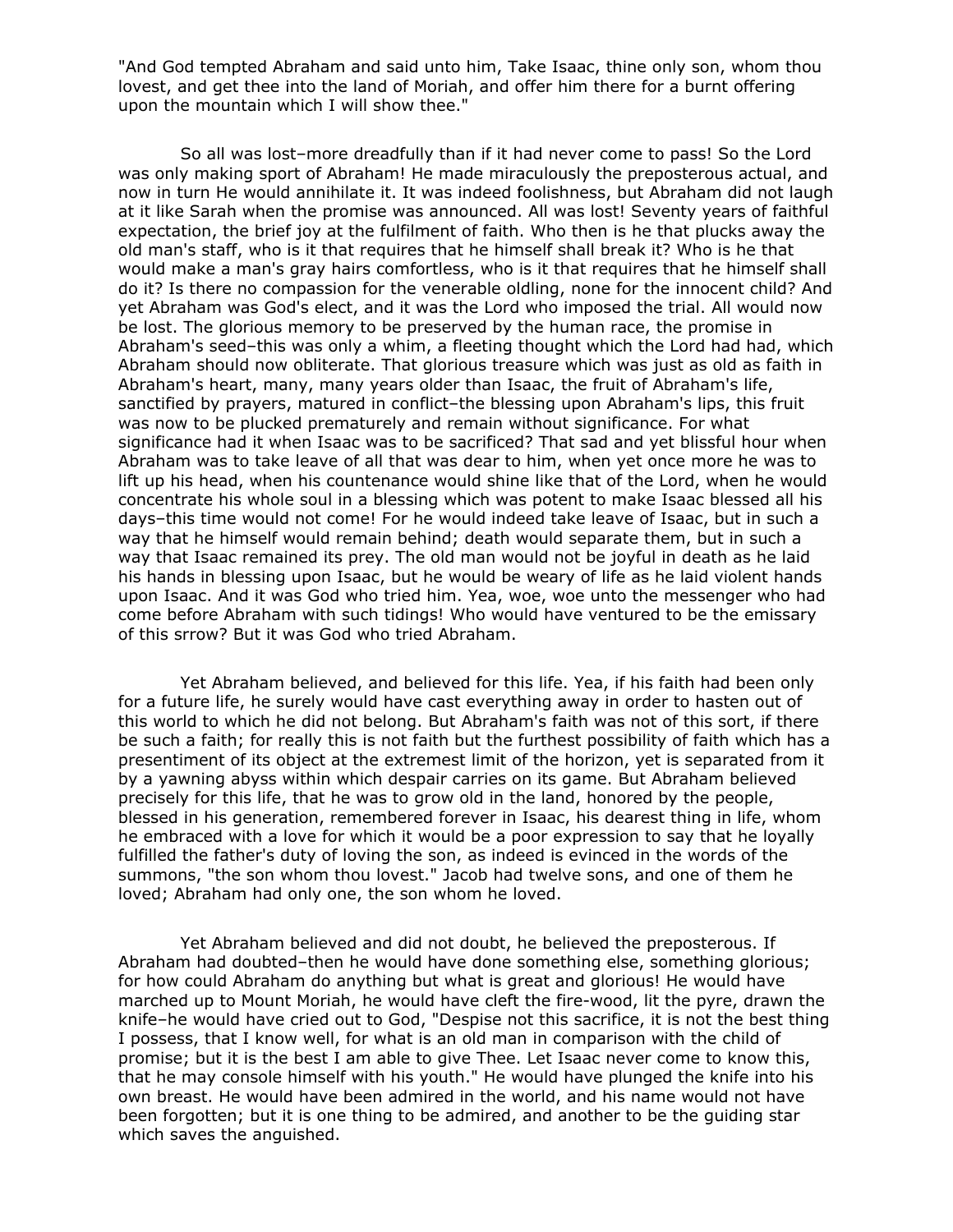But Abraham believed. He did not pray for himself, with the hope of moving the Lord–it was only when the righteous punishment was decreed upon Sodom and Gomorrha that Abraham came forward with his prayers.

We read in those holy books: "And God tempted Abraham, and said unto him, Abraham, Abraham, where art thou? And he said, Here am I." Thou to whom my speech is addressed, was such the case with thee? When afar off thou didst see the heavy dispensation of providence approaching thee, didst thou not say to the mountains, Fall on me, and to the hills, Cover me? Or if thou wast stronger, did not thy foot move slowly along the way, longing as it were for the old path? When a call was issued to thee, didst thou answer, or didst thou not answer perhaps in a low voice, whisperingly? Not so Abraham: joyfully, buoyantly, confidently, with a loud voice, he answered, "Here am I." We read further: "And Abraham rose early in the morning"–as though it were to a festival, so he hastened, and early in the morning he had come to the place spoken of, to Mount Moriah. He said nothing to Sarah, nothing to Eleazar. Indeed who could understand him? Had not the temptation by its very nature exacted of him an oath of silence? He cleft the wood, he bound Isaac, he lit the pyre, he drew the knife. My hearer, there was many a father who believed that with his son he lost everything that was dearest to him in the world, that he was deprived of every hope for the future, but yet there was none that was the child of promise in the sense that Isaac was for Abraham. There was many a father who lost his child; but then it was God, it was the unalterable, the unsearchable will of the Almighty, it was His hand took the child. Not so with Abraham. For him was reserved a harder trial, and Isaac's fate was laid along with the knife in Abraham's hand. And there he stood, the old man, with his only hope! But he did not doubt, he did not look anxiously to the right or to the left, he did not challenge heaven with his prayers. He knew that it was God the Almighty who was trying him, he knew that it was the hardest sacrifice that could be required of him; but he knew also that no sacrifice was too hard when God required it–and he drew the knife.

Who gave strength to Abraham's arm? Who held his right hand up so that it did not fall limp at his side? He who gazes at this becomes paralyzed. Who gave strength to Abraham's soul, so that his eyes did not grow dim, so that he saw neither Isaac nor the ram? He who gazes at this becomes blind.–And yet rare enough perhaps is the man who becomes paralyzed and blind, still more rare one who worthily recounts what happened. We all know it–it was only a trial.

If Abraham when he stood upon Mount Moriah had doubted, if he had gazed about him irresolutely, if before he drew the knife he had by chance discovered the ram, if God had permitted him to offer it instead of Isaac–then he would have betaken himself home, everything would have been the same, he has Sarah, he retained Isaac, and yet how changed! For his retreat would have been a flight, his salvation an accident, his reward dishonor, his future perhaps perdition. Then he would have borne witness neither to his faith nor to God's grace, but would have teshfied only how dreadful it is to march out to Mount Moriah. Then Abraham would not have been forgotten, nor would Mount Moriah, this mountain would then be mentioned, not like Ararat where the Ark landed, but would be spoken of as a consternation, because it was here that Abraham doubted.

Venerable Father Abraham! In marching home from Mount Moriah thou hadst no need of a panegyric which might console thee for thy loss; for thou didst gain all and didst retain Isaac. Was it not so? Never again did the Lord take him from thee, but thou didst sit at table joyfully with him in thy tent, as thou cost in the beyond to all eternity. Venerable Father Abraham! Thousands of years have run their course since those days, but thou hast need of no tardy lover to snatch the memorial of thee from the power of oblivion, for every language calls thee to remembrance–and yet thou cost reward thy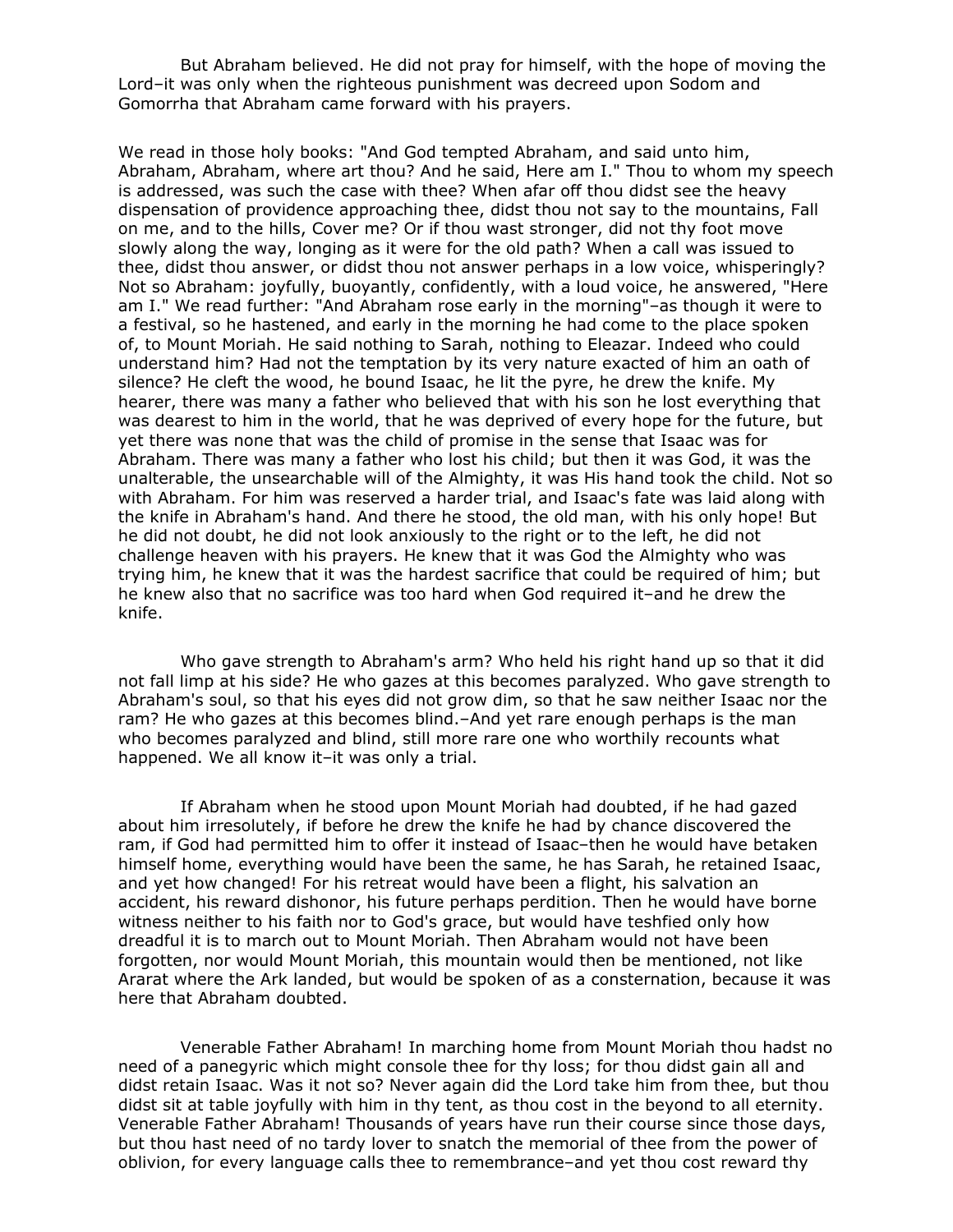lover more gloriously than does any other; hereafter thou cost make him blessed in thy bosom; here thou cost enthral his eyes and his heart by the marvel of thy deed. Venerable Father Abraham! Second Father of the human race! Thou who first wast sensible of and didst first bear witness to that prodigious passion which disdains the dreadful conflict with the rage of the elements and with the powers of creation in order to strive with God; thou who first didst know that highest passion, the holy, pure and humble expression of the divine madness $16$  which the pagans admired–forgive him who would speak in praise of thee, if he does not do it fittingly. He spoke humbly, as if it were the desire of his own heart, he spoke briefly, as it becomes him to do, but he will never forget that thou hadst need of a hundred years to obtain a son of old age against expectation, that thou didst have to draw the knife before retaining Isaac; he will never forget that in a hundred and thirty years thou didst not get further than to faith.

#### **PROBLEMATA: PRELIMINARY EXPECTORATION**

<span id="page-9-0"></span>An old proverb fetched from the outward and visible world says: "Only the man that works gets the bread." Strangely enough this proverb does not aptly apply in that world to which it expressly belongs. For the outward world is subjected to the law of imperfection, and again and again the experience is repeated that he too who does not work gets the bread, and that he who sleeps gets it more abundantly than the man who works. In the outward world everything is made payable to the bearer, this world is in bondage to the law of indifference, and to him who has the ring, the spirit of the ring is obedient, whether he be Noureddin or Aladdin, $17$  and he who has the world's treasure, has it, however he got it. It is different in the world of spirit. Here an eternal divine order prevails, here it does not rain both upon the just and upon the unjust, here the sun does not shine both upon the good and upon the evil, here it holds good that only he who works gets the bread, only he who was in anguish finds repose, only he who descends into the underworld rescues the beloved, only he who draws the knife gets Isaac. He who will not work does not get the bread but remains deluded, as the gods deluded Orpheus with an airy figure in place of the loved one, deluded him because he was effeminate, not courageous, because he was a cithara-player, not a man. Here it is of no use to have Abraham for one's father, nor to have seventeen ancestors–he who will not work must take note of what is written about the maidens of Israel, $18$  for he gives birth to wind, but he who is willing to work gives birth to his own father.

There is a knowledge which would presumptuously introduce into the world of spirit the same law of indifference under which the external world sighs. It counts it enough to think the great–other work is not necessary. But therefore it doesn't get the bread, it perishes of hunger, while everything is transformed into gold. And what does it really know? There were many thousands of Greek contemporaries, and countless numbers in subsequent generations, who knew all the triumphs of Miltiades, but only one $\frac{19}{12}$  $\frac{19}{12}$  $\frac{19}{12}$  was made sleepless by them. There were countless generations which knew by rote, word for word, the story of Abraham–how many were made sleepless by it?

Now the story of Abraham has the remarkable property that it is always glorious, however poorly one may understand it; yet here again the proverb applies, that all depends upon whether one is willing to labor and be heavy laden. But they will not labor, and yet they would understand the story. They exalt Abraham–but how? They express the whole thing in perfectly general terms: "The great thing was that he loved God so much that he was willing to sacrifice to Him the best." That is very true, but "the best" is an indefinite expression. In the course of thought, as the tongue wags on, Isaac and "the best" are confidently identified, and he who meditates can very well smoke his pipe during the meditation, and the auditor can very well stretch out his legs in comfort.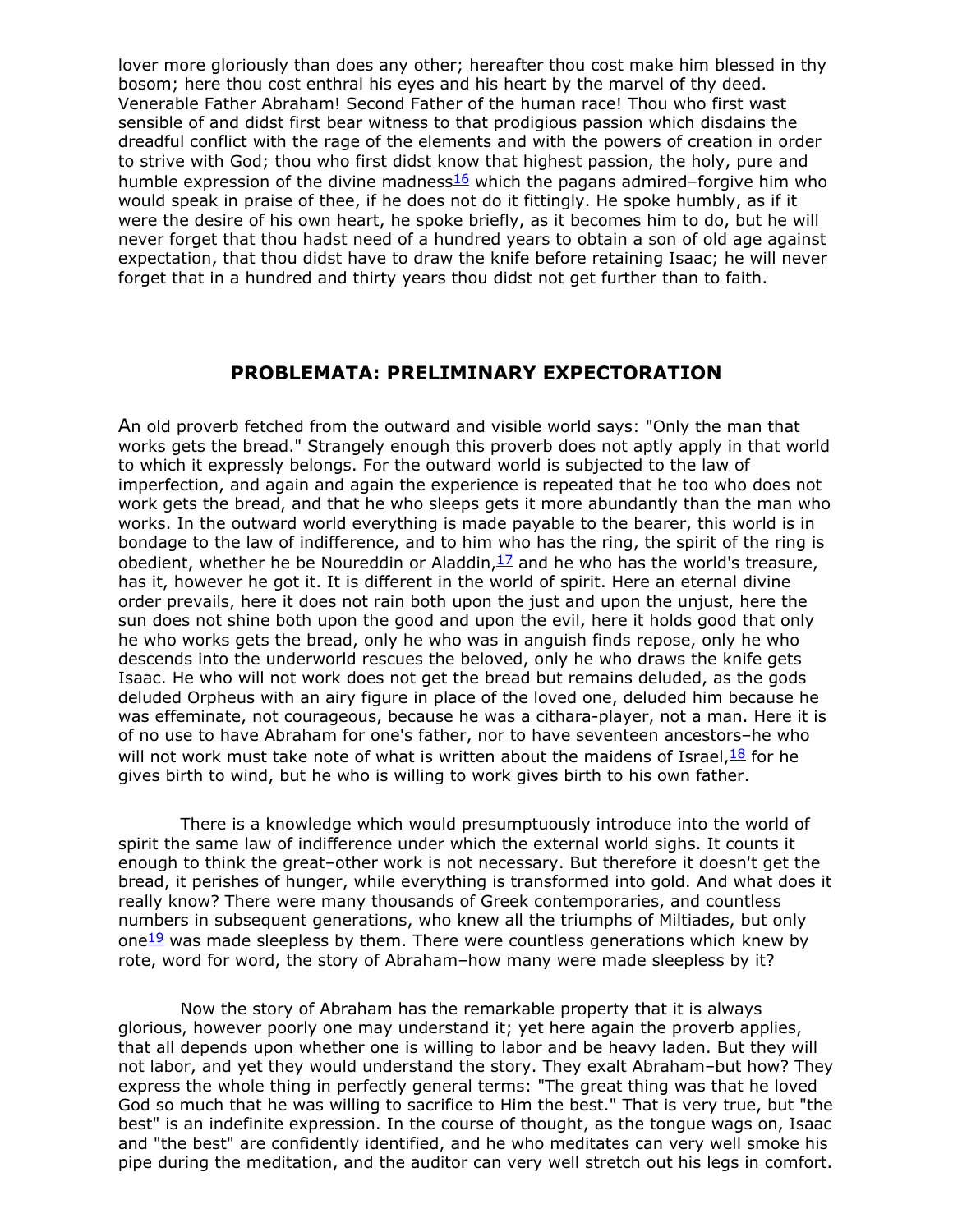In case that rich young man whom Christ encountered on the road had sold all his goods and given to the poor, we should extol him, as we do all that is great, though without labor we would not understand him–and yet he would not have become an Abraham, in spite of the fact that he offered his best. What they leave out of Abraham's history is dread; $20$  for to money I have no ethical obligation, but to the son the father has the highest and most sacred obligation. Dread, however, is a perilous thing for effeminate natures, hence they forget it, and in spite of that they want to talk about Abraham. So they talk–in the course of the oration they use indifferently the two terms, Isaac and "the best." All goes famously. However, if it chanced that among the auditors there was one who suffered from insomnia–then the most dreadful, the profoundest tragic and comic misunderstanding lies very close. He went home, he would do as Abraham did, for the son is indeed "the best."

If the orator got to know of it, he perhaps went to him, he summoned all his clerical dignity, he shouted, "O abominable man, offscouring of society, what devil possessed thee to want to murder thy son?" And the parson, who had not been conscious of warmth or perspiration in preaching about Abraham, is astonished at himself, at the earnest wrath which he thundered down upon that poor man. He was delighted with himself, for he had never spoken with such verve and unction. He said to himself and to his wife, "I am an orator. What I lacked was the occasion. When I talked about Abraham on Sunday I did not feel moved in the least." In case the same orator had a little superabundance of reason which might be lost, I think he would have lost it if the sinner were to say calmly and with dignity, "That in fact is what you yourself preached on Sunday." How could the parson be able to get into his head such a consequence? And yet it was so, and the mistake was merely that he didn't know what he was saying. Would there were a poet who might resolve to prefer such situations, rather than the stuff and nonsense with which comedies and novels are filled! The comic and the tragic here touch one another at the absolute point of infinity. The parson's speech was perhaps in itself ludicrous enough, but it became infinitely ludicrous by its effect, and yet this consequence was quite natural. Or if the sinner, without raising any objection, were to be converted by the parson's severe lecture, if the zealous clergyman were to go joyfully home, rejoicing in the consciousness that he not only was effective in the pulpit, but above all by his irresistible power as a pastor of souls, who on Sunday roused the congregation to enthusiasm, and on Monday like a cherub with a flaming sword placed himself before the man who by his action wanted to put to shame the old proverb, that "things don't go on in the world as the parson preaches."\*

<sup>\*</sup>In the old days they said, "What a pity things don't go on in the world as the parson preaches"–perhaps the time is coming, especially with the help of philosophy, when they will say, "Fortunately things don't go on as the parson preaches; for after all there is some sense in life, but none at all in his preaching."

If on the other hand the sinner was not convinced, his situation is pretty tragic. Presumably he would be executed or sent to the lunatic asylum, in short, he would have become unhappy in relation to so-called reality–in another sense I can well think that Abraham made him happy, for he that labors does not perish.

How is one to explain the contradichon illustrated by that orator? Is it because Abraham had a prescriptive right to be a great man, so that what he did is great, and when another does the same it is sin, a heinous sin? In that case I do not wish to participate in such thoughtless eulogy. If faith does not make it a holy act to be willing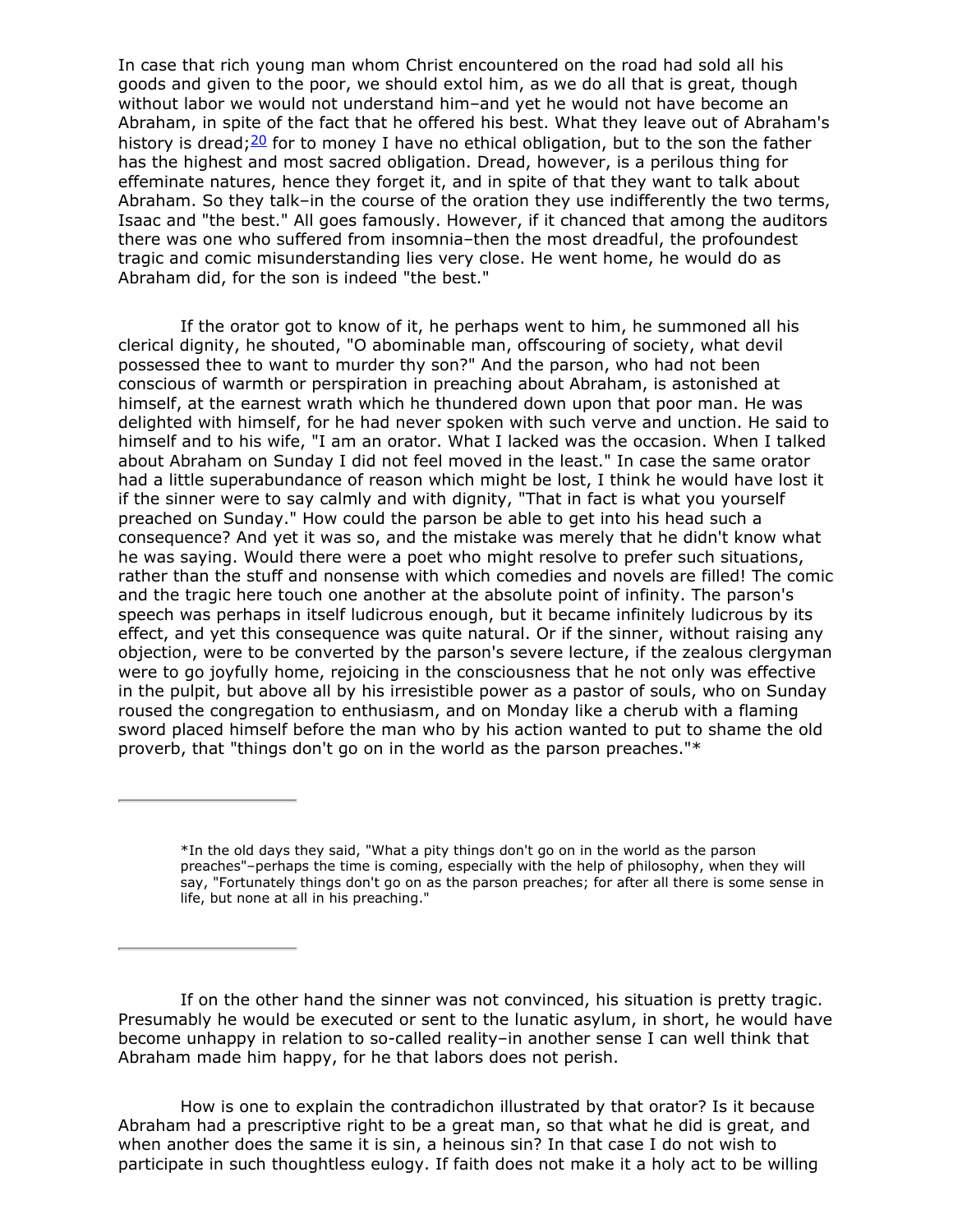to murder one's son, then let the same condemnation be pronounced upon Abraham as upon every other man. If a man perhaps lacks courage to carry his thought through, and to say that Abraham was a murderer, then it is surely better to acquire this courage, rather than waste time upon undeserved eulogies. The ethical expression for what Abraham did is, that he would murder Isaac; the religious expression is, that he would sacrifice Isaac; but precisely in this contradiction consists the dread which can well make a man sleepless, and yet Abraham is not what he is without this dread. Or perhaps he did not do at all what is related, but something altogether different, which is accounted for by the circumstances of his times–then let us forget him, for it is not worth while to remember that past which cannot become a present. Or had perhaps that orator forgotten something which corresponds to the ethical forgetfulness of the fact that Isaac was the son? For when faith is eliminated by becoming null or nothing, then there only remains the crude fact that Abraham wanted to murder Isaac–which is easy enough for anyone to imitate who has not faith, the faith, that is to say, which makes it hard for him.

For my part I do not lack the courage to think a thought whole. Hitherto there has been no thought I have been afraid of; if I should run across such a thought, I hope that I have at least the sincerity to say, "I am afraid of this thought, it stirs up something else in me, and therefore I will not think it. If in this I do wrong, the punishment will not fail to follow." If I had recognized that it was the verdict of truth that Abraham was a murderer, I do not know whether I would have been able to silence my pious veneration for him. However, if I had thought that, I presumably would have kept silent about it, for one should not initiate others into such thoughts. But Abraham is no dazzling illusion, he did not sleep into renown, it was not a whim of fate.

Can one then speak plainly about Abraham without incurring the danger that an individual might in bewilderment go ahead and do likewise? If I do not dare to speak freely, I will be completely silent about Abraham, above all I will not disparage him in such a way that precisely thereby he becomes a pitfall for the weak. For if one makes faith everything, that is, makes it what it is, then, according to my way of thinking, one may speak of it without danger in our age, which hardly extravagates in the matter of faith, and it is only by faith one attains likeness to Abraham, not by murder. If one makes love a transitory mood, a voluptuous emotion in a man, then one only lays pitfalls for the weak when one would talk about the exploits of love. Transient emotions every man surely has, but if as a consequence of such emotions one would do the terrible thing which love has sanctified as an immortal exploit, then all is lost, including the exploit and the bewildered doer of it.

So one surely can talk about Abraham, for the great can never do harm when it is apprehended in its greatness; it is like a two-edged sword which slays and saves. If it should fall to my lot to talk on the subject, I would begin by showing what a pious and God-fearing man Abraham was, worthy to be called God's elect. Only upon such a man is imposed such a test. But where is there such a man? Next I would describe how Abraham loved Isaac. To this end I would pray all good spirits to come to my aid, that my speech might be as glowing as paternal love is. I hope that I should be able to describe it in such a way that there would not be many a father in the realms and territories of the King who would dare to affirm that he loved his son in such a way. But if he does not love like Abraham, then every thought of offering Isaac would be not a trial but a base temptation [*Anfechtung*]. On this theme one could talk for several Sundays, one need be in no haste. The consequence would be that, if one spoke rightly, some few of the fathers would not require to hear more, but for the time being they would be joyful if they really succeeded in loving their sons as Abraham loved. If there was one who, after having heard about the greatness, but also about the dreadfulness of Abraham's deed, ventured to go forth upon that road, I would saddle my horse and ride with him. At every stopping place till we came to Mount Moriah I would explain to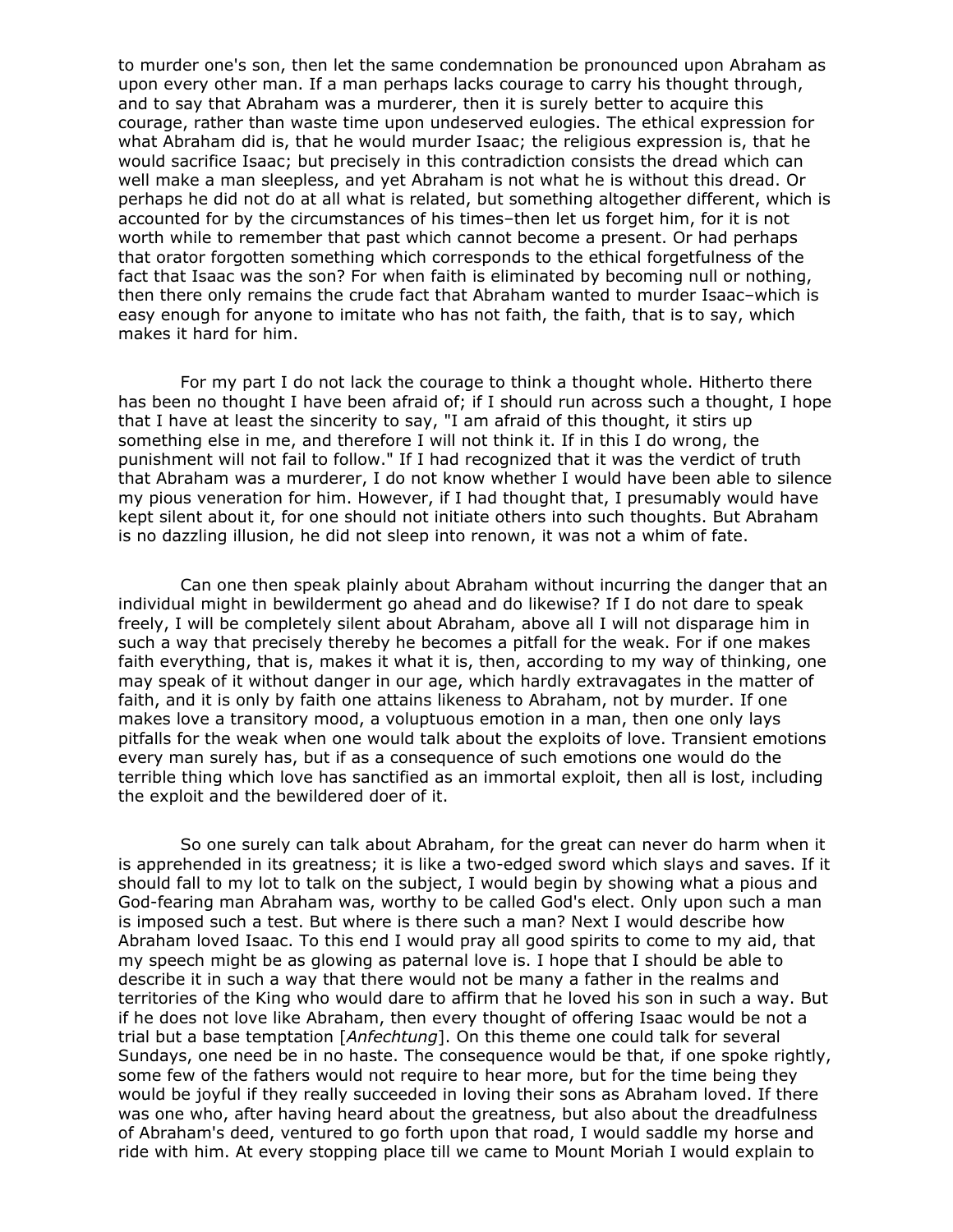him that he still could turn back, could repent the misunderstanding that he was called to be tried in such a conflict, that he could confess his lack of courage, so that God Himself must take Isaac, if He would have him. It is my conviction that such a man is not repudiated but may become blessed like all the others. But in time he does not become blessed. Would they not, even in the great ages of faith, have passed this judgment upon such a man? I knew a person who on one occasion could have saved my life if he $21$  had been magnanimous. He said, "I see well enough what I could do, but I do not dare to. I am afraid that later I might lack strength and that I should regret it." He was not magnanimous, but who for this cause would not continue to love him?

Having spoken thus and moved the audience so that at least they had sensed the dialectical conflict of faith and its gigantic passion, I would not give rise to the error on the part of the audience that "he then has faith in such a high degree that it is enough for us to hold on to his skirts." For I would add, "I have no faith at all, I am by nature a shrewd pate, and every such person always has great difficulty in making the movements of faith–not that I attach, however, in and for itself, *any value to this difficulty which through the overcoming of it brought the clever head further than the point which the simplest and most ordinary man reaches more easily*."

After all, in the poets love has its priests, and sometimes one hears a voice which knows how to defend it; but of faith one hears never a word. Who speaks in honor of this passion? Philosophy goes further. Theology sits rouged at the window and courts its favor, offering to sell her charms to philosophy. It is supposed to be difficult to understand Hegel, but to understand Abraham is a trifle. To go beyond Hegel $^{22}$  is a miracle, but to get beyond Abraham is the easiest thing of all. I for my part have devoted a good deal of time to the understanding of the Hegelian philosophy, I believe also that I understand it tolerably well, but when in spite of the trouble I have taken there are certain passages I cannot understand, I am foolhardy enough to think that he himself has not been quite clear. All this I do easily and naturally, my head does not suffer from it. But on the other hand when I have to think of Abraham, I am as though annihilated. I catch sight every moment of that enormous paradox which is the substance of Abraham's life, every moment I am repelled, and my thought in spite of all its passion cannot get a hairs-breadth further. I strain every muscle to get a view of it–that very instant I am paralyzed.

I am not unacquainted with what has been admired as great and noble in the world, my soul feels affinity with it, being convinced in all humility that it was in my cause the hero contended, and the instant I contemplate his deed I cry out to myself, *jam tua res agitur*[.23](#page-63-0) I *think* myself *into* the hero, but into Abraham I cannot think myself; when I reach the height I fall down, for what I encounter there is the paradox. I do not however mean in any sense to say that faith is something lowly, but on the contrary that it is the highest thing, and that it is dishonest of philosophy to give something else instead of it and to make light of faith. Philosophy cannot and should not give faith, but it should understand itself and know what it has to offer and take nothing away, and least of all should fool people out of something as if it were nothing. I am not unacquainted with the perplexities and dangers of life, I do not fear them, and I encounter them buoyantly. I am not unacquainted with the dreadful, my memory is a faithful wife, and my imagination is (as I myself am not) a diligent little maiden who all day sits quietly at her work, and in the evening knows how to chat to me about it so prettily that I must look at it, though not always, I must say, is it landscapes, or flowers, or pastoral idyls she paints. I have seen the dreadful before my own eyes, I do not flee from it timorously, but I know very well that, although I advance to meet it, my courage is not the courage of faith, nor anything comparable to it. I am unable to make the movements of faith, I cannot shut my eyes and plunge confidently into the absurd, for me that is an impossibility … but I do not boast of it. I am convinced that God is love, $24$  this thought has for me a primitive lyrical validity. When it is present to me, I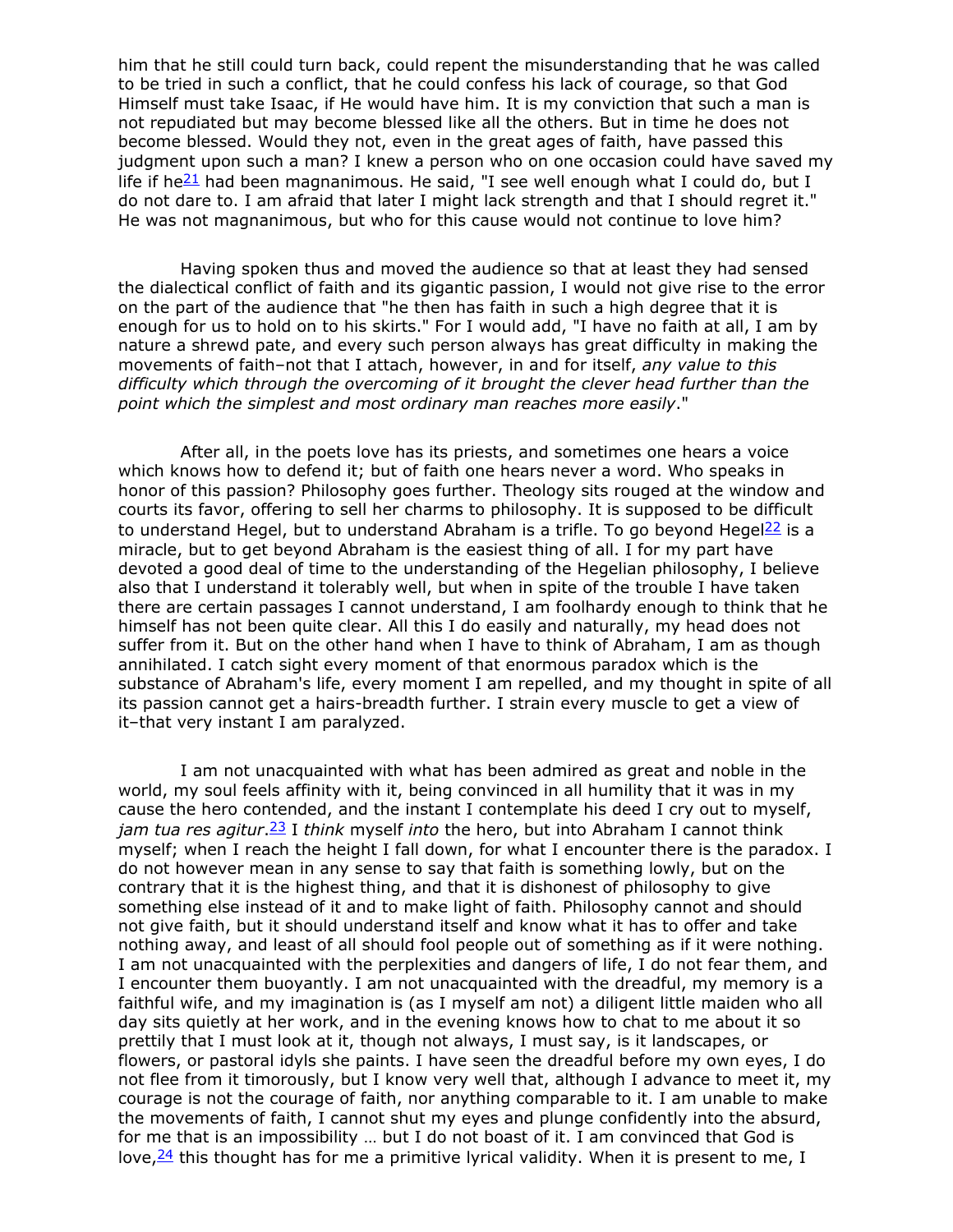am unspeakably blissful, when it is absent, I long for it more vehemently than does the lover for his object; but I do not believe, this courage I lack. For me the love of God is, both in a direct and in an inverse sense, incommensurable with the whole of reality. I am not cowardly enough to whimper and complain, but neither am I deceitful enough to deny that faith is something much higher. I can well endure living in my way, I am joyful and content, but my joy is not that of faith, and in comparison with that it is unhappy. I do not trouble God with my petty sorrows, the particular does not trouble me, I gaze only at my love, and I keep its virginal flame pure and clear. Faith is convinced that God is concerned about the least things. I am content in this life with being married to the left hand, faith is humble enough to demand the right hand–for that this is humility I do not deny and shall never deny.

But really is everyone in my generation capable of making the movements of faith, I wonder? Unless I am very much mistaken, this generation is rather inclined to be proud of making what they do not even believe I am capable of making, viz. incomplete movements. It is repugnant to me to do as so often is done, namely, to speak inhumanly about a great deed, as though some thousands of years were an immense distance; I would rather speak humanly about it, as though it had occurred yesterday, letting only the greatness be the distance, which either exalts or condemns. So if (*in the quality of a tragic hero*, for I can get no higher) I had been summoned to undertake such a royal progress to Mount Moriah, I know well what I would have done. I would not have been cowardly enough to stay at home, neither would I have laid down or sauntered along the way, nor have forgotten the knife, so that there might be a little delay–I am pretty well convinced that I would have been there on the stroke of the clock and would have had everything in order, perhaps I would have arrived too early in order to get through with it sooner. But I also know what else I would have done. The very instant I mounted the horse I would have said to myself, "Now all is lost. God requires Isaac, I sacrifice him, and with him my joy–yet God is love and continues to be that for me; for in the temporal world God and I cannot talk together, we have no language in common." Perhaps one or another in our age will be foolish enough, or envious enough of the great, to want to make himself and me believe that if I really had done this, I would have done even a greater deed than Abraham; for my prodigious resignation was far more ideal and poetic than Abraham's narrowmindedness. And yet this is the greatest falsehood, for my prodigious resignation was the surrogate for faith, nor could I do more than make the infinite movement, in order to find myself and again repose in myself. In that case I would not have loved Isaac as Abraham loved. That I was resolute in making the movement might prove my courage, humanly speaking; that I loved him with all my soul is the presumption apart from which the whole thing becomes a crime, but yet I did not love like Abraham, for in that case I would have held back even at the last minute, though not for this would I have arrived too late at Mount Moriah. Besides, by my behavior I would have spoiled the whole story; for if I had got Isaac back again, I would have been in embarrassment. What Abraham found easiest, I would have found hard, namely to be joyful again with Isaac; for he who with all the infinity of his soul, *propio motu et propiis auspiciis* [by his own power and on his own responsibility], has performed the infinite movement [of resignation] and cannot do more, only retains Isaac with pain.

But what did Abraham do? He arrived neither too soon nor too late. He mounted the ass, he rode slowly along the way. All that time he believed–he believed that God would not require Isaac of him, whereas he was willing nevertheless to sacrifice him if it was required. He believed by virtue of the absurd; for there could be no question of human calculation, and it was indeed the absurd that God who required it of him should the next instant recall the requirement. He climbed the mountain, even at the instant when the knife glittered he believed … that God would not require Isaac. He was indeed astonished at the outcome, but by a double-movement he had reached his first position, and therefore he received Isaac more gladly than the first time. Let us go further. We let Isaac be really sacrificed. Abraham believed. He did not believe that some day he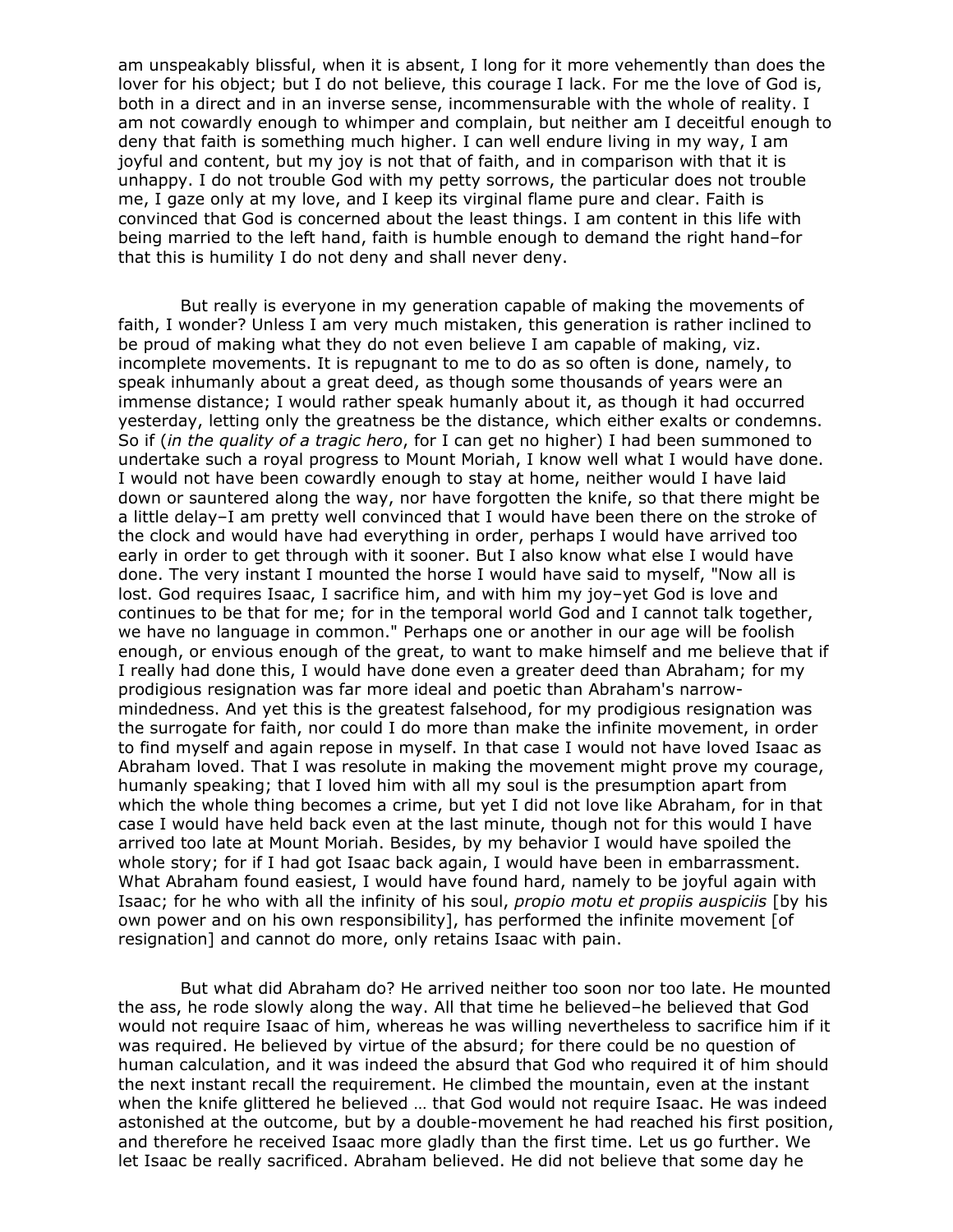would be blessed in the beyond, but that he would be happy here in the world. God could give him a new Isaac, could recall to life him who had been sacrificed. He believed by virtue of the absurd; for all human reckoning had long since ceased to function. That sorrow can derange a man's mind, that we see, and it is sad enough. That there is such a thing as strength of will which is able to haul up so exceedingly close to the wind that it saves a man's reason, even though he remains a little queer, $25$  that too one sees. I have no intention of disparaging this; but to be able to lose one's reason, and therefore the whole of finiteness of which reason is the broker, and then by virtue of the absurd to gain precisely the same finiteness–that appalls my soul, but I do not for this cause say that it is something lowly, since on the contrary it is the only prodigy. Generally people are of the opinion that what faith produces is not a work of art, that it is coarse and common work, only for the more clumsy natures; but in fact this is far from the truth. The dialectic of faith is the finest and most remarkable of all; it possesses an elevation, of which indeed I can form a conception, but nothing more. I am able to make from the springboard the great leap whereby I pass into infinity, my back is like that of a tight-rope dancer, having been twisted in my childhood,  $26$  hence I find this easy; with a one-two-three! I can walk about existence on my head; but the next thing I cannot do, for I cannot perform the miraculous, but can only be astonished by it. Yes, if Abraham the instant he swung his leg over the ass's back had said to himself, "Now, since Isaac is lost, I might just as well sacrifice him here at home, rather than ride the long way to Moriah"–then I should have no need of Abraham, whereas now I bow seven times before his name and seventy times before his deed. For this indeed he did not do, as I can prove by the fact that he was glad at receiving Isaac, heartily glad, that he needed no preparation, no time to concentrate upon the finite and its joy. If this had not been the case with Abraham, then perhaps he might have loved God but not believed; for he who loves God without faith reflects upon himself, he who loves God believingly reflects upon God.

Upon this pinnacle stands Abraham. The last stage he loses sight of is the infinite resignation. He really goes further, and reaches faith; for all these caricatures of faith, the miserable lukewarm indolence which thinks, "There surely is no instant need, it is not worth while sorrowing before the time," the pitiful hope which says, "One cannot know what is going to happen … it might possibly be after all"–these caricatures of faith are part and parcel of life's wretchedness, and the infinite resignation has already consigned them to infinite contempt.

Abraham I cannot understand, $\frac{27}{2}$  $\frac{27}{2}$  $\frac{27}{2}$  in a certain sense there is nothing I can learn from him but astonishment. If people fancy that by considering the outcome of this story they might let themselves be moved to believe, they deceive themselves and want to swindle God out of the first movement of faith, the infinite resignation. They would suck worldly wisdom out of the paradox. Perhaps one or another may succeed in that, for our age is not willing to stop with faith, with its miracle of turning water into wine, it goes further, it turns wine into water.

Would it not be better to stop with faith, and is it not revolting that everybody wants to go further? When in our age (as indeed is proclaimed in various ways) they will not stop with love, where then are they going? To earthy wisdom, to petty calculation, to paltriness and wretchedness, to everything which can make man's divine origin doubtful. Would it not be better that they should stand still at faith, and that he who stands should take heed lest he fall? For the movements of faith must constantly be made by virtue of the absurd, yet in such a way, be it observed, that one does not lose the finite but gains it every inch. For my part I can well describe the movements of faith, but I cannot make them. When one would learn to make the motions of swimming one can let oneself be hung by a swimming-belt from the ceiling and go through the motions (describe them, so to speak, as we speak of describing a circle), but one is not swimming. In that way I can describe the movements of faith, but when I am thrown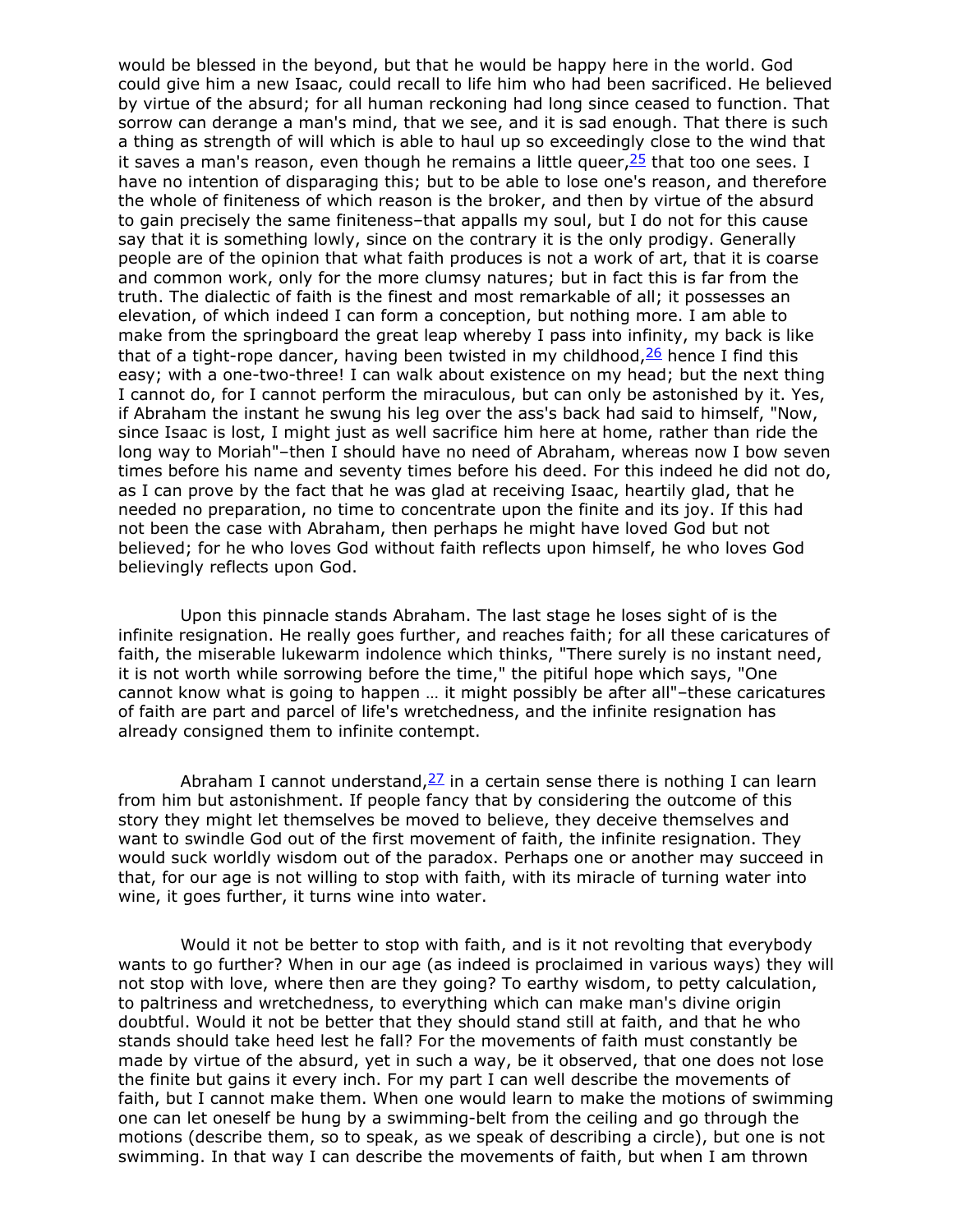into the water, I swim, it is true (for I don't belong to the beach-waders), but I make other movements, I make the movements of infinity, whereas faith does the opposite: after having made the movements of infinity, it makes those of finiteness. Hail to him who can make those movements, he performs the marvellous, and I shall never grow tired of admiring him, whether he be Abraham or a slave in Abraham's house; whether he be a professor of philosophy or a servant-girl, I look only at the movements. But at them I do look, and do not let myself be fooled, either by myself or by any other man. The knights of the infinite resignation are easily recognized: their gait is gliding and assured. Those on the other hand who carry the jewel of faith are likely to be delusive, because their outward appearance bears a striking resemblance to that which both the infinite resignation and faith profoundly despise … to Philistinism.

I candidly admit that in my practice I have not found any reliable example of the knight of faith, though I would not therefore deny that every second man may be such an example. I have been trying, however, for several years to get on the track of this, and all in vain. People commonly travel around the world to see rivers and mountains, new stars, birds of rare plumage, queerly deformed fishes, ridiculous breeds of men–they abandon themselves to the bestial stupor which gapes at existence, and they think they have seen something. This does not interest me. But if I knew where there was such a knight of faith, I would make a pilgrimage to him on foot, for this prodigy interests me absolutely. I would not let go of him for an instant, every moment I would watch to see how he managed to make the movements, I would regard myself as secured for life, and would divide my time between looking at him and practicing the exercises myself, and thus would spend all my time admiring him. As was said, I have not found any such person, but I can well think him. Here he is. Acquaintance made, I am introduced to him. The moment I set eyes on him I instantly push him from me, I myself leap backwards, I clasp my hands and say half aloud, "Good Lord, is this the man? Is it really he? Why, he looks like a tax-collector!" However, it is the man after all. I draw closer to him, watching his least movements to see whether there might not be visible a little heterogeneous fractional telegraphic message from the infinite, a glance, a look, a gesture, a note of sadness, a smile, which betrayed the infinite in its heterogeneity with the finite. No! I examine his figure from tip to toe to see if there might not be a cranny through which the infinite was peeping. No! He is solid through and through. His tread? It is vigorous, belongingentirely to finiteness; no smartly dressed townsman who walksout to Fresberg on a Sunday afternoon treads the ground more firmly, he belongs entirely to the world, no Philistine more so. One can discover nothing of that aloof and superior nature whereby one recognizes the knight of the infinite. He takes delight in everything, and whenever one sees him taking part in a particular pleasure, he does it with the persistence which is the mark of the earthly man whose soul is absorbed in such things. He tends to his work. So when one looks at him one might suppose that he was a clerk who had lost his soul in an intricate system of book-keeping, so precise is he. He takes a holiday on Sunday. He goes to church. No heavenly glance or any other token of the incommensurable betrays him; if one did not know him, it would be impossible to distinguish him from the rest of the congregation, for his healthy and vigorous hymn-singing proves at the most that he has a good chest. In the afternoon he walks to the forest. He takes delight in everything he sees, in the human swarm, in the new omnibuses, $25$  in the water of the Sound; when one meets him on the Beach Road one might suppose he was a shopkeeper taking his fling, that's just the way he disports himself, for he is not a poet, and I have sought in vain to detect in him the poetic incommensurability. Toward evening he walks home, his gait is as indefatigable as that of the postman. On his way he reflects that his wife has surely a special little warm dish prepared for him, e.g. a calf's head roasted, garnished with vegetables. If he were to meet a man like-minded, he could continue as far as East Gate to discourse with him about that dish, with a passion befitting a hotel chef. As it happens, he hasn't four pence to his name, and yet he fully and firmly believes that his wife has that dainty dish for him. If she had it, it would then be an invidious sight for superior people and an inspiring one for the plain man, to see him eat; for his appetite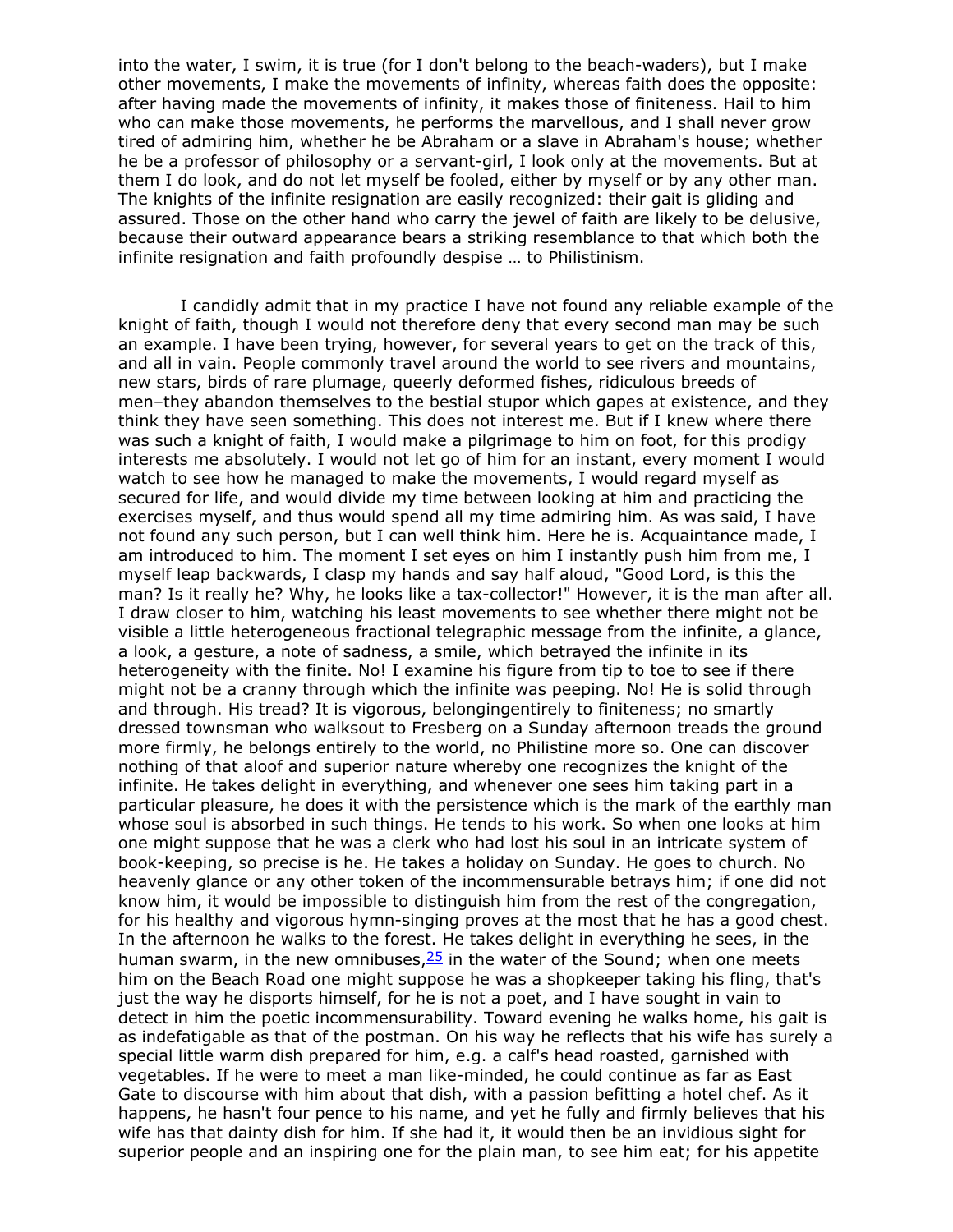is greater than Esau's. His wife hasn't it–strangely enough, it is quite the same to him. On the way he comes past a building site and runs across another man. They talk together for a moment. In the twinkling of an eye he erects a new building, he has at his disposition all the powers necessary for it. The stranger leaves him with the thought that he certainly was a capitalist, while my admired knight thinks, "Yes, if the money were needed, I dare say I could get it." He lounges at an open window and looks out on the square on which he lives; he is interested in everything that goes on, in a rat which slips under the curb, in the children's play, and this with the nonchalance of a girl of sixteen. And yet he is no genius, for in vain I have sought in him the incommensurability of genius. In the evening he smokes his pipe; to look at him one would swear that it was the grocer over the way vegetating in the twilight. He lives as carefree as a ne'er-do-well, and yet he buys up the acceptable time at the dearest price, for he does not do the least thing except by virtue of the absurd. And yet, and yet–actually I could become furious over it, for envy if for no other reason–this man has made and every instant is making the movements of infinity. With infinite resignation he has drained the cup of life's profound sadness, he knows the bliss of the infinite, he senses the pain of renouncing everything, the dearest things he possesses in the world, and yet finiteness tastes to him just as good as to one who never knew anything higher, for his continuance in the finite did not bear a trace of the cowed and fearful spirit produced by the process of training; and yet he has this sense of security in enjoying it, as though the finite life were the surest thing of all. And yet, and yet the whole earthly form he exhibits is a new creation by virtue of the absurd. He resigned everything infinitely, and then he grasped everything again by virtue of the absurd. He constantly makes the movements of infinity, but he does this with such correctness and assurance that he constantly gets the finite out of it, and there is not a second when one has a notion of anything else. It is supposed to be the most difficult task for a dancer to leap into a definite posture in such a way that there is not a second when he is grasping after the posture, but by the leap itself he stands fixed in that posture. Perhaps no dancer can do it–that is what this knight does. Most people live dejectedly in worldly sorrow and joy; they are the ones who sit along the wall and do not join in the dance. The knights of infinity are dancers and possess elevation. They make the movements upward, and fall down again; and this too is no mean pastime, nor ungraceful to behold. But whenever they fall down they are not able at once to assume the posture, they vacillate an instant, and this vacillation shows that after all they are strangers in the world. This is more or less strikingly evident in proportion to the art they possess, but even the most artistic knights cannot altogether conceal this vacillation. One need not look at them when they are up in the air, but only the instant they touch or have touched the ground–then one recognizes them. But to be able to fall down in such a way that the same second it looks as if one were standing and walking, to transform the leap of life into a walk, absolutely to express the sublime in the pedestrian–that only the knight of faith can do–and this is the one and only prodigy.

But since the prodigy is so likely to be delusive, I will describe the movements in a definite instance which will serve to illustrate their relation to reality, for upon this everything turns. A young swain falls in love with a princess,  $29$  and the whole content of his life consists in this love, and yet the situation is such that it is impossible for it to be realized, impossible for it to be translated from ideality into reality.\*

<sup>\*</sup>Of course any other instance whatsoever in which the individual finds that for him the whole reality of actual existence is concentrated, may, when it is seen to be unrealizable, be an occasion for the movement of resignation. However, I have chosen a love experience to make the movement visible, because this interest is doubtless easier to understand, and so relieves me from the necessity of making preliminary observations which in a deeper sense could be of interest only to a few.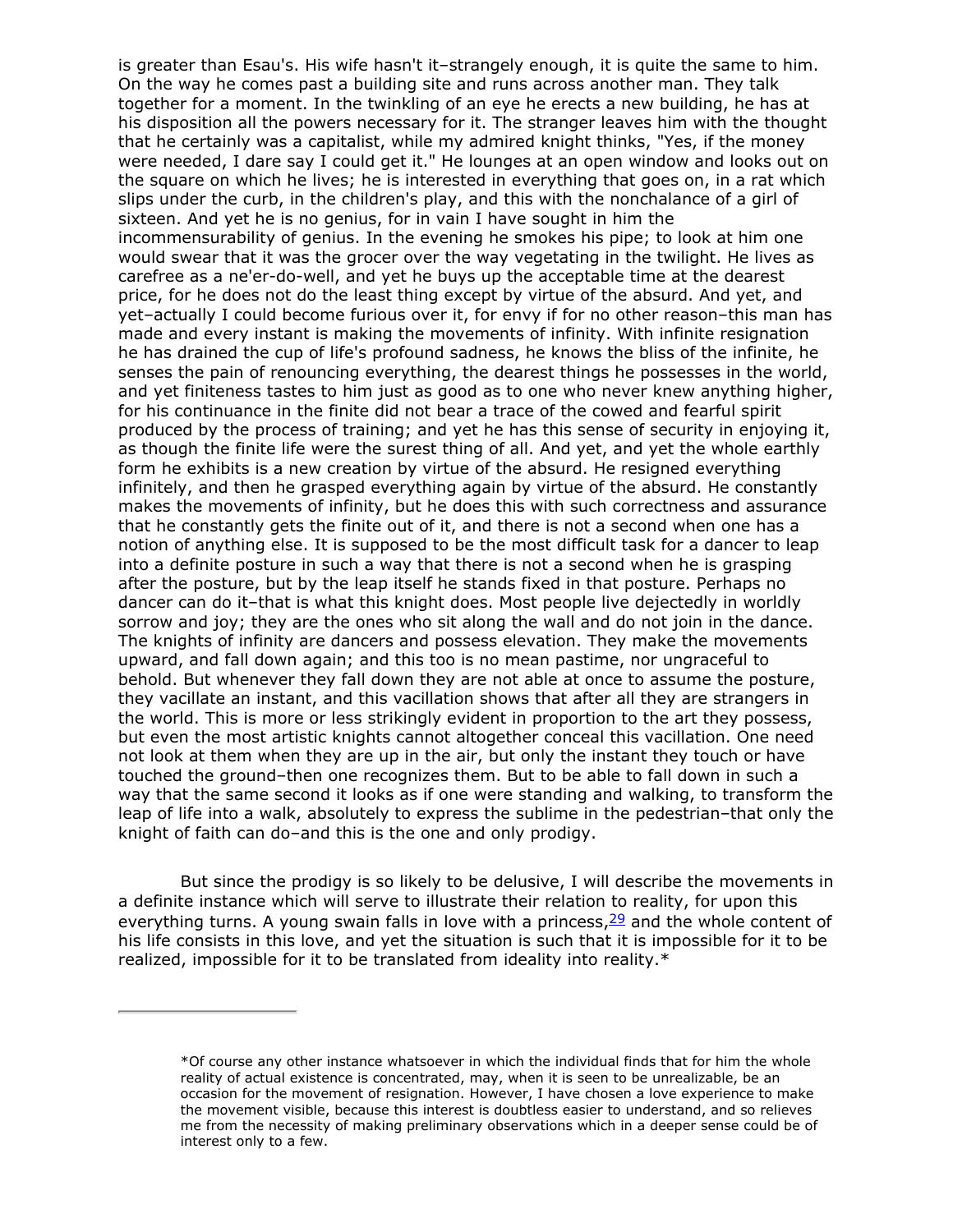The slaves of paltriness, the frogs in life's swamp, will naturally cry out, "Such a love is foolishness. The rich brewer's widow is a match fully as good and respectable." Let them croak in the swamp undisturbed. It is not so with the knight of infinite resignation, he does not give up his love, not for all the glory of the world. He is no fool. First he makes sure that this really is the content of his life, and his soul is too healthy and too proud to squander the least thing upon an inebriation. He is not cowardly, he is not afraid of letting love creep into his most secret, his most hidden thoughts, to let it twine in innumerable coils about every ligament of his consciousness–if the love becomes an unhappy love, he will never be able to tear himself loose from it. He feels a blissful rapture in letting love tingle through every nerve, and yet his soul is as solemn as that of the man who has drained the poisoned goblet and feels how the juice permeates every drop of blood–for this instant is life and death. $\frac{30}{20}$  $\frac{30}{20}$  $\frac{30}{20}$  So when he has thus sucked into himself the whole of love and absorbed himself in it, he does not lack courage to make trial of everything and to venture everything. He surveys the situation of his life, he convokes the swift thoughts, which like tame doves obey his every bidding, he waves his wand over them, and they dart off in all directions. But when they all return, all as messengers of sorrow, and declare to him that it is an impossibility, then he becomes quiet, he dismisses them, he remains alone, and then he performs the movements. If what I am saying is to have any significance, it is requisite that the movement come about normally.\*

\**To this end passion is necessary. Every movement of infinity comes about by passion, and no reflection can bring a movement about. This is the continual leap in existence which explains the movement, whereas mediation is a chimera which according to Hegel is supposed to explain everything, and at the same time this is the only thing he has never tried to explain.* Even to make the well-known Socratic distinction between what one understands and what one does not understand, passion is required, and of course even more to make the characteristic Socratic movement, the movement, namely, of ignorance. What our age lacks, however, is not reflection but passion. Hence in a sense our age is too tenacious of life to die, for dying is one of the most remarkable leaps, and a little verse of a poet has always attracted me much, because, after having expressed prettily and simply in five or six preceding lines his wish for good things in life, he concludes thus:  $31$ 

*Ein seliger Sprung in die Ewigkeit.*

So for the first thing, the knight will have power to concentrate the whole content of life and the whole significance of reality in one single wish. If a man lacks this concentration, this intensity, if his soul from the beginning is dispersed in the multifarious, he never comes to the point of making the movement, he will deal shrewdly in life like the capitalists who invest their money in all sorts of securities, so as to gain on the one what they lose on the other–in short, he is not a knight. In the next place the knight will have the power to concentrate the whole result of the operations of thought in one act of consciousness. If he lacks this intensity, if his soul from the beginning is dispersed in the multifarious, he will never get time to make the movements, he will be constantly running errands in life, never enter into eternity, for even at the instant when he is closest to it he will suddenly discover that he has forgotten something for which he must go back. He will think that to enter eternity is possible the next instant, and that also is perfectly true, but by such considerations one never reaches the point of making the movements, but by their aid one sinks deeper and deeper into the mire.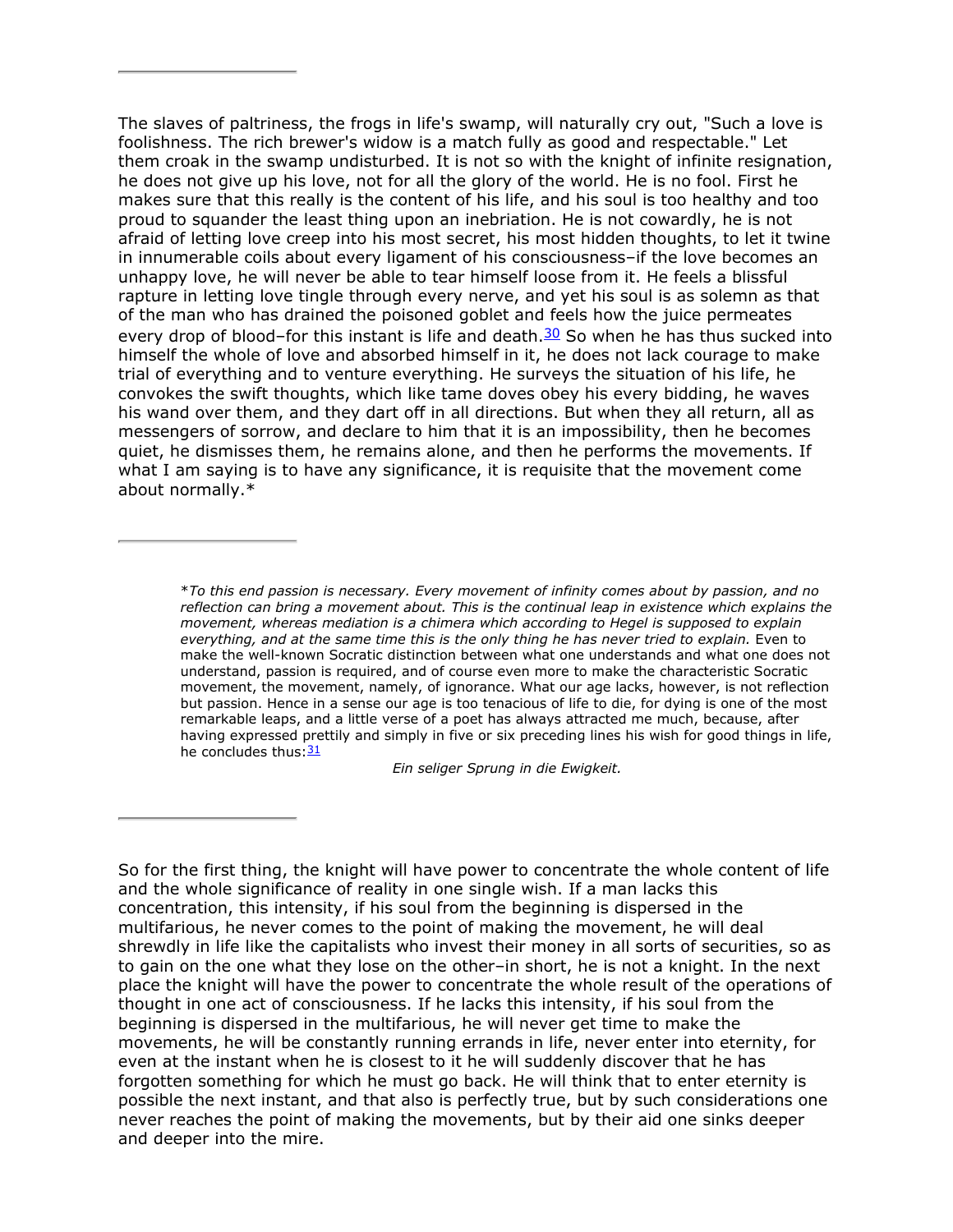So the knight makes the movement–but what movement? Will he forget the whole thing? (For in this too there is indeed a kind of concentration.) No! For the knight does not contradict himself, and it is a contradiction to forget the whole content of one's life and yet remain the same man. To become another man he feels no inclination, nor does he by any means regard this as greatness. Only the lower natures forget themselves and become something new. Thus the butterfly has entirely forgotten that it was a caterpillar, perhaps it may in turn so entirely forget it was a butterfly that it becomes a fish. The deeper natures never forget themselves and never become anything else than what they were. So the knight remembers everything, but precisely this remembrance is pain, and yet by the infinite resignation he is reconciled with existence. Love for that princess became for him the expression for an eternal love, assumed a religious character, was transfigured into a love for the Eternal Being, which did to be sure deny him the fulfilment of his love, yet reconciled him again by the eternal consciousness of its validity in the form of eternity, which no reality can take from him. Fools and young men prate about everything being possible for a man. That, however, is a great error. Spiritually speaking, everything is possible, but in the world of the finite there is much which is not possible. This impossible, however, the knight makes possible by expressing it spiritually, but he expresses it spiritually by waiving his claim to it. The wish which would carry him out into reality, but was wrecked upon the impossibility, is now bent inward, but it is not therefore lost, neither is it forgotten. At one moment it is the obscure emotion of the wish within him which awakens recollections, at another moment he awakens them himself; for he is too proud to be willing that what was the whole content of his life should be the thing of a fleeting moment. He keeps this love young, and along with him it increases in years and in beauty. On the other hand, he has no need of the intervention of the finite for the further growth of his love. From the instant he made the movement the princess is lost to him. He has no need of those erotic tinglings in the nerves at the sight of the beloved etc., nor does he need to be constantly taking leave of her in a finite sense, because he recollects her in an eternal sense,  $32$  and he knows very well that the lovers who are so bent upon seeing "her" yet once again, to say farefell for the last time, are right in being bent upon it, are right in thinking that it is the last time, for they forget one another the soonest. He has comprehended the deep secret that also in loving another person one must be sufficicut unto oneself. He no longer takes a finite interest in what the princess is doing, and precisely this is proof that he has made the movement infinitely. Here one may have an opportunity to see whether the movement on the part of a particular person is true or fictitious. There was one who also believed that he had made the movement; but lo, time passed, the princess did something else, she married $33$ –a prince, let us say–then his soul lost the elasticity of resignation. Thereby he knew that he had not made the movement rightly; for he who has made the act of resignation infinitely is sufficient unto himself. The knight does not annul his resignation, he preserves his love just as young as it was in its first moment, he never lets it go from him, precisely because he makes the movements infinitely. What the princess does, cannot disturb him, it is only the lower natures which find in other people the law for their actions, which find the premises for their actions outside themselves. If on the other hand the princess is like-minded, the beautiful consequence will be apparent. She will introduce herself into that order of knighthood into which one is not received by balloting, but of which everyone is a member who has courage to introduce himself, that order of knighthood which proves its immortality by the fact that it makes no distinction between man and woman. The two will preserve their love young and sound, she also will have triumphed over her pains, even though she does not, as it is said in the ballad, "lie every night beside her lord." These two will to all eternity remain in agreement with one another, with a well-timed *harmonia praestabilita*, [34](#page-63-10) so that if ever the moment were to come, the moment which does not, however, concern them finitely (for then they would be growing older), if ever the moment were to come which offered to give love its expression in time, then they will be capable of beginning precisely at the point where they would have begun if originally they had been united. He who understands this, be he man or woman, can never be deceived, for it is only the lower natures which imagine they were deceived. No girl who is not so proud really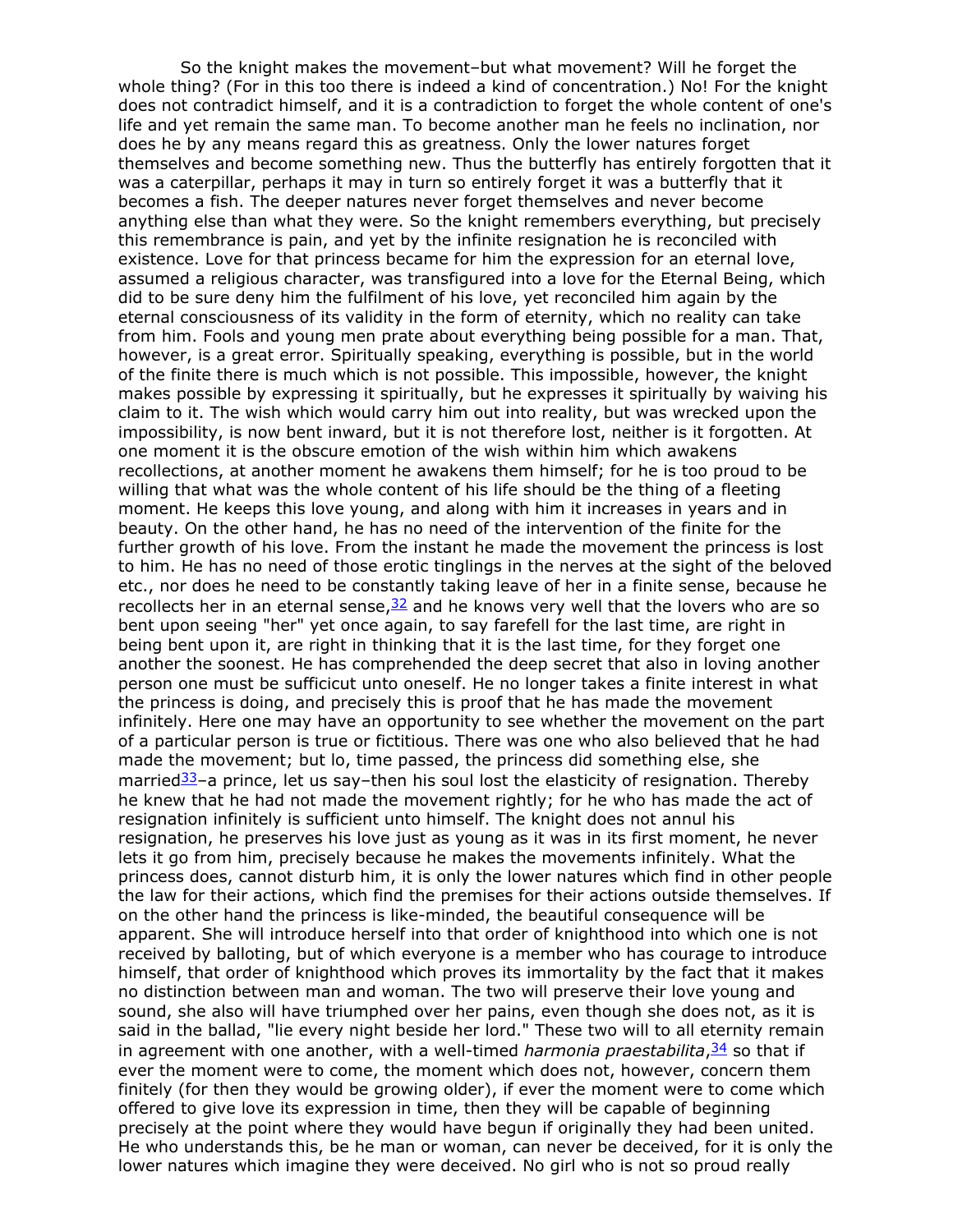knows how to love; but if she is so proud, then the cunning and shrewdness of all the world cannot deceive her.

In the infinite resignation there is peace and rest; every man who wills it, who has not abased himself by scorning himself (which is still more dreadful than being proud), can train himself to make this movement which in its pain reconciles one with existence. Infinite resignation is that shirt we read about in the old fable.<sup>[35](#page-63-11)</sup> The thread is spun under tears, the cloth bleached with tears, the shirt sewn with tears; but then too it is a better protection than iron and steel. The imperfection in the fable is that a third party can manufacture this shirt. The secret in life is that everyone must sew it for himself, and the astonishing thing is that a man can sew it fully as well as a woman. In the infinite resignation there is peace and rest and comfort in sorrow–that is, if the movement is made normally. It would not be difficult for me, however, to write a whole book, were I to examine the various misunderstandings, the preposterous attitudes, the deceptive movements, which I have encountered in my brief practice. People believe very little in spirit, and yet making this movement depends upon spirit, it depends upon whether this is or is not a one-sided result of a *dira necessitas*, and if this is present, the more dubious it always is whether the movement is normal. If one means by this that the cold, unfruitful necessity must necessarily be present, one thereby affirms that no one can experience death before he actually dies, and that appears to me a crass materialism. However, in our time people concern themselves rather little about making pure movements. In case one who was about to learn to dance were to say, "For centuries now one generation after another has been learning positions, it is high time I drew some advantage out of this and began straightway with the French dances"–then people would laugh at him; but in the world of spirit they find this exceedingly plausible. What is education? I should suppose that education was the curriculum one had to run through in order to catch up with oneself, and he who will not pass through this curriculum is helped very little by the fact that he was born in the most enlightened age.

The infinite resignation is the last stage prior to faith, so that one who has not made this movement has not faith; for only in the infinite resignation do I become clear to myself with respect to my eternal validity, and only then can there be any question of grasping existence by virtue of faith.

Now we will let the knight of faith appear in the role just described. He makes exactly the same movements as the other knight, infinitely renounces claim to the love which is the content of his life, he is reconciled in pain; but then occurs the prodigy, he makes still another movement more wonderful than all, for he says, "I believe nevertheless that I shall get her, in virtue, that is, of the absurd, in virtue of the fact that with God all things are possible." $36$  The absurd is not one of the factors which can be discriminated within the proper compass of the understanding: it is not identical with the improbable, the unexpected, the unforeseen. At the moment when the knight made the act of resignation  $37$  he was convinced, humanly speaking, of the impossibility. This was the result reached by the understanding, and he had sufficient energy to think it. On the other hand, in an infinite sense it was possible, namely, by renouncing it; but this sort of possessing is at the same time a relinquishing, and yet there is no absurdity in this for the understanding, for the understanding continued to be in the right in affirming that in the world of the finite where it holds sway this was and remained an impossibility. This is quite as clear to the knight of faith, so the only thing that can save him is the absurd, and this he grasps by faith. So he recognizes the impossibility, and that very instant he believes the absurd; for, if without recognizing the impossibility with all the passion of his soul and with all his heart, he should wish to imagine that he has faith, he deceives himself, and his testimony has no bearing, since he has not even reached the infinite resignation.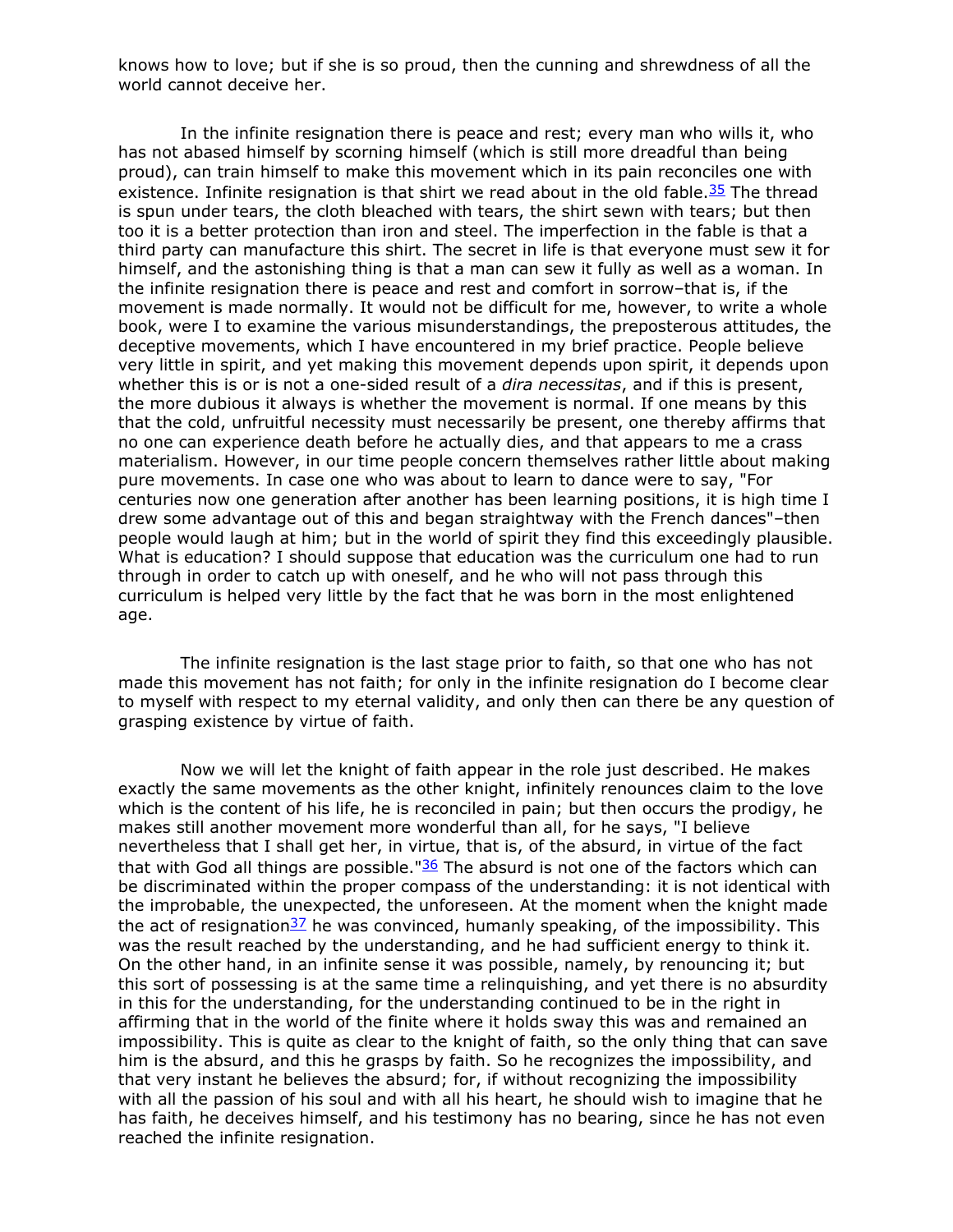Faith therefore is not an aesthetic emotion but something far higher, precisely because it has resignation as its presupposition; it is not an immediate instinct of the heart, but is the paradox of life and existence. So when in spite of all difficulties a young girl still remains convinced that her wish will surely be fulfilled, this conviction is not the assurance of faith, even if she was brought up by Christian parents, and for a whole year perhaps has been catechized by the parson. She is convinced in all her childish naïveté and innocence, this conviction also ennobles her nature and imparts to her a preternatural greatness, so that like a thaumaturge she is able to conjure the finite powers of existence and make the very stones weep, while on the other hand in her flurry she may just as well run to Herod as to Pilate and move the whole world by her tears. Her convichon is very lovable, and one can learn much from her, but one thing is not to be learned from her, one does not learn the movements, for her conviction does not dare in the pain of resignation to face the impossibility.

So I can perceive that it requires strength and energy and freedom of spirit to make the infinite movement of resignation, I can also perceive that it is feasible. But the next thing astonishes me, it makes my head swim, for after having made the movement of resignation, then by virtue of the absurd to get everything, to get the wish whole and uncurtailed–that is beyond human power, it is a prodigy. But this I can perceive, that the young girl's conviction is mere levity in comparison with the firmness faith displays notwithstanding it has perceived the impossibility. Whenever I essay to make this movement, I turn giddy, the very instant I am admiring it absolutely a prodigious dread grips my soul–for what is it to tempt God? And yet this movement is the movement of faith and remains such, even though philosophy, in order to confuse the concepts, would make us believe that it has faith, and even though theology would sell out faith at a bargain price.

For the act of resignation faith is not required, for what I gain by resignation is my eternal consciousness, and this is a purely philosophical movement which I dare say I am able to make if it is required, and which I can train myself to make, for whenever any finiteness would get the mastery over me, I starve myself until I can make the movement, for my eternal consciousness is my love to God, and for me this is higher than everything. For the act of resignation faith is not required, but it is needed when it is the case of acquiring the very least thing more than my eternal consciousness, for this is the paradoxical. The movements are frequently confounded, for it is said that one needs faith to renounce the claim to everything, yea, a stranger thing than this may be heard, when a man laments the loss of his faith, and when one looks at the scale to see where he is, one sees, strangely enough, that he has only reached the point where he should make the infinite movement of resignation. In resignation I make renunciation of everything, this movement I make by myself, and if I do not make it, it is because I am cowardly and effeminate and without enthusiasm and do not feel the significance of the lofty dignity which is assigned to every man, that of being his own censor, which is a far prouder title than that of Censor General to the whole Roman Republic. This movement I make by myself, and what I gain is myself in my eternal consciousness, in blissful agreement with my love for the Eternal Being. By faith I make renunciation of nothing, on the contrary, by faith I acquire everything, precisely in the sense in which it is said that he who has faith like a grain of mustard can remove mountains. A purely human courage is required to renounce the whole of the temporal to gain the eternal; but this I gain, and to all eternity I cannot renounce it–that is a self-contradiction. But a paradoxical and humble courage is required to grasp the whole of the temporal by virtue of the absurd, and this is the courage of faith. By faith Abraham did not renounce his claim upon Isaac, but by faith he got Isaac. By virtue of resignation that rich young man should have given away everything, but then when he had done that, the knight of faith should have said to him, "By virtue of the absurd thou shalt get every penny back again. Canst thou believe that?" And this speech ought by no means to have been indifferent to the aforesaid rich young man, for in case he gave away his goods because he was tired of them, his resignation was not much to boast of.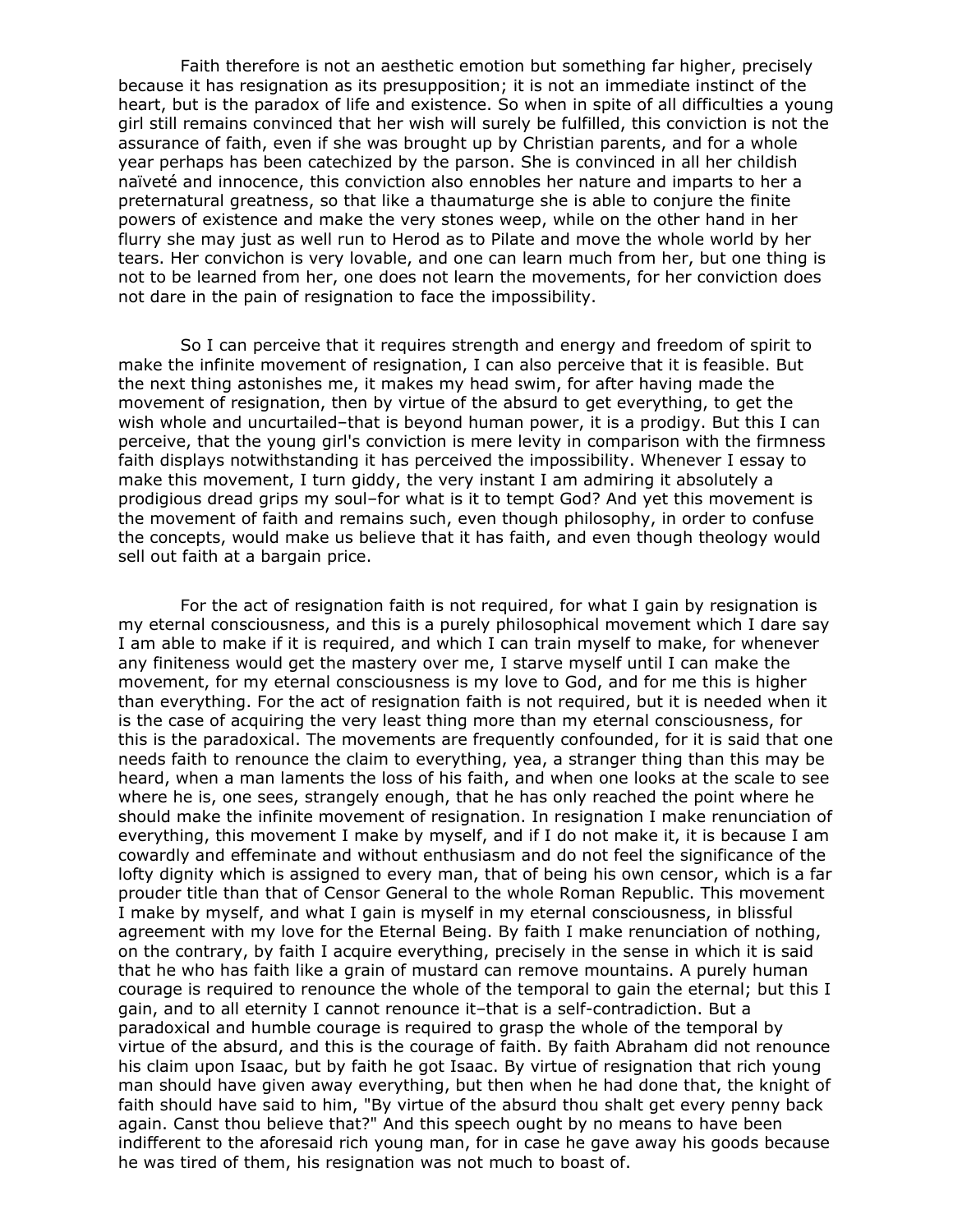It is about the temporal, the finite, everything turns in this case. I am able by my own strength to renounce everything, and then to find peace and repose in pain. I can stand everything–even though that horrible demon, more dreadful than death, the king of terrors, even though madness were to hold up before my eyes the motley of the fool, and I understood by its look that it was I who must put it on, I still am able to save my soul, if only it is more to me than my earthly happiness that my love to God should triumph in me. A man may still be able at the last instant to concentrate his whole soul in a single glance toward that heaven from which cometh every good gift, and his glance will be intelligible to himself and also to Him whom it seeks as a sign that he nevertheless remained true to his love. Then he will calmly put on the motley garb. He whose soul has not this romantic enthusiasm has sold his soul, whether he got a kingdom for it or a paltry piece of silver. But by my own strength I am not able to get the least of the things which belong to finiteness, for I am constantly using my strength to renounce everything. By my own strength I am able to give up the princess, and I shall not become a grumbler, but shall find joy and repose in my pain; but by my own strength I am not able to get her again, for I am employing all my strength to be resigned. But by faith, says that marvellous knight, by faith I shall get her in virtue of the absurd.

So this movement I am unable to make. As soon as I would begin to make it everything turns around dizzily, and I flee back to the pain of resignation. I can swim in existence, but for this mystical soaring I am too heavy. To exist in such a way that my opposition to existence is expressed as the most beautiful and assured harmony with it, is something I cannot do. And yet it must be glorious to get the princess, that is what I say every instant, and the knight of resignation who does not say it is a deceiver, he has not had one only wish, and he has not kept the wish young by his pain. Perhaps there was one who thought it fitting enough that the wish was no longer vivid, that the barb of pain was dulled, but such a man is no knight. A free-born soul who caught himself entertaining such thoughts would despise himself and begin over again, above all he would not permit his soul to be deceived by itself. And yet it must be glorious to get the princess, and yet the knight of faith is the only happy one, the heir apparent to the finite, whereas the knight of resignation is a stranger and a foreigner. Thus to get the princess, to live with her joyfully and happily day in and day out (for it is also conceivable that the knight of resignation might get the princess, but that his soul had discerned the impossibility of their future happiness), thus to live joyfully and happily every instant by virtue of the absurd, every instant to see the sword hanging over the head of the beloved, and yet not to find repose in the pain of resignation, but joy by virtue of the absurd–this is marvellous. He who does it is great, the only great man. The thought of it stirs my soul, which never was niggardly in the admiration of greatness.

In case then everyone in my generation who will not stop at faith is really a man who has comprehended life's horror, who has understood what Daub $38$  means when he says that a soldier who stands alone at his post with a loaded gun in a stormy night beside a powder-magazine … will get strange thoughts into his head–in case then everyone who will not stop at faith is a man who had strength of soul to comprehend that the wish was an impossibility, and thereupon gave himself time to remain alone with this thought, in case everyone who will not stop at faith is a man who is reconciled in pain and is reconciled to pain, in case everyone who will not stop at faith is a man who in the next place (and if he has not done all the foregoing, there is no need of his troubling himself about faith)–in the next place did the marvellous thing, grasped the whole of existence by virtue of the absurd … then what I write is the highest eulogy of my contemporaries by one of the lowliest among them, who was able only to make the movement of resignation. But why will they not stop at faith, why does one sometimes hear that people are ashamed to acknowledge that they have faith? This I cannot comprehend. If ever I contrive to be able to make this movement, I shall in the future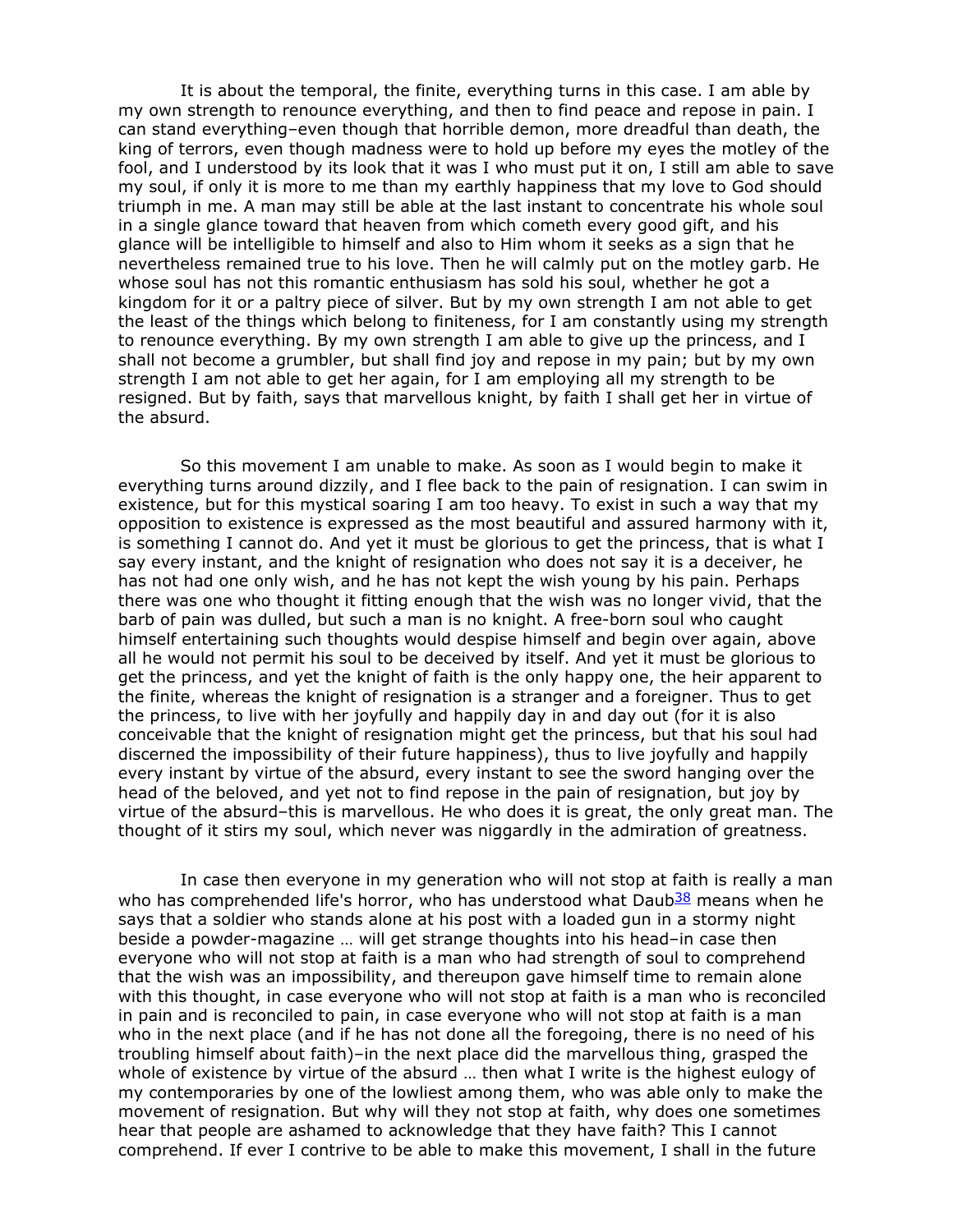If it is really true that all the Philistinism I behold in life (which I do not permit my word but my actions to condemn) is not what it seems to be–is it the miracle? That is conceivable, for the hero of faith had in fact a striking resemblance to it–for that hero of faith was not so much an ironist or a humorist, but something far higher. Much is said in our age about irony and humor, especially by people who have never been capable of engaging in the practice of these arts, but who neverthless know how to explain everything. I am not entirely unacquainted with these two passions,  $\frac{39}{15}$  $\frac{39}{15}$  $\frac{39}{15}$  I know a little more about them than what is to be found in German and German-Danish compendiums. I know therefore that these two passions are essentially different from the passion of faith. Irony and humor reflect also upon themselves, and therefore belong within the sphere of the infinite resignation, their elasticity is due to the fact that the individual is incommensurable with reality.

The last movement, the paradoxical movement of faith, I cannot make (be that a duty or whatever it may be), in spite of the fact that I would do it more than gladly. Whether a man has a right to make this affirmation, must be left to him, it is a question between him and the Eternal Being who is the object of faith whether in this respect he can hit upon an amicable compromise. What every man can do is to make the movement of infinite resignation, and I for my part would not hesitate to pronounce everyone cowardly who wishes to make himself believe he can not do it. With faith it is a different matter. But what every man has not a right to do, is to make others believe that faith is something lowly, or that it is an easy thing, whereas it is the greatest and the hardest.

People construe the story of Abraham in another way. They extol God's grace in bestowing Isaac upon him again–the whole thing was only a trial. A trial–that word may say much or little, and yet the whole thing is over as quickly as it is said. One mounts a winged horse, the same instant one is at Mount Moriah, the same instant one sees the ram; one forgets that Abraham rode only upon an ass, which walks slowly along the road, that he had a journey of three days, that he needed some time to cleave the wood, to bind Isaac, and to sharpen the knife.

And yet they extol Abraham. He who is to deliver the discourse can very well sleep till a quarter of an hour before he has to preach, the auditor can well take a nap during the discourse, for all goes smoothly, without the least trouble from any quarter. If there was a man present who suffered from insomnia, perhaps he then went home and sat in a corner and thought: "It's an affair of a moment, this whole thing; if only you wait a minute, you see the ram, and the trial is over." If the orator were to encounter him in this condition, he would, I think, confront him with all his dignity and say, "Wretched man, that thou couldst let thy soul sink into such foolishness! No miracle occurs. The whole of life is a trial." In proportion as the orator proceeds with his outpouring, he would get more and more excited, would become more and more delighted with himself, and whereas he had noticed no congestion of the blood while he talked about Abraham, he now felt how the vein swelled in his forehead. Perhaps he would have lost his breath as well as his tongue if the sinner had answered calmly and with dignity, "But it was about this you preached last Sunday."

Let us then either consign Abraham to oblivion, or let us learn to be dismayed by the tremendous paradox which constitutes the significance of Abraham's life, that we may understand that our age, like every age, can be joyful if it has faith. In case Abraham is not a nullity, a phantom, a show one employs for a pastime, then the fault can never consist in the fact that the sinner wants to do likewise, but the point is to see how great a thing it was that Abraham did, in order that man may judge for himself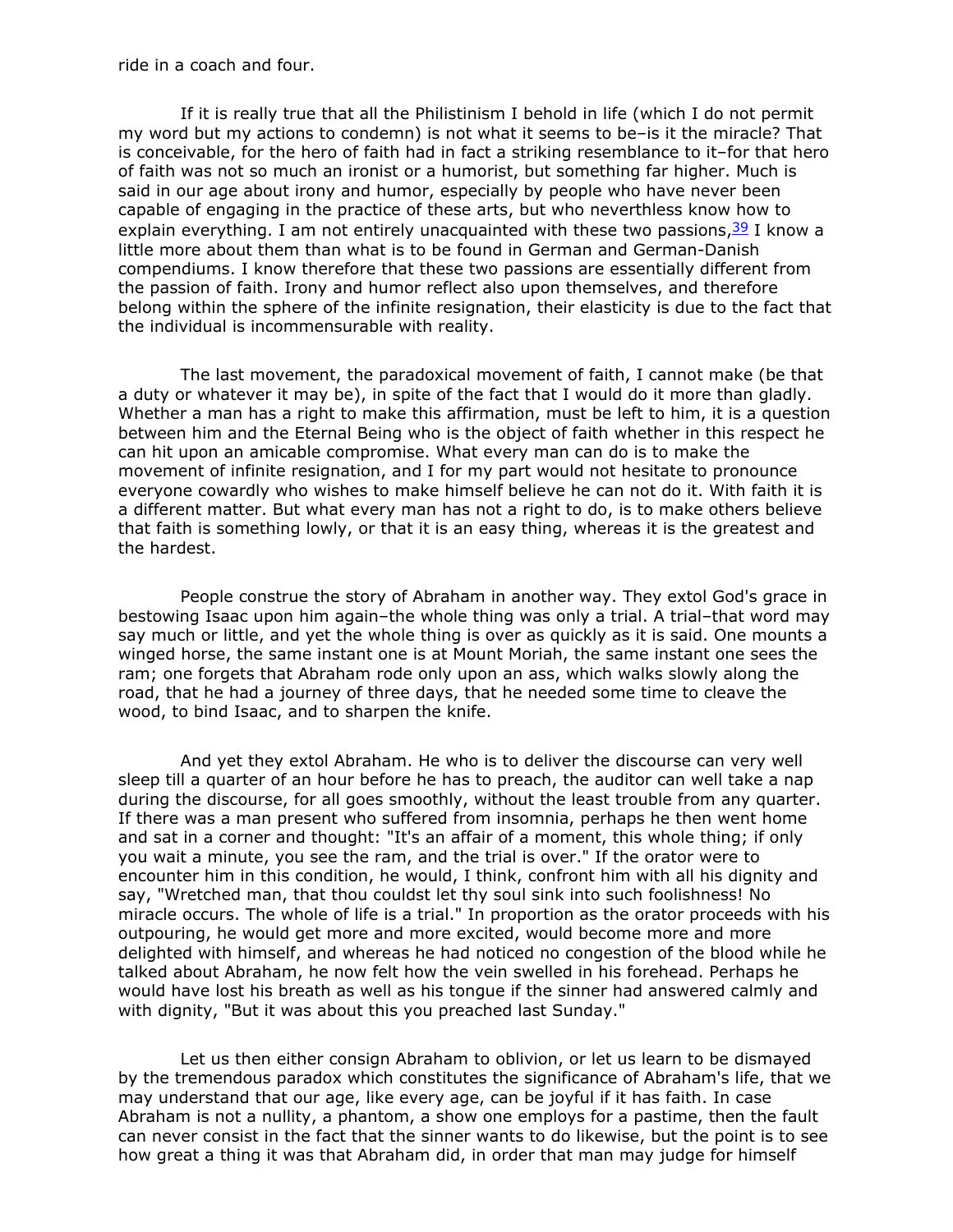whether he has the call and the courage to be subjected to such a test. The comic contradiction in the behavior of the orator is that he reduced Abraham to an insignificance, and yet would admonish the other to behave in the same way.

Should not one dare then to talk about Abraham? I think one should. If I were to talk about him, I would first depict the pain of his trial. To that end I would like a leech suck all the dread and distress and torture out of a father's sufferings, so that I might describe what Abraham suffered, whereas all the while he nevertheless believed. I would remind the audience that the journey lasted three days and a good part of the fourth, yea, that these three and a half days were infinitely longer than the few thousand years which separate me from Abraham. Then I would remind them that, in my opinion, every man dare still turn around ere he begins such an undertaking, and every instant he can repentantly turn back. If one does this, I fear no danger, nor am I afraid of awakening in people an inclination to be tried like Abraham. But if one would dispose of a cheap edition of Abraham, and yet admonish everyone to do likewise, then it is ludicrous.

<span id="page-23-0"></span>It is now my intention to draw out from the story of Abraham the dialectical consequences inherent in it, expressing them in the form of *problemata*, in order to see what a tremendous paradox faith is, a paradox which is capable of transforming a murder into a holy act well-pleasing to God, a paradox which gives Isaac back to Abraham, which no thought can master, because faith begins precisely there where thinking leaves off.

#### **PROBLEM I**

#### **Is there such a thing as a teleological suspension of the ethical?**

The ethical as such is the universal, and as the universal it applies to everyone, which may be expressed from another point of view by saying that it applies every instant. It reposes immanently in itself, it has nothing without itself which is its *telos*[,40](#page-64-4) but is itself *telos* for everything outside it, and when this has been incorporated by the ethical it can go no further. Conceived immediately as physical and psychical, the particular individual is the individual who has his *telos* in the universal, and his ethical task is to express himself constantly in it, to abolish his particularity in order to become the universal. As soon as the individual would assert himself in his particularity over against the universal he sins, and only by recognizing this can he again reconcile himself with the universal. Whenever the individual after he has entered the universal feels an impulse to assert himself as the particular, he is in temptation (*Anfechtung*), and he can labor himself out of this only by penitently abandoning himself as the particular in the universal. If this be the highest thing that can be said of man and of his existence, then the ethical has the same character as man's eternal blessedness, which to all eternity and at every instant is his *telos*, since it would be a contradiction to say that this might be abandoned (i.e. teleologically suspended), inasmuch as this is no sooner suspended than it is forfeited, whereas in other cases what is suspended is not forfeited but is preserved precisely in that higher thing which is its *telos*.[41](#page-64-5)

If such be the case, then Hegel is right when in his chapter on "The Good and the Conscience,"  $42$  he characterizes man merely as the particular and regards this character as "a moral form of evil" which is to be annulled in the teleology of the moral, so that the individual who remains in this stage is either sinning or subjected to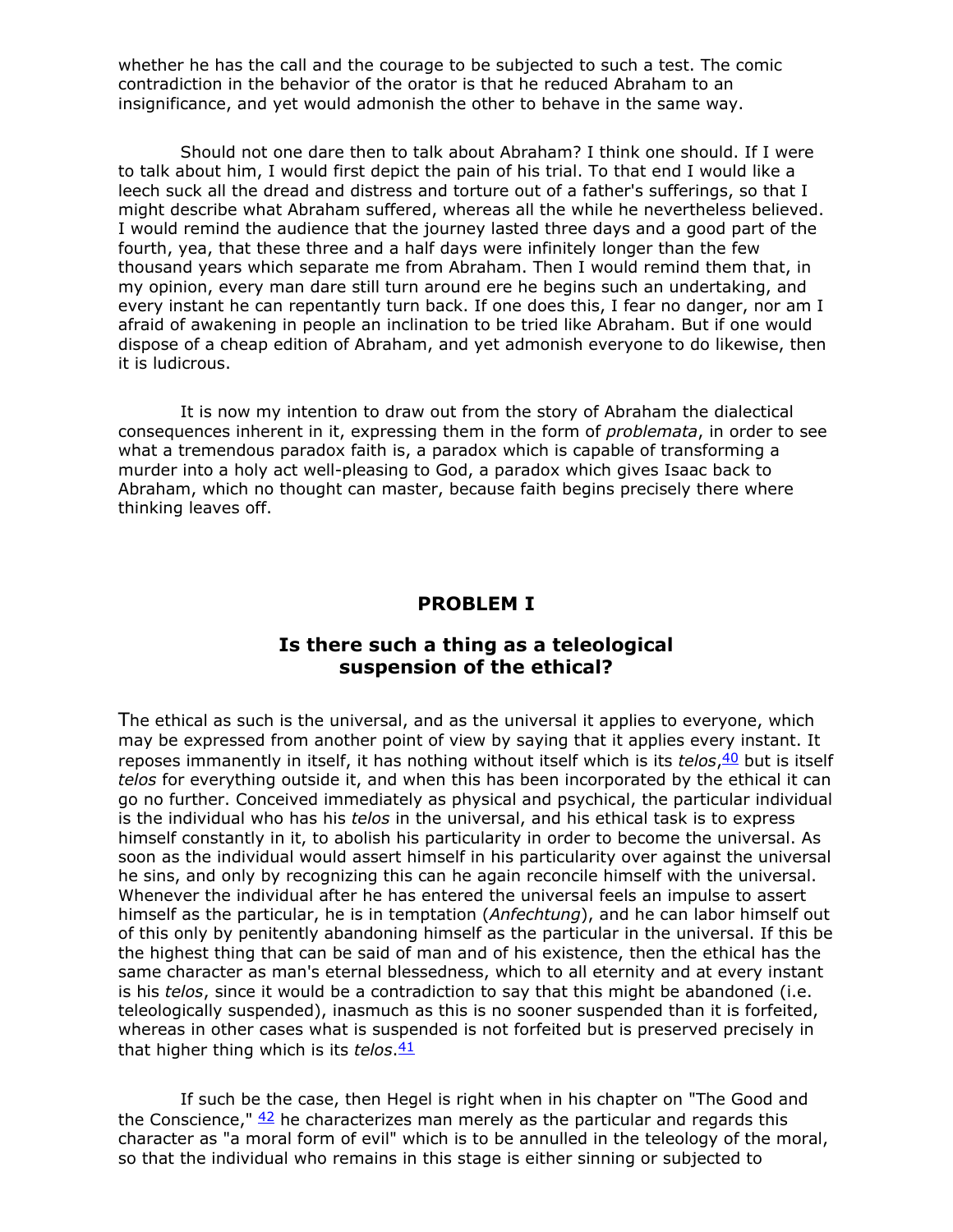temptation (*Anfechtung*). On the other hand, Hegel is wrong in talking of faith, wrong in not protesting loudly and clearly against the fact that Abraham enjoys honor and glory as the father of faith, whereas he ought to be prosecuted and convicted of murder.

For faith is this paradox, that the particular is higher than the universal–yet in such a way, be it observed, that the movement repeats itself, and that consequently the individual, after having been in the universal, now as the particular isolates himself as higher than the universal. If this be not faith, then Abraham is lost, then faith has never existed in the world … because it has always existed. For if the ethical (i.e. the moral) is the highest thing, and if nothing incommensurable remains in man in any other way but as the evil (i.e. the particular which has to be expressed in the universal), then one needs no other categories besides those which the Greeks possessed or which by consistent thinking can be derived from them. This fact Hegel ought not to have concealed, for after all he was acquainted with Greek thought.

One not infrequently hears it said by men who for lack of losing themselves in studies are absorbed in phrases that a light shines upon the Christian world whereas a darkness broods over paganism. This utterance has always seemed strange to me, inasmuch as every profound thinker and every serious artist is even in our day rejuvenated by the eternal youth of the Greek race. Such an utterance may be explained by the consideration that people do not know what they ought to say but only that they must say something. It is quite right for one to say that paganism did not possess faith, but if with this one is to have said something, one must be a little clearer about what one understands by faith, since otherwise one falls back into such phrases. To explain the whole of existence and faith along with it, without having a conception of what faith is, is easy, and that man does not make the poorest calculation in life who reckons upon admiration when he possesses such an explanation; for, as Boileau says, *"un sot trouve toujours un plus sot qui l'admire."*

Faith is precisely this paradox, that the individual as the particular is higher than the universal, is justified over against it, is not subordinate but superior–yet in such a way, be it observed, that it is the particular individual who, after he has been subordinated as the particular to the universal, now through the universal becomes the individual who as the particular is superior to the universal, for the fact that the individual as the particular stands in an absolute relation to the absolute. This position cannot be mediated, for all mediation comes about precisely by virtue of the universal; it is and remains to all eternity a paradox, inaccessible to thought. And yet faith is this paradox–or else (these are the logical deductions which I would beg the reader to have *in mente* at every point, though it would be too prolix for me to reiterate them on every occasion)–or else there never has been faith … precisely because it always has been. In other words, Abraham is lost.

That for the particular individual this paradox may easily be mistaken for a temptation (*Anfechtung*) is indeed true, but one ought not for this reason to conceal it. That the whole constitution of many persons may be such that this paradox repels them is indeed true, but one ought not for this reason to make faith something different in order to be able to possess it, but ought rather to admit that one does not possess it, whereas those who possess faith should take care to set up certain criteria so that one might distinguish the paradox from a temptation (*Anfechtung*).

Now the story of Abraham contains such a teleological suspension of the ethical. There have not been lacking clever pates and profound investigators who have found analogies to it. Their wisdom is derived from the pretty proposition that at bottom everything is the same. If one will look a little more closely, I have not much doubt that in the whole world one will not find a single analogy (except a later instance which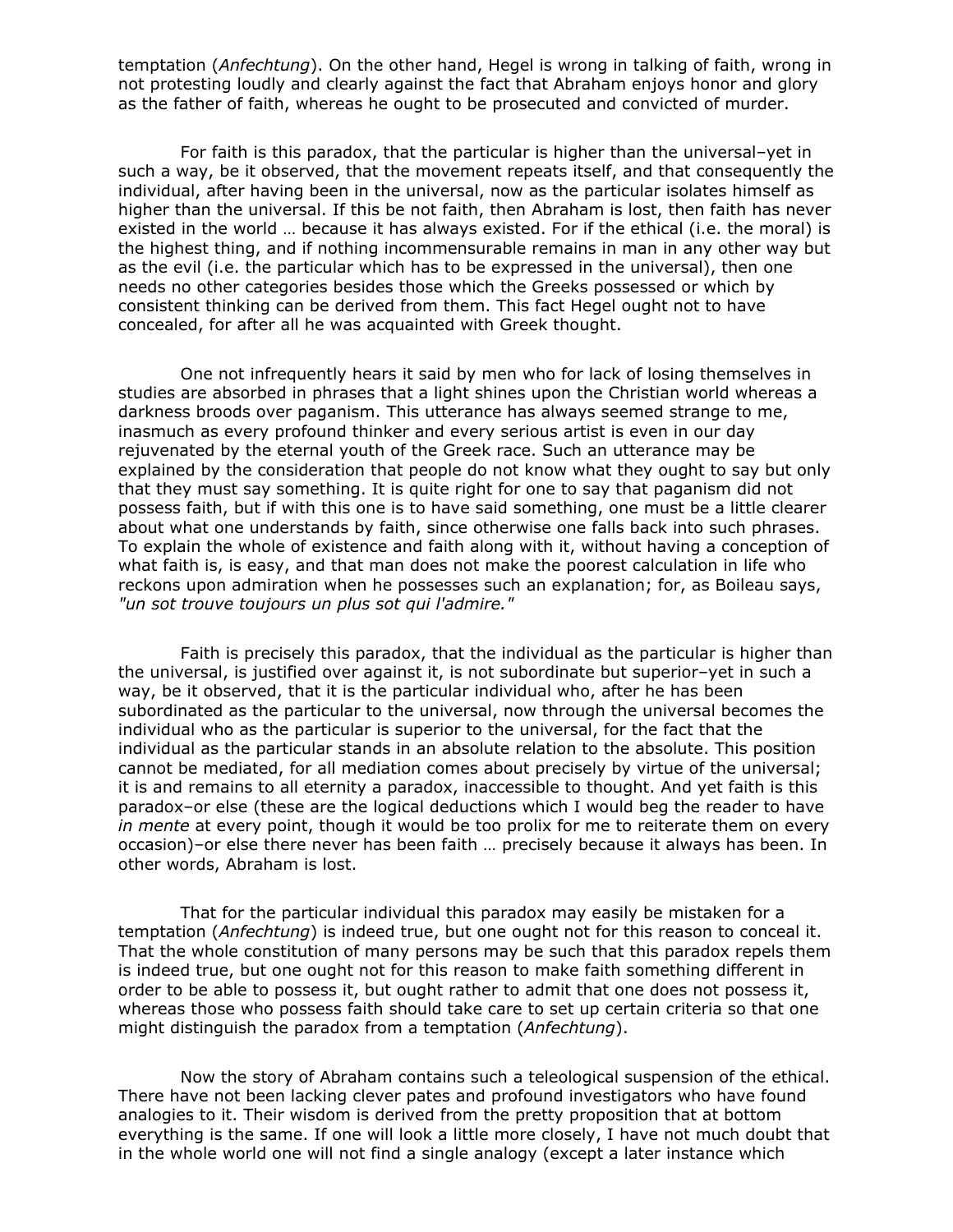proves nothing), if it stands fast that Abraham is the representative of faith, and that faith is normally expressed in him whose life is not merely the most paradoxical that can be thought but so paradoxical that it cannot be thought at all. He acts by virtue of the absurd, for it is precisely absurd that he as the particular is higher than the universal. This paradox cannot be mediated; for as soon as he begins to do this he has to admit that he was in temptation (*Anfechtung*), and if such was the case, he never gets to the point of sacrificing Isaac, or, if he has sacrificed Isaac, he must turn back repentantly to the universal. By virtue of the absurd he gets Isaac again. Abraham is therefore at no instant a tragic hero but something quite different, either a murderer or a believer. The middle term which saves the tragic hero, Abraham has not. Hence it is that I can understand the tragic hero but cannot understand Abraham, though in a certain crazy sense I admire him more than all other men.

Abraham's relation to Isaac, ethically speaking, is quite simply expressed by saying that a father shall love his son more dearly than himself. Yet within its own compass the ethical has various gradations. Let us see whether in this story there is to be found any higher expression for the ethical such as would ethically explain his conduct, ethically justify him in suspending the ethical obligation toward his son, without in this search going beyond the teleology of the ethical.

When an undertaking in which a whole nation is concerned is hindered,  $43$  when such an enterprise is brought to a standshll by the disfavor of heaven, when the angry deity sends a calm which mocks all efforts, when the seer performs his heavy task and proclaims that the deity demands a young maiden as a sacrifice–then will the father heroically make the sacrifice. He will magnanimously conceal his pain, even though he might wish that he were "the lowly man who dares to weep," $44$  not the king who must act royally. And though solitary pain forces its way into his breast, he has only three confidants among the people, yet soon the whole nation will be cognizant of his pain, but also cognizant of his exploit, that for the welfare of the whole he was willing to sacrifice her, his daughter, the lovely young maiden. O charming bosom! O beautiful cheeks! O bright golden hair! (v. 687). And the daughter will affect him by her tears, and the father will turn his face away, but the hero will raise the knife.–When the report of this reaches the ancestral home, then will the beautiful maidens of Greece blush with enthusiasm, and if the daughter was betrothed, her true love will not be angry but be proud of sharing in the father's deed, because the maiden belonged to him more feelingly than to the father.

When the intrepid judge $45$  who saved Israel in the hour of need in one breath binds himself and God by the same vow, then heroically the young maiden's jubilation, the beloved daughter's joy, he will turn to sorrow, and with her all Israel will lament her maiden youth; but every free-born man will understand, and every stout-hearted woman will admire Jephtha, and every maiden in Israel will wish to act as did his daughter. For what good would it do if Jephtha were victorious by reason of his vow if he did not keep it? Would not the victory again be taken from the nation?

When a son is forgetful of his duty,  $46$  when the state entrusts the father with the sword of justice, when the laws require punishment at the hand of the father, then will the father heroically forget that the guilty one is his son, he will magnanimously conceal his pain, but there will not be a single one among the people, not even the son, who will not admire the father, and whenever the law of Rome is interpreted, it will be remembered that many interpreted it more learnedly, but none so gloriously as Brutus.

If, on the other hand, while a favorable wind bore the fleet on with swelling sails to its goal, Agamemnon had sent that messenger who fetched Iphigenia in order to be sacrificed; if Jephtha, without being bound by any vow which decided the fate of the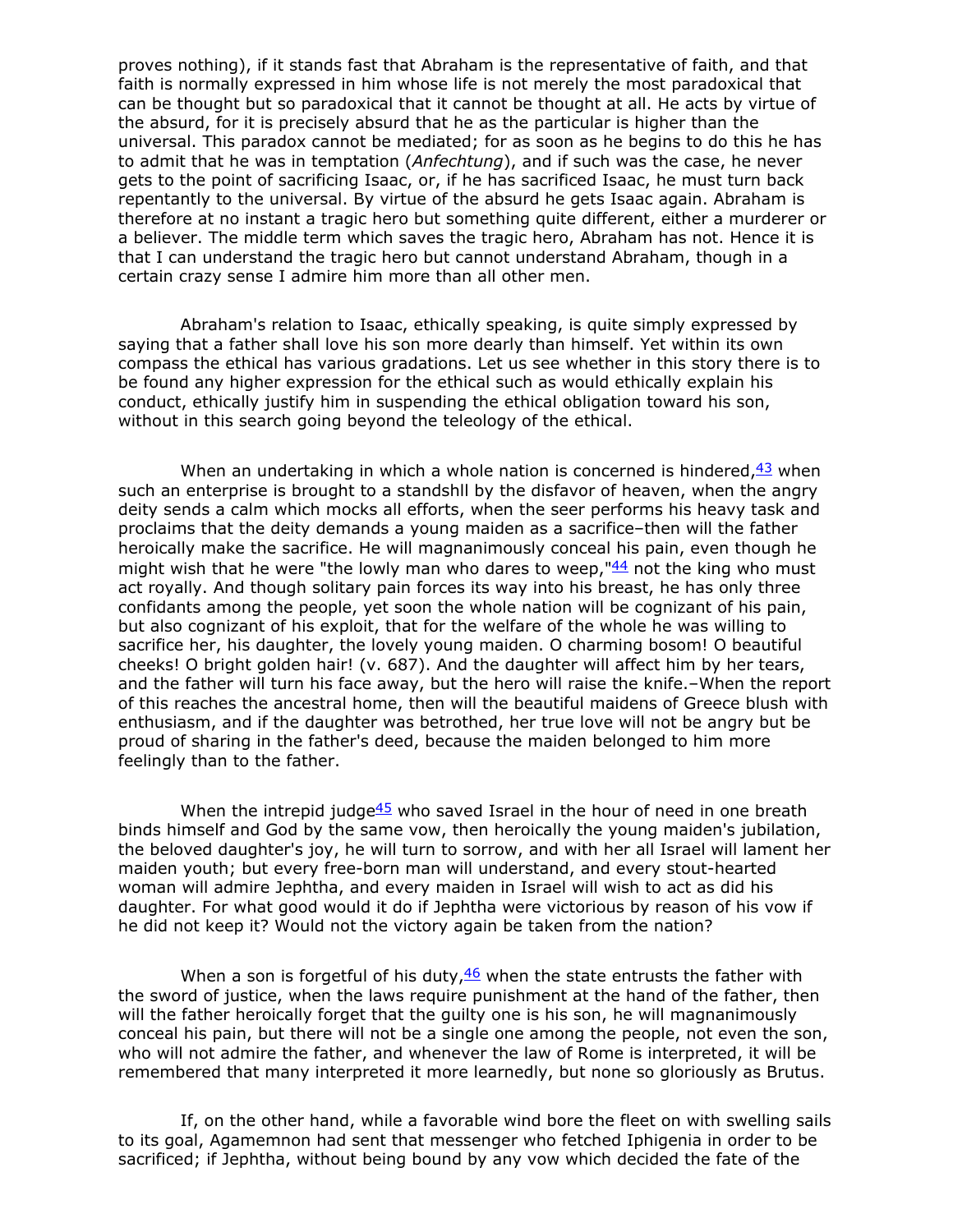nahon, had said to his daughter, "Bewail now thy virginity for the space of two months, for I will sacrifice thee"; if Brutus had had a righteous son and yet would have ordered the lictors to execute him–who would have understood them? If these three men had replied to the query why they did it by saying, "It is a trial in which we are tested," would people have understood them better?

When Agamemnon, Jephtha, Brutus at the decisive moment heroically overcome their pain, have heroically lost the beloved and have merely to accomplish the outward sacrifice, then there never will be a noble soul in the world who will not shed tears of compassion for their pain and of admiration for their exploit. If, on the other hand, these three men at the decisive moment were to adjoin to their heroic conduct this little word, "But for all that it will not come to pass," who then would understand them? If as an explanation they added, "This we believe by virtue of the absurd," who would understand them better? For who would not easily understand that it was absurd, but who would understand that one could then believe it?

The difference between the tragic hero and Abraham is clearly evident. The tragic hero still remains within the ethical. He lets one expression of the ethical find its *telos* in a higher expression of the ethical; the ethical relation between father and son, or daughter and father, he reduces to a sentiment which has its dialectic in its relation to the idea of morality. Here there can be no question of a teleological suspension of the ethical itself.

With Abraham the situation was different. By his act he overstepped the ethical entirely and possessed a higher *telos* outside of it, in relation to which he suspended the former. For I should very much like to know how one would bring Abraham's act into relation with the universal, and whether it is possible to discover any connection whatever between what Abraham did and the universal … except the fact that he transgressed it. It was not for the sake of saving a people, not to maintain the idea of the state, that Abraham did this, and not in order to reconcile angry deities. If there could be a question of the deity being angry, he was angry only with Abraham, and Abraham's whole action stands in no relation to the universal, is a purely private undertaking. Therefore, whereas the tragic hero is great by reason of his moral virtue, Abraham is great by reason of a purely personal virtue. In Abraham's life there is no higher expression for the ethical than this, that the father shall love his son. Of the ethical in the sense of morality there can be no question in this instance. In so far as the universal was present, it was indeed cryptically present in Isaac, hidden as it were in Isaac's loins, and must therefore cry out with Isaac's mouth, "Do it not! Thou art bringing everything to naught."

Why then did Abraham do it? For God's sake, and (in complete identity with this) for his own sake. He did it for God's sake because God required this proof of his faith; for his own sake he did it in order that he might furnish the proof. The unity of these two points of view is perfectly expressed by the word which has always been used to characterize this situation: it is a trial, a temptation (*Fristelse*).<sup>47</sup> A temptation-but what does that mean? What ordinarily tempts a man is that which would keep him from doing his duty, but in this case the temptation is itself the ethical … which would keep him from doing God's will. But what then is duty? Duty is precisely the expression for God's will.

Here is evident the necessity of a new category if one would understand Abraham. Such a relationship to the deity paganism did not know. The tragic hero does not enter into any private relationship with the deity, but for him the ethical is the divine, hence the paradox implied in his situation can be mediated in the universal.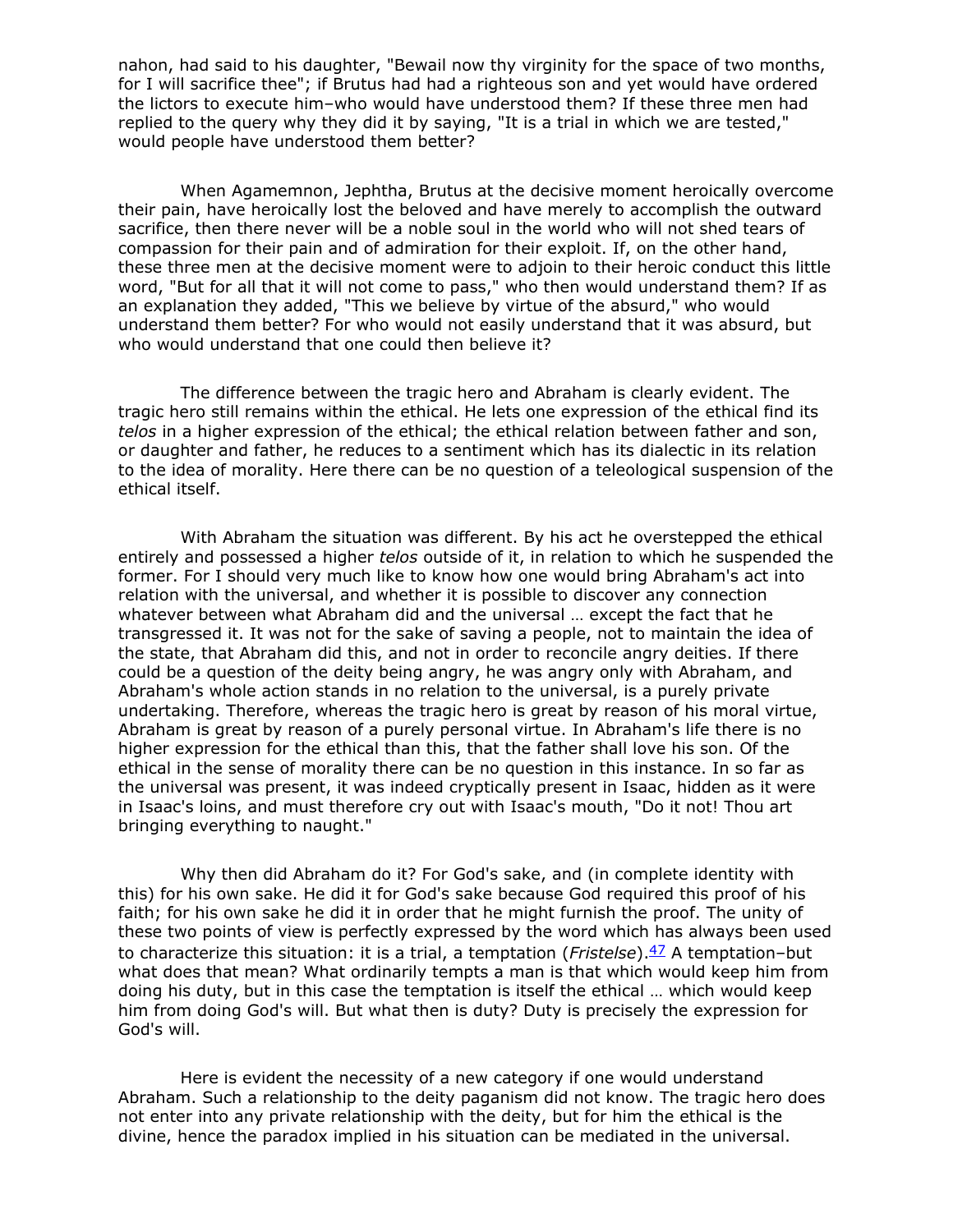Abraham cannot be mediated, and the same thing can be expressed also by saying that he cannot talk. So soon as I talk I express the universal, and if I do not do so, no one can understand me. Therefore if Abraham would express himself in terms of the universal, he must say that his situation is a temptation (*Anfechtung*), for he has no higher expression for that universal which stands above the universal which he transgresses.

Therefore, though Abraham arouses my admiration, he at the same time appalls me. He who denies himself and sacrifices himself for duty gives up the finite in order to grasp the infinite, and that man is secure enough. The tragic hero gives up the certain for the still more certain, and the eye of the beholder rests upon him confidently. But he who gives up the universal in order to grasp something still higher which is not the universal–what is he doing? Is it possible that this can be anything else but a temptation (*Anfechtung*)? And if it be possible … but the individual was mistaken–what can save him? He suffers all the pain of the tragic hero, he brings to naught his joy in the world, he renounces everything … and perhaps at the same instant debars himself from the sublime joy which to him was so precious that he would purchase it at any price. Him the beholder cannot understand nor let his eye rest confidently upon him. Perhaps it is not possible to do what the believer proposes, since it is indeed unthinkable. Or if it could be done, but if the individual had misunderstood the deity–what can save him? The tragic hero has need of tears and claims them, and where is the envious eye which would be so barren that it could not weep with Agamemnon; but where is the man with a soul so bewildered that he would have the presumption to weep for Abraham? The tragic hero accomplishes his act at a definite instant in time, but in the course of time he does something not less significant, he visits the man whose soul is beset with sorrow, whose breast for stifled sobs cannot draw breath, whose thoughts pregnant with tears weigh heavily upon him, to him he makes his appearance, dissolves the sorcery of sorrow, loosens his corslet, coaxes forth his tears by the fact that in his sufferings the sufferer forgets his own. One cannot weep over Abraham. One approaches him with a *horror religiosus*, as Israel approached Mount Sinai.–If then the solitary man who ascends Mount Moriah, which with its peak rises heaven-high above the plain of Aulis, if he be not a somnambulist who walks securely above the abyss while he who is stationed at the foot of the mountain and is looking on trembles with fear and out of reverence and dread dare not even call to him–if this man is disordered in his mind, if he had made a mistakel Thanks and thanks again to him who proffers to the man whom the sorrows of life have assaulted and left naked–proffers to him the fig-leaf of the word with which he can cover his wretchedness. Thanks be to thee, great Shakespeare, who art able to express everything, absolutely everything, precisely as it is–and yet why didst thou never pronounce this pang? Didst thou perhaps reserve it to thyself–like the loved one whose name one cannot endure that the world should mention? For the poet purchases the power of words, the power of uttering all the dread secrets of others, at the price of a little secret he is unable to utter … and a poet is not an apostle, he casts out devils only by the power of the devil.

But now when the ethical is thus teleologically suspended, how does the individual exist in whom it is suspended? He exists as the particular in opposition to the universal. Does he then sin? For this is the form of sin, as seen in the idea. Just as the infant, though it does not sin, because it is not as such yet conscious of its existence, yet its existence is sin, as seen in the idea, and the ethical makes its demands upon it every instant. If one denies that this form can be repeated [in the adult] in such a way that it is not sin, then the sentence of condemnation is pronounced upon Abraham. How then did Abraham exist? He believed. This is the paradox which keeps him upon the sheer edge and which he cannot make clear to any other man, for the paradox is that he as the individual puts himself in an absolute relation to the absolute. Is he justified in doing this? His justification is once more the paradox; for if he is justified, it is not by virtue of anything universal, but by virtue of being the particular individual.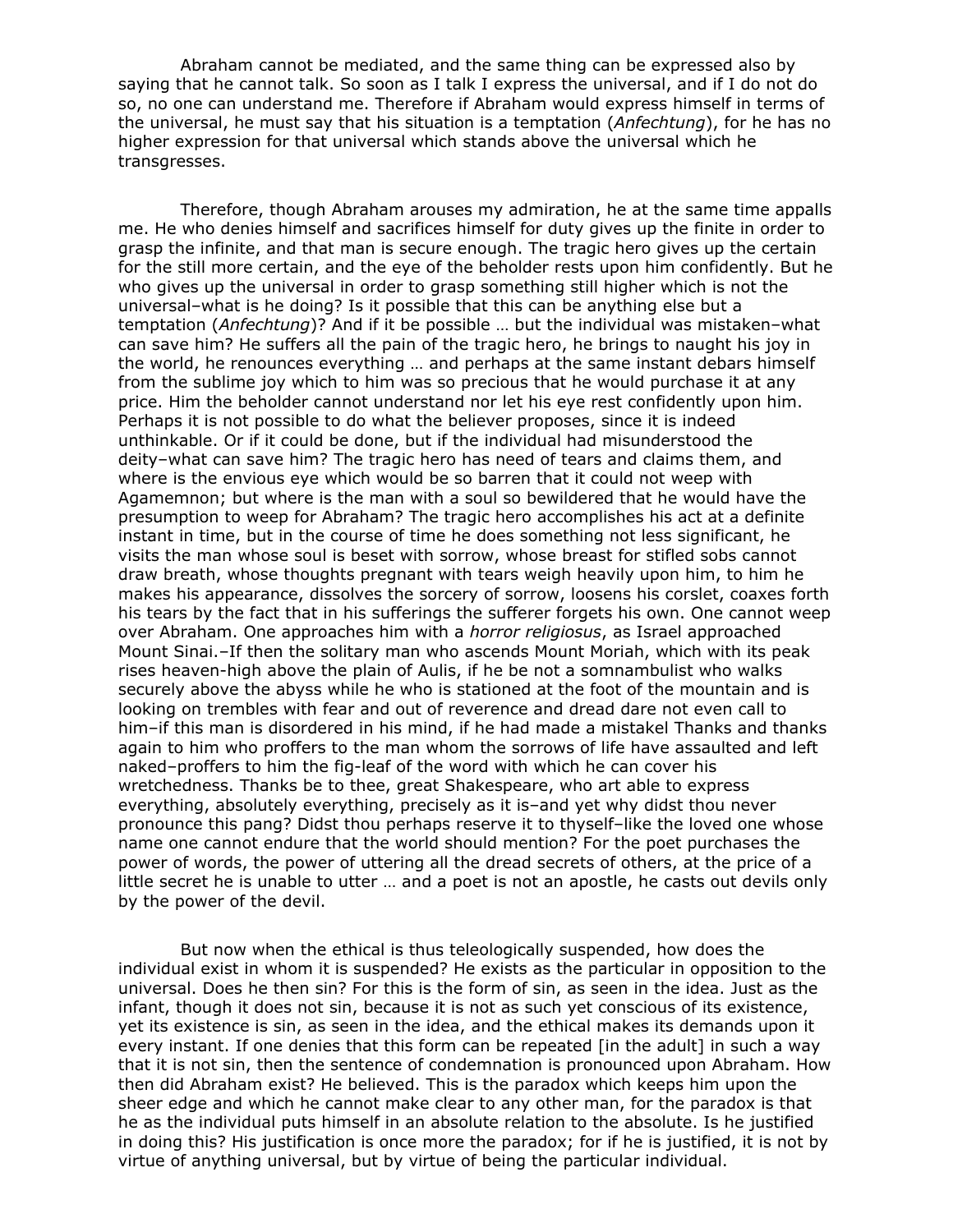How then does the individual assure himself that he is justified? It is easy enough to level down the whole of existence to the idea of the state or the idea of society. If one does this, one can also mediate easily enough, for then one does not encounter at all the paradox that the individual as the individual is higher than the universal–which I can aptly express also by the thesis of Pythagoras, that the uneven numbers are more perfect than the even. If in our age one occasionally hears a rejoinder which is pertinent to the paradox, it is likely to be to the following effect: "It is to be judged by the result." A hero who has become a *skándalon*[48](#page-65-0) to his contemporaries because they are conscious that he is a paradox who cannot make himself intelligible, will cry out defiantly to his generation, "The result will surely prove that I am justified." In our age we hear this cry rather seldom, for as our age, to its disadvantage, does not produce heroes, it has also the advantage of producing few caricatures. When in our age one hears this saying, "It is to be judged according to the result," a man is at once clear as to who it is he has the honor of talking with. Those who talk thus are a numerous tribe, whom I will denominate by the common name of *Docents*[.49](#page-65-1) In their thoughts they live secure in existence, they have a *solid* position and *sure* prospects in a well-ordered state, they have centuries and even millenniums between them and the concussions of existence, they do not fear that such things could recur–for what would the police say to that! and the newspapers! Their lifework is to judge the great, and to judge them according to the result. Such behavior toward the great betrays a strange mixture of arrogance and misery: of arrogance because they think they are called to be judges; of misery because they do not feel that their lives are even in the remotest degree akin to the great. Surely a man who possesses even a little *erectioris ingenii* [of the higher way of thinking] has not become entirely a cold and clammy mollusk, and when he approaches what is great it can never escape his mind that from the creation of the world it has been customary for the result to come last, and that, if one would truly learn anything from great actions, one must pay attention precisely to the beginning. In case he who should act were to judge himself according to the result, he would never get to the point of beginning. Even though the result may give joy to the whole world, it cannot help the hero, for he would get to know the result only when the whole thing was over, and it was not by this he became a hero, but he was such for the fact that he began.

Moreover, the result (inasmuch as it is the answer of finiteness to the infinite query) is in its dialectic entirely heterogeneous with the existence of the hero. Or is it possible to prove that Abraham was justified in assuming the position of the individual with relation to the universal … for the fact that he got Isaac by *miracle*? If Abraham had actually sacrificed Isaac, would he then have been less justified?

But people are curious about the result, as they are about the result in a book–they want to know nothing about dread, distress, the paradox. They flirt aesthetically with the result, it comes just as unexpectedly but also just as easily as a prize in the lottery; and when they have heard the result they are edified. And yet no robber of temples condemned to hard labor behind iron bars, is so base a criminal as the man who pillages the holy, and even Judas who sold his Master for thirty pieces of silver is not more despicable than the man who sells greatness.

It is abhorrent to my soul to talk inhumanly about greatness, to let it loom darkly at a distance in an indefinite form, to make out that it is great without making the human character of it evident–wherewith it ceases to be great. For it is not what happens to me that makes me great, but it is what I do, and there is surely no one who thinks that a man became great because he won the great prize in the lottery. Even if a man were born in humble circumstances, I would require of him nevertheless that he should not be so inhuman toward himself as not to be able to think of the King's castle except at a remote distance, dreaming vaguely of its greatness and wanting at the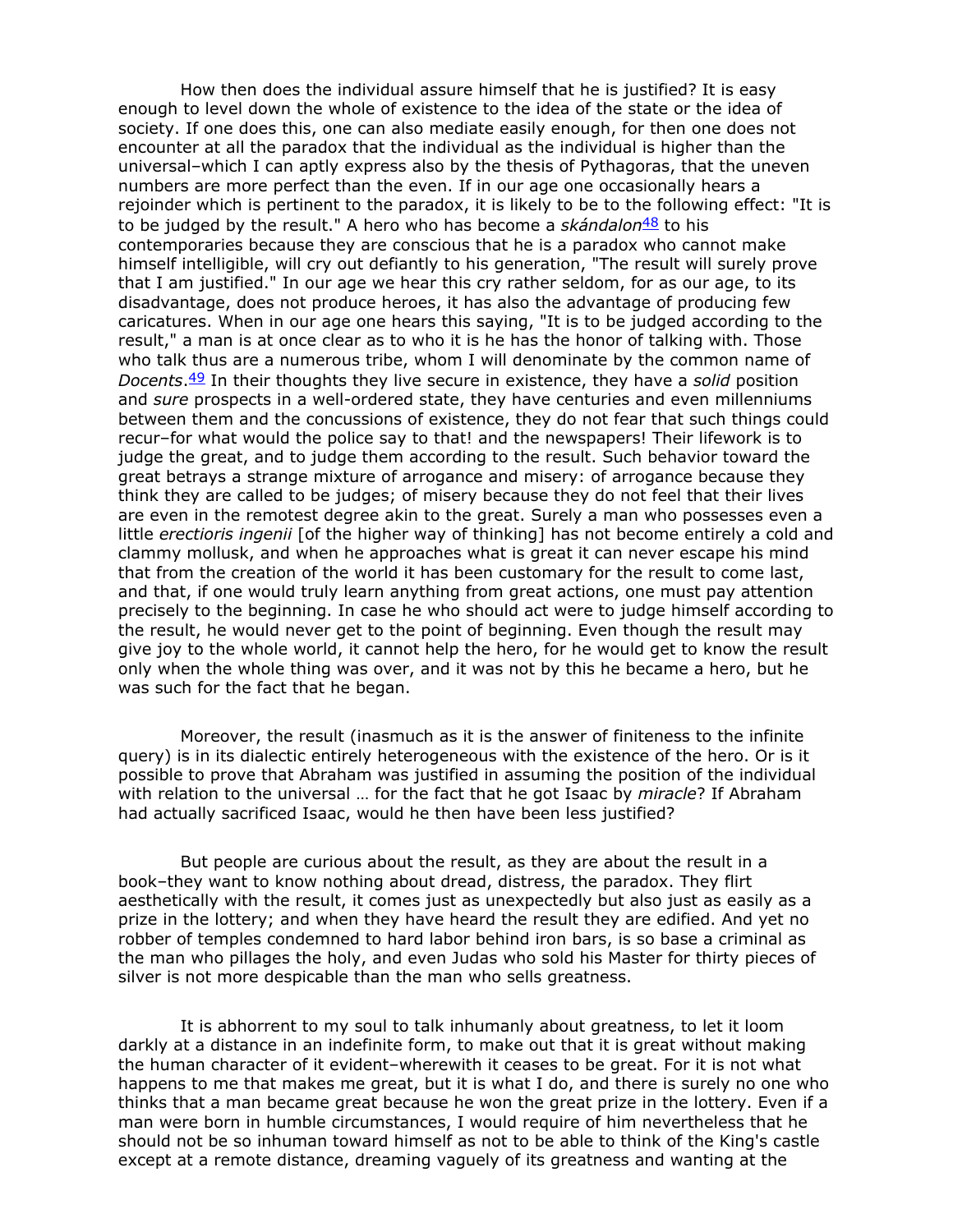same time to exalt it and also to abolish it by the fact that he exalted it meanly. I require of him that he should be man enough to step forward confidently and worthily even in that place. He should not be unmanly enough to desire impudently to offend everybody by rushing straight from the street into the King's hall. By that he loses more than the King. On the contrary, he should find joy in observing every rule of propriety with a glad and confident enthusiasm which will make him frank and fearless. This is only a symbol, for the difference here remarked upon is only a very imperfect expression for spiritual distance. I require of every man that he should not think so inhumanly of himself as not to dare to enter those palaces where not merely the memory of the elect abides but where the elect themselves abide. He should not press forward impudently and impute to them kinship with himself; on the contrary, he should be blissful every time he bows before them, but he should be frank and confident and always be something more than a charwoman, for if he will not be more, he will never gain entrance. And what will help him is precisely the dread and distress by which the great are tried, for otherwise, if he has a bit of pith in him, they will merely arouse his justified envy. And what distance alone makes great, what people would make great by empty and hollow phrases, that they themselves reduce to naught.

Who was ever so great as that blessed woman, the Mother of God, the Virgin Mary? And yet how do we speak of her? We say that she was highly favored among women. And if it did not happen strangely that those who hear are able to think as inhumanly as those who talk, every young girl might well ask, "Why was not I too the highly favored?" And if I had nothing else to say, I would not dismiss such a question as stupid, for when it is a matter of favor, abstractly considered, everyone is equally entitled to it. What they leave out is the distress, the dread, the paradox. My thought is as pure as that of anyone, and the thought of the man who is able to think such things will surely become pure–and if this be not so, he may expect the dreadful; for he who once has evoked these images cannot be rid of them again, and if he sins against them, they avenge themselves with quiet wrath, more terrible than the vociferousness of ten ferocious reviewers. To be sure, Mary bore the child miraculously, but it came to pass with her after the manner of women, and that season is one of dread, distress and paradox. To be sure, the angel was a ministering spirit, but it was not a servile spirit which obliged her by saying to the other young maidens of Israel, "Despise not Mary. What befalls her is the extraordinary." But the Angel came only to Mary, and no one could understand her. After all, what woman was so mortified as Mary? And is it not true in this instance also that one whom God blesses He curses in the same breath? This is the spirit's interpretation of Mary, and she is not (as it shocks me to say, but shocks me still more to think that they have thoughtlessly and coquettishly interpreted her thus)–she is not a fine lady who sits in state and plays with an infant god. Nevertheless, when she says, "Behold the handmaid of the Lord"–then she is great, and I think it will not be found difficult to explain why she became the Mother of God. She has no need of worldly admiration, any more than Abraham has need of tears, for she was not a heroine, and he was not a hero, but both of them became greater than such, not at all because they were exempted from distress and torment and paradox, but they became great through these.<sup>[50](#page-65-2)</sup>

It is great when the poet, presenting his tragic hero before the admiration of men, dares to say, "Weep for him, for he deserves it." For it is great to deserve the tears of those who are worthy to shed tears. It is great that the poet dares to hold the crowd in check, dares to castigate men, requiring that every man examine himself whether he be worthy to weep for the hero. For the waste-water of blubberers is a degradation of the holy.–But greater than all this it is that the knight of faith dares to say even to the noble man who would weep for him, "Weep not for me, but weep for thyself."

One is deeply moved, one longs to be back in those beautiful times, a sweet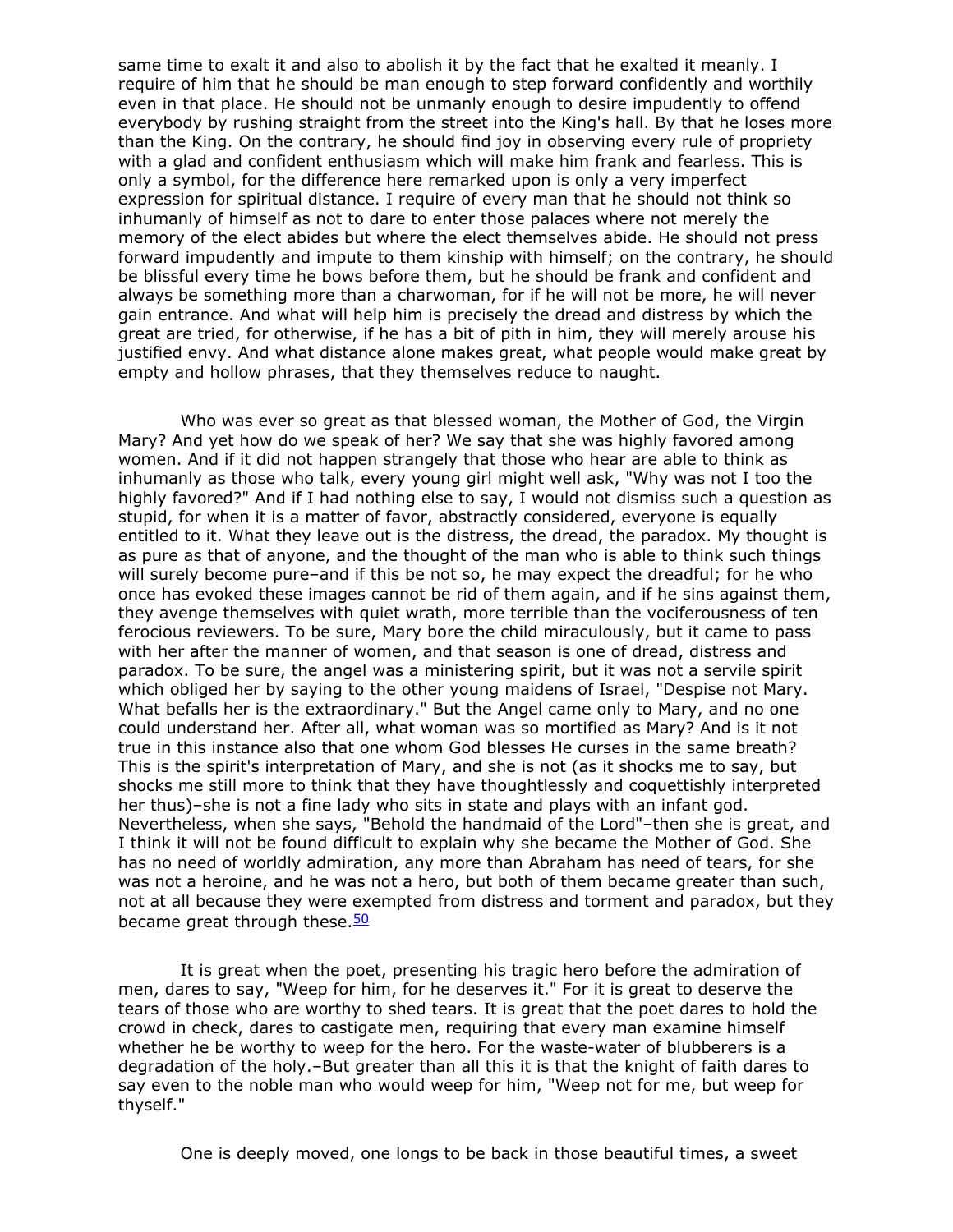yearning conducts one to the desired goal, to see Christ wandering in the promised land. One forgets the dread, the distress, the paradox. Was it so easy a matter not to be mistaken? Was it not dreadful that this man who walks among the others–was it not dreadful that He was God? Was it not dreadful to sit at table with Him? Was it so easy a matter to become an Apostle? But the result, eighteen hundred years–that is a help, it helps to the shabby deceit wherewith one deceives oneself and others. I do not feel the courage to wish to be contemporary with such events, but hence I do not judge severely those who were mistaken, nor think meanly of those who saw aright.

I return, however, to Abraham. Before the result, either Abraham was every minute a murderer, or we are confronted by a paradox which is higher than all mediation.

The story of Abraham contains therefore a teleological suspension of the ethical. As the individual he became higher than the universal. This is the paradox which does not permit of mediation. It is just as inexplicable how he got into it as it is inexplicable how he remained in it. If such is not the position of Abraham, then he is not even a tragic hero but a murderer. To want to continue to call him the father of faith, to talk of this to people who do not concem themselves with anything but words, is thoughtless. A man can become a tragic hero by his own powers–but not a knight of faith. When a man enters upon the way, in a certain sense the hard way of the tragic hero, many will be able to give him counsel; to him who follows the narrow way of faith no one can give counsel, him no one can understand. Faith is a miracle, and yet no man is excluded from it; for that in which all human life is unified is passion,\* and faith is a passion.

\*Lessing has somewhere given expression to a similar thought from a purely aesthetic point of view. What he would show expressly in this passage is that sorrow too can find a witty expression. To this end he quotes a rejoinder of the unhappy English king, Edward II. In contrast to this he quotes from Diderot a story of a peasant woman and a rejoinder of hers. Then he continues: "That too was wit, and the wit of a peasant at that; but the situation made it inevitable. Consequently one must not seek to kind the excuse for the witty expressions of pain and of sorrow in the fact that the person who uttered them was a superior person, well educated, intelligent, and witty withal, *for the passions make all men again equal*–but the explanation is to be found in the fact that in all probability everyone would have said the same thing in the same situation. The thought of a peasant woman a queen could have had and must have had, just as what the king said in that instance a peasant too would have been able to say and doubtless would have said." Cf. Sämtliche Werke, XXX. p. 223[.51](#page-65-3)

#### **PROBLEM II**

#### **Is there such a thing as an absolute duty toward God?**

<span id="page-30-0"></span>The ethical is the universal, and as such it is again the divine. One has therefore a right to say that fundamentally every duty is a duty toward God; but if one cannot say more, then one affirms at the same time that properly I have no duty toward God. Duty becomes duty by being referred to God, but in duty itself I do not come into relation with God. Thus it is a duty to love one's neighbor, but in performing this duty I do not come into relation with God but with the neighbor whom I love. If I say then in this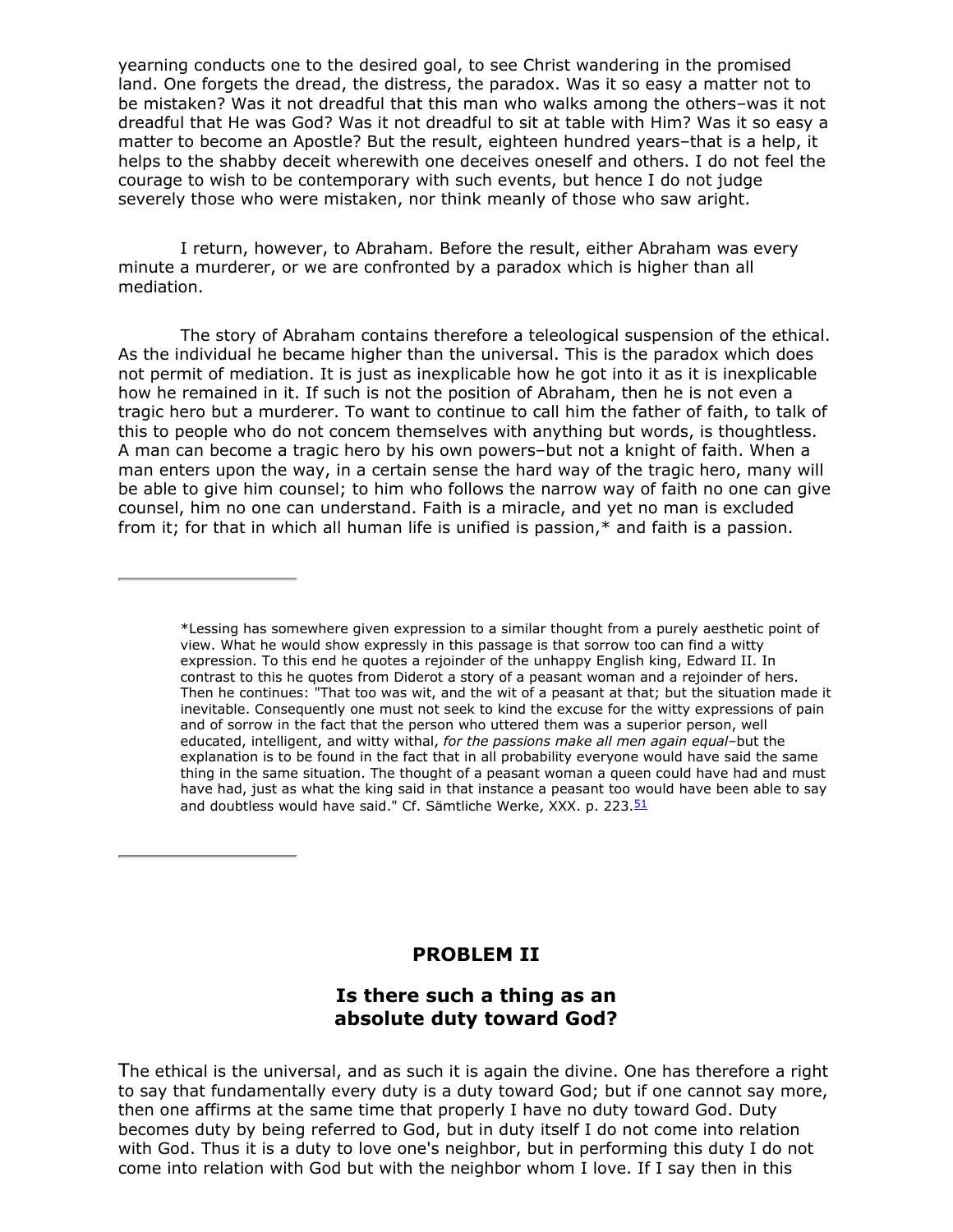connection that it is my duty to love God, I am really uttering only a tautology, inasmuch as "God" is in this instance used in an entirely abstract sense as the divine, i.e. the universal, i.e. duty. So the whole existence of the human race is rounded off completely like a sphere, and the ethical is at once its limit and its content. God becomes an invisible vanishing point, a powerless thought, His power being only in the ethical which is the content of existence. If in any way it might occur to any man to want to love God in any other sense than that here indicated, he is romantic, he loves a phantom which, if it had merely the power of being able to speak, would say to him, "I do not require your love. Stay where you belong." If in any way it might occur to a man to want to love God otherwise, this love would be open to suspicion, like that of which Rousseau speaks, referring to people who love the Kaffirs instead of their neighbors.

So in case what has been expounded here is correct, in case there is no incommensurability in a human life, and what there is of the incommensurable is only such by an accident from which no consequences can be drawn, in so far as existence is regarded in terms of the idea, Hegel is right; but he is not right in talking about faith or in allowing Abraham to be regarded as the father of it; for by the latter he has pronounced judgment both upon Abraham and upon faith. In the Hegelian philosophy $52$ *das Äussere (die Entäusserung)* is higher than *das Innere*. This is frequently illustrated by an example. The child is *das Innere*, the man *das Äussere*. Hence it is that the child is defined by the outward, and conversely, the man, as *das Äussere*, is defined precisely by *das Innere*. Faith, on the contrary, is the paradox that inwardness is higher than outwardness–or, to recall an expression used above, the uneven number is higher than the even.

In the ethical way of regarding life it is therefore the task of the individual to divest himself of the inward determinants and express them in an outward way. Whenever he shrinks from this, whenever he is inclined to persist in or to slip back again into the inward determinants of feeling, mood, etc., he sins, he is in a temptation (*Anfechtung*). The paradox of faith is this, that there is an inwardness which is incommensurable for the outward, an inwardness, be it observed, which is not identical with the first but is a new inwardness. This must not be overlooked. Modern philosophy $\frac{53}{3}$  has permitted itself without further ado to substitute in place of "faith" the immediate. When one does that it is ridiculous to deny that faith has existed in all ages. In that way faith comes into rather simple company along with feeling, mood, idiosyncrasy, vapors, etc. To this extent philosophy may be right in saying that one ought not to stop there. But there is nothing to justify philosophy in using this phrase with regard to faith. Before faith there goes a movement of infinity, and only then, *necopinate*, <sup>54</sup> by virtue of the absurd, faith enters upon the scene. This I can well understand without maintaining on that account that I have faith. If faith is nothing but what philosophy makes it out to be, then Socrates already went further, much further, whereas the contrary is true, that he never reached it. In an intellectual respect he made the movement of infinity. His ignorance is infinite resignation. This task in itself is a match for human powers, even though people in our time disdain it; but only after it is done, only when the individual has evacuated himself in the infinite, only then is the point attained where faith can break forth.

The paradox of faith is this, that the individual is higher than the universal, that the individual (to recall a dogmatic distinction now rather seldom heard) determines his relation to the universal by his relation to the absolute, not his relation to the absolute by his relation to the universal. The paradox can also be expressed by saying that there is an absolute duty toward God; for in this relationship of duty the individual as an individual stands related absolutely to the absolute. So when in this connection it is said that it is a duty to love God, something different is said from that in the foregoing; for if this duty is absolute, the ethical is reduced to a position of relativity. From this, however, it does not follow that the ethical is to be abolished, but it acquires an entirely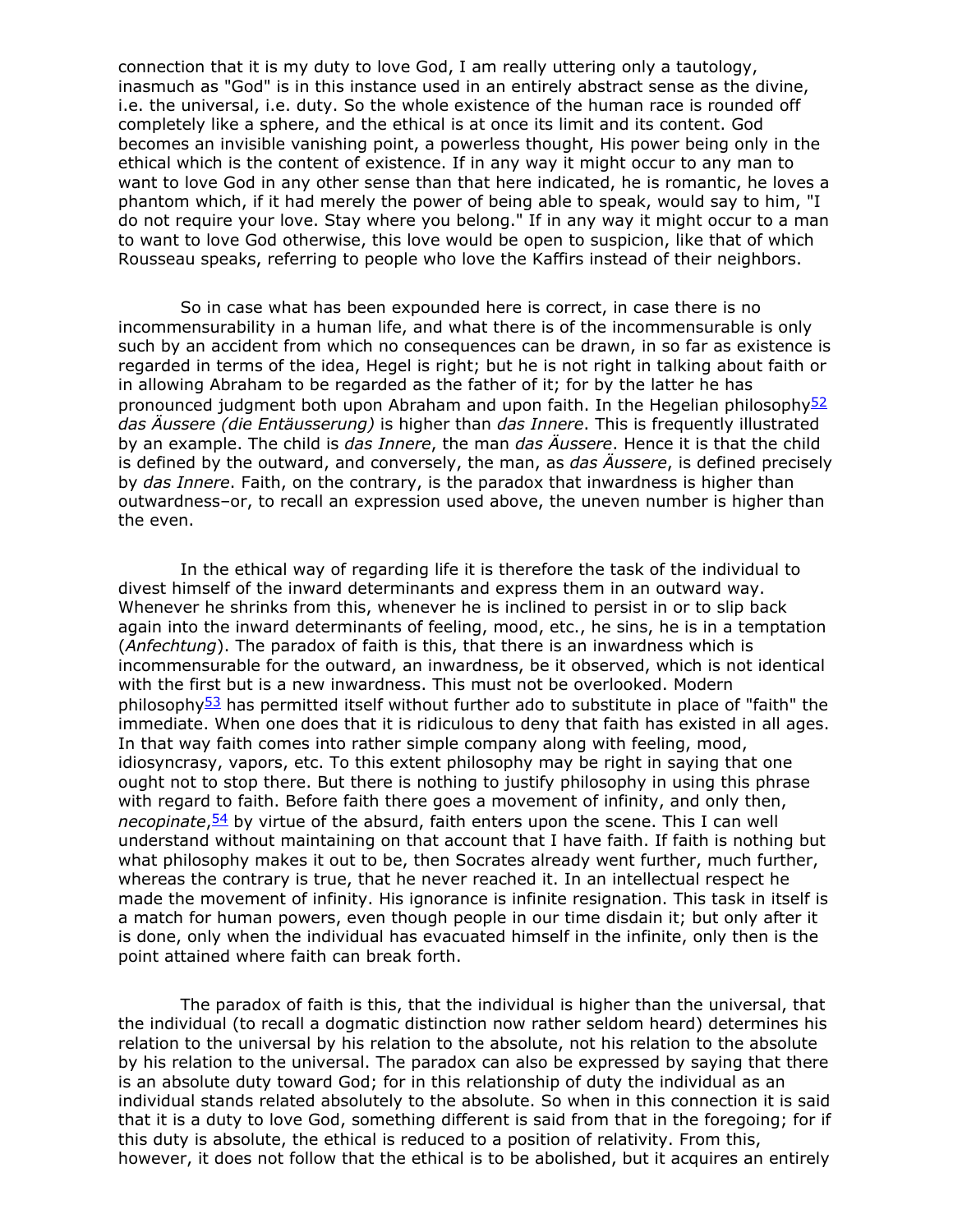different expression, the paradoxical expression–that, for example, love to God may cause the knight of faith to give his love to his neighbor the opposite expression to that which, ethically speaking, is required by duty.

If such is not the case, then faith has no proper place in existence, then faith is a temptation (*Anfechtung*), and Abraham is lost, since he gave in to it.

This paradox does not permit of mediation, for it is founded precisely upon the fact that the individual is only the individual. As soon as this individual [who is aware of a direct command from God] wishes to express his absolute duty in [terms of] the universal [i.e. the ethical, and] is sure of his duty in that [i.e. the universal or ethical precept], he recognizes that he is in temptation [i.e. a trial of faith], and, if in fact he resists [the direct indication of God's will], he ends by not fulfilling the absolute duty so called [i.e. what here has been called the absolute duty]; and, if he doesn't do this, [i.e. doesn't put up a resistance to the direct intimation of God's will], he sins, even though *realiter* his deed were that which it was his absolute duty to do.\*

\*The translator has ventured to render this muddy sentence very liberally (though he has bracketed his explanatory additions), in order to bring out the meaning this sentence must have if it is to express the anguishing paradox of a "teleological suspension of the ethical." This is the meaning Niels Thulstrup gets out of it, and he tells me that this is the translation of Emanuel Hirsch. As S.K.'s sentence stands, without explanatory additions, it reminds me of a rigmarole l have often recited to the mystification of my hearers: "If a man were to signify, which he were not, if he had the power, which being denied him, he were to endeavor anyhow–merely because he don't, would you?" Much as I love Kierkegaard, I sometimes hate him for keeping me awake at night. Only between sleeping and waking am I able to unravel some of his most complicated sentences.

So what should Abraham do? If he would say to another person, "Isaac I love more dearly than everything in the world, and hence it is so hard for me to sacrifice him"; then surely the other would have shaken his head and said, "Why will you sacrifice him then?"–or if the other had been a sly fellow, he surely would have seen through Abraham and perceived that he was making a show of feelings which were in strident contradiction to his act.

In the story of Abraham we find such a paradox. His relation to Isaac, ethically expressed, is this, that the father should love the son. This ethical relation is reduced to a relative position in contrast with the absolute relation to God. To the question, "Why?" Abraham has no answer except that it is a trial, a temptation (*Fristelse*)–terms which, as was remarked above, express the unity of the two points of view: that it is for God's sake and for his own sake. In common usage these two ways of regarding the matter are mutually exclusive. Thus when we see a man do something which does not comport with the universal, we say that he scarcely can be doing it for God's sake, and by that we imply that he does it for his own sake. The paradox of faith has lost the intermediate term, i.e. the universal. On the one side it has the expression for the extremest egoism (doing the dreadful thing it does for one's own sake); on the other side the expression for the most absolute self-sacrifice (doing it for God's sake). Faith itself cannot be mediated into the universal, for it would thereby be destroyed. Faith is this paradox, and the individual absolutely cannot make himself intelligible to anybody. People imagine maybe that the individual can make himself intelligible to another individual in the same case. Such a notion would be unthinkable if in our time people did not in so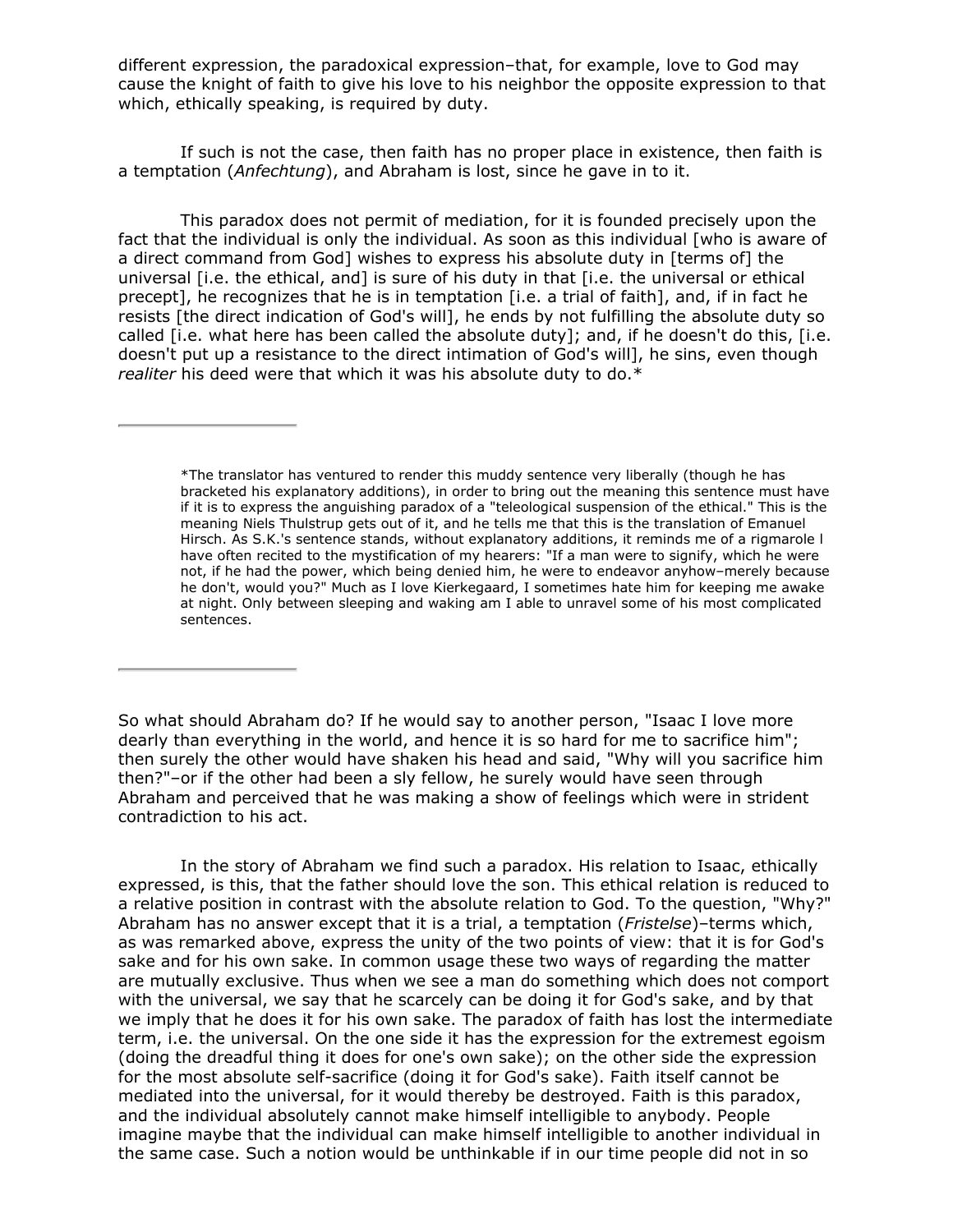many ways seek to creep slyly into greatness. The one knight of faith can render no aid to the other. Either the individual becomes a knight of faith by assuming the burden of the paradox, or he never becomes one. In these regions partnership is unthinkable. Every more precise explication of what is to be understood by Isaac the individual can give only to himself. And even if one were able, generally speaking,  $55$  to define ever so precisely what should be intended by Isaac (which moreover would be the most ludicrous self-contradiction, i.e. that the particular individual who definitely stands outside the universal is subsumed under universal categories precisely when he has to act as the individual who stands outside the universal), the individual nevertheless will never be able to assure himself by the aid of others that this application is appropriate, but he can do so only by himself as the individual. Hence even if a man were cowardly and paltry enough to wish to become a knight of faith on the responsibility of an outsider, he will never become one; for only the individual becomes a knight of faith as the particular individual, and this is the greatness of this knighthood, as I can well understand without entering the order, since I lack courage; but this is also its terror, as I can comprehend even better.

In Luke 14:26, as everybody knows, there is a striking doctrine taught about the absolute duty toward God: "If any man cometh unto me and hateth not his own father and mother and wife and children and brethren and sisters, yea, and his own life also, he cannot be my disciple." This is a hard saying, who can bear to hear it? For this reason it is heard very seldom. This silence, however, is only an evasion which is of no avail. Nevertheless, the student of theology learns to know that these words occur in the New Testament, and in one or another exegetical aid $\frac{56}{5}$  he finds the explanation that *miseîn* in this passage and a few others is used in the sense of *meísein*, signifying *minus diligo, posthabeo, non colo, nihili facio*. However, the context in which these words occur does not seem to strengthen this tasteful explanation. In the verse immediately following there is a story about a man who desired to build a tower but first sat down to calculate whether he was capable of doing it, lest people might laugh at him afterwards. The close connection of this story with the verse here cited seems precisely to indicate that the words are to be taken in as terrible a sense as possible, to the end that everyone may examine himself as to whether he is able to erect the building.

In case this pious and kindly exegete, who by abating the price thought he could smuggle Christianity into the world, were fortunate enough to convince a man that grammatically, linguistically and *kat' a'nalogían* [analogically] this was the meaning of that passage, it is to be hoped that the same moment he will be fortunate enough to convince the same man that Christianity is one of the most pitiable things in the world. For the doctrine which in one of its most lyrical outbursts, where the consciousness of its eternal validity swells in it most strongly, has nothing else to say but a noisy word which means nothing but only signifies that one is to be less kindly, less attentive, more indifferent; the doctrine which at the moment when it makes as if it would give utterance to the terrible ends by driveling instead of terrifying–that doctrine is not worth taking off my hat to.

The words are terrible, yet I fully believe that one can understand them without implying that he who understands them has courage to do them. One must at all events be honest enough to acknowledge what stands written and to admit that it is great, even though one has not the courage for it. He who behaves thus will not find himself excluded from having part in that beautiful story which follows, for after all it contains consolation of a sort for the man who had not courage to begin the tower. But we must be honest, and not interpret this lack of courage as humility, since it is really pride, whereas the courage of faith is the only humble courage.

One can easily perceive that if there is to be any sense in this passage, it must be understood literally. God it is who requires absolute love. But he who in demanding a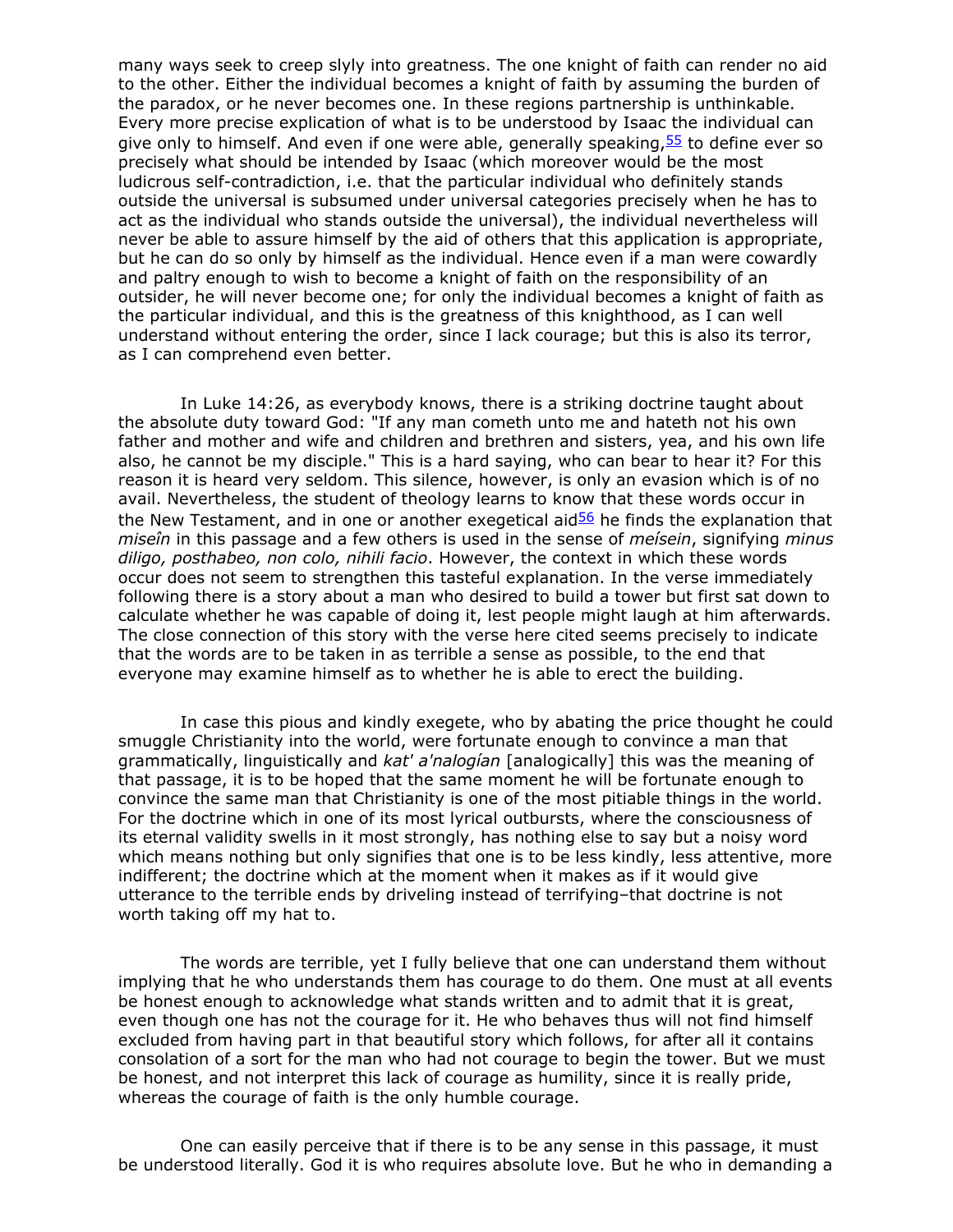person's love thinks that this love should be proved also by becoming lukewarm to everything which hitherto was dear–that man is not only an egoist but stupid as well, and he who would demand such love signs at the same moment his own death-warrant, supposing that his life was bound up with this coveted love. Thus a husband demands that his wife shall leave father and mother, but if he were to regard it as a proof of her extraordinary love for him that she for his sake became an indolent, lukewarm daughter etc., then he is the stupidest of the stupid. If he had any notion of what love is, he would wish to discover that as daughter and sister she was perfect in love, and would see therein the proof that she would love him more than anyone else in the realm. What therefore in the case of a man one would regard as a sign of egoism and stupidity, that one is to regard by the help of an exegete as a worthy conception of the Deity.

But how hate them? I will not recall here the human distinction between loving and hating–not because I have much to object to in it (for after all it is passionate), but because it is egoistic and is not in place here. However, if I regard the problem as a paradox, then I understand it, that is, I understand it in such a way as one can understand a paradox. The absolute duty may cause one to do what ethics would forbid, but by no means can it cause the knight of faith to cease to love. This is shown by Abraham. The instant he is ready to sacrifice Isaac the ethical expression for what he does is this: he hates Isaac. But if he really hates Isaac, he can be sure that God does not require this, for Cain and Abraham are not identical. Isaac he must love with his whole soul; when God requires Isaac he must love him if possible even more dearly, and only on this condition can he *sacrifice* him; for in fact it is this love for Isaac which, by its paradoxical opposition to his love for God, makes his act a sacrifice. But the distress and dread in this paradox is that, humanly speaking, he is entirely unable to make himself intelligible. Only at the moment when his act is in absolute contradiction to his feeling is his act a sacrifice, but the reality of his act is the factor by which he belongs to the universal, and in that aspect he is and remains a murderer.

Moreover, the passage in Luke must be understood in such a way as to make it clearly evident that the knight of faith has no higher expression of the universal (i.e. the ethical) by which he can save himself. Thus, for example, if we suppose that the Church requires such a sacrifice of one of its members, we have in this case only a tragic hero. For the idea of the Church is not qualitatively different from that of the State, in so far as the individual comes into it by a simple mediation, and in so far as the individual comes into the paradox he does not reach the idea of the Church; he does not come out of the paradox, but in it he must find either his blessedness or his perdition. Such an ecclesiastical hero expresses in his act the universal, and there will be no one in the Church–not even his father and mother etc.–who fails to understand him. On the other hand, he is not a knight of faith, and he has also a different answer from that of Abraham: he does not say that it is a trial or a temptation in which he is tested.

People commonly refrain from quoting such a text as this in Luke. They are afraid of giving men a free rein, are afraid that the worst will happen as soon as the individual takes it into his head to comport himself as the individual. Moreover, they think that to exist as the individual is the easiest thing of all, and that therefore people have to be compelled to become the universal. I cannot share either this fear or this opinion, and both for the same reason. He who has learned that to exist as the individual is the most terrible thing of all will not be fearful of saying that it is great, but then too he will say this in such a way that his words will scarcely be a snare for the bewildered man, but rather will help him into the universal, even though his words do to some extent make room for the great. The man who does not dare to mention such texts will not dare to mention Abraham either, and his notion that it is easy enough to exist as the individual implies a very suspicious admission with regard to himself; for he who has a real respect for himself and concern for his soul is convinced that the man who lives under his own supervision, alone in the whole world, lives more strictly and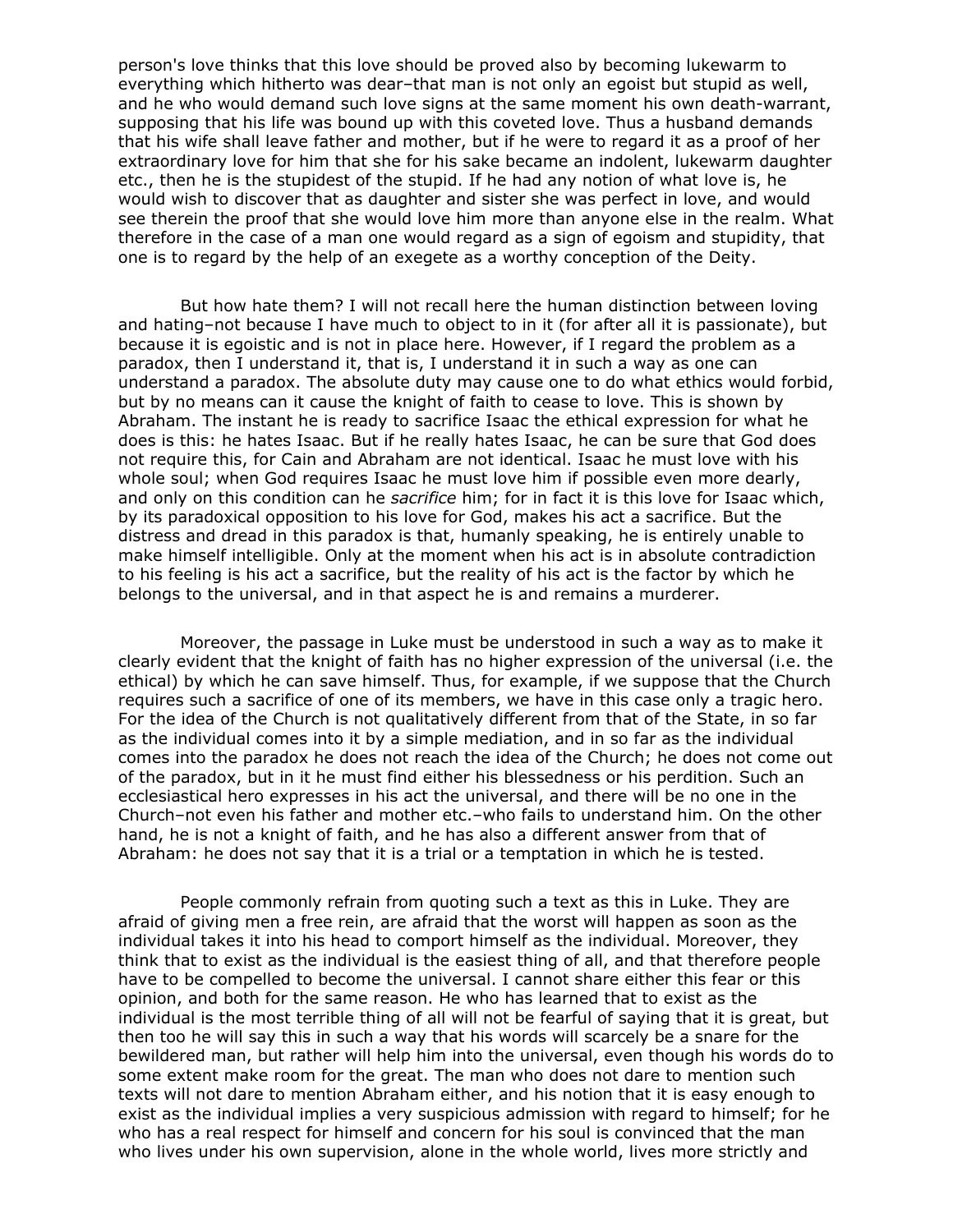more secluded than a maiden in her lady's bower. That there may be some who need compulsion, some who, if they were free-footed, would riot in selfish pleasures like unruly beasts, is doubtless true; but a man must prove precisely that he is not of this number by the fact that he knows how to speak with dread and trembling; and out of reverence for the great one is bound to speak, lest it be forgotten for fear of the ill effect, which surely will fail to eventuate when a man talks in such a way that one knows it for the great, knows its terror–and apart from the terror one does not know the great at all.

Let us consider a little more closely the distress and dread in the paradox of faith. The tragic hero renounces himself in order to express the universal, the knight of faith renounces the universal in order to become the individual. As has been said, everything depends upon how one is placed. He who believes that it is easy enough to be the individual can always be sure that he is not a knight of faith, for vagabonds and roving geniuses are not men of faith. The knight of faith knows, on the other hand, that it is glorious to belong to the universal. He knows that it is beautiful and salutary to be the individual who translates himself into the universal, who edits as it were a pure and elegant edition of himself, as free from errors as possible and which everyone can read. He knows that it is refreshing to become intelligible to oneself in the universal so that he understands it and so that every individual who understands him understands through him in turn the universal, and both rejoice in the security of the universal. He knows that it is beautiful to be born as the individual who has the universal as his home, his friendly abiding-place, which at once welcomes him with open arms when he would tarry in it. But he knows also that higher than this there winds a solitary path, narrow and steep; he knows that it is terrible to be born outside the universal, to walk without meeting a single traveller. He knows very well where he is and how he is related to men. Humanly speaking, he is crazy and cannot make himself intelligible to anyone. And yet it is the mildest expression, to say that he is crazy. If he is not supposed to be that, then he is a hypocrite, and the higher he climbs on this path, the more dreadful a hypocrite he is.

The knight of faith knows that to give up oneself for the universal inspires enthusiasm, and that it requires courage, but he also knows that security is to be found in this, precisely because it is for the universal. He knows that it is glorious to be understood by every noble mind, so glorious that the beholder is ennobled by it, and he feels as if he were bound; he could wish it were this task that had been allotted to him. Thus Abraham could surely have wished now and then that the task were to love Isaac as becomes a father, in a way intelligible to all, memorable throughout all ages; he could wish that the task were to sacrifice Isaac for the universal, that he might incite the fathers to illustrious deeds–and he is almost terrified by the thought that for him such wishes are only temptations and must be dealt with as such, for he knows that it is a solitary path he treads and that he accomplishes nothing for the universal but only himself is tried and examined. Or what did Abraham accomplish for the universal? Let me speak humanly about it, quite humanly. He spent seventy years in getting a son of his old age. What other men get quickly enough and enjoy for a long time he spent seventy years in accomplishing. And why? Because he was tried and put to the test. Is not that crazy? But Abraham believed, and Sarah wavered and got him to take Hagar as a concubine–but therefore he also had to drive her away. He gets Isaac, then he has to be tried again. He knew that it is glorious to express the universal, glorious to live with Isaac. But this is not the task. He knew that it is a kingly thing to sacrifice such a son for the universal, he himself would have found repose in that, and all would have reposed in the commendation of his deed, as a vowel reposes in its consonant,  $57$  but that is not the task–he is tried. That Roman general who is celebrated by his name of Cunctator $58$  checked the foe by procrastination–but what a procrastinator Abraham is in comparison with him! … yet he did not save the state. This is the content of one hundred and thirty years. Who can bear it? Would not his contemporary age, if we can speak of such a thing, have said of him, "Abraham is eternally procrastinating. Finally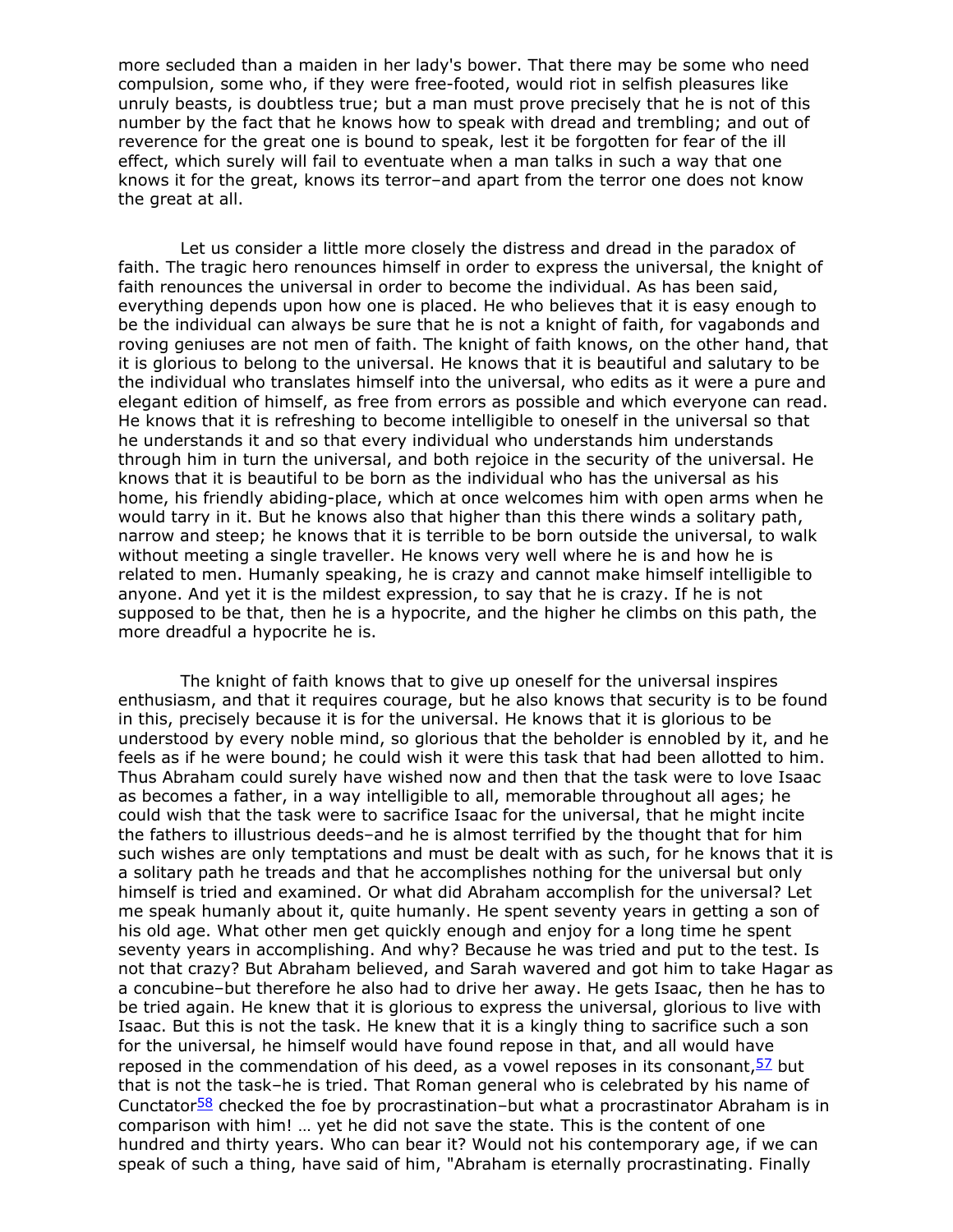he gets a son. That took long enough. Now he wants to sacrifice him. So is he not mad? And if at least he could explain why he wants to do it–but he always says that it is a trial." Nor could Abraham explain more, for his life is like a book placed under a divine attachment and which never becomes *publici juris*.[59](#page-65-11)

This is the terrible thing. He who does not see it can always be sure that he is no knight of faith, but he who sees it will not deny that even the most tried of tragic heroes walks with a dancing step compared with the knight of faith, who comes slowly creeping forward. And if he has perceived this and assured himself that he has not courage to understand it, he will at least have a presentiment of the marvellous glory this knight attains in the fact that he becomes God's intimate acquaintance, the Lord's friend, and (to speak quite humanly) that he says "Thou" to God in heaven, whereas even the tragic hero only addresses Him in the third person.

The tragic hero is soon ready and has soon finished the fight, he makes the infinite movement and then is secure in the universal. The knight of faith, on the other hand, is kept sleepless, for he is constantly tried, and every instant there is the possibility of being able to return repentantly to the universal, and this possibility can just as well be a temptation as the truth. He can derive evidence from no man which it is, for with that query he is outside the paradox.

So the knight of faith has first and foremost the requisite passion to concentrate upon a single factor the whole of the ethical which he transgresses, so that he can give himself the assurance that he really loves Isaac with his whole soul.\*

\*I would elucidate yet once more the difference between the collisions which are encountered by the tragic hero and by the knight of faith. The tragic hero assures himself that the ethical obligation [i.e., the lower ethical obligation, which he puts aside for the higher in the present case, accorclingly, it is the obligation to spare his daughter's life] is totally present in him by the fact that he transforms it into a wish. Thus Agamemnon can say, "The proof that I do not offend against my parental duty is that my duty is my only wish." So here we have wish and duty face to face with one another. The fortunate chance in life is that the two correspond, that my wish is my duty and vice versa, and the task of most men in life is precisely to remain within their duty and by their enthusiasm to transform it into their wish. The tragic hero gives up his wish in order to accomplish his duty. For the knight of faith wish and duty are also identical, but he is required to give up both. Therefore when he would resign himself to giving up his wish he does not find repose, for that is after all his duty. If he would remain within his duty and his wish he is not a knight of faith, for the absolute duty requires precisely that he should give them up. The tragic hero apprehended a higher expression of duty but not an absolute duty.

If he cannot do that, he is in temptation (*Anfechtung*). In the next place, he has enough passion to make this assurance available in the twinkling of an eye and in such a way that it is as completely valid as it was in the first instance. If he is unable to do this, he can never budge from the spot, for he constantly has to begin all over again. The tragic hero also concentrated in one factor the ethical which he teleologically surpassed, but in this respect he had support in the universal. The knight of faith has only himself alone, and this constitutes the dreadfulness of the situation. Most men live in such a way under an ethical obligation that they can let the sorrow be sufficient for the day, but they never reach this passionate concentration, this energetic consciousness. The universal may in a certain sense help the tragic hero to attain this, but the knight of faith is left all to himself. The hero does the deed and finds repose in the universal, the knight of faith is kept in constant tension. Agamemnon gives up Iphigenia and thereby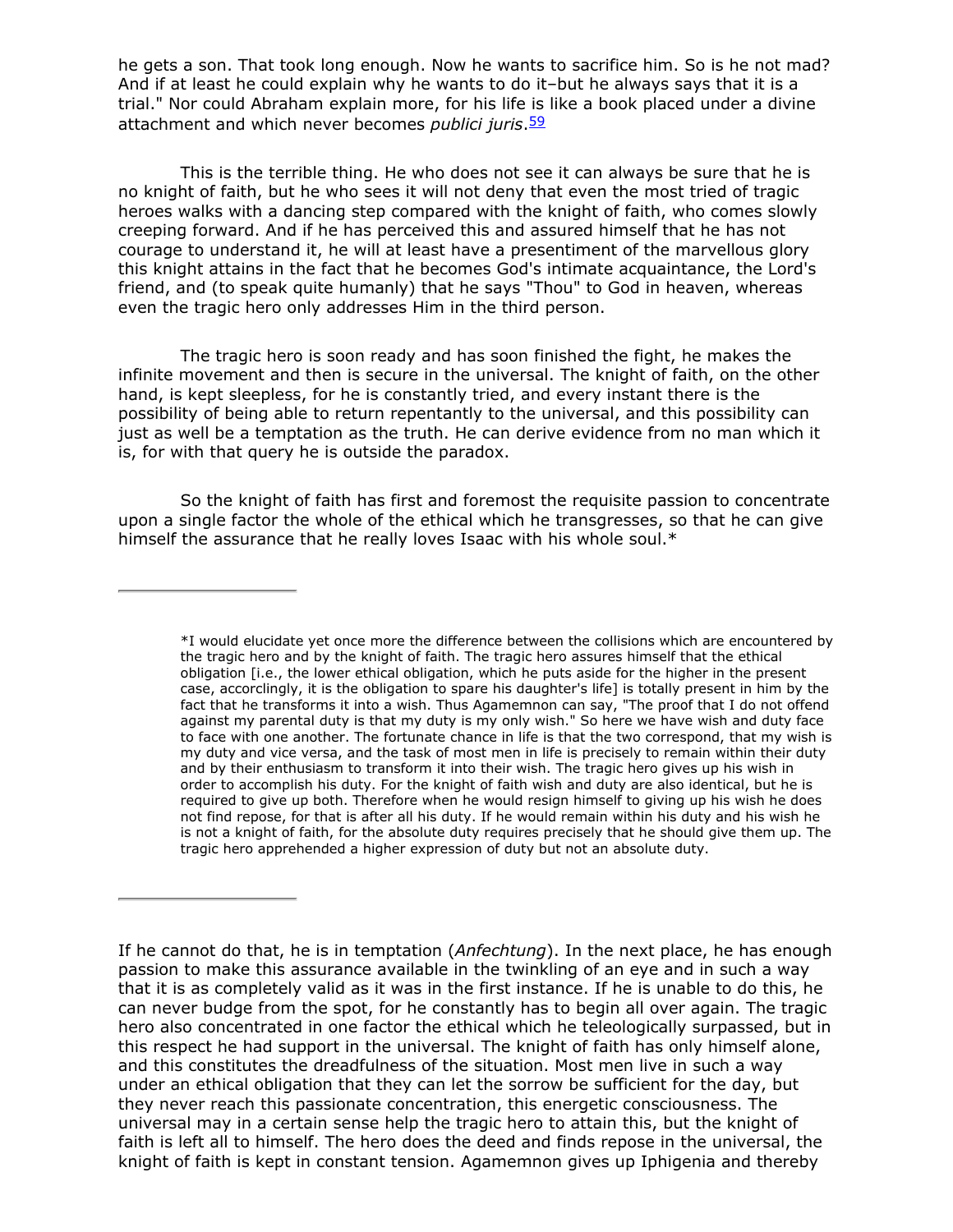has found repose in the universal, then he takes the step of sacrificing her. If Agamemnon does not make the infinite movement, if his soul at the decisive instant, instead of having passionate concentration, is absorbed by the common twaddle that he had several daughters and *vielleicht* [perhaps] the *Ausserordentliche* [extraordinary] might occur–then he is of course not a hero but a hospital-case. The hero's concentration Abraham also has, even though in his case it is far more difficult, since he has no support in the universal; but he makes one more movement by which he concentrates his soul upon the miracle. If Abraham did not do that, he is only an Agamemnon–if in any way it is possible to explain how he can be justified in sacrificing Isaac when thereby no profit accrues to the universal.

Whether the individual is in temptation (*Anfechtung*) or is a knight of faith only the individual can decide. Nevertheless it is possible to construct from the paradox several criteria which he too can understand who is not within the paradox. The true knight of faith is always absolute isolation, the false knight is sectarian. This sectarianism is an attempt to leap away from the narrow path of the paradox and become a tragic hero at a cheap price. The tragic hero expresses the universal and sacrifices himself for it. The sectarian punchinello, instead of that, has a private theatre, i.e. several good friends and comrades who represent the universal just about as well as the beadles in *The Golden Snuffbox*[60](#page-66-0) represent justice. The knight of faith, on the contrary, is the paradox, is the individual, absolutely nothing but the individual, without connections or pretensions. This is the terrible thing which the sectarian manikin cannot endure. For instead of learning from this terror that he is not capable of performing the great deed and then plainly admitting it (an act which I cannot but approve, because it is what I do) the manikin thinks that by uniting with several other manikins he will be able to do it. But that is quite out of the question. In the world of spirit no swindling is tolerated. A dozen sectaries join arms with one another, they know nothing whatever of the lonely temptations which await the knight of faith and which he dares not shun precisely because it would be still more dreadful if he were to press forward presumptuously. The sectaries deafen one another by their noise and racket, hold the dread off by their shrieks, and such a hallooing company of sportsmen think they are storming heaven and think they are on the same path as the kight of faith who in the solitude of the universe never hears any human voice but walks alone with his dreadful responsibility.

The knight of faith is obliged to rely upon himself alone, he feels the pain of not being able to make himself intelligible to others, but he feels no vain desire to guide others. The pain is his assurance that he is in the right way, this vain desire he does not know, he is too serious for that. The false knight of faith readily betrays himself by this proficiency in guiding which he has acquired in an instant. He does not comprehend what it is all about, that if another individual is to take the same path, he must become entirely in the same way the individual and have no need of any man's guidance, least of all the guidance of a man who would obtrude himself. At this point men leap aside, they cannot bear the martyrdom of being uncomprehended, and instead of this they choose conveniently enough the worldly admiration of their proficiency. The true knight of faith is a witness, never a teacher, and therein lies his deep humanity, which is worth a good deal more than this silly participation in others' weal and woe which is honored by the name of sympathy, whereas in fact it is nothing but vanity. He who would only be a witness thereby avows that no man, not even the lowliest, needs another man's sympathy or should be abased that another may be exalted. But since he did not win what he won at a cheap price, neither does he sell it out at a cheap price, he is not petty enough to take men's admiration and give them in return his silent contempt, he knows that what is truly great is equally accessible to all.

Either there is an absolute duty toward God, and if so it is the paradox here described, that the individual as the individual is higher than the universal and as the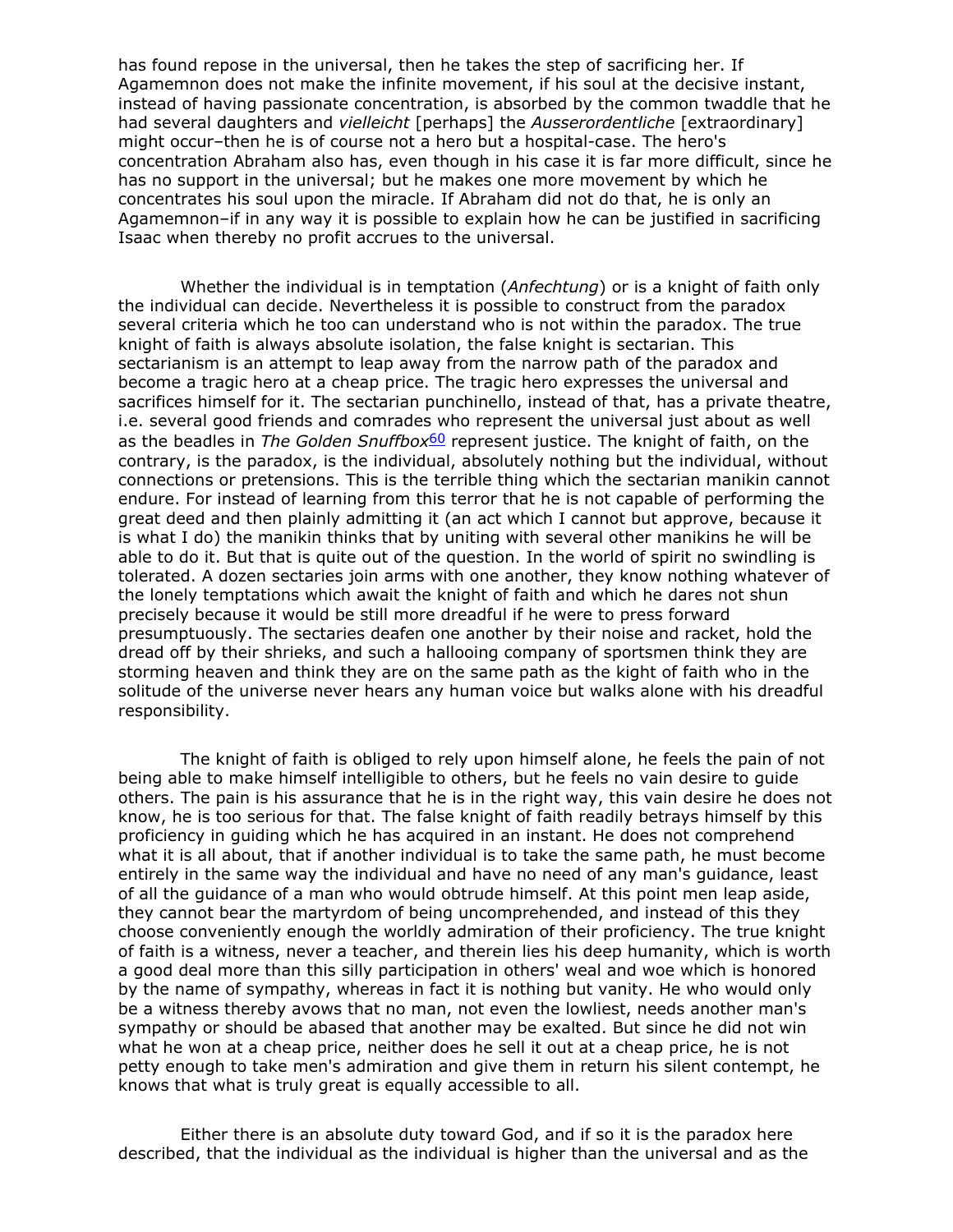<span id="page-38-0"></span>individual stands in an absolute relation to the absolute/or else faith never existed, because it has always existed, or, to put it differently, Abraham is lost, or one must explain the passage in the fourteenth chapter of Luke as did that tasteful exegete, and explain in the same way the corresponding passages and similar ones.  $61$ 

#### **PROBLEM III**

#### **Was Abraham ethically defensible in keeping silent about his purpose before Sarah, before Eleazar, before Isaac?**

The ethical as such is the universal, again, as the universal it is the manifest, the revealed. The individual regarded as he is immediately, that is, as a physical and psychical being, is the hidden, the concealed. So his ethical task is to develop out of this concealment and to reveal himself in the universal. Hence whenever he wills to remain in concealment he sins and lies in temptation (*Anfechtung*), out of which he can come only by revealing himself.

With this we are back again at the same point. If there is not a concealment which has its ground in the fact that the individual as the individual is higher than the universal, then Abraham's conduct is indefensible, for he paid no heed to the intermediate ethical determinants. If on the other hand there is such a concealment, we are in the presence of the paradox which cannot be mediated inasmuch as it rests upon the consideration that the individual as the individual is higher than the universal, but it is the universal precisely which is mediation. The Hegelian philosophy holds that there is no justified concealment, no justified incommensurability. So it is self-consistent when it requires revelation, but it is not warranted in regarding Abraham as the father of faith and in talking about faith. For faith is not the first immediacy but a subsequent immediacy. The first immediacy is the aesthetical, and about this the Hegelian philosophy may be in the right. But faith is not the aesthetical–or else faith has never existed because it has always existed.

It will be best to regard the whole matter from a purely aesthetical point of view, and with that intent to embark upon an aesthetic deliberation, to which I beg the reader to abandon himself completely for the moment, while I, to contribute my share, will modify my presentation in conformity with the subject. The category I would consider a little more closely is *the interesting*, a category which especially in our age (precisely because our age lives *in discrimine rerum*) [at a turning point in history] has acquired great importance, for it is properly the category of the turning-point. Therefore we, after having loved this category *pro virili* [with all our power], should not scorn it as some do because we have outgrown it, but neither should we be too greedy to attain it, for certain it is that to be interesting or to have an interesting life is not a task for industrial art but a fateful privilege, which like every privilege in the world of spirit is bought only by deep pain. Thus, for example, Socrates was the most interesting man that ever lived, his life the most interesting that has been recorded, but this existence was alloted to him by the Deity, and in so far as he himself had to acquire it he was not unacquainted with trouble and pain. To take such a life in vain does not beseem a man who takes life seriously, and yet it is not rare to see in our age examples of such an endeavor. Moreover the interesting is a border-category, a boundary between aesthetics and ethics. For this reason our deliberation must constantly glance over into the field of ethics, while in order to be able to acquire significance it must grasp the problem with aesthetic intensity and concupiscence. With such matters ethics seldom deals in our age. The reason is supposed to be that there is no appropriate place for it in the System. Then surely one might do it in a monograph, and moreover, if one would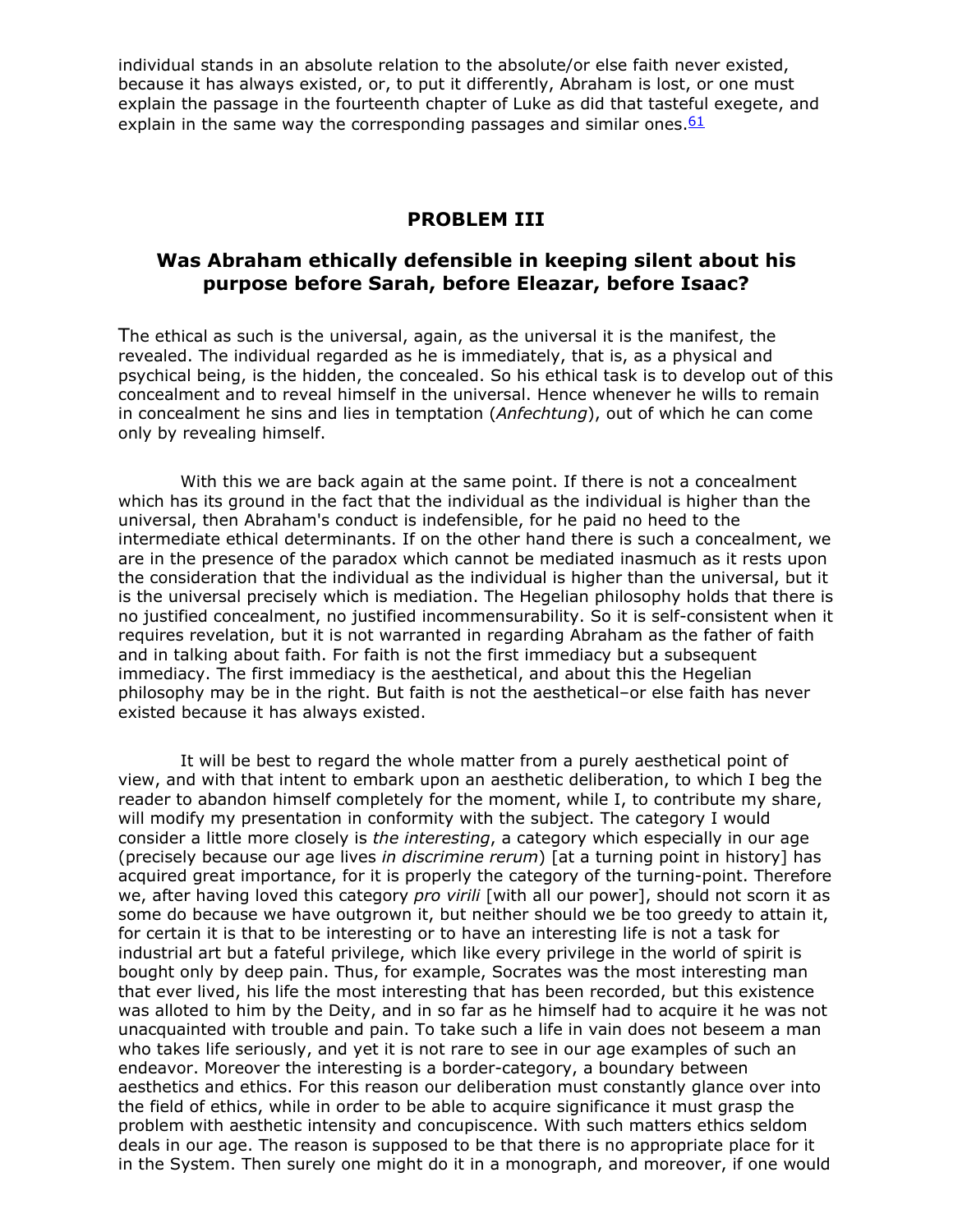not do it prolixly, one might do it briefly and yet attain the same end–if, that is to say, a man has the predicate in his power, for one or two predicates can betray a whole world. Might there not be some place in the System for a little word like the predicate?

In his immortal *Poetics* (Chapter 11) Aristotle says, <sup>62</sup> dúo mèn oûn toû múqou *mérh perì taût' e'stí, peripéteia kaì a'nagnw'risiv*. I am of course concerned here only with the second factor, a'nagnw'risiv, recognition. Where there can be question of a recognition there is implied *eo ipso* a previous concealment. So just as recognition is the relieving, the relaxing factor in the dramatic life, so is concealment the factor of tension. What Aristotle has to say in the same chapter about the merits of tragedy which are variously appraised in proportion as *peripéteia* and *a'nagnw'risiv* imping[e63](#page-66-3) upon one another, and also what he says about the "individual" and the "double recognition," I cannot take into consideration here, although by its inwardness and quiet concentration what he says is peculiarly tempting to one who is weary of the superficial omniscience of encyclopedic scholars. A more general observation may be appropriate here. In Greek tragedy concealment (and consequently recognition) is an epic survival grounded upon a fate in which the dramatic action disappears from view and from which it derives its obscure and enigmatic origin. Hence it is that the effect produced by a Greek tragedy is like the impression of a marble statue which lacks the power of the eye. Greek tragedy is blind. Hence a certain abstraction is necessary in order to appreciate it properly. A son $\frac{64}{1}$  murders his father, but only afterwards does he learn that it was his father. A sister $65$  wants to sacrifice her brother, but at the decisive moment she learns who he is. This dramatic motive is not so apt to interest our *reflective* age. Modern drama has given up fate, has emancipated itself dramatically, sees with its eyes, scrutinizes itself, resolves fate in its dramatic consciousness. Concealment and revelation are in this case the hero's free act for which he is responsible.

Recognition and concealment are also present as an essential element in modern drama. To adduce examples of this would be too prolix. I am courteous enough to assume that everybody in our age, which is so aesthetically wanton, so potent and so enflamed that the act of conception comes as easy to it as to the partridge hen, which, according to Aristotle's affirmation,  $66$  needs only to hear the voice of the cock or the sound of its flight overhead–I assume that everyone, merely upon hearing the word "concealment" will be able to shake half a score of romances and comedies out of his sleeve. Wherefore I express myself briefly and so will throw out at once a general observation. In case one who plays hide and seek (and thereby introduces into the play the dramatic ferment) hides something nonsensical, we get a comedy; if on the other hand he stands in relation to the idea, he may come near being a tragic hero. I give here merely an example of the comic. A man rouges his face and wears a periwig. The same man is eager to try his fortune with the fair sex, he is perfectly sure of conquering by the aid of the rouge and the periwig which make him absolutely irresistible. He captures a girl and is at the acme of happiness. Now comes the gist of the matter: if he is able to admit this embellishment, he does not lose all of his infatuating power; when he reveals himself as a plain ordinary man, and bald at that, he does not thereby lose the loved one.–Concealment is his free act, for which aesthetics also holds him responsible. This science is no friend of bald hypocrites, it abandons him to the mercy of laughter. This must suffice as a mere hint of what I mean–the comical cannot be a subject of interest for this investigation.

It is incumbent upon me to examine dialectically the part played by concealment in aesthetics and ethics, for the point is to show the absolute difference between the aesthetic concealment and the paradox.

A couple of examples. A girl is secretly in love with a man, although they have not definitely avowed their love to one another. Her parents compel her to marry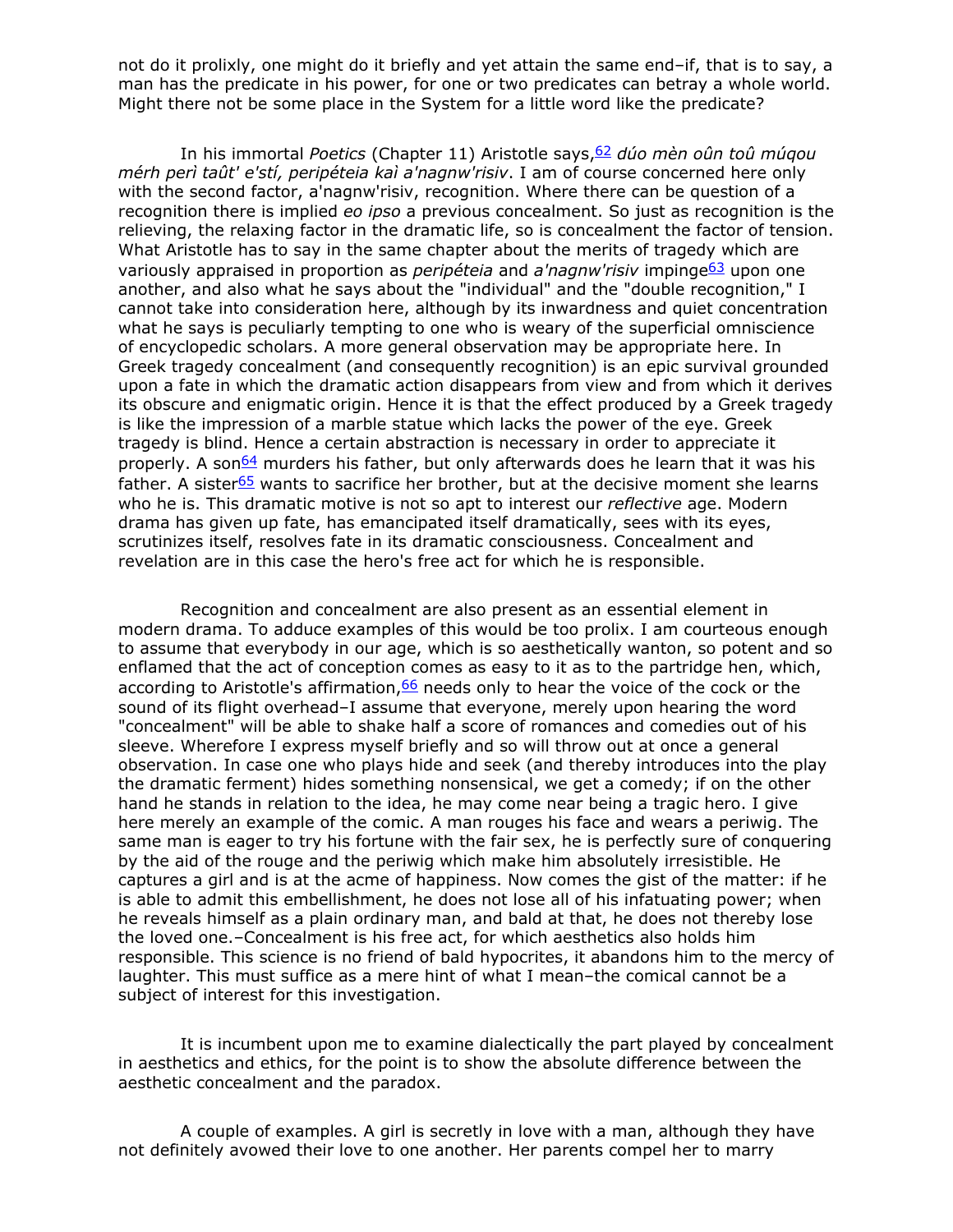another (there may be moreover a consideration of filial piety which determines her), she obeys her parents, she conceals her love, "so as not to make the other unhappy, and no one will ever know what she suffers."–A young man is able by a single word to get possession of the object of his longings and his restless dreams. This little word, however, will compromise, yea, perhaps (who knows?) bring to ruin a whole family, he resolves magnanimously to remain in his concealment, "the girl shall never get to know it, so that she may perhaps become happy by giving her hand to another." What a pity that these two persons, both of whom were concealed from their respective beloveds, were also concealed from one another, otherwise a remarkable higher unity might have been brought about.–Their concealment is a free act, for which they are responsible also to aesthetics. Aesthetics, however, is a courteous and sentimental science which knows of more expedients than a pawnbroker. So what does it do? It makes everything possible for the lovers. By the help of a chance the partners to the projected marriage get a hint of the magnanimous resolution of the other part, it comes to an explanation, they get one another and at the same time attain rank with real heroes. For in spite of the fact that they did not even get time to sleep over their resolution, aesthetics treats them nevertheless as if they had courageously fought for their resolution during many years. For aesthetics does not trouble itself greatly about time, whether in jest or seriousness time flies equally fast for it.

But ethics knows nothing about that chance or about that sentimentality, nor has it so speedy a concept of time. Thereby the matter receives a different aspect. It is no good arguing with ethics for it has pure categories. It does not appeal to experience, which of all ludicrous things is the most ludicrous, and which so far from making a man wise rather makes him mad if he knows nothing higher than this. Ethics has in its possession no chance, and so matters do not come to an explanation, it does not jest with dignities, it lays a prodigious responsibility upon the shoulders of the puny hero, it denounces as presumption his wanting to play providence by his actions, but it also denounces him for wanting to do it by his suffering. It bids a man believe in reality and have courage to fight against all the afflictions of reality, and still more against the bloodless sufferings he has assumed on his own responsibility. It warns against believing the calculations of the understanding, which are more perfidious than the oracles of ancient times. It warns agtunst every untimely magnanimity. Let reality decide–then is the time to show courage, but then ethics itself offers all possible assistance. If, however, there was something deeper which moved in these two, if there was seriousness to see the task, seriousness to commence it, then something will come of them; but ethics cannot help, it is offended, for they keep a secret from it, a secret they hold at their own peril.

So aesthetics required concealment and rewarded it, ethics required revelation and punished concealment.

At times, however, even aesthetics requires revelation. When the hero ensnared in the aesthetic illusion thinks by his silence to save another man, then it requires silence and rewards it. On the other hand, when the hero by his action intervenes disturbingly in another man's life, then it requires revelation. I am now on the subject of the tragic hero. I would consider for a moment Euripides' *Iphigenia in Aulis*. Agamemnon must sacrifice Iphigenia. Now aesthetics requires silence of Agamemnon inasmuch as it would be unworthy of the hero to seek comfort from any other man, and out of solicitude for the women too he ought to conceal this from them as long as possible. On the other hand, the hero, precisely in order to be a hero, must be tried by dreadful temptations which the tears of Clytemnestra and Iphigenia provide for him. What does aesthetics do? It has an expedient, it has in readiness an old servant who reveals everything to Clytemnestra. Then all is as it should be.

Ethics, however, has at hand no chance and no old servant. The aesthetical idea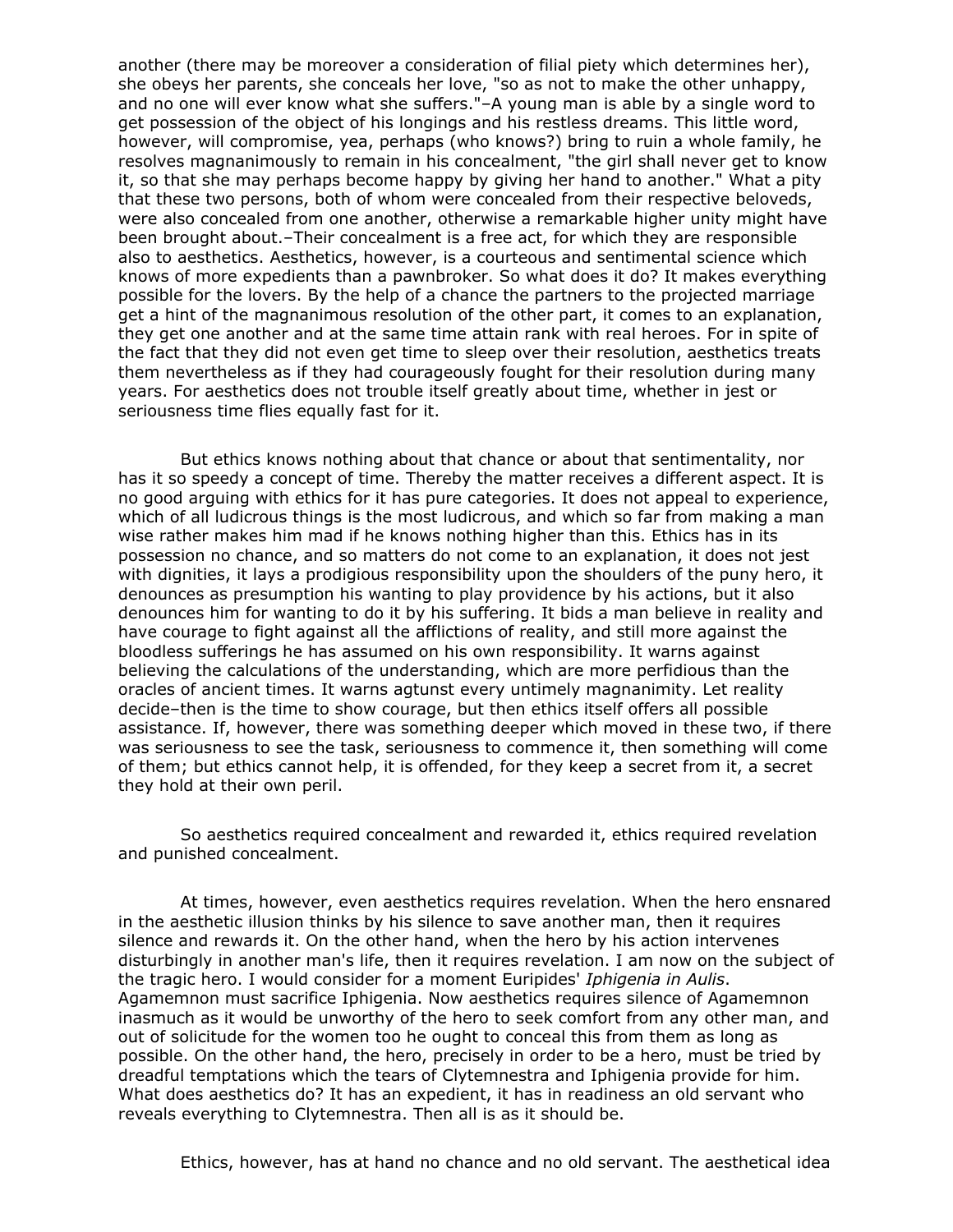contradicts itself as soon as it must be carried out in reality. Hence ethics requires revelation. The tragic hero displays his ethical courage precisely by the fact that it is he who, without being ensnared in any aesthetic illusion, himself announces to Iphigenia her fate. If the tragic hero does this, then he is the beloved son of ethics in whom it is well pleased. If he keeps silent, it may be because he thinks thereby to make it easier for others, but it may also be because thereby he makes it easier for himself. However, he knows that he is not influenced by this latter motive. If he keeps silent, he assumes as the individual a serious responsibility inasmuch as he ignores an argument which may come from without. As a tragic hero he cannot do this, for ethics loves him precisely because he constantly expresses the universal. His heroic action demands courage, but it belongs to this courage that he shall shun no argumentation. Now it is certain that tears are a dreadful *argumentum ad hominem*, and doubtless there are those who are moved by nothing yet are touched by tears. In the play Iphigenia had leave to weep, really she ought to have been allowed like Jephthah's daughter two months for weeping, not in solitude but at her father's feet, allowed to employ all her art "which is but tears," and to twine about his knees instead of presenting the olive branch of the suppliant.

Aesthetics required revelation but helped itself out by a chance; ethics required revelation and found in the tragic hero its satisfaction.

In spite of the severity with which ethics requires revelation, it cannot be denied that secrecy and silence really make a man great precisely because they are characteristics of inwardness. When Amor leaves Psyche he says to her, "Thou shalt give birth to a child which will be a divine infant if thou dost keep silence, but a human being if thou dost reveal the secret." The tragic hero who is the favorite of ethics is the purely human, and him I can understand, and all he does is in the light of the revealed. If I go further, then I stumble upon the paradox, either the divine or the demoniac, for silence is both. Silence is the snare of the demon, and the more one keeps silent, the more terrifying the demon becomes; but silence is also the mutual understanding between the Deity and the individual.

Before going on to the story of Abraham, however, I would call before the curtain several poetic personages. By the power of dialectic I keep them upon tiptoe, and by wielding over them the scourge of despair I shall surely keep them from standing still, in order that in their dread they may reveal one thing and another.\*

<sup>\*</sup>These movements and attitudes might well be a subject for further aesthetic treatment. However, I leave it undecided to what extent faith and the whole life of faith might be a fit subject for such treatment. Only, because it is always a joy to me to thank him to whom I am indebted, I would thank Lessing for some hints of a Christian drama which is found in his *Hamburgische Dramaturgie*.[69](#page-66-7) He, however, fixed his glance upon the purely divine side of the Christian life (the consummated victory) and hence he had misgivings; perhaps he would have expressed a different judgment if he had paid more attention to the purely human side (*theologia viatorum*).[70](#page-66-8) Doubtless what he says is very brief, in part evasive, but since I am always glad to have the company of Lessing, I seize it at once. Lessing was not merely one of the most comprehensive minds Germany has had, he not only was possessed of rare exactitude in his learning (for which reason one can securely rely upon him and upon his autopsy without fear of being duped by inaccurate quotations which can be traced nowhere, by half-understood phrases which are drawn from untrustworthy compendiums, or to be disoriented by a foolish trumpeting of novelties which the ancients have expounded far better) but he possessed at the same time an exceedingly uncommon gift of explaining what he himself had understood. There he stopped. In our age people go further and explain more than they have understood.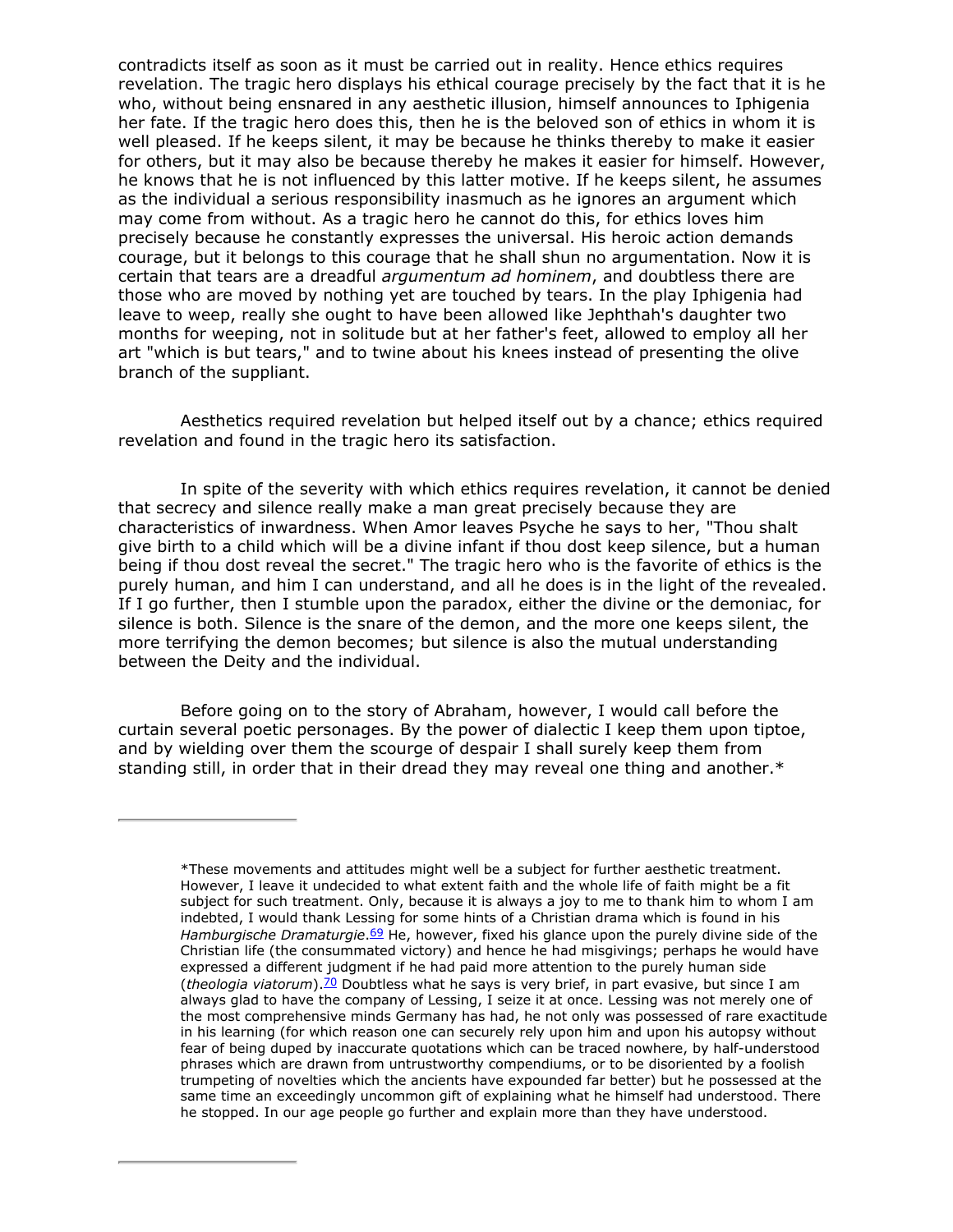In his *Poetics*[67](#page-66-9) Aristotle relates a story of a political disturbance at Delphi which was provoked by a question of marriage. *The bridegroom, when the augurs[68](#page-66-10) foretell to him that a misfortune would follow his marriage, suddenly changes his plan at the decisive moment when he comes to fetch the bride*–he will not celebrate the wedding. I have no need of more.\*

\*According to Aristotle the historic catastrophe was as follows. To avenge themselves the family of the bride introduced a temple-vessel among his household goods, and he is sentenced as a temple-robber. This, however, is of no consequence, for the question is not whether the family is shrewd or stupid in taking revenge. The family has an ideal significance only in so far as it is drawn into the dialectic of the hero. Besides it is fateful enough that he, when he would shun danger by not marrying, plunges into it, and also that his life comes into contact with the divine in a double way: first by the saying of the augurs, and then by being condemned for sacrilege.

In Delphi this event hardly passed without tears; if a poet were to have adopted it as his theme, he might have dared to count very surely upon sympathy. Is it not dreadful that love, which in human life often enough was cast into exile, is now deprived of the support of heaven? Is not the old proverb that "marriages are made in heaven" here put to shame? Usually it is all the afflictions and difficulties of the finite which like evil spirits separate the lovers, but love has heaven on its side, and therefore this holy alliance overcomes all enemies. In this case it is heaven itself which separates what heaven itself has joined together. And who would have guessed such a thing? The young bride least of all. Only a moment before she was sitting in her chamber in all her beauty, and the lovely maidens had conscientiously adorned her so that they could justify before all the world what they had done, so that they not merely derived joy from it but envy, yea, joy for the fact that it was not possible for them to become more envious, because it was not possible for her to become more beautiful. She sat alone in her chamber and was transformed from beauty unto beauty, for every means was employed that feminine art was capable of to adorn worthily the worthy. But there still was lacking something which the young maidens had not dreamed of: a veil finer, lighter and yet more impenetrable than that in which the young maidens had enveloped her, a bridal dress which no young maiden knew of or could help her to obtain, yea, even the bride herself did not know how to obtain it. It was an invisible, a friendly power, taking pleasure in adorning a bride, which enveloped her in it without her knowledge; for she saw only how the bridegroom passed by and went up to the temple. She saw the door shut behind him, and she became even more calm and blissful, for she only knew that he now belonged to her more than ever. The door of the temple opened, he stepped out, but maidenly she cast down her eyes and therefore did not see that his countenance was troubled, but he saw that heaven was jealous of the bride's loveliness and of his good fortune. The door of the temple opened, and the young maidens saw the bridegroom step out, but they did not see that his countenance was troubled, they were busy fetching the bride. Then forth she stepped in all her maidenly modesty and yet like a queen surrounded by her maids of honor, who bowed before her as the young maiden always bows before a bride. Thus she stood at the head of her lovely band and waited–it was only an instant, for the temple was near at hand–and the bridegroom came … but he passed by her door.

But here I break off–I am not a poet, I go about things only dialectically. It must be remembered first of all that it is at the decisive instant the hero gets this elucidation, so he is pure and blameless, has not light-mindedly tied himself to the fiancée. In the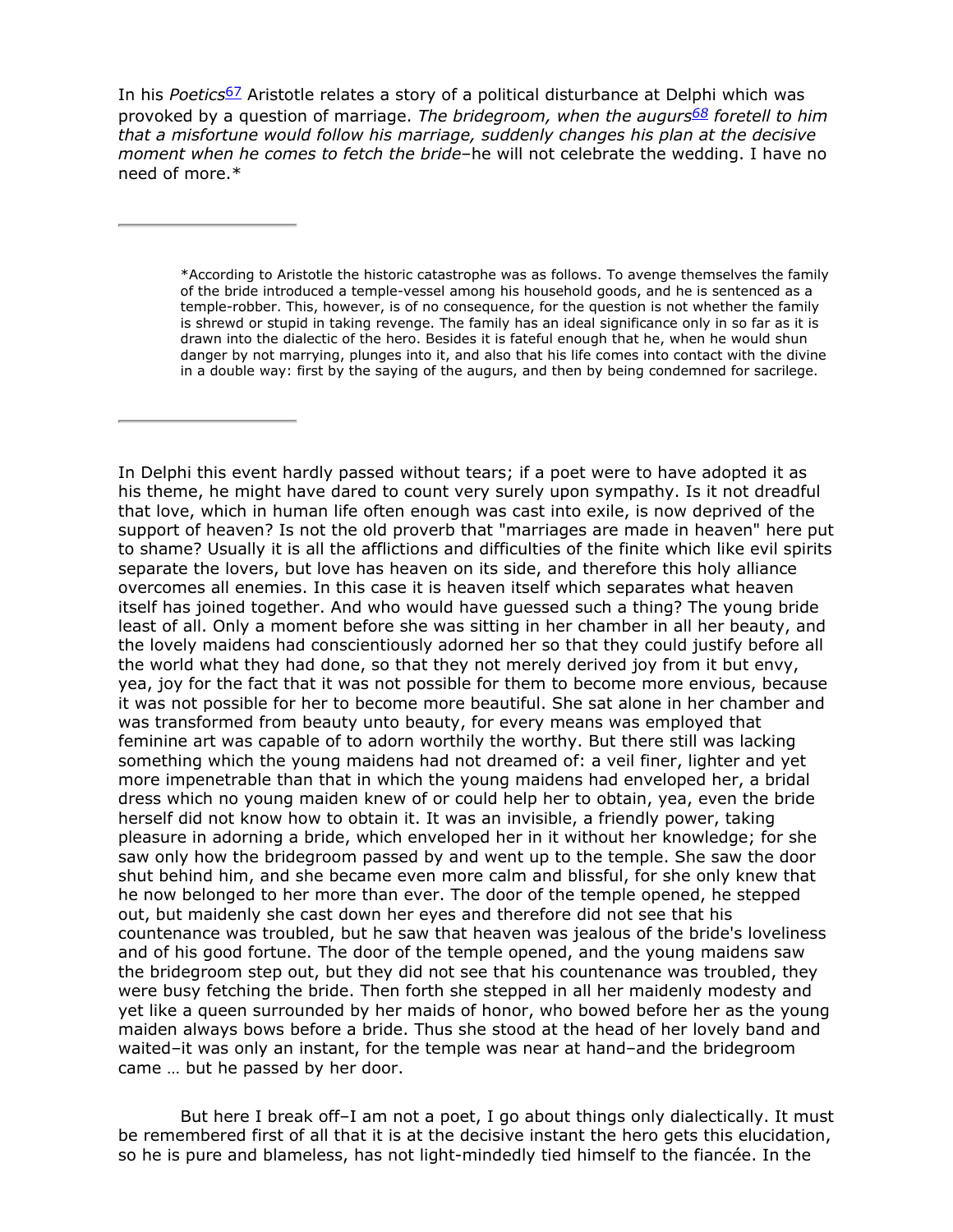next place, he has a divine utterance for him, or rather against him, $71$  he is therefore not guided like those puny lovers by his own conceit. Moreover, it goes without saying that this utterance makes him just as unhappy as the bride, yea, a little more so, since he after all is the occasion of her unhappiness. It is true enough that the augurs only foretold a misfortune to *him*, but the question is whether this misfortune is not of such a sort that in injuring him it would also affect injuriously their conjugal happiness. What then is he to do? (1) Shall he preserve silence and celebrate the wedding?–with the thought that "perhaps the misfortune will not come at once, at any rate I have upheld love and have not feared to make myself unhappy. But keep silent I must, for otherwise even the short moment is wasted." This seems plausible, but it is not so by any means, for in doing this he has insulted the girl. He has in a way made the girl guilty by his silence, for in case she had known the truth she never would have consented to such a union. So in the hour of need he would not only have to bear the misfortune but also the responsibility for having kept silent and her justified indignation that he had kept silent. Or (2) shall he keep silent and give up celebrating the wedding? In this case he must embroil himself in a mystifictition by which he reduces himself to naught in relation to her. Aesthetics would perhaps approve of this. The catastrophe might then be fashioned like that of the real story, except that at the last instant an explanation would be forthcoming–however, that would be after it was all over, since aesthetically viewed it is a necessity to let him die … unless this science should see its way to annul the fateful prophecy. Still, this behavior, magnanimous as it is, implies an offense against the girl and against the reality of her love. Or (3) shall he speak? One of course must not forget that our hero is a little too poetical for us to suppose that to sign away his love might not have for him a significance very different from the result of an unsuccessful business speculation. If he speaks, the whole thing becomes a story of unhappy love in the style of Axel and Valborg.\*

\*Moreover, from this point one might conduct the dialectical movements in another direction. Heaven foretells a misfortune consequent upon his marriage, so in fact he might give up the wedding but not for this reason give up the girl, rather live with her in a romantic union which for the lovers would be more than satisfactory. This implies, however, an offense against the girl because in his love for her he does not express the universal. However, this would be a theme both for a poet and for an ethicist who would defend marriage. On the whole, if poetry were to pay attention to the religious and to the inwardness of personalities, it would find themes of far greater importance than those with which it now busies itself. In poetry one hears again and again this story: a man is bound to a girl whom he once loved–or perhaps never sincerely loved, for now he has seen another girl who is the ideal. A man makes a mistake in life, it was in the right street but it was in the wrong house, for opposite, on the second floor, dwells the ideal–this people think a theme for poetry. A lover has made a mistake, he saw his fiancée by lamplight and thought she had dark hair, but, lo, on closer inspection she is blonde–but her sister, she is the ideal! This they think is a theme for poetry! My opinion is that every such man is a lout who may be intolerable enough in real life but ought instantly to be hissed off the stage when he would give himself airs in poetry. Only passion against passion provides a poetic collision, not the rumpus of these particulars within the same passion. If, for example, a girl in the Middle Ages, after having fallen in love, convinces herself that all earthly love is a sin and prefers a heavenly, here is a poetic collision, and the girl is poetic, for her life is in the idea.

This is a pair which heaven itself separates.<sup>72</sup> However, in the present case the separation is to be conceived somewhat differently since it results at the same time from the free act of the individuals. What is so very difficult in the dialectic of this case is that the misfortune is to fall only upon him. So the two lovers do not find like Axel and Valborg a common expression for their suffering, inasmuch as heaven levels its decree equally against Axel and Valborg because they are equally near of kin to one another. If this were the case here, a way out would be thinkable. For since heaven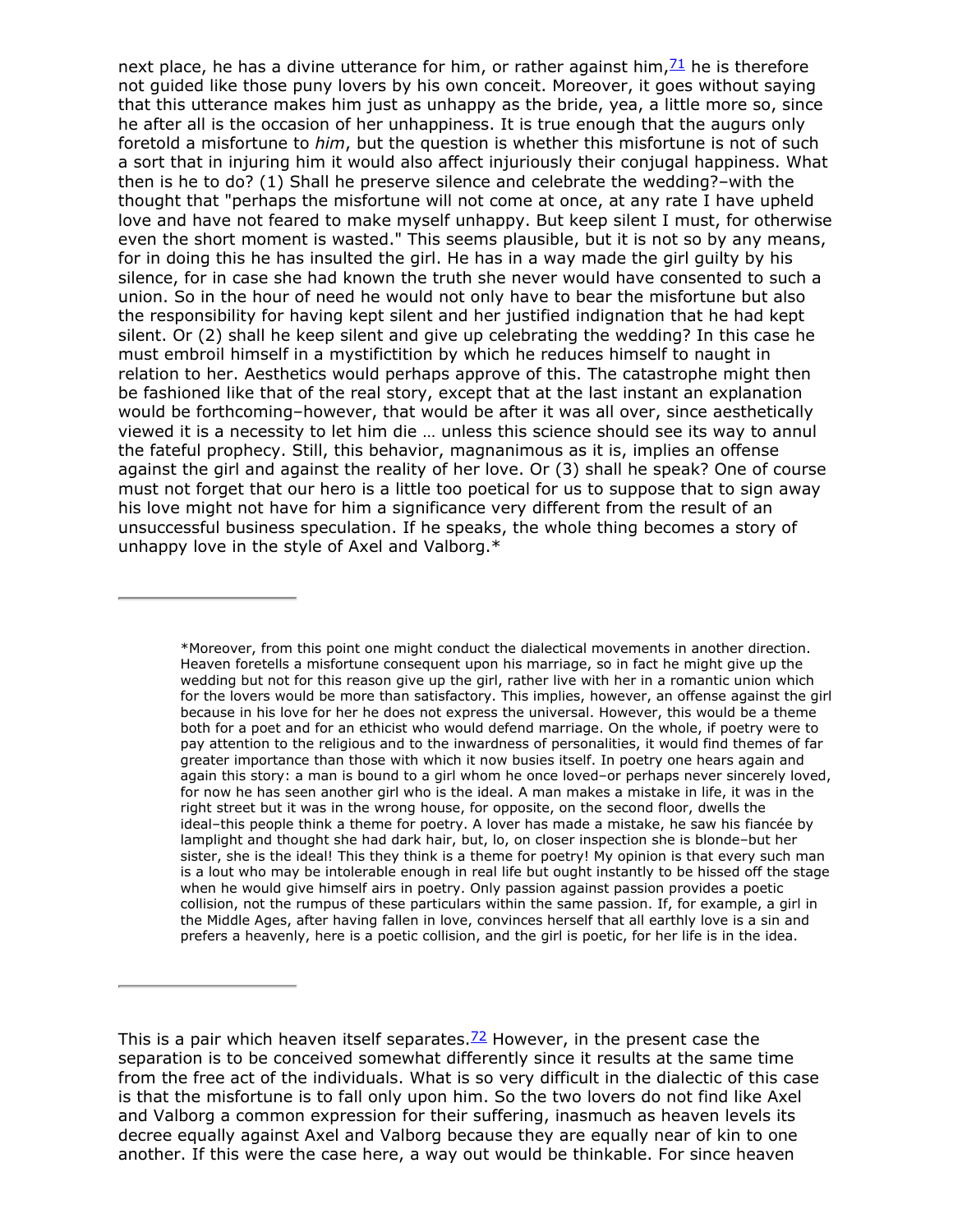does not employ any visible power to separate them but leaves this to them, it is thinkable that they might resolve between them to defy heaven and its misfortune too.

Ethics, however, will require him to speak. His heroism then is essentially to be found in the fact that he gives up aesthetic magnanimity, which in this case, however, could not easily be thought to have any admixture of the vanity which consists in being hidden, for it must indeed be clear to him that he makes the girl unhappy. The reality of this heroism depends, however, upon the fact that he had had his opportunity [for a genuine love] and annulled it; for if such heroism could be acquired without this, we should have plenty of heroes in our age, in our age which has attained an unparalleled proficiency in forgery and does the highest things by leaping over the intermediate steps.

But then why this sketch, since I get no further after all than the tragic hero? Well, because it is at least possible that it might throw light upon the paradox. Everything depends upon how this man stands related to the utterance of the augurs which is in one way or another decisive for his life. Is this utterance *publici juris*, or is it a *privatissimum*? The scene is laid in Greece, the utterance of the augur is intelligible to all. I do not mean merely that the ordinary man is able to understand its content lexically, but that the ordinary man can understand that an augur announces to the individual the decision of heaven. So the utterance of the augur is not intelligible only to the hero but to all, and no private relationship to the deity results from it. Do what he will, that which is foretold will come to pass, and neither by doing nor by leaving undone does he come into closer relationship with the deity, or become either the object of its grace or of its wrath. The result foretold is a thing which any ordinary man will be just as well able as the hero to understand, and there is no secret writing which is legible to the hero only. Inasmuch as he would speak, he can do so perfectly well, for he is able to make himself intelligible; inasmuch as he would keep silent, it is because by virtue of being the individual he would be higher than the universal, would delude himself with all sorts of fantastic notions about how she will soon forget the sorrow, etc. On the other hand, in case the will of heaven had not been announced to him by an augur, in case it had come to his knowledge in an entirely private way, in case it had put itself into an entirely private relationship with him, then we encounter the paradox (supposing there is such a thing–for my reflection takes the form of a dilemma), then he could not speak, however much he might wish to. $\frac{73}{1}$  He did not then enjoy himself in the silence but suffered pain–but this precisely was to him the assurance that he was justified. So the reason for his silence is not that he as the individual would place himself in an absolute relation to the *universal*, but that he as the individual was placed in an absolute relation to the *absolute*. In this then he would also be able to find repose (as well as I am able to figure it to myself), whereas his magnanimous silence would constantly have been disquieted by the requirements of the ethical. It is very much to be desired that aesthetics would for once essay to begin at the point where for so many years it has ended, with the illusory magnanimity. Once it were to do this it would work directly in the interest of the religious, for religion is the only power which can deliver the aesthetical out of its conflict with the ethical. Queen Elizabeth $^{74}$  sacrificed to the State her love for Essex by signing his death-warrant. This was a heroic act, even if there was involved a little personal grievance for the fact that he had not sent her the ring. He had in fact sent it, as we know, but it was kept back by the malice of a lady of the court. Elizabeth received intelligence of this (so it is related, *ni fallor*), thereupon she sat for ten days with one finger in her mouth and bit it without saying a word, and thereupon she died. This would be a theme for a poet who knew how to wrench the mouth open–without this condition it is at the most serviceable to a conductor of the ballet, with whom in our time the poet too often confuses himself.

I will follow this with a sketch which involves the demoniacal. The legend of *Agnes and the Merman* will serve my purpose. The merman is a seducer who shoots up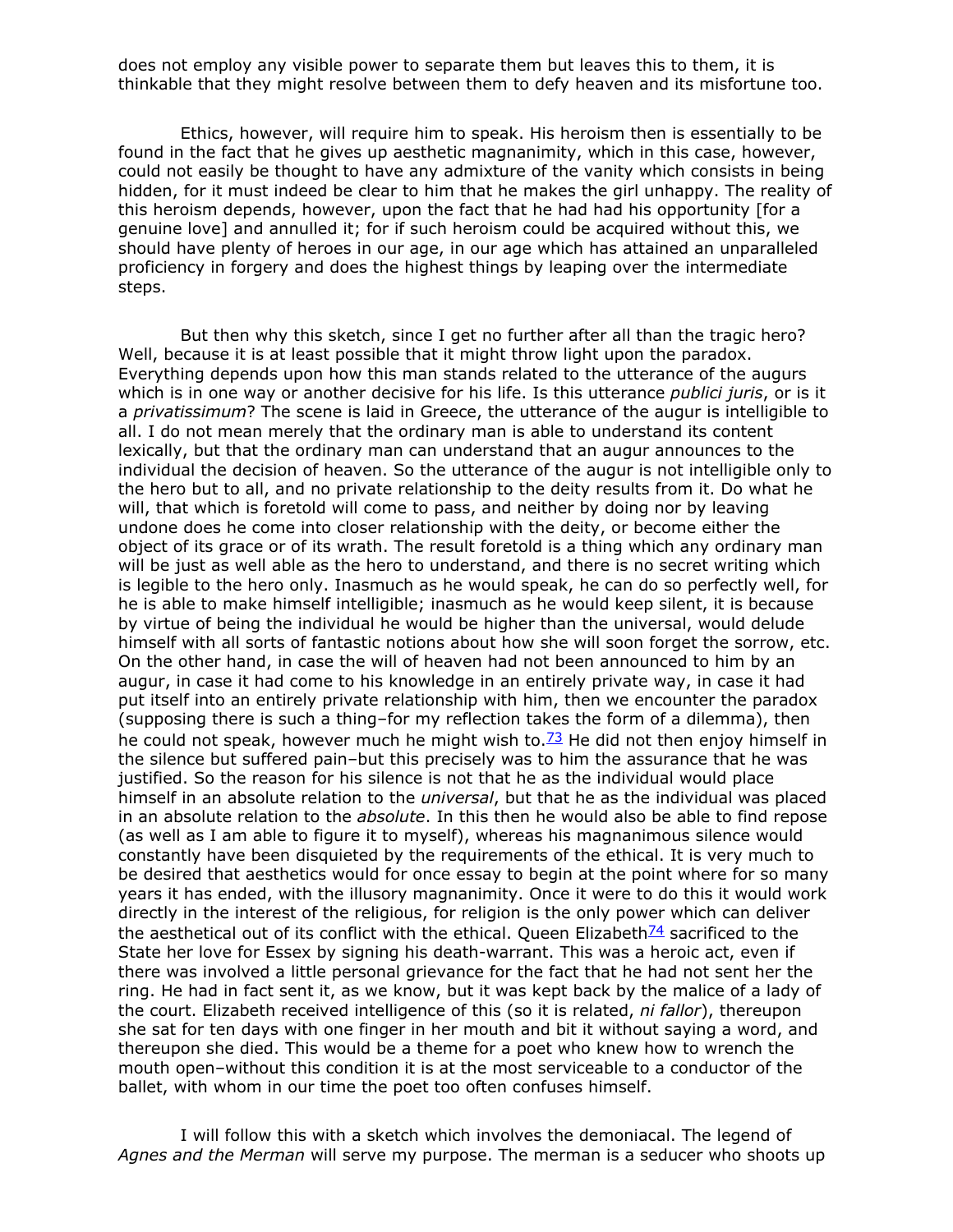from his hiding-place in the abyss, with wild lust grasps and breaks the innocent flower which stood in all its grace on the seashore and pensively inclined its head to listen to the howling of the ocean. This is what the poets hitherto have meant by it. Let us make an alteration. The merman was a seducer. He had called to Agnes, had by his smooth speech enticed from her the hidden sentiments, she has found in the merman what she sought, what she was gazing after down at the bottom of the sea. Agnes would like to follow him. The merman has lifted her up in his arms, Agnes twines about his neck, with her whole soul she trustingly abandons herself to the stronger one; he already stands upon the brink, he leans over the sea, about to plunge into it with his prey–then Agnes looks at him once more, not timidly, not doubtingly, not proud of her good fortune, not intoxicated by pleasure, but with absolute faith in him, with absolute humility, like the lowly flower she conceived herself to be; by this look she entrusts to him with absolute confidence her whole fate. $75$  And, behold, the sea roars no more, its voice is mute, nature's passion which is the merman's strength leaves him in the lurch, a dead calm ensues–and still Agnes continues to look at him thus. Then the merman collapses, he is not able to resist the power of innocence, his native element is unfaithful to him, he cannot seduce Agnes. He leads her back again, he explains to her that he only wanted to show her how beautiful the sea is when it is calm, and Agnes believes him.–Then he turns back alone and the sea rages, but despair in the merman rages more wildly. He is able to seduce Agnes, he is able to seduce a hundred Agneses, he is able to infatuate every girl–but Agnes has conquered, and the merman has lost her. Only as a prey can she become his, he cannot belong faithfully to any girl, for in fact he is only a merman. Here I have taken the liberty of making a little alteration<sup>\*</sup> in the merman; substantially I have also altered Agnes a little, for in the legend Agnes is not entirely without fault–and generally speaking it is nonsense and coquetry and an insult to the feminine sex to imagine a case of seduction where the girl is not the least bit to blame.

\*One might also treat this legend in another way. The merman does not want to seduce Agnes, although previously he had seduced many. He is no longer a merman, or, if one so will, he is a miserable merman who already has long been sitting on the floor of the sea and sorrowing. However, he knows (as the legend in fact teaches),  $\frac{76}{6}$  $\frac{76}{6}$  $\frac{76}{6}$  that he can be delivered by the love of an innocent girl. But he has a bad conscience with respect to girls and does not dare to approach them. Then he sees Agnes. Already many a time when he was hidden in the reeds he had seen her walking on the shore. $\frac{77}{2}$  Her beauty, her quiet occupation with herself, fixes his attention upon her; but only sadness prevails in his soul, no wild desire stirs in it. And so when the merman mingles his sighs with the soughing of the reeds she turns her ear thither, and then stands still and falls to dreaming, more charming than any woman and yet beautiful as a liberating angel which inspires the merman with confidence. The merman plucks up courage, he approaches Agnes, he wins her love, he hopes for his deliverance. But Agnes was no quiet maiden, she was fond of the roar of the sea, and the sad sighing beside the inland lake pleased her only because then she seethed more strongly within. She would be off and away, she would rush wildly out into the infinite with the merman whom she loved–so she incites the memman. She disdained his humility, now pride awakens. And the sea roars and the waves foam and the merman embraces Agnes and plunges with her into the deep. Never had he been so wild, never so full of desire, for he had hoped by this girl to find deliverance. He soon became tired of Agnes, yet no one ever found her corpse, for she became a mermaid who tempted men by her songs.

In the legend Agnes is (to modernize my expression a little ) a woman who craves "the interesting," and every such woman can always be sure that there is a merrnan in the offing, for with half an eye mermen discover the like of that and steer for it like a shark after its prey. It is therefore very stupid to suppose (or is it a rumor which a merman has spread abroad?) that the so-called culture protects a girl against seduction. No, existence is more righteous and fair: there is only one protection, and that is innocence.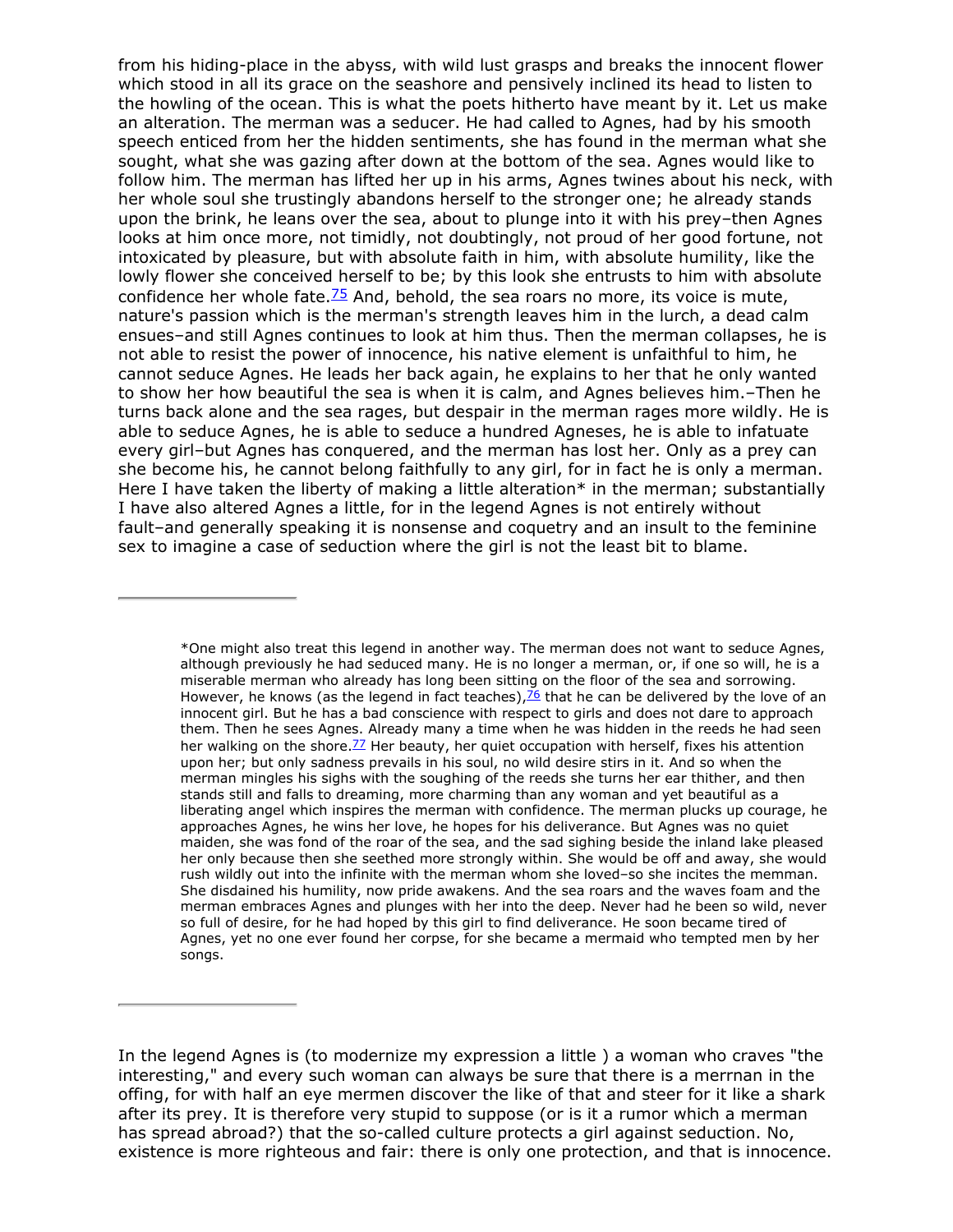We will now bestow upon the merman a human consciousness and suppose that the fact of his being a merman indicates a human pre-existence in the consequences of which his life is entangled. There is nothing to prevent him from becoming a hero, for the step he now takes is one of reconciliation. He is saved by Agnes, the seducer is crushed, he has bowed to the power of innocence, he can never seduce again. But at the same instant two powers are striving for possession of him: repentance; and Agnes and repentance. If repentance alone takes possession of him, then he is hidden; if Agnes and repentance take possession of him, then he is revealed.

Now in case repentance grips the merman and he remains concealed, he has clearly made Agnes unhappy, for Agnes loved him in all her innocence, she believed that at the instant when even to her he seemed changed, however well he hid it, he was telling the truth in saying that he only wanted to show her the beautiful calmness of the sea. However, with respect to passion the merman himself becomes still more unhappy, for he loved Agnes with a multiplicity of passions and had besides a new guilt to bear. The demoniacal element in repentance will now explain to him that this is precisely his punishment [for the faults of his pre-existent state], and that the more it tortures him the better.

If he abandons himself to this demoniacal influence, he then perhaps makes still another attempt to save Agnes, in such a way as one can, in a certain sense, save a person by means of the evil. He knows that Agnes loves him. If he could wrest from Agnes this love, then in a way she is saved. But how? The merman has too much sense to depend upon the notion that an open-hearted confession would awaken her disgust. He will therefore try perhaps to incite in her all dark passions, will scorn her, mock her, hold up her love to ridicule, if possible he will stir up her pride. He will not spare himself any torment; for this is the profound contradiction in the demoniacal, and in a certain sense there dwells infinitely more good in a demoniac than in a trivial person. The more selfish Agnes is, the easier the deceit will prove for him (for it is only very inexperienced people who suppose that it is easy to deceive innocence; existence is very profound, and it is in fact the easiest thing for the shrewd to fool the shrewd)–but all the more terrible will be the merman's sufferings. The more cunningly his deceit is planned, the less will Agnes bashfully hide from him her suffering; she will resort to every means, nor will they be without effect–not to shake his resolution, I mean, but to torture him.

So by help of the demoniacal the merman desires to be the individual who as the individual is higher than the universal. The demoniacal has the same characteristic as the divine inasmuch as the individual can enter into an absolute relation to it. This is the analogy, the counterpart, to that paradox of which we are talking. It has therefore a certain resemblance which may deceive one. Thus the merman has apparently the proof that his silence is justified for the fact that by it he suffers all his pain. However, there is no doubt that he can talk. He can thus become a tragic hero, to my mind a grandiose tragic hero, if he talks. Some, perhaps, will only understand wherein this is grandiose.\*

<sup>\*</sup>Aesthetics sometimes treats a similar subject with its customary coquetry. The merman is saved by Agnes, and the whole thing ends in a happy marriage. A happy marriage! That's easy enough. On the other hand, if ethics were to deliver the address at the wedding service, it would be quite another thing, I imagine. Aesthetics throws the cloak of love over the merman, and so everything is forgotten. It is also careless enough to suppose that at a wedding things go as they do at an auction where everything is sold in the state it is in when the hammer falls. All it cares for is that the lovers get one another, it doesn't trouble about the rest. If only it could see what happens afterwards–but for that it has no time, it is at once in full swing with the business of clapping together a new pair of lovers. Aesthetics is the most faithless of all sciences. Everyone who has deeply loved it becomes in a certain sense unhappy, but he who has never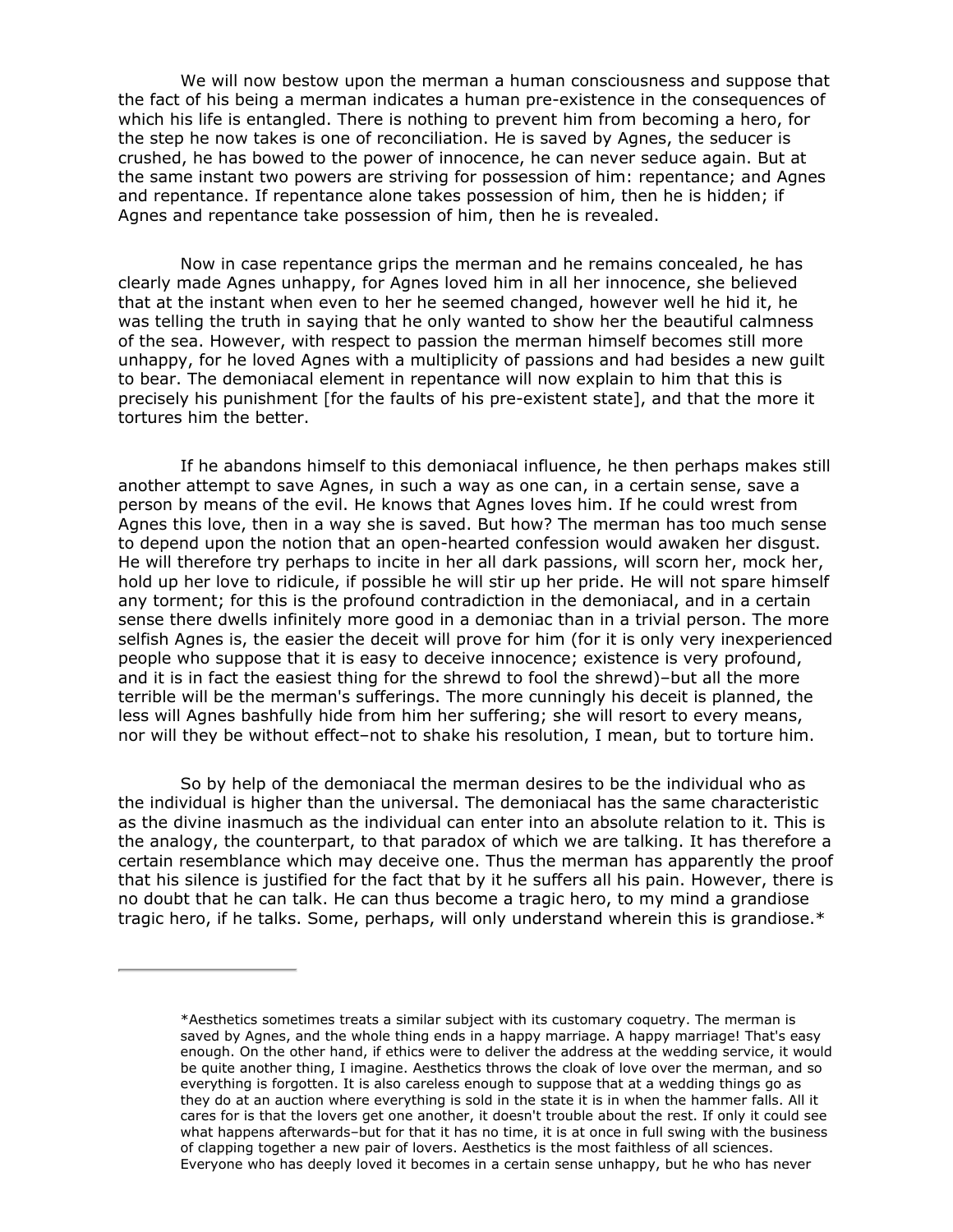He will then be able to wrest from his mind every self-deceit about his being able to make Agnes happy by his trick, he will have courage, humanly speaking, to crush Agnes. Here I would make in conclusion only one psychological observation. The more selfishly Agnes has been developed, the more dazzling will the self-deception be, indeed it is not inconceivable that in reality it might come to pass that a merman by his demoniac shrewdness has, humanly speaking, not only saved an Agnes but brought something extraordinary out of her; for a demon knows how to torture powers out of even the weakest person, and in his way he may have the best intentions toward a human being.

The merman stands at the dialectical turning-point. If he is delivered out of the demoniacal into repentance there are two paths open to him. He may hold back, remain in his concealment, but not rely upon his shrewdness. He does not come as the individual into an absolute relationship with the demoniacal but finds repose in the counter-paradox that the deity will save Agnes. (So it is the Middle Ages would perform the movement, for according to its conception the merman is absolutely dedicated to the cloister.) Or else he may be saved along with Agnes. Now this is not to be understood to mean that by the love of Agnes for him he might be saved from being henceforth a deceiver (this is the aesthetic way of performing a rescue, which always goes around the main point, which is the continuity of the merman's life); for so far as that goes he is already saved, he is saved inasmuch as he becomes revealed. Then he marries Agnes. But still he must have recourse to the paradox. For when the individual by his guilt has gone outside the universal he can return to it only by virtue of having come as the individual into an absolute relationship with the absolute. Here I will make an observation by which I say more than was said at any point in the foregoing discussion.\*

\*In the foregoing discussion I have intentionally refrained from any consideration of sin and its reality. The whole discussion points to Abraham, and him I can still approach by immediate categories–in so far, that is to say, as I am able to understand him. As soon as sin makes its appearance ethics comes to grief precisely upon repentance; for repentance is the highest ethical expression, but precisely as such it is the deepest ethical self-contradiction.

Sin is not the first immediacy, sin is a later immediacy. By sin the individual is already higher (in the direction of the demoniacal paradox) than the universal, because it is a contradiction on the part of the universal to impose itself upon a man who lacks the *conditio sine qua non*. If philosophy among other vagaries were also to have the notion that it could occur to a man to act in accordance with its teaching, one might make out of that a queer comedy. An ethics which disregards sin is a perfectly idle science; but if it asserts sin, it is *eo ipso* well beyond itself. Philosophy teaches that the immediate must be annulled (*aufgehoben*). That is true enough; but what is not true in this is that sin is as a matter of course the immediate, for that is no more true than that faith as a matter of course is the immediate.

As long as I move in these spheres everything goes smoothly, but what is said here does not by any means explain Abraham; for it was not by sin Abraham became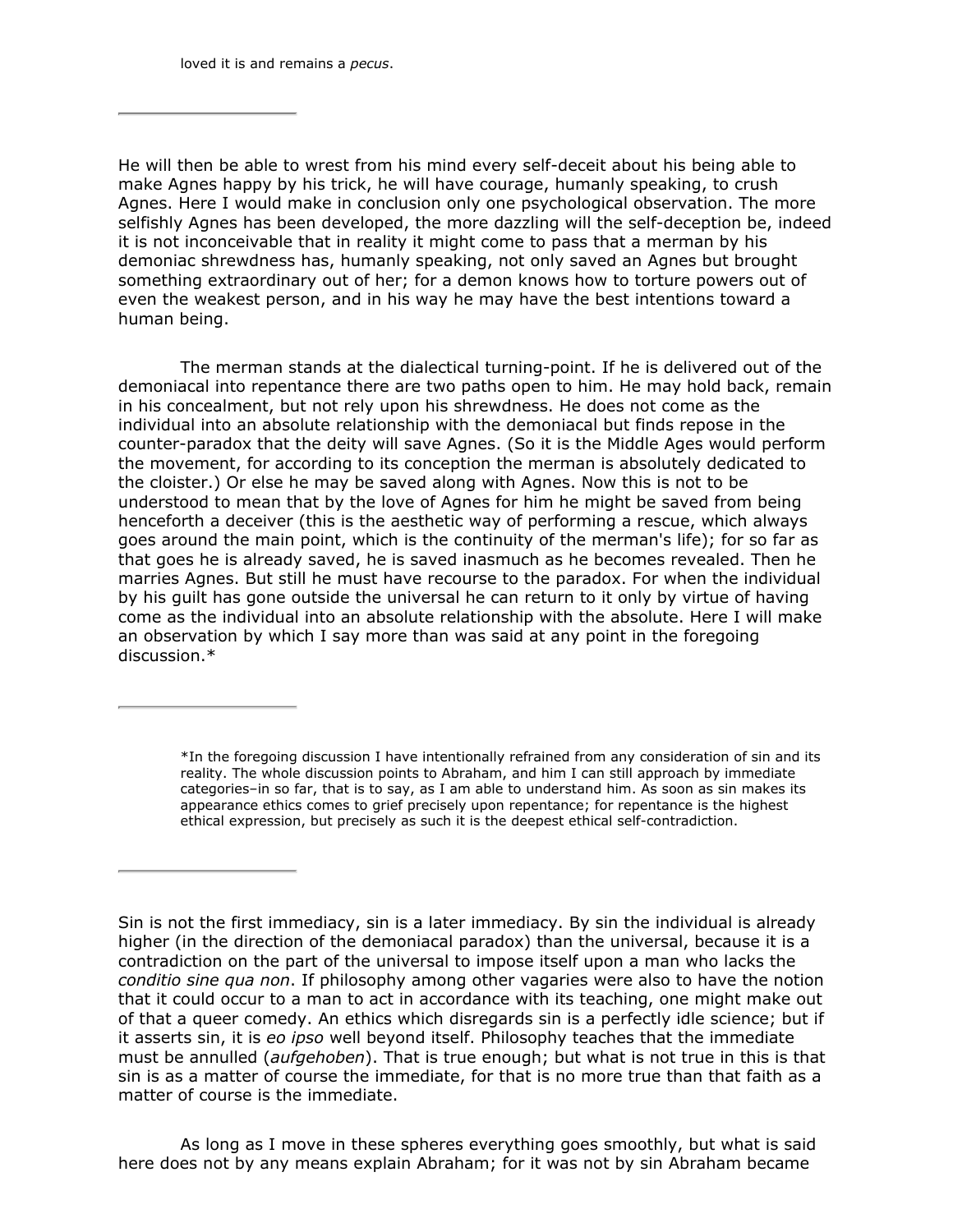the individual, on the contrary, he was a righteous man, he is God's elect. So the analogy to Abraham will not appear until after the individual has been brought to the point of being able to accomplish the universal, and then the paradox repeats itself.

The movements of the merman I can understand, whereas I cannot understand Abraham; for it is precisely through the paradox that the merman comes to the point of realizing the universal. For if he remains hidden and initiates himself into all the torments of repentance, then he becomes a demon and as such is brought to naught. If he remains concealed but does not think cunningly that being himself tormented in the bondage of repentance he could work Agnes loose, then he finds peace indeed but is lost for this world. If he becomes revealed and allows himself to be saved by Agnes, then he is the greatest man I can picture to myself; for it is only the aesthetic writer who thinks lightmindedly that he extols the power of love by letting the lost man be loved by an innocent girl and thereby saved, it is only the aesthetic writer who sees amiss and believes that the girl is the heroine, instead of the man being the hero. So the merman cannot belong to Agnes unless, after having made the infinite movement, the movement of repentance, he makes still one more movement by virtue of the absurd. By his own strength he can make the movement of repentance, but for that he uses up absolutely all his strength and hence he cannot by his own strength return and grasp reality. If a man has not enough passion to make either the one movement or the other, if he loiters through life, repenting a little, and thinks that the rest will take care of itself, he has once for all renounced the effort to live in the idea–and then he can very easily reach and help others to reach the highest attainments, i.e. delude himself and others with the notion that in the world of spirit everything goes as in a well-known game of cards where everything depends on haphazard. One can therefore divert oneself by reflecting how strange it is that precisely in our age when everyone is able to accomplish the highest things doubt about the immortality of the soul could be so widespread, for the man who has really made even so much as the movement of infinity is hardly a doubter. The conclusions of passion are the only reliable ones, that is, the only convincing conclusions. Fortunately existence is in this instance more kindly and more faithful than the wise maintain, for it excludes no man, not even the lowliest, it fools no one, for in the world of spirit only he is fooled who fools himself.

It is the opinion of all, and so far as I dare permit myself to pass judgment it is also my opinion, that it is not the highest thing to enter the monastery; but for all that it is by no means my opinion that in our age when nobody enters the monastery everybody is greater than the deep and earnest souls who found repose in a monastery. How many are there in our age who have passion enough to think this thought and then to judge themselves honestly? This mere thought of taking time upon one's conscience, of giving it time to explore with its sleepless vigilance every secret thought, with such effect that, if even, instant one does not make the movement by virtue of the highest and holiest there is in a man, one is able with dread and horror to discover\* and by dread itself, if in no other way, to lure forth the obscure *libido*[78](#page-67-2) which is concealed after all in even, human life, whereas on the contrary, when one lives in society with others one so easily forgets, is let off so easily, is sustained in so many ways, gets opportunity to start afresh–this mere thought, conceived with proper re spect, I would suppose, must chasten many an individual in our age which imagines it has already reached the highest attainment.

<sup>\*</sup>People do not believe this in our serious age, and yet it is remarkable that even in paganism, more easy-going and less given to redection, the two outstanding representatives of the Greek *gnôqi sautón* [know thyself] as a conception of existence intimated each in his way that by delving deep into oneself one would first of all discover the disposition to evil. I surely do not need to say that I am thinking of Pythagoras and Socrates.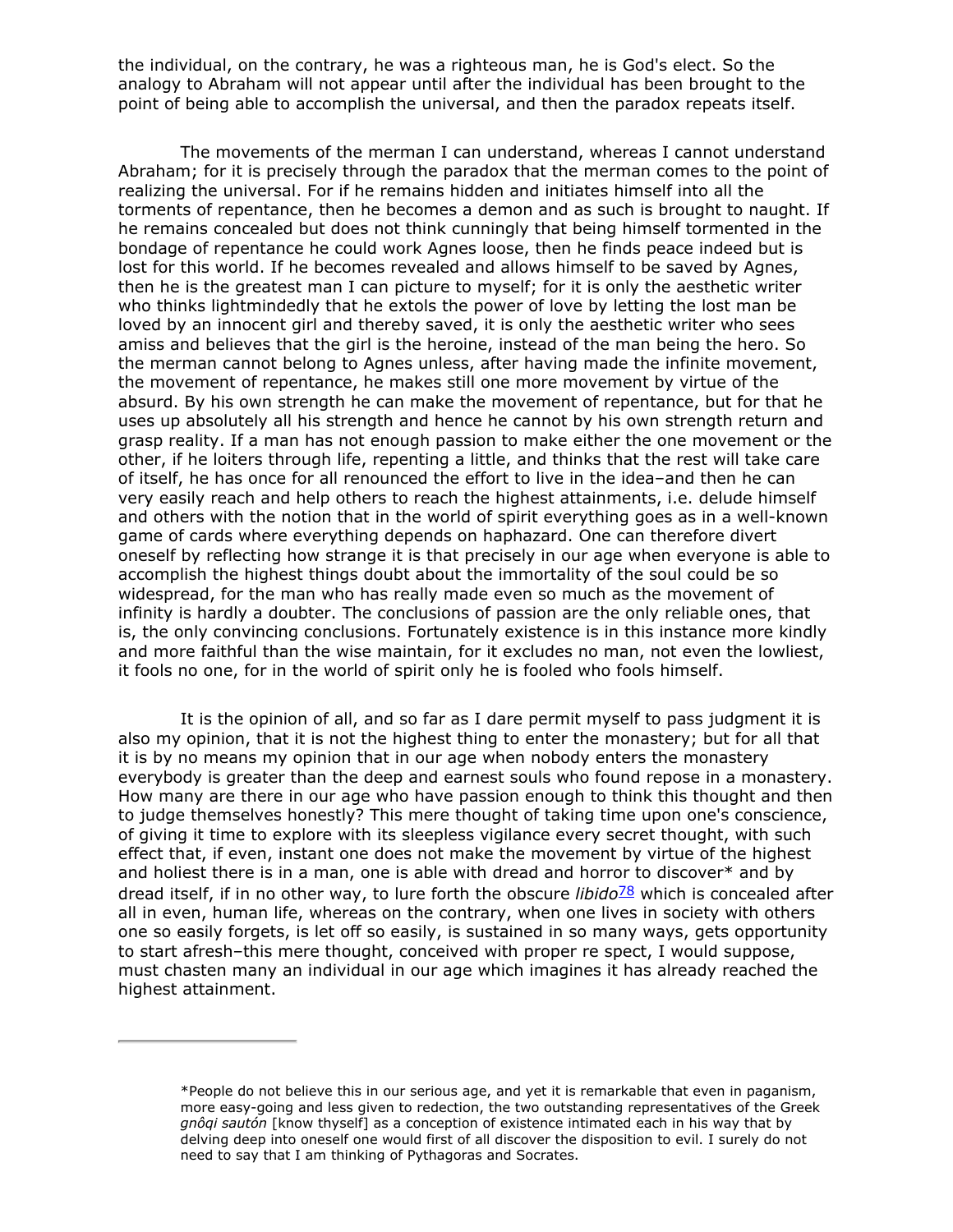But about this people concern themselves very little in our age which has reached the highest attainment, whereas in truth no age has so fallen victim to the comic as this has, and it is incomprehensible that this age has not already by a *generatio acquivoca* [breeding without mating] given birth to its hero, the demon who would remorselessly produce the dreadful spectacle of making the whole age laugh and making it forget that it was laughing at itself. Or what is existence for but to be laughed at if men in their twenties have already attained the utmost? And for all that, what loftier emotion has the age found since men gave up entering the monastery? Is it not a pitiable prudence, shrewdness, faintheartedness, it has found, which sits in high places and cravenly makes men believe they have accomplished the greatest things and insidiously withholds them from attempting to do even the lesser things? The man who has performed the cloister-movement has only one movement more to make, that is, the movement of the absurd. How many in our age understand what the absurd is? How many of our contemporaries so live that they have renounced all or have gained all? How many are even so honest with themselves that they know what they can do and what they cannot? And is it not true that in so far as one finds such people one finds them rather among the less cultured and in part among women? The age in a kind of clairvoyance reveals its weak point, as a demoniac always reveals himself without understanding himself, for over and over again it is demanding the comic. If it really were this the age needed, the theater might perhaps need a new play in which it was made a subject of laughter that a person died of love–or would it not rather be salutary for this age if such a thing were to happen among us, if the age were to witness such an occurrence, in order that for once it might acquire courage to believe in the power of spirit, courage to stop quenching cravenly the better impulses in oneself and quenching enviously the better impulses in others … by laughter? Does the age really need a ridiculous exhibition by a religious enthusiast in order to get something to laugh at, or does it not need rather that such an enthusiastic figure should remind it of that which has been forgotten?

If one would like to have a story written on a similar theme but more touching for the fact that the passion of repentance was not awakened, one might use to this effect a tale which is narrated in the book of Tobit. The young Tobias wanted to marry Sarah the daughter of Raguel and Edna. But a sad fatality hung over this young girl. She had been given to seven husbands, all of whom had perished in the bride-chamber. With a view to my plan this feature is a blemish in the narrative, for almost irresistibly a comic effect is produced by the thought of seven fruitless attempts to get married notwithstanding she was very near to it–just as near as a student who seven times failed to get his diploma. In the book of Tobit the accent falls on a different spot, therefore the high figure is significant and in a certain sense is contributary to the tragic effect, for it enhances the courage of Tobias, which was the more notable because he was the only son of his parents (6:14) and because the deterrent was so striking. So this feature must be left out. Sarah is a maiden who has never been in love, who treasures still a young maiden's bliss, her enormous first mortgage upon life, her *Vollmachtbrief zum Glücke*[,79](#page-67-3) the privilege of loving a man with her whole heart. And yet she is the most unhappy maiden, for she knows that the evil demon who loves her will kill the bridegroom the night of the wedding. I have read of many a sorrow, but I doubt if there is anywhere to be found so deep a sorrow as that which we discover in the life of this girl. However, if the misfortune comes from without, there is some consolation to be found after all. Although existence did not bring one that which might have made one happy, there is still consolation in the thought that one would have been able to receive it. But the unfathomable sorrow which time can never divert, which time can never heal: To be aware that it was of no avail though existence were to do everything! A Greek writer conceals so infinitely much by his simple naïveté when he says: *pántov gàr ou'deís erota efugen h feúxetai, mécriv an kállov h kaì o'fqalmoì*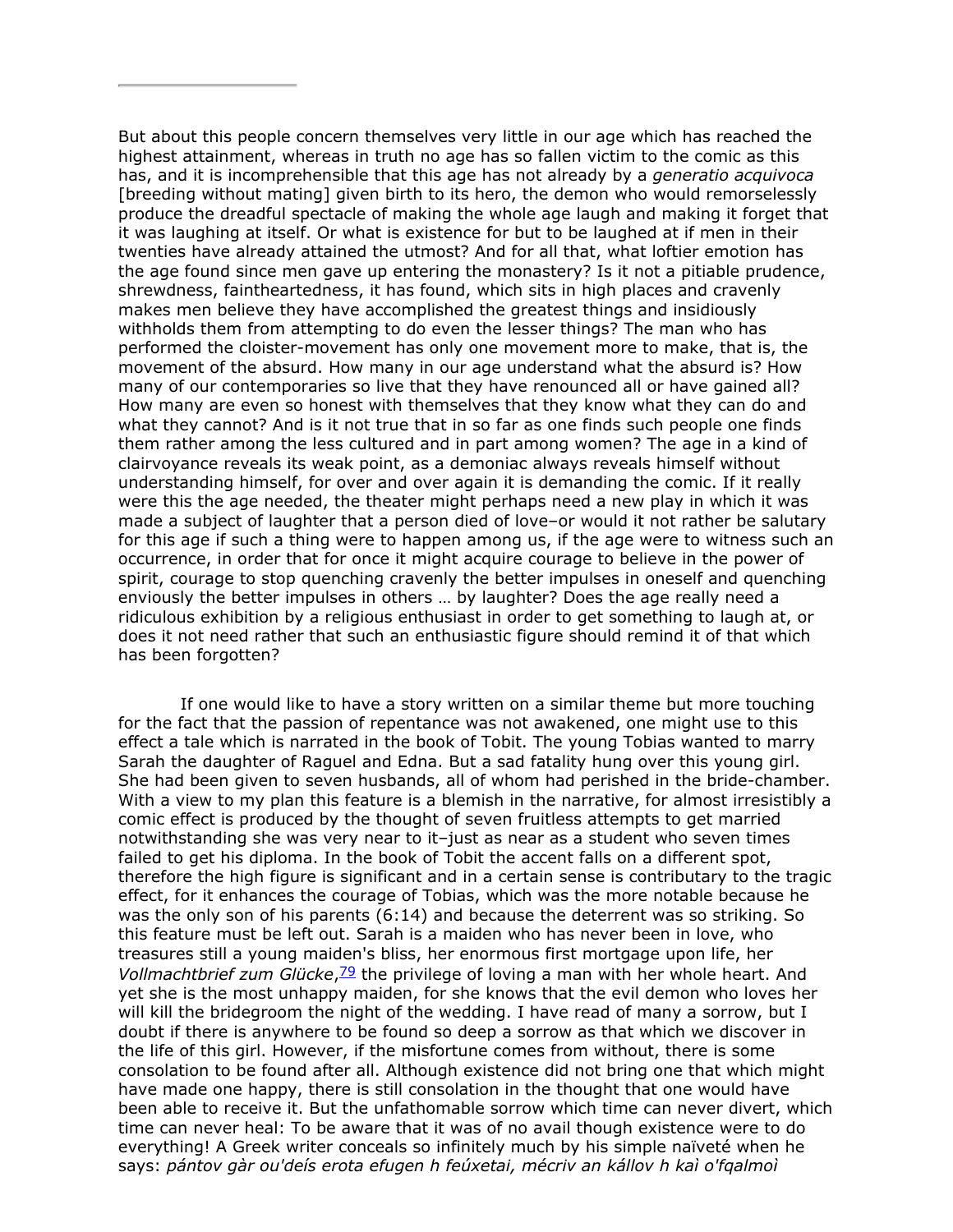*bléposin* (cf. *Longi Pastoralia*)[.80](#page-67-4) There has been many a girl who became unhappy in love, but after all she became so, Sarah was so before she became so. It is hard not to find the man to whom one can surrender oneself devotedly, but it is *unspeakably* hard not to be able to surrender oneself. A young girl surrenders herself, and then they say, "Now she is no longer free"; but Sarah was never free, and yet she had never surrendered herself. It is hard if a girl surrendered herself and then was cheated,  $81$  but Sarah was cheated before she surrendered herself. What a world of sorrow is implied in what follows, when finally Tobias wishes to marry Sarah! What wedding ceremonies! What preparations! No maiden has ever been so cheated as Sarah, for she was cheated out of the most sacred thing of all, the absolute wealth which even the poorest girl possesses, cheated out of the secure, boundless, unrestrained, unbridled devotion of surrender–for first there had to be a fumigation by laying the heart of the fish and its liver upon glowing coals. And think of how the mother had to take leave of her daughter, who having herself been cheated out of all, in continuity with this must cheat the mother out of her most beautiful possession. Just read the narrative. "Edna prepared the chamber and brought Sarah thither and wept and received the tears of her daughter. And she said unto her, Be of good comfort, my child, the Lord of heaven and earth give thee joy for this thy sorrow! Be of good courage, my daughter." And then the moment of the nuptials! Let one read it if one can for tears. "But after they were both shut in together Tobias rose up from the bed and said, Sister, arise, and let us pray that the Lord may have mercy upon us" (8:4).

In case a poet were to read this narrative, in case he were to make use of it, I wager a hundred to one that he would lay all the emphasis upcn the young Tobias. His heroic courage in being willing to risk his life in such evident danger–which the narrative recalls once again, for the morning after the nuptials Raguel says to Edna, "Send one of the maidservants and let her see whether he be alive; but if not, that we may bury him and no man know of it" (8:12)–this heroic courage would be the poet's theme. I take the liberty of proposing another. Tobias acted bravely, stoutheartedly and chivalrously, but any man who has not the courage for this is a molly-coddle who does not know what love is, or what it is to be a man, or what is worth living for; he had not even comprehended the little mystery, that it is better to give than to receive, and has no inkling of the great one, that it is far more difficult to receive than to give–that is, if one has had courage to do without and in the hour of need did not become cowardly. No, it is Sarah that is the heroine. I desire to draw near to her as I never have drawn near to any girl or felt tempted in thought to draw near to any girl I have read about. For what love to God it requires to be willing to let oneself be healed when from the beginning one has been thus bungled without one's fault, from the beginning has been an abortive specimen of humanity! $82$  What ethical maturity was required for assuming the responsibility of allowing the loved one to do such a daring deed! What humility before the face of another personl What faith in God to believe that the next instant she would not hate the husband to whom she owed everything!

Let Sarah be a man, and with that the demoniacal is close at hand. The proud and noble nature can endure everything, but one thing it cannot endure, it cannot endure pity. In that there is implied an indignity which can only be inflicted upon one by a higher power, for by oneself one can never become an object of pity. If a man has sinned, he can bear the punishment for it without despairing; but without blame to be singled out from his mother's womb as a sacrifice to pity, as a sweet-smelling savor in its nostrils, that he cannot put up with. Pity has a strange dialectic, at one moment it requires guilt, the next moment it will not have it, and so it is that to be predestinated to pity is more and more dreadful the more the individual's misfortune is in the direction of the spiritual. But Sarah had no blame attaching to her, she is cast forth as a prey to every suffering and in addition to this has to endure the torture of pity–for even I who admire her more than Tobias loved her, even I cannot mention her name without saying, "Poor girl." Put a man in Sarah's place, let him know that in case he were to love a girl a spirit of hell would come and murder his loved one–it might well be possible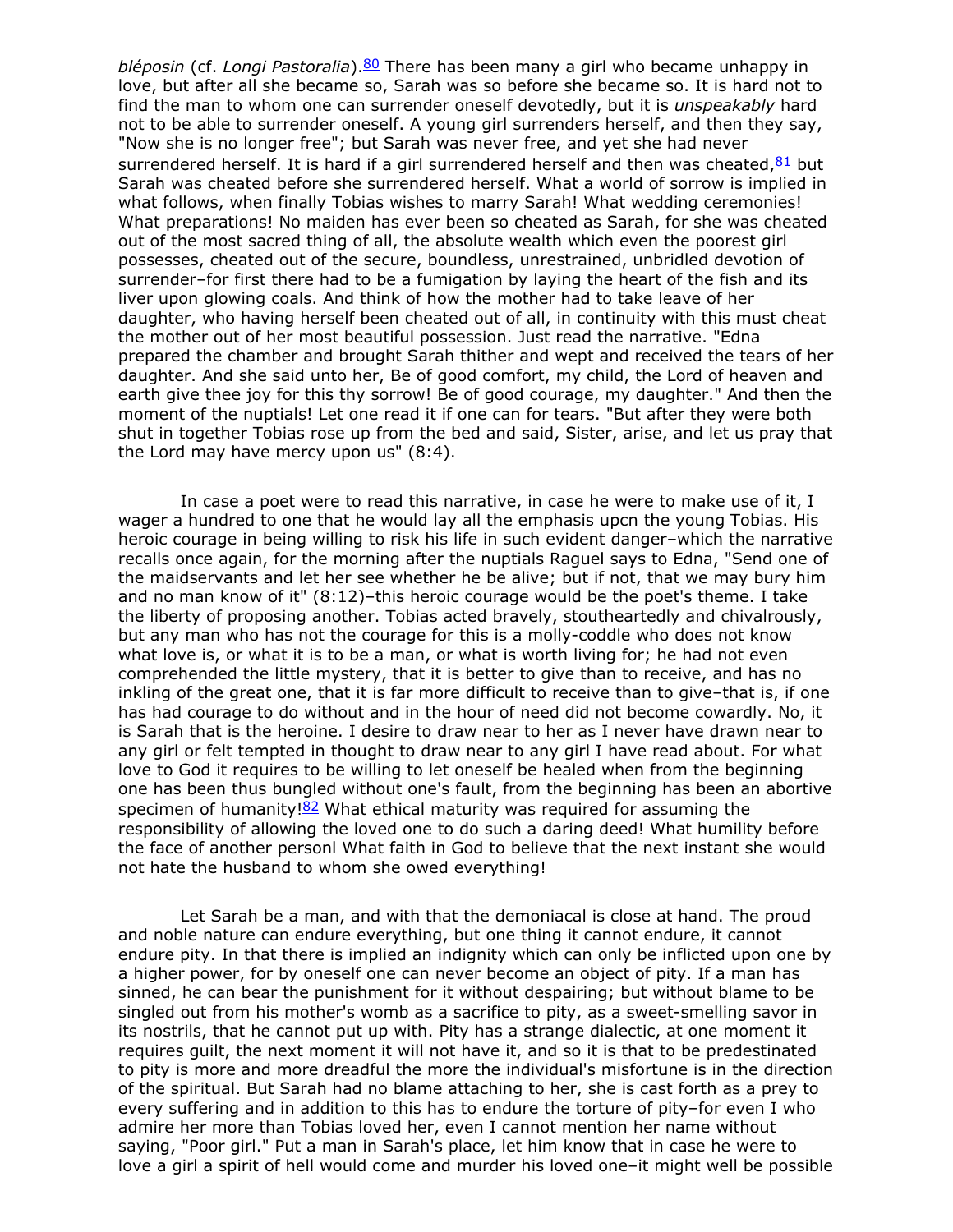that he would choose the demoniacal part, that he would shut himself up within himself and say in the way a demoniacal nature talks in secret, "Many thanks, I am no friend of courteous and prolix phrases, I do not absolutely need the pleasure of love, I can become a Blue Beard, finding my delight in seeing maidens perish during the night of their nuptials." Commonly one hears little about the demoniacal, notwithstanding that this field, particularly in our time, has a valid claim to be explored, and notwithstanding that the observer, in case he knows how to get a little in *rapport* with the demon, can, at least occasionally, make use of almost every man for this purpose. As such an explorer Shakespeare is and constantly remains a hero. That horrible demon, the most demoniacal figure Shakespeare has depicted and depicted incomparably, the Duke of Gloucester (afterwards to become Richard III)–what made him a demon? Evidently the fact that he could not bear the pity he had been subjected to since childhood. His monologue in the first act of Richard III is worth more than all the moral systems which have no inkling of the terrors of existence or of the explanation of them.

I, that am rudely stamped, and want love's majesty To strut before a wanton ambling nymph; I, that am curtail'd of this fair proportion, Cheated of feature by dissembling nature, Deformed, unfinished, sent before my time Into this breathing world, scarse half made up, And that so lamely and unfashionable That dogs bark at me as I halt by them.

Such natures as that of Gloucester one cannot save by mediating them into an idea of society. Ethics in fact only makes game of them, just as it would be a mockery of Sarah if ethics were to say to her, "Why dost thou not express the universal and get married?" Essentially such natures are in the paradox and are no more imperfect than other men, but are either lost in the demoniacal paradox or saved in the divine. Now from time out of mind people have been pleased to think that witches, hobgoblins, gnomes etc. were deformed, and undeniably every man on seeing a deformed person has at once an inclination to associate this with the notion of moral depravity. What a monstrous injustice! For the situation must rather be inverted, in the sense that existence itself has corrupted them, in the same way that a stepmother makes the children wicked. The fact of being originally set outside of the universal, by nature or by a historical circumstance, is the beginning of the demoniacal, for which the individual himself however is not to blame. Thus Cumberland's Jew $\frac{83}{3}$  is also a demon notwithstanding he does what is good. Thus too the demoniacal may express itself as contempt for men–a contempt, be it observed, which does not cause a man to behave contemptibly, since on the contrary he counts it his forte that he is better than all who condemn him.–In view of such cases the poets ought to lose no time in sounding the alarm. God knows what books are read now by the younger generation of verse makers! Their study likely consists in learning rhymes by rote. God knows what significance in existence these men have! At this moment I do not know what use they are except to furnish an edifying proof of the immortality of the soul, for the fact that one can say of them as Baggesen says $\frac{84}{9}$  of the poet of our town, Kildevalle, "If he is immortal, then we all are."–What has here been said about Sarah, almost as a sort of poetic production and therefore with a fantastic presupposition, acquires its full significance if one with psychological interest will delve deep into the meaning of the old saying: *Nullum unguam exstitit magnum ingenium sine aligua dementia*.<sup>[85](#page-67-9)</sup> For this dementia is the suffering allotted to genius in existence, it is the expression, if I may say so, of the divine jealousy, whereas the gift of genius is the expression of the divine favor. So from the start the genius is disoriented in relation to the universal and is brought into relation with the paradox–whether it be that in despair at his limitation (which in his eyes transforms his omnipotence into impotence) he seeks a demoniacal reassurance and therefore will not admit such limitation either before God or men, or whether he reassures himself religiously by love to the Deity. Here are implied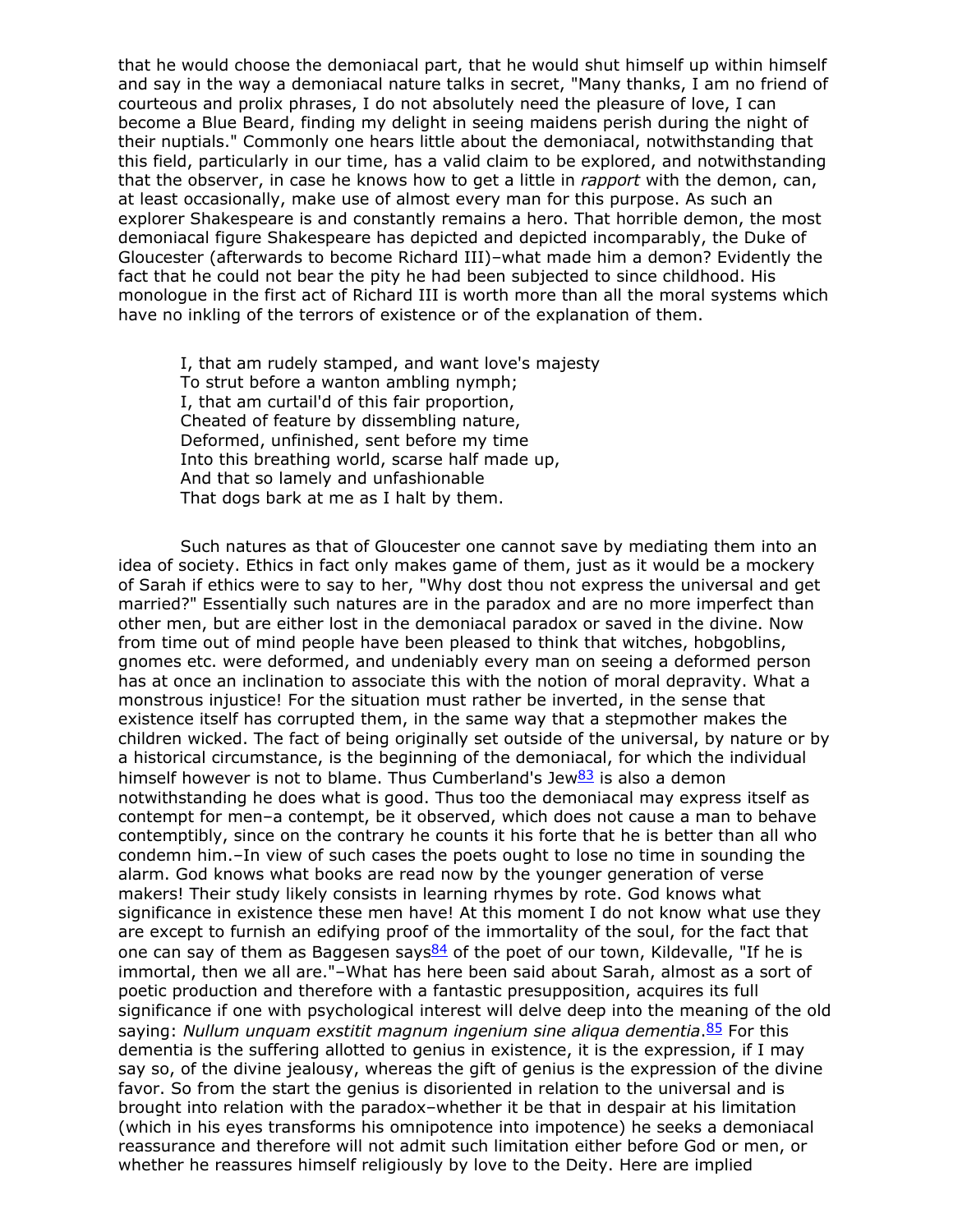psychological topics to which, it seems to me, one might gladly sacrifice a whole life–and yet one so seldom hears a word about them. $86$  What relation has madness to genius? Can we construct the one out of the other? In what sense and how far is the genius master of his madness? For it goes without saying that to a certain degree he is master of it, since otherwise he would be actually a madman. For such observations, however, ingenuity in a high degree is requisite, and love; for to make observation upon a superior mind is very difficult. If with due attention to this difficulty one were to read through the works of particular authors most celebrated for their genius, it might in barely a single instance perhaps be possible, though with much pains, to discover a little.

I would consider skill another case, that of an individual who by being hidden and by his silence would save the universal. To this end I make use of the legend of Faust. $87$  Faust is a doubter,\* an apostate against the spirit, who takes the path of the flesh.

\*If one would prefer not to make use of a doubter, one might choose a similar figure, an ironist, for example, whose sharp sight has discovered fundamentally the ludicrousness of existence, who by a secret understanding with the forces of life ascertains what the patient wishes. He knows that he possesses the power of laughter if he would use it, he is sure of his victory, yea, also of his good fortune. He knows that an individual voice will be raised in resistance, but he knows that he is stronger, he knows that for an instant one still can cause men to seem serious, but he knows also that privately they long to laugh with him; he knows that for an instant one can still cause a woman to hold a fan before her eyes when he talks, but he knows that she is laughing behind the fan, that the fan is not absolutely impervious to vision, he knows that one can write on it an invisible inscription, he knows that when a woman strikes at him with her fan it is because she has understood him, he knows without the least danger of deception how laughter sneaks in, and how when once it has taken up its lodging it lies in ambush and waits. Let us imagine such an Aristophanes, such a Voltaire, a little altered, for he is at the same time a sympathetic nature, he loves existence, he loves men, and he knows that even though the reproof of laughter will perhaps educate a saved young race, yet in the contemporary generation a multitude of men will be ruined. So he keeps silent and as far as possible forgets how to laugh. But dare he keep silent? Perhaps there are sundry persons who do not in the least understand the difficulty I have in mind. They are likely of the opinion that it is an admirable act of magnanimity to keep silent. That is not at all my opinion, for I think that every such character, if he has not had the magnanimity to keep silent, is a traitor against existence. So I require of him this magnanimity, but when he possesses it, dare he then keep silent? Ethics is a dangerous science and it might be possible that Aristophanes was determined by purely ethical considerations in resolving to reprove by laughter his misguided age. Aesthetical magnanimity does not help [to solve the question whether one ought to keep silent], for on the credit of that one does not take such a risk. If he is to keep silent, then into the paradox he must go.–I will suggest still another plan for a story. Suppose e.g. that a man possessed a explanation of a heroic life which explained it in a sorry way, and yet a whole generation reposes securely in an absolute belief in this hero, without suspecting anything of the sort.

This is what the poets mean by it, and whereas again and again it is repeated that every age has its Faust, yet one poet after another follows indefatigably the same beaten track. Let us make a little alteration. Faust is the doubter *par excellence*, but he is a sympathetic nature. Even in Goethe's interpretation of Faust I sense the lack of a deeper psychological insight into the secret conversations of doubt with itself. In our age, when indeed all have experienced doubt, no poet has yet made a step in this direction. So I think I might well offer them Royal Securities  $88$  to write on, so that they could write down all they have experienced in this respect–they would hardly write more than there is room for on the left hand margin.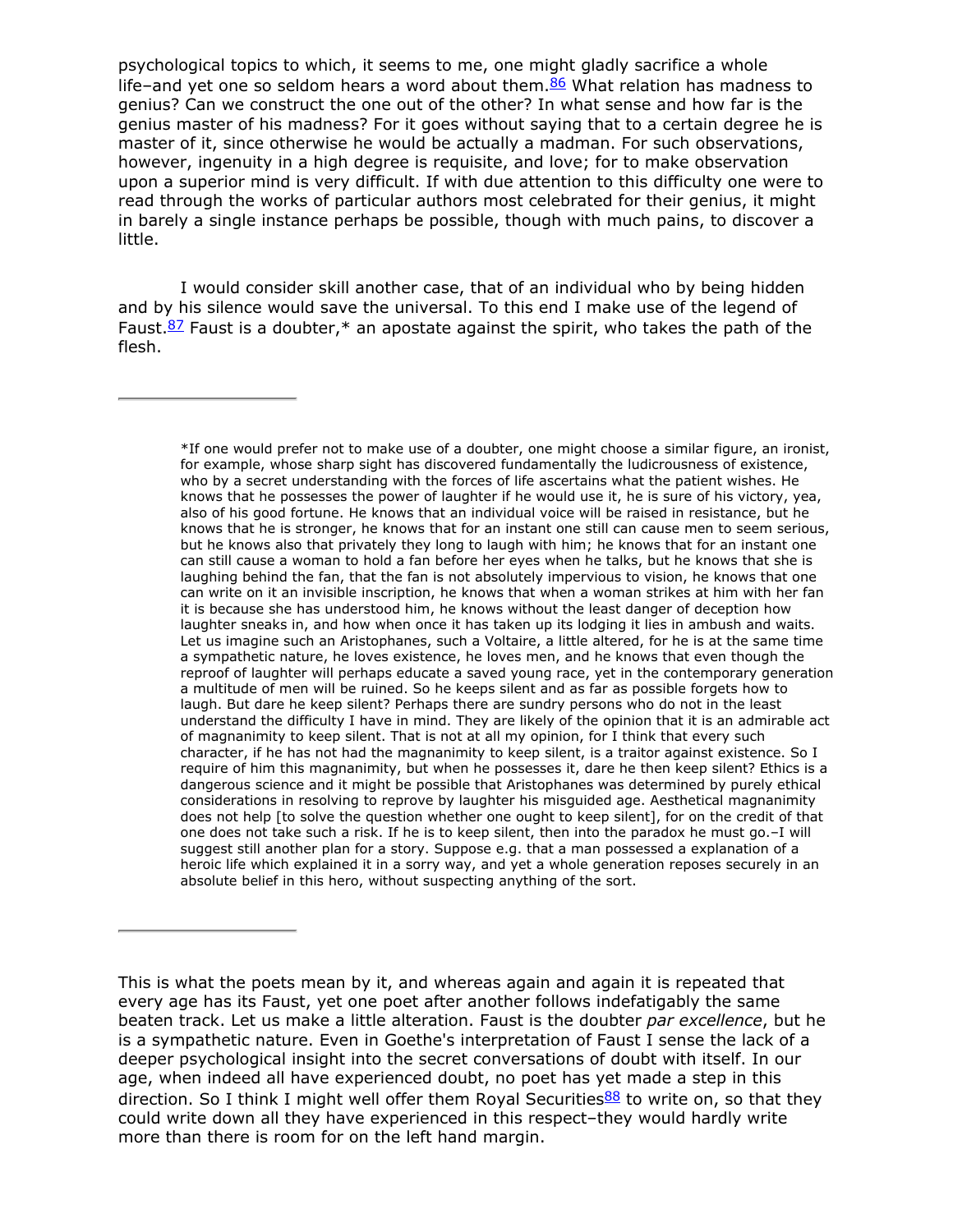Only when one thus deflects Faust back into himself, only then can doubt appear poetic, only then too does he himself discover in reality all its sufferings. He knows that it is spirit which sustains existence, but he knows then too that the security and joy in which men live is not founded upon the power of spirit but is easily explicable as an unreflected happiness. As a doubter, as the doubter, he is higher than all this, and if anyone would deceive him by making him believe that he has passed through a course of training in doubt, he readily sees through the deception; for the man who has made a movement in the world of spirit, hence an infinite movement, can at once hear through the spoken word whether it is a tried and experienced man who is speaking or a Münchhausen. What a Tamberlane is able to accomplish by means of his Huns, that Faust is able to accomplish by means of his doubt: to frighten men up in dismay, to cause existence to quake beneath their feet, to disperse men abroad, to cause the shriek of dread to be heard on all sides. And if he does it, he is nevertheless no Tamberlane, he is in a certain sense warranted and has the warranty of thought. But Faust is a sympathetic nature, he loves existence, his soul is acquainted with no envy, he perceives that he is unable to check the raging he is well able to arouse, he desires no Herostratic honor $89$ –he keeps silent, he hides the doubt in his soul more carefully than the girl who hides under her heart the fruit of a sinful love, he endeavors as well as he can to walk in step with other men, but what goes on within him he consumes within himself, and thus he offers himself a sacrifice for the universal.

When an eccentric pate raises a whirlwind of doubt one may sometimes hear people say, "Would that he had kept silent." Faust realizes this idea. He who has a conception of what it means to live upon spirit knows also what the hunger of doubt is, and that the doubter hungers just as much for the daily bread of life as for the nutriment of the spirit. Although all the pain Faust suffers may be a fairly good argument that is was not pride possessed him, yet to test this further I will employ a little precautionary expedient which I invent with great ease. For as Gregory of Rimini was called *tortor infantium*<sup>[90](#page-68-0)</sup> because he espoused the view of the damnation of infants, so I might be tempted to call myself *tortor heroum*; for I am very inventive when it is a question of putting heroes to the torture. Faust sees Marguerite–not after he had made the choice of pleasure, for my Faust does not choose pleasure–he sees Marguerite, not in the concave mirror of Mephistopheles but in all her lovable innocence, and as his soul has preserved love for mankind he can perfectly well fall in love with her. But he is a doubter, his doubt has annihilated reality for him; for so ideal is my Faust that he does not belong to these scientific doubters who doubt one hour every semester in the professorial chair, but at other times are able to do everything else, as indeed they do this, without the support of spirit or by virtue of spirit. He is a doubter, and the doubter hungers just as much for the daily bread of joy as for the food of the spirit. He remains, however, true to his resolution and keeps silent, and he talks to no man of his doubt, nor to Marguerite of his love.

It goes without saying that Faust is too ideal a figure to be content with the tattle that if he were to talk he would give occasion to an ordinary discussion and the whole thing would pass off without any consequences-or perhaps, and perhaps. ... (Here, as every poet will easily see, the comic is latent in the plan, threatening to bring Faust into an ironical relation to these fools of low comedy who in our age run after doubt, produce an external argument, e.g. a doctor's diploma, to prove that they really have doubted, or take their oath that they have doubted everything, or prove it by the fact that on a journey they met a doubter–these express-messengers and foot-racers in the world of spirit, who in the greatest haste get from one man a little hint of doubt, from another a little hint of faith, and then turn it to account as best they can, according as the congregation wants to have fine sand or coarse sand.) $91$  Faust is too ideal a figure to go about in carpet-slippers. He who has not an infinite passion is not the ideal, and he who has an infinite passion has long ago saved his soul out of such nonsense. He keeps silent and sacrifices himself/or he talks with the consciousness that he will confound everything.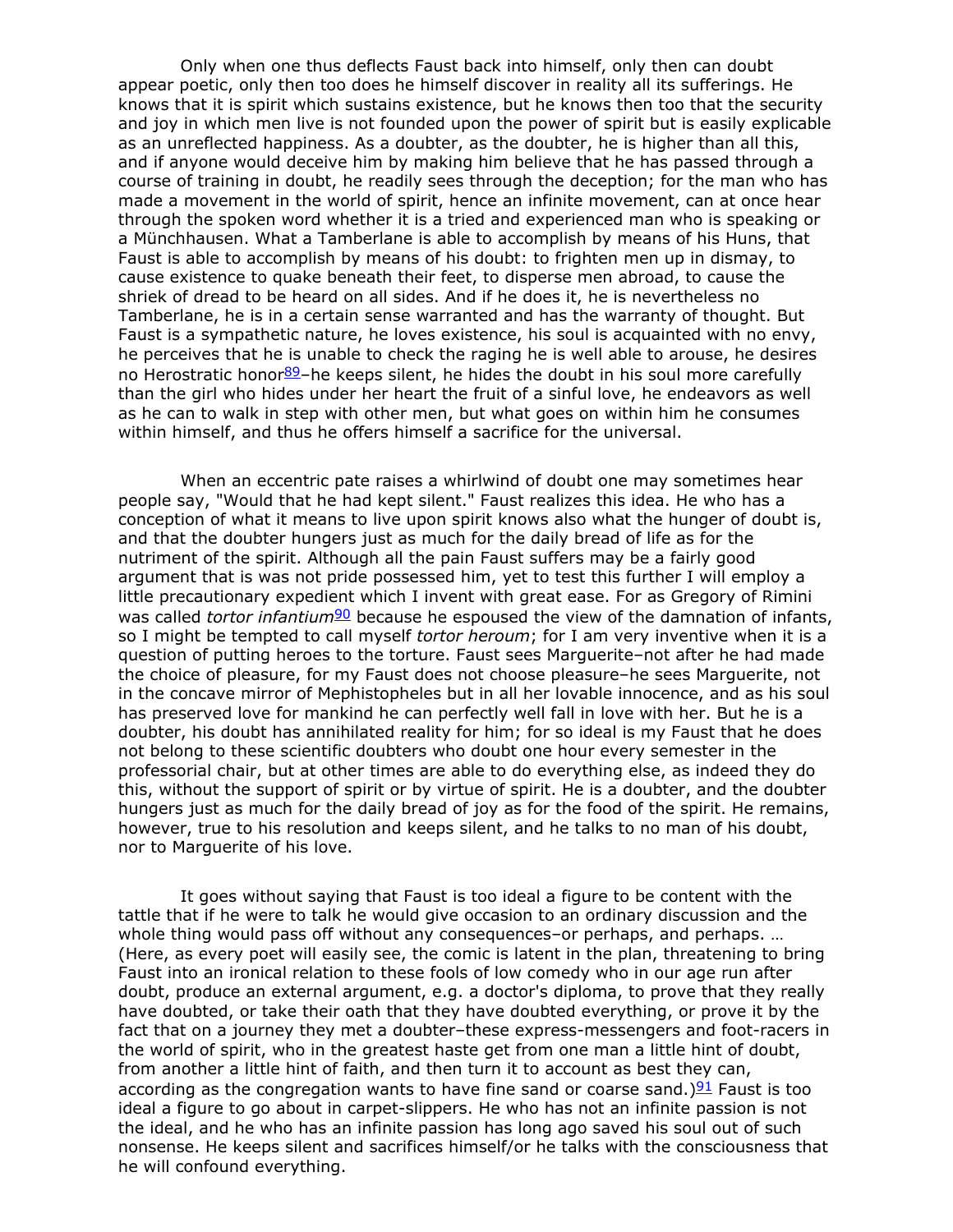If he keeps silent, ethics condemns him, for it says, "Thou shalt acknowledge the universal, and it is precisely by speaking thou dost acknowledge it, and thou must not have compassion upon the universal." One ought not to forget this consideration when sometimes one judges a doubter severely for talking. I am not inclined to judge such conduct leniently, but in this case as everywhere all depends upon whether the movements occur normally. If worse comes to worst, a doubter, even though by talking he were to bring down all possible misfortune upon the world, is much to be preferred to these miserable sweet-tooths who taste a little of everything, and who would heal doubt without being acquainted with it, and who are therefore usually the proximate cause of it when doubt breaks out wildly and with ungovernable rage.–If he speaks, then he confounds everything–for though this does not actually occur, he does not get to know it till afterwards, and the upshot cannot help a man either at the moment of action or with regard to his responsibility.

If he keeps silent on his own responsibility, he may indeed be acting magnanimously, but to his other pains he adds a little temptation (*Anfechtung*), for the universal will constantly torture him and say, "You ought to have talked. Where will you find the certainty that it was not after all a hidden pride which governed your resolution?"

If on the other hand the doubter is able to become the particular individual who as the individual stands in an absolute relation to the absolute, then he can get a warrant forhis silence. In this case he must transform his doubt into guilt. In this case he is within the paradox, but in this case his doubt is cured, even though he may get another doubt.

Even the New Testament would approve of such a silence. There are even passages in the New Testament which commend irony–if only it is used to conceal something good. This movement, however, is as properly a movement of irony as is any other which has its ground in the fact that subjectivity is higher than reality. In our age people want to hear nothing about this, generally they want to know no more about irony than Hegel has said about it $92$ –who strangely enough had not much understanding of it, and bore a grudge against it, which our age has good reason not to give up, for it had better beware of irony. In the Sermon on the Mount it is said, "When thou fastest, anoint thy head and wash thy face, that thou be not seen of men to fast." This passage bears witness directly to the truth that subjectivity is incommensurable with reality, yea, that it has leave to deceive. If only the people who in our age go gadding about with vague talk about the congregational idea $93$  were to read the New Testament, they would perhaps get other ideas into their heads.

But now as for Abraham–how did he act? For I have not forgotten, and the reader will perhaps be kind enough to remember, that it was with the aim of reaching this point I entered into the whole foregoing discussion–not as though Abraham would thereby become more intelligible, but in order that the unintelligibility might become more desultory.  $94$  For, as I have said, Abraham I cannot understand, I can only admire him. It was also observed that the stages I have described do none of them contain an analogy to Abraham. The examples were simply educed in order that while they were shown in their own proper sphere they might at the moment of variation [from Abraham's case] indicate as it were the boundary of the unknown land. If there might be any analogy, this must be found in the paradox of sin, but this again lies in another sphere and cannot explain Abraham and is itself far easier to explain than Abraham.

So then, Abraham did not speak, he did not speak to Sarah, nor to Eleazar, nor to Isaac, he passed over three ethical authorities; for the ethical had for Abraham no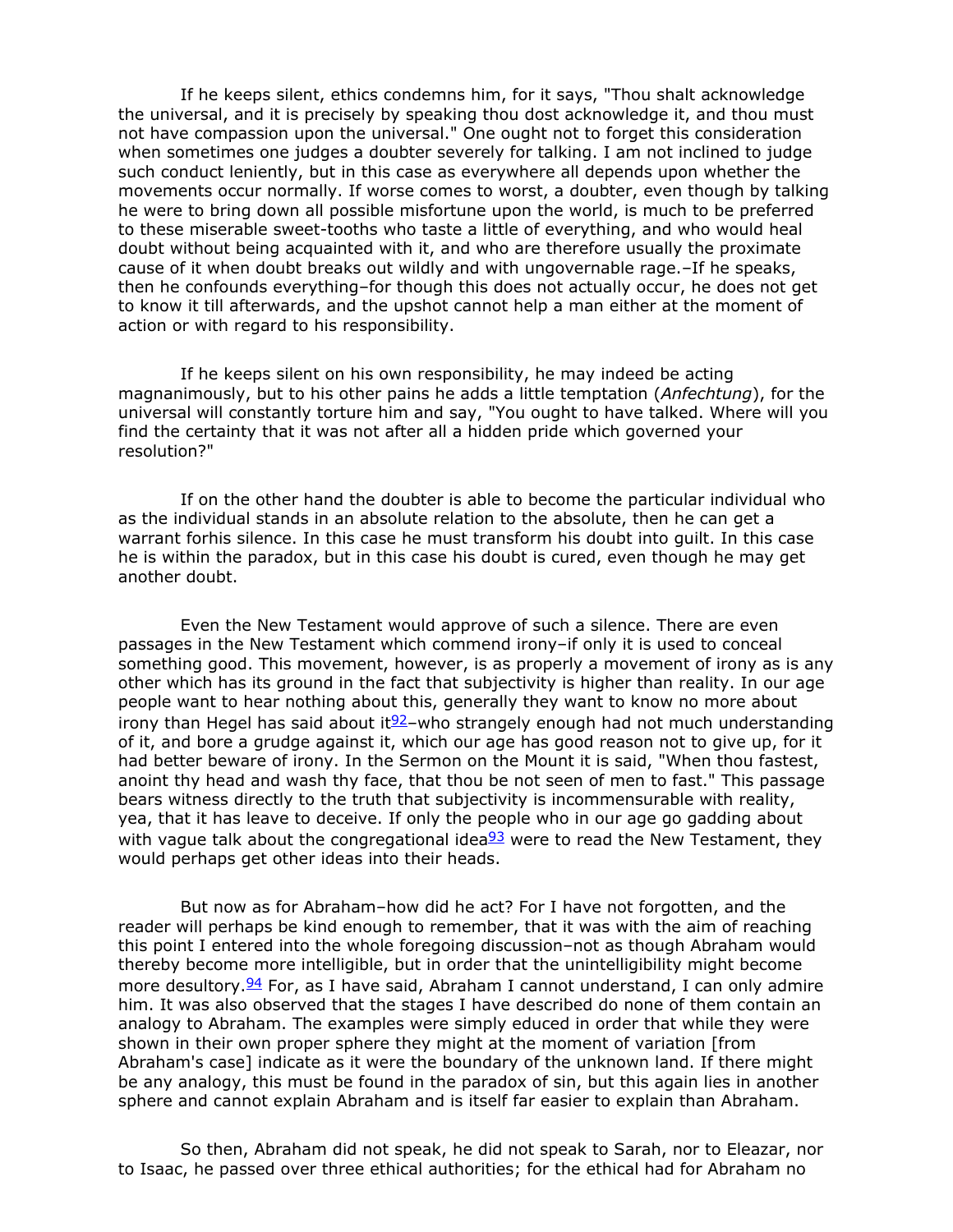higher expression than the family life.

Aesthetics permitted, yea, required of the individual silence, when he knew that by keeping silent he could save another. This is already sufficient proof that Abraham does not lie within the circumference of aesthetics. His silence has by no means the intention of saving Isaac, and in general his whole task of sacrificing Isaac for his own sake and for God's sake is an offense to aesthetics, for aesthetics can well understand that I sacrifice myself, but not that I sacrifice another for my own sake. The aesthetic hero was silent. Ethics condemned him, however, because he was silent by virtue of his accidental particularity. His human foreknowledge was what determined him to keep silent. This ethics cannot forgive, every such human knowledge is only an illusion, ethics requires an infinite movement, it requires revelation. So the aesthetic hero can speak but will not.

The genuine tragic hero sacrifices himself and all that is his for the universal, his deed and every emotion with him belong to the universal, he is revealed, and in this self-revelation he is the beloved son of ethics. This does not fit the case of Abraham: he does nothing for the universal, and he is concealed.

Now we reach the paradox. Either the individual as the individual is able to stand in an absolute relation to the absolute (and then the ethical is not the highest)/or Abraham is lost–he is neither a tragic hero, nor an aesthetic hero.

Here again it may seem as if the paradox were the easiest and most convenient thing of all. However, I must repeat that he who counts himself convinced of this is not a knight of faith, for distress and anguish are the only legitimations that can be thought of, and they cannot be thought in general terms, for with that the paradox is annulled.

Abraham keeps silent–but he *cannot* speak. Therein lies the distress and anguish. For if I when I speak am unable to make myself intelligible, then I am not speaking–even though I were to talk uninterruptedly day and night. Such is the case with Abraham. He is able to utter everything, but one thing he cannot say, i.e. say it in such a way that another understands it, and so he is not speaking. The relief of speech is that it translates me into the universal. Now Abraham is able to say the most beautiful things any language can express about how he loves Isaac. But it is not this he has at heart to say, it is the profounder thought that he would sacrifice him because it is a trial. This latter thought no one can understand, and hence everyone can only misunderstand the former. This distress the tragic hero does not know. He has first of all the comfort that every counter-argument has received due consideration, that he has been able to give to Clytemnestra, to Iphigenia, to Achilles, to the chorus, to every living being, to every voice from the heart of humanity, to every cunning, every alarming, every accusing, every compassionate thought, opportunity to stand up against him. He can be sure that everything that can be said against him has been said, unsparingly, mercilessly–and to strive against the whole world is a comfort, to strive with oneself is dreadful. He has no reason to fear that he has overlooked anything, so that afterwards he must cry out as did King Edward the Fourth at the news of the death of Clarence: [95](#page-68-5)

Who su'd to me for him? who, in my wrath, Kneel'd at my feet and bade me be advised? Who spoke of brotherhood? who spoke of love?

The tragic hero does not know the terrible responsibility of solitude. In the next place he has the comfort that he can weep and lament with Clytemnestra and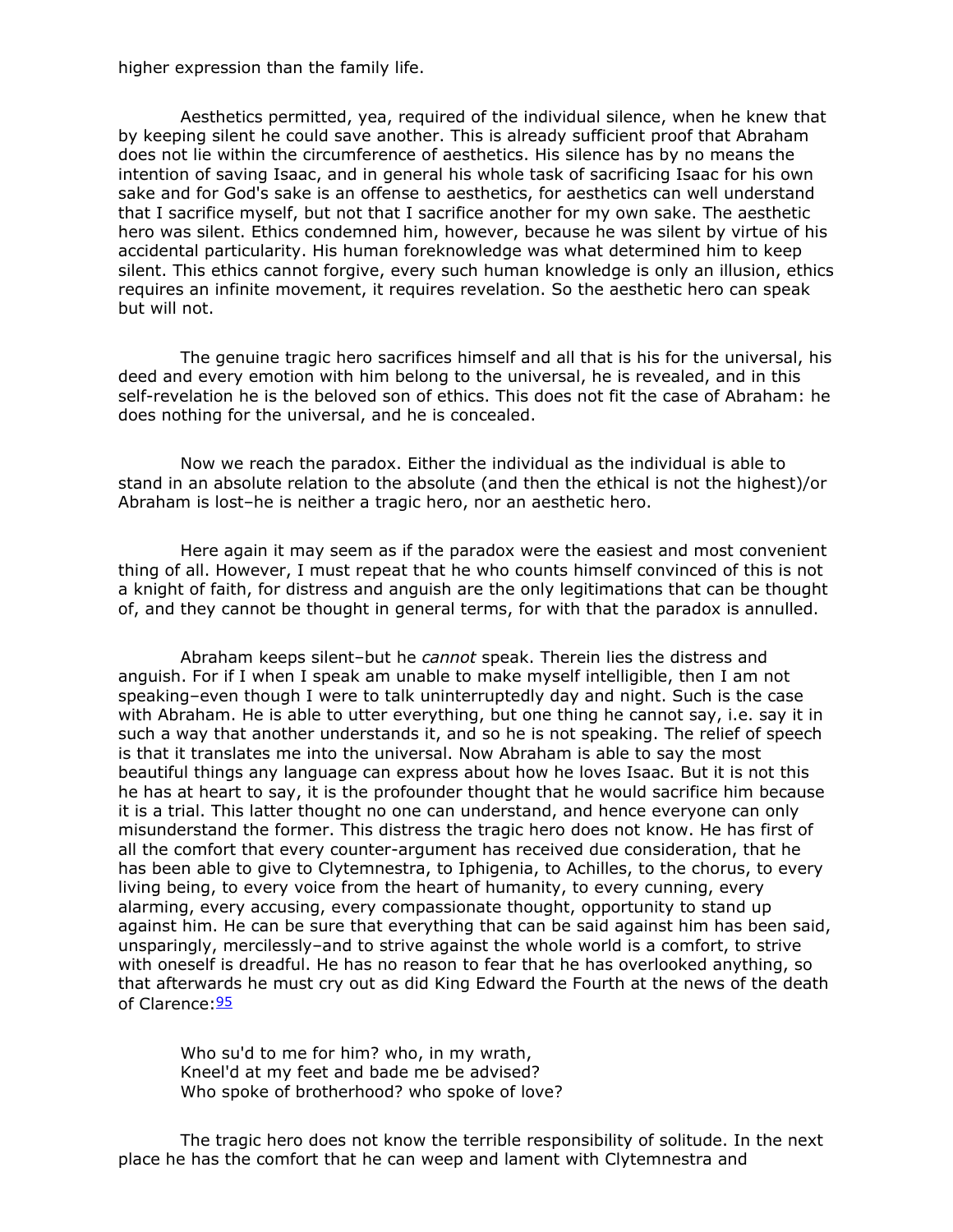Iphigenia–and tears and cries are assuaging, but unutterable sighs are torture. Agamemnon can quickly collect his soul into the certainty that he will act, and then he still has time to comfort and exhort. This Abraham is unable to do. When his heart is moved, when his words would contain a blessed comfort for the whole world, he does not dare to offer comfort, for would not Sarah, would not Eleazar, would not Isaac say, "Why wilt thou do it? Thou canst refrain?" And if in his distress he would give vent to his feelings and would embrace all his dear ones before taking the final step, this might perhaps bring about the dreadful consequence that Sarah, that Eleazar, that Isaac would be offended in him and would believe he was a hypocrite. He is unable to speak, he speaks no human language. Though he himself understood all the tongues of the world, though his loved ones also understood them, he nevertheless cannot speak–he speaks a divine language … he "speaks with tongues."

This distress I can well understand, I can admire Abraham, I am not afraid that anyone might be tempted by this narrative light-heartedly to want to be the individual, but I admit also that I have not the courage for it, and that I renounce gladly any prospect of getting further–if only it were possible that in any way, however late, I might get so far. Every instant Abraham is able to break off, he can repent the whole thing as a temptation (*Anfechtung*), then he can speak, then all could understand him–but then he is no longer Abraham.

Abraham cannot speak, for he cannot utter the word which explains all (that is, not so that it is intelligible), he cannot say that it is a test, and a test of such a sort, be it noted, that the ethical is the temptation (*Versuchung*). He who is so situated is an emigrant from the sphere of the universal. But the next word he is still less able to utter. For, as was sufficiently set forth earlier, Abraham makes two movements: he makes the infinite movement of resignahon and gives up Isaac (this no one can understand because it is a private venture); but in the next place, he makes the movement of faith every instant. This is his comfort, for he says: "But yet this will not come to pass, or, if it does come to pass, then the Lord will give me a new Isaac, by virtue viz. of the absurd." The tragic hero does at last get to the end of the story. Iphigenia bows to her father's resolution, she herself makes the infinite movement of resignation, and now they are on good terms with one another. She can understand Agamemnon because his undertaking expresses the universal. If on the other hand Agamemnon were to say to her, "In spite of the fact that the deity demands thee as a sacrifice, it might yet be possible that he did not demand it–by virtue viz. of the absurd," he would that very instant become unintelligible to Iphigenia. If he could say this by virtue of human calculation, Iphigenia would surely understand him, but from that it would follow that Agamemnon had not made the infinite movement of resignation, and so he is not a hero, and so the utterance of the seer is a sea-captain's tale and the whole occurrence a vaudeville.

Abraham did not speak. Only one word of his has been preserved, the only reply to Isaac, which also is sufficient proof that he had not spoken previously. Isaac asks Abraham where the lamb is for the burnt offering. "And Abraham said, God will provide Himself the lamb for the burnt offering, my son."

This last word of Abraham I shall consider a little more closely. If there were not this word, the whole event would have lacked something; if it were to another effect, everything perhaps would be resolved into confusion.

I have often reflected upon the question whether a tragic hero, be the culmination of his tragedy a suffering or an action, ought to have a last rejoicer. In my opinion it depends upon the life-sphere to which he belongs, whether his life has intellectual significance, whether his suffering or his action stands in relation to spirit.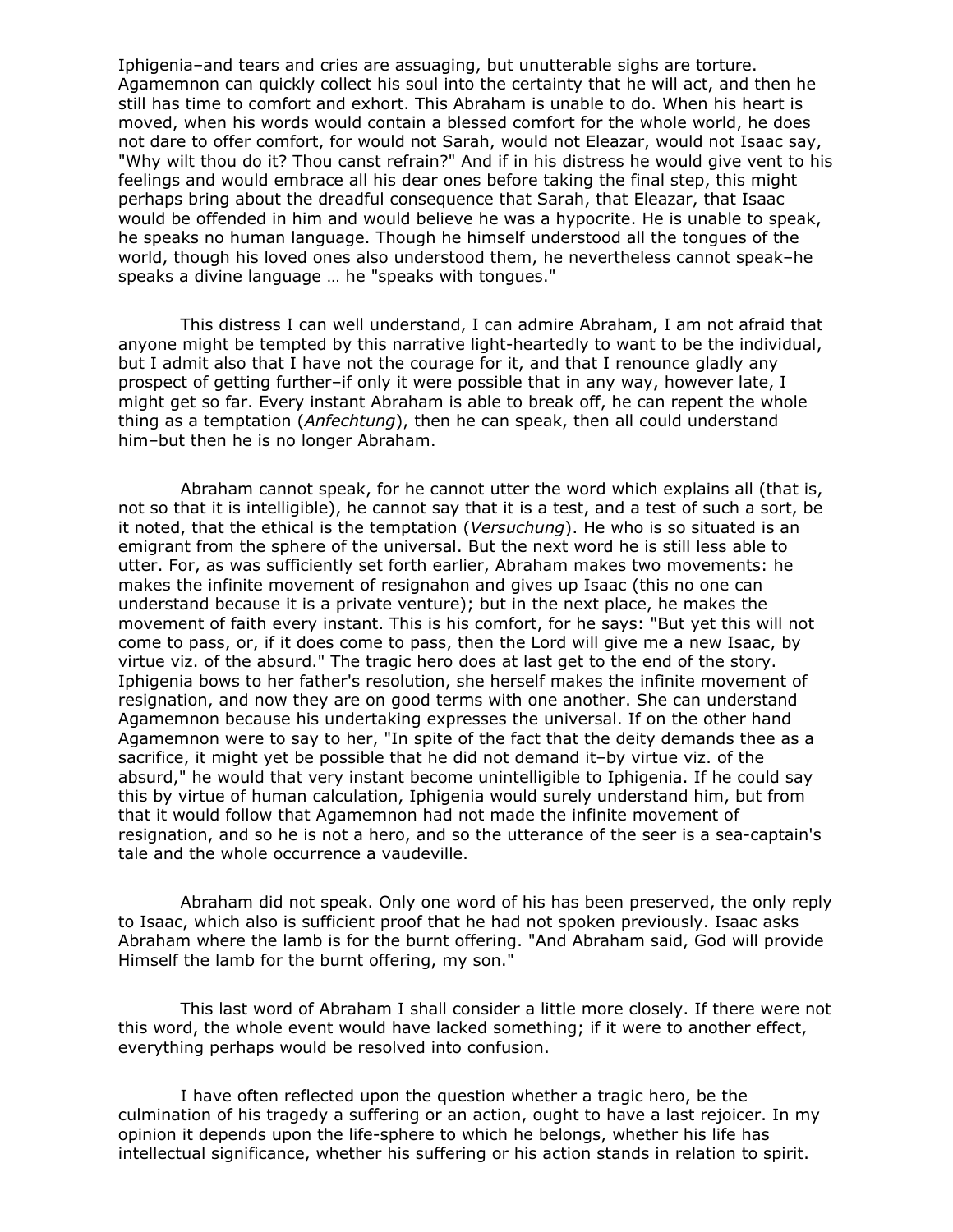It goes without saying that the tragic hero, like every other man who is not deprived of the power of speech, can at the instant of his culmination utter a few words, perhaps a few appropriate words, but the question is whether it is appropriate for him to utter them. If the significance of his life consists in an outward act, then he has nothing to say, since all he says is essentially chatter whereby he only weakens the impression he makes, whereas the ceremonial of tragedy requires that he perform his task in silence, whether this consists in action or in suffering. Not to go too far afield, I will take an example which lies nearest to our discussion. If Agamemnon himself and not Calchas had had to draw the knife against Iphigenia, then he would have only demeaned himself by wanting at the last moment to say a few words, for the significance of his act was notorious, the juridical procedure of piety, of compassion, of emotion, of tears was completed, and moreover his life had no relation to spirit, he was not a teacher or a witness to the spirit. On the other hand, if the significance of a hero's life is in the direction of spirit, then the lack of a rejoinder would weaken the impression he makes. What he has to say is not a few appropriate words, a little piece of declamation, but the significance of his rejoinder is that in the decisive moment he carries himself through. Such an intellectual tragic hero ought to have what in other circumstances is too often striven for in ludicrous ways, he ought to have and he ought to keep the last word. One requires of him the same exalted bearing which is seemly in every tragic hero, but in addition to this there is required of him one word. So when such an intellectual tragic hero has his culmination in suffering (in death), then by his last word he becomes immortal before he dies, whereas the ordinary tragic hero on the other hand does not become immortal till after his death.

One may take Socrates as an example. He was an intellectual tragic hero. His death sentence was announced to him. That instant he dies–for one who does not understand that the whole power of the spirit is required for dying, and that the hero always dies before he dies, that man will not get so very far with his conception of life. So as a hero it is required of Socrates that he repose tranquilly in himself, but as an intellectual tragic hero it is required of him that he at the last moment have spiritual strength sufficient to carry himself through. So he cannot like the ordinary tragic hero concentrate upon keeping himself face to face with death, but he must make this movement so quickly that at the same instant he is consciously well over and beyond this strife and asserts himself. If Socrates had been silent in the crisis of death, he would have weakened the effect of his life and aroused the suspicion that in him the elasticity of irony was not an elemental power but a game, the flexibility of which he had to employ at the decisive moment to sustain him emotionally.\*

<sup>\*</sup>Opinions may be divided as to which rejoinder of Socrates is to be regarded as the decisive one, inasmuch as Socrates has been in so many ways volatilized by Plato. I propose the following. The sentence of death is announced to him, the same instant he dies, the same instant he overcomes death and carries himself through in the famous reply which expresses surprise that he had been condemned by a majority of three votes.<sup>96</sup> With no vague and idle talk in the marketplace, with no foolish remark of an idiot, could he have jested more ironically than with the sentence which condemned him to death.

What is briefly suggested here has to be sure no application to Abraham in case one might think it possible to find out by analogy an appropriate word for Abraham to end with, but it does apply to this extent, that one thereby perceives how necessary it is that Abraham at the last moment must carry himself through, must not silently draw the knife, but must have a word to say, since as the father of faith he has absolute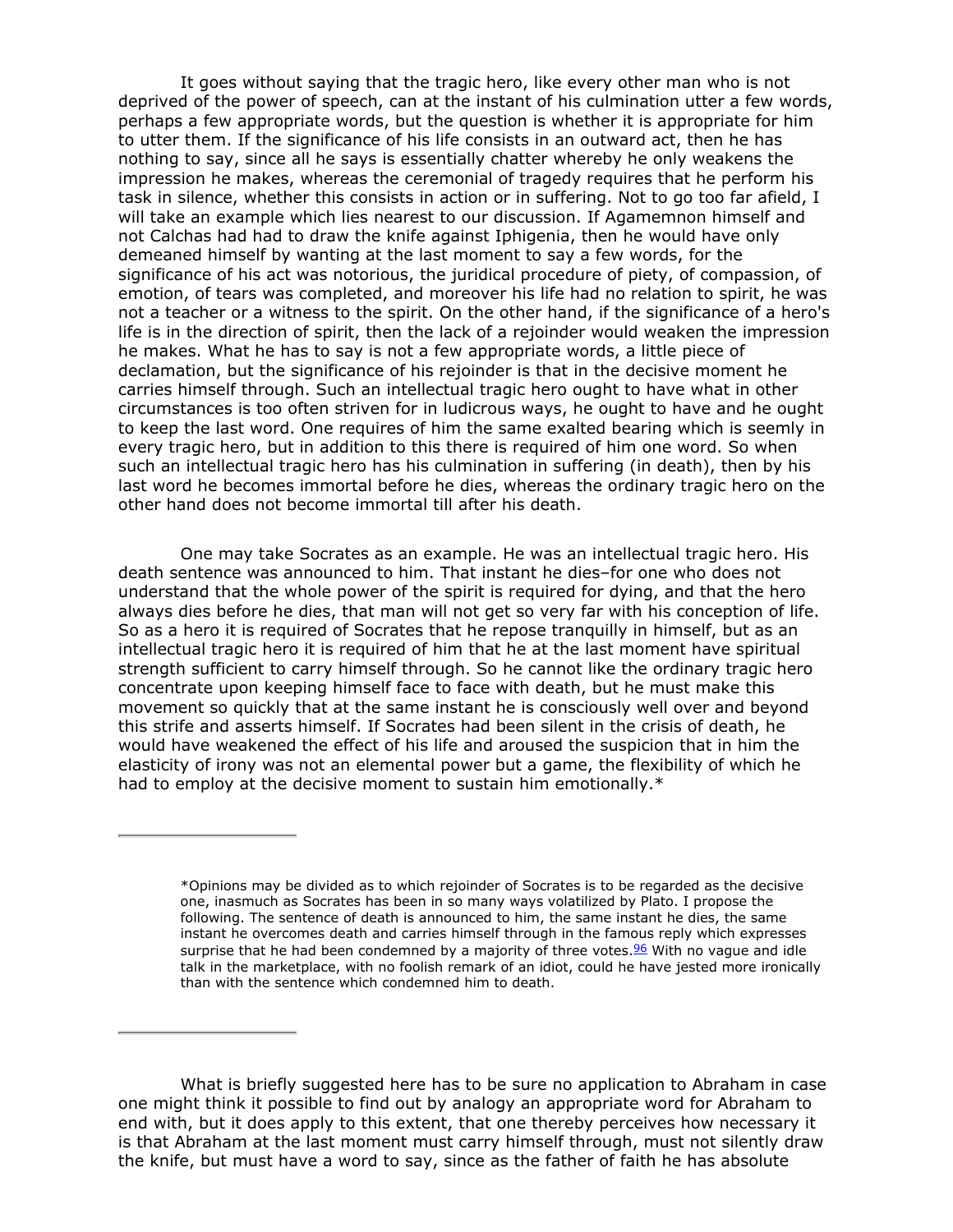significance in a spiritual sense. As to what he must say, I can form no conception beforehand; after he has said it I can maybe understand it, maybe in a certain sense can understand Abraham in what he says, though without getting any closer to him than I have been in the foregoing discussion. In case no last rejoinder of Socrates had existed, I should have been able to think myself into him and formulate such a word; if I were unable to do it, a poet could, but no poet can catch up with Abraham.

Before I go on to consider Abraham's last word more closely I would call attention to the difficulty Abraham had in saying anything at all. The distress and anguish in the paradox consisted (as was set forth above) in silence–Abraham cannot speak.\*

\*If there can be any question of an analogy, the circumstance of the death of Pythagoras fumishes it, for the silence which he had always maintained he had to carry through in his last moment, and therefore [being compelled to speak] he *said*, "It is better to be put to death than to speak" (cf. Diogenes Laertius, viii. 39).

So in view of this fact it is a contradiction to require him to speak, unless one would have him out of the paradox again, in such a sense that at the last moment he suspends it, whereby he ceases to be Abraham and annuls all that went before. So then if Abraham at the last moment were to say to Isaac, "To thee it applies," this would only have been a weakness. For if he could speak at all, he ought to have spoken long before, and the weakness in this case would consist in the fact that he did not possess the maturity of spirit and the concentration to think in advance the whole pain but had thrust something away from him, so that the actual pain contained a plus over and above the thought pain. Moreover, by such a speech he would fall out of the role of the paradox, and if he really wanted to speak to Isaac, he must transform his situation into a temptation (*Anfechtung*), for otherwise he could say nothing, and if he were to do that, then he is not even so much as a tragic hero.

However, a last word of Abraham has been preserved, and in so far as I can understand the paradox I can also apprehend the total presence of Abraham in this word. First and foremost, he does not say anything, and it is in this form he says what he has to say. His reply to Isaac has the form of irony, for it always is irony when I say something and do not say anything. Isaac interrogates Abraham on the supposition that Abraham knows. So then if Abraham were to have replied, "I know nothing," he would have uttered an untruth. He cannot say anything, for what he knows he cannot say. So he replies, "God will provide Himself the lamb for the bumt offering, my son." Here the double movement in Abraham's soul is evident, as it was described in the foregoing discussion. If Abraham had merely renounced his claim to Isaac and had done no more, he would in this last word be saying an untruth, for he knows that God demands Isaac as a sacrifice, and he knows that he himself at that instant precisely is ready to sacrifice him. We see then that after making this movement he made every instant the next movement, the movement of faith by virtue of the absurd. Because of this he utters no falsehood, for in virtue of the absurd it is of course possible that God could do something entirely different. Hence he is speaking no untruth, but neither is he saying anything, for he speaks a foreign language. This becomes still more evident when we consider that it was Abraham himself who must perform the sacrifice of Isaac. Had the task been a different one, had the Lord commanded Abraham to bring Isaac out to Mount Moriah and then would Himself have Isaac struck by lightning and in this way receive him as a sacrifice, then, taking his words in a plain sense, Abraham might have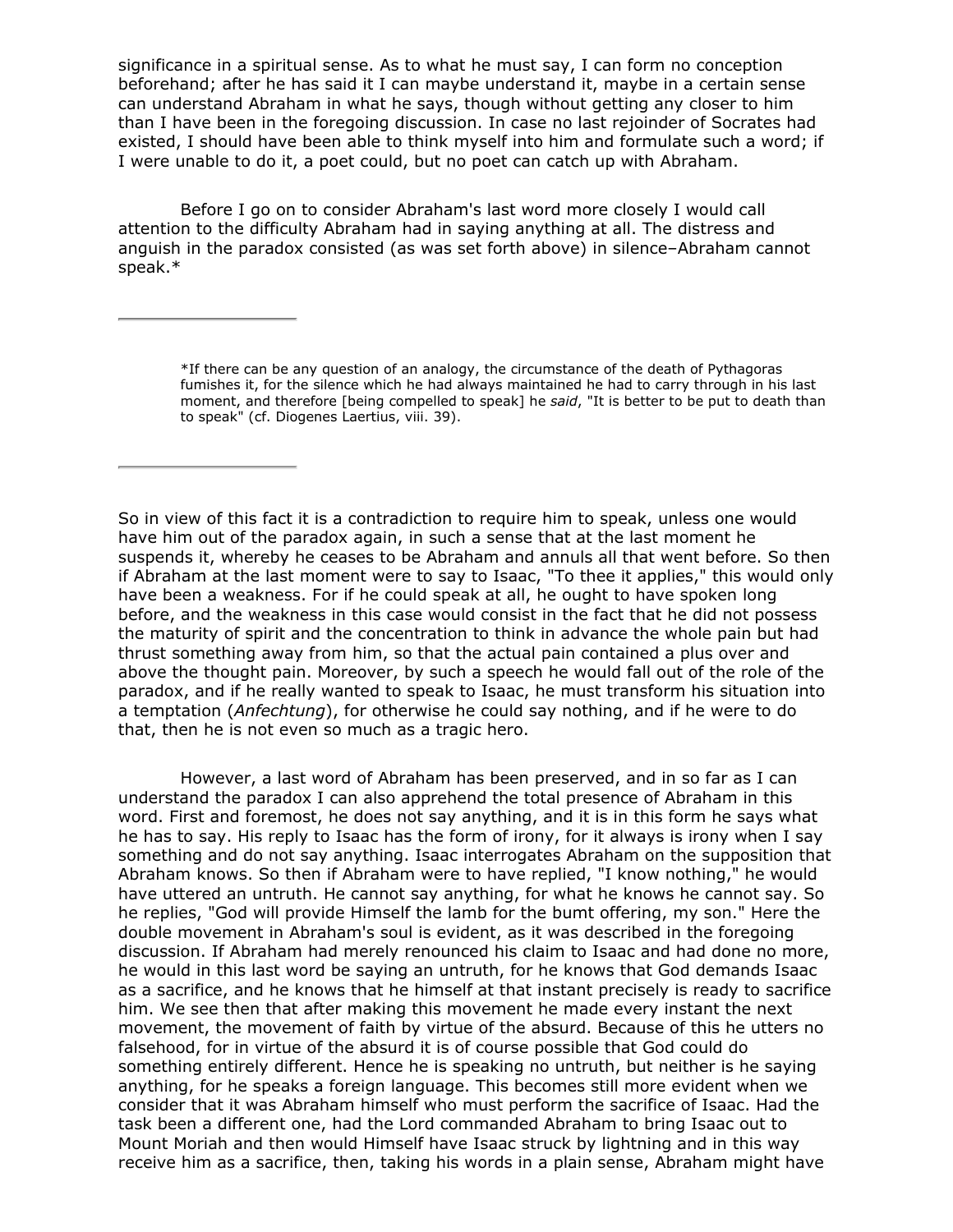been right in speaking enigmatically as he did, for he could not himself know what would occur. But in the way the task was prescribed to Abraham he himself had to act, and at the decisive moment he must know what he himself would do, he must know that Isaac will be sacrificed. In case he did not know this definitely, then he has not made the infinite movement of resignation, then, though his word is not indeed an untruth, he is very far from being Abraham, he has less significance than the tragic hero, yea, he is an irresolute man who is unable to resolve either on one thing or another, and for this reason will always be uttering riddles. But such a hesitator is a sheer parody of a knight of faith.

Here again it appears that one may have an understanding of Abraham, but can understand him only in the same way as one understands the paradox. For my part I can in a way understand Abraham, but at the same time I apprehend that I have not the courage to speak, and still less to act as he did–but by this I do not by any means intend to say that what he did was insignificant, for on the contrary it is the one only marvel.

And what did the contemporary age think of the tragic hero? They thought that he was great, and they admired him. And that honorable assembly of nobles, the jury which every generation impanels to pass judgment upon the foregoing generation, passed the same judgment upon him. But as for Abraham there was no one who could understand him. And yet think what he attained! He remained true to his love. But he who loves God has no need of tears, no need of admiration, in his love he forgets his suffering, yea, so completely has he forgotten it that afterwards there would not even be the least inkling of his pain if God Himself did not recall it, for God sees in secret and knows the distress and counts the tears and forgets nothing.

<span id="page-59-0"></span>So either there is a paradox, that the individual as the individual stands in an absolute relation to the absolute/or Abraham is lost.

#### **EPILOGUE**

One time in Holland when the market was rather dull for spices the merchants had several cargoes dumped into the sea to peg up prices. This was a pardonable, perhaps a necessary device for deluding people. Is it something like that we need now in the world of spirit? Are we so thoroughly convinced that we have attained the highest point that there is nothing left for us but to make ourselves believe piously that we have not got so far–just for the sake of having something left to occupy our time? Is it such a selfdeception the present generation has need of, does it need to be trained to virtuosity in self-deception, or is it not rather sufficiently perfected already in the art of deceiving itself? Or rather is not the thing most needed an honest seriousness which dauntlessly and incorruptibly points to the tasks, an honest seriousness which lovingly watches over the tasks, which does not frighten men into being over hasty in getting the highest tasks accomplished, but keeps the tasks young and beautiful and charming to look upon and yet difficult withal and appealing to noble minds. For the enthusiasm of noble natures is aroused only by difficulties. Whatever the one generation may learn from the other, that which is genuinely human no generation learns from the foregoing. In this respect every generation begins primitively, has no different task from that of every previous generation, nor does it get further, except in so far as the preceding generation shirked its task and deluded itself. This authentically human factor is passion, in which also the one generation perfectly understands the other and understands itself. Thus no generation has learned from another to love, no generation begins at any other point than at the beginning, no generation has a shorter task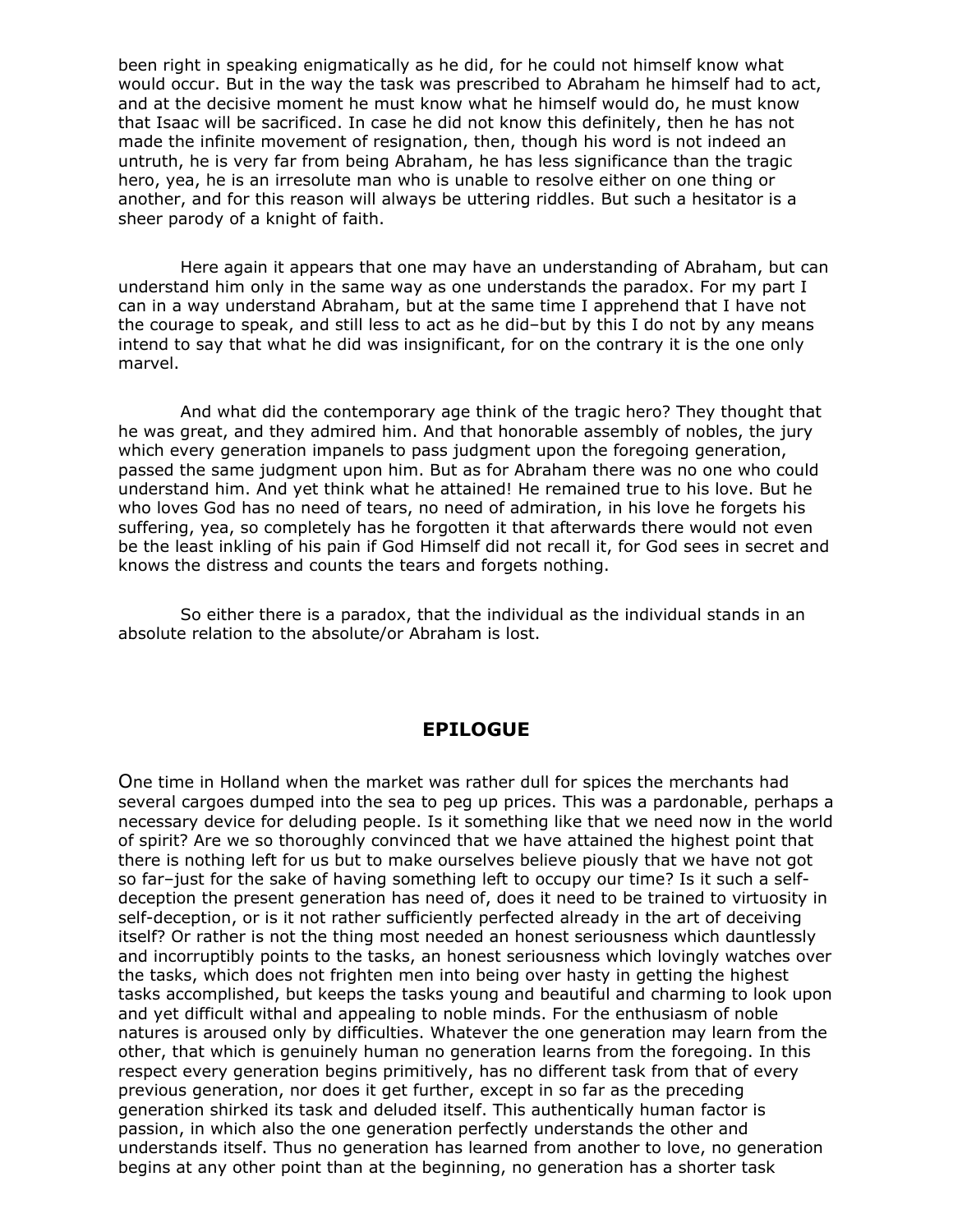assigned to it than had the preceding generation, and if here one is not willing like the previous generations to stop with love but would go further, this is but idle and foolish talk.

But the highest passion in a man is faith, and here no generation begins at any other point than did the preceding generation, every generation begins all over again, the subsequent generation gets no further than the foregoing–in so far as this remained faithful to its task and did not leave it in the lurch. That this should be wearisome is of course something the generation cannot say, for the generation has in fact the task to perform and has nothing to do with the consideration that the foregoing generation had the same task–unless the particular generation or the particular individuals within it were presumptuous enough to assume the place which belongs by right only to the Spirit which governs the world and has patience enough not to grow weary. If the generation begins that sort of thing, it is upside down, and what wonder then that the whole of existence seems to it upside down, for there surely is no one who has found the world so upside down as did the tailor in the fairy tale  $97$  who went up in his lifetime to heaven and from that standpoint contemplated the world. If the generation would only concern itself about its task, which is the highest thing it can do, it cannot grow weary, for the task is always sufficient for a human life. When the children on a holiday have already got through playing all their games before the clock strikes twelve and say impatiently, "Is there nobody can think of a new game?" does this prove that these children are more developed and more advanced than the children of the same generation or of a previous one who could stretch out the familiar games, to last the whole day long? Or does it not prove rather that these children lack what I would call the lovable seriousness which belongs essentially to play?

Faith is the highest passion in a man. There are perhaps many in every generation who do not even reach it, but no one gets further. Whether there be many in our age who do not discover it, I will not decide, I dare only appeal to myself as a witness who makes no secret that the prospects for him are not the best, without for all that wanting to delude himself and to betray the great thing which is faith by reducing it to an insignificance, to an ailment of childhood which one must wish to get over as soon as possible. But for the man also who does not so much as reach faith life has tasks enough, and if one loves them sincerely, life will by no means be wasted, even though it never is comparable to the life of those who sensed and grasped the highest. But he who reached faith (it makes no difference whether he be a man of distinguished talents or a simple man) does not remain standing at faith, yea, he would be offended if anyone were to say this of him, just as the lover would be indignant if one said that he remained standing at love, for he would reply, "I do not remain standing by any means, my whole life is in this." Nevertheless he does not get further, does not reach anything different, for if he discovers this, he has a different explanation for it.

"One must go further, one must go further." This impulse to go further is an ancient thing in the world. Heraclitus the obscure, who deposited his thoughts in his writings and his writings in the Temple of Diana (for his thoughts had been his armor during his life, and therefore he hung them up in the temple of the goddess),  $\frac{98}{9}$ Heraclitus the obscure said, "One cannot pass twice through the same stream." [Plato's *Cratyllus*, §402.] Heraclitus the obscure had a disciple who did not stop with that, he went further and added, "One cannot do it even once." [Cf. Tennemann, *Geschichte der Philosophie*, I, p. 220.] Poor Heraclitus, to have such a disciple! By this amendment the thesis of Heraclitus was so improved that it became an Eleatic thesis which denies movement, and yet that disciple desired only to be a disciple of Heraclitus … and to go further–not back to the position Heraclitus had abandoned.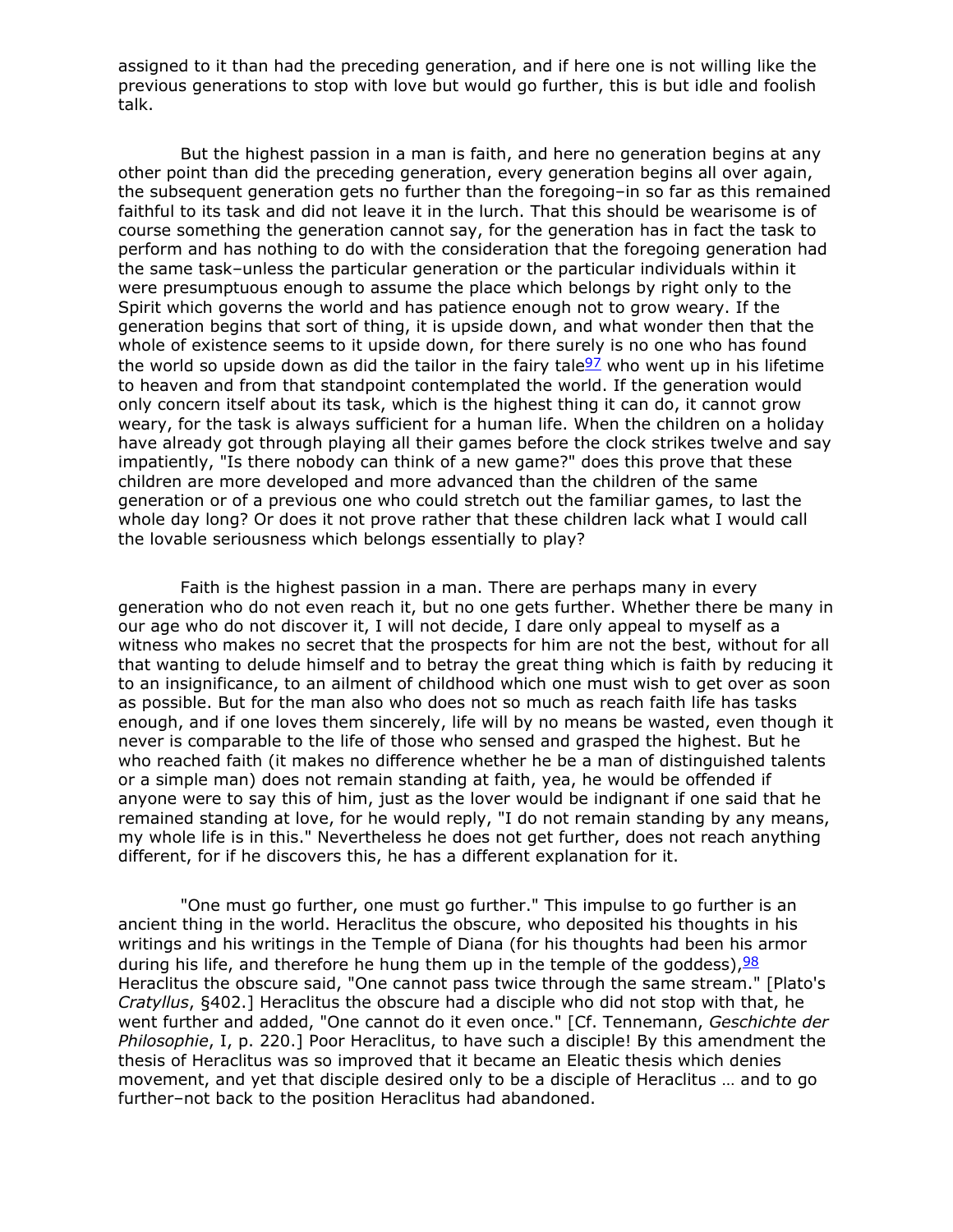#### **Translator's Notes**

(I am indebted to most of these notes to the editors of the Danish edition of S.K.'s Complete Works.)

<span id="page-61-0"></span><sup>1</sup> The story of Tarquin's son at Gabii is told in the [Translator's] Introduction[:]

[...the motto on the back of the title page, which he got from Hamann, recalls the well-known story of old Rome, which relates that when the son of Tarquinius Superbus had craftily gained the confidence of the people of Gabii he secretly sent a messenger to his father in Rome, asking what he should do next. The father, not willing to trust the messenger, took him into the field where as he walked he struck off with his cane the heads of the tallest poppies. The son understood that he was to bring about the death of the most eminent men in the city and proceeded to do so.]

<span id="page-61-1"></span>2 The Preface is aimed especially at Martensen's review of J.L. Heiberg's "Introductory Lectures to Speculative Logic," *Danske Maanedskrift*, No. 16 for 1836, pp. 515ff.

<span id="page-61-2"></span>3 Descartes is mentioned here because Martensen made appeal to him in the article mentioned in the preceeding note.

<span id="page-61-3"></span> $4$  Remembering, however, as I have already said, that the natural light is to be trusted only in so far as nothing to the contrary is revealed by God Himself. … Moreover, it must be fixed in one's memory as the highest rule, that what has been revealed to us by God is to be believed as the most certain of all things; and even though the light of reason should seem most clearly to suggest something else, we must nevertheless give creedence to the divine authority only, rather than our own judgment. (*Principia philosophiae, pars prima* 28 and 76.)

<span id="page-61-4"></span> $5$  Let no one think that I am here to propound a method which everyone ought to follow in order to govern his reason aright; for I have merely the intention of expounding the method I myself have followed. … But no sooner had I finished the course of study at the conclusion of which one is ordinarily adopted into the ranks of the learned, than I began to think of something very different from that. For I became aware that I was involved in so many doubts, so many errors, that all efforts to learn were, as I saw it, of no other help to me than I might more and more discover my ignorance (*Dissertatio de methodo*, pp. 2 and 3)

<span id="page-61-5"></span>6 Martensen gave such "promises" in the article referred to in notes 2 and 3.

<span id="page-61-6"></span>7 S.K.'s contemptuous way of referring to the *Berlingske Tidende*, a newspaper owned and edited by his *bête noire*, the wholesale merchant Nathanson. This advertisement attracted particular attention because the enterprising young gardener accompanied it with a sketch of himself in the ingratiating attitude here described.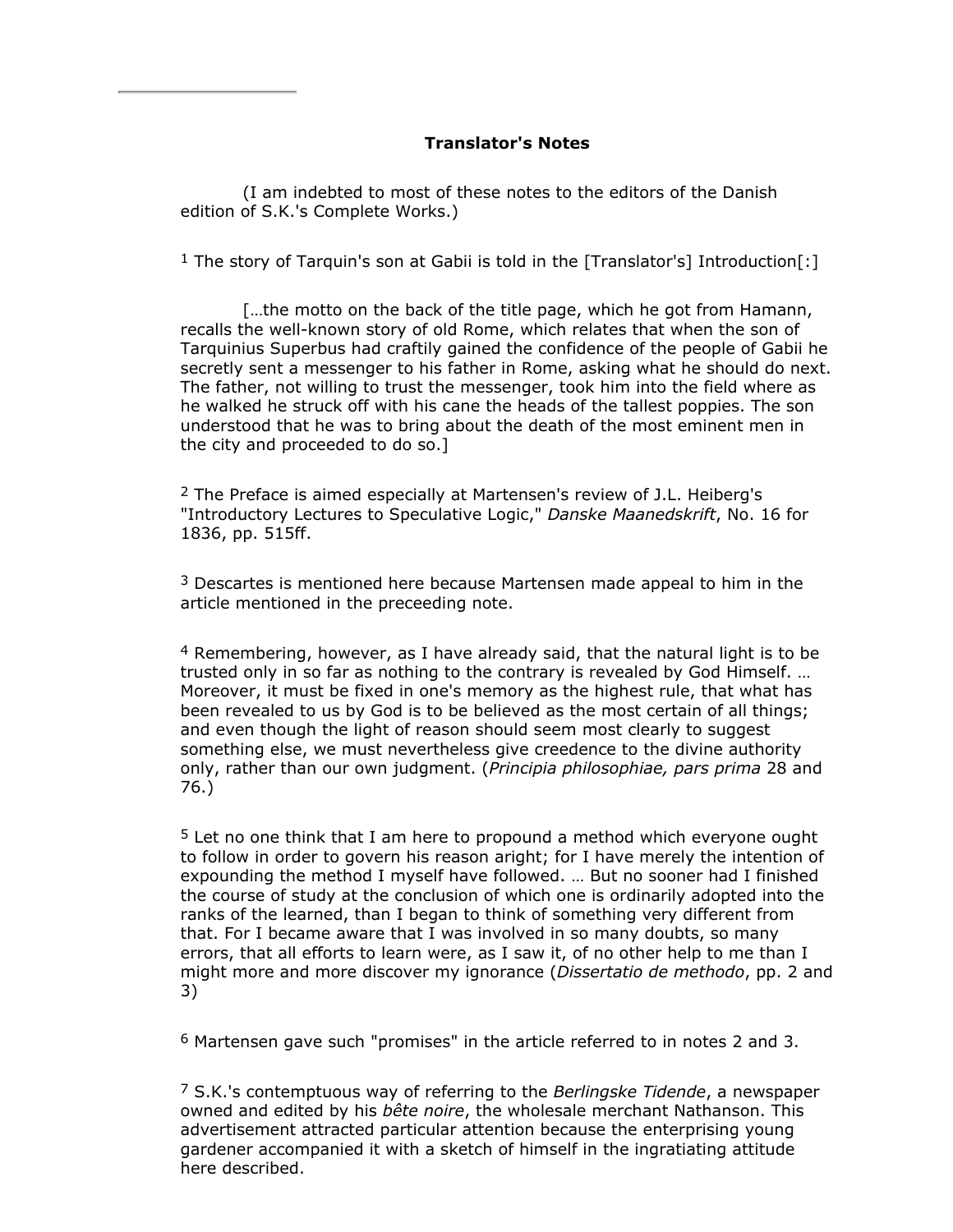<span id="page-62-0"></span>8 In J.L. Heiberg's *The Reviewer and the Beast*, Trop tears his own tragedy, *The Destruction of the Human Race*, into two equal pieces, remarking, "Since it doesn't cost more to preserve good taste, why shouldn't we do it?"

<span id="page-62-1"></span>9 Only three years before this the first omnibus was seen in Copenhagen.

10 One might blamelessly be in doubt how to translate this title (as the four translators into German, French and English have been) had not S.K. himself indicated (IV B 81) that he here uses the word *Stemning* in the sense of *prooimion*, the Greek word which gives us proem. I have preferred to use the word prelude because it will be more commonly understood. Cf. IV A 93.

<span id="page-62-2"></span>11 Genesis, Chapter 22.

<span id="page-62-3"></span>12 Judith 10:11. S.K. quotes this passage in the *Postscript*. Cf. III A 197.

<span id="page-62-4"></span>13 Alluding to various passages in Homer (e.g. *Illiad* III 381) where a divinity saves a hero by enveloping him in a cloud and carrying him away. We discover additional pathos in the picture of the "lover" when we remember that at the end of *The Point of View* (pp. 62f. and 100ff.) S.K. looks for the coming of his poet, his lover.

<span id="page-62-5"></span><sup>14</sup> It is evident from the sequel that Jeremiah is meant.

<span id="page-62-6"></span>15 Here we have a glimpse of "repetition."

<span id="page-62-7"></span>16 Cf. Plato's *Phaedrus*, 22 and 37.

<span id="page-62-8"></span>17 In Oelenschläger's play *Alladin* the hero is contrasted with Noureddin the representative of darkness.

<span id="page-62-9"></span>18 Isaiah 26:18.

<span id="page-62-10"></span>19 Themistocles, as related in Plutarch's *Themistocles*, 3, 3.

<span id="page-62-11"></span><sup>20</sup> Eleven months later (with only one pseudonymous work intervening) S.K. published *The Concept of Dread [=Anxiety]*, and this remained one his most distinctive categories. Although all have agreed to use the word "dread," no one can think it adequate as a translation of *Angst*. For though it denotes the presentiment of evil it does not sufficiently emphasize the anguish of the experience.

<span id="page-62-12"></span><sup>21</sup> The connection requires a masculine pronoun, but Regina is meant, and she must have known it, for such were her words when she refused to give Kierkegaard back his freedom.

<span id="page-62-13"></span>22 As Professor Martensen had claimed to do (*Danske Maanedskrift*, No. 16 referred to in note 2 above. Cf. I A 328, p. 130). But Sibbern too claimed for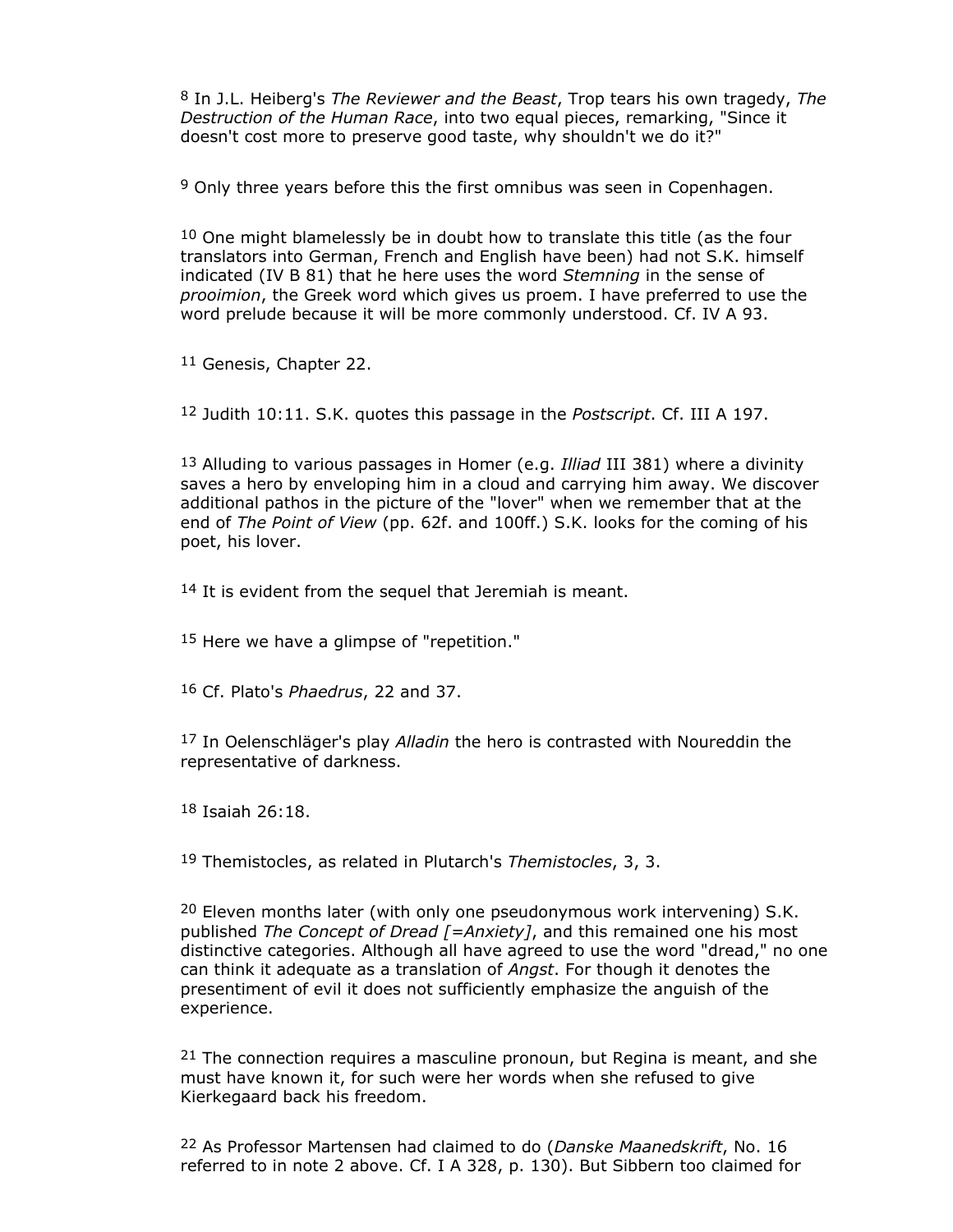Heiberg that he "goes beyond Hegel" (the same review, No. 10, year 1838, p. 292).

<span id="page-63-0"></span>23 Quoted from Horace's *Letters*, I, 18, 84: "It's your affair when the neighbor's house is afire."

<span id="page-63-1"></span>24 The reader may need to be apprised that Johannes *de silentio* is in that religious stage which by Johannes Climacus in the *Postscript* is called "religiousness A," the basis of all religiousness, but therefore not the distinctively Christian position, which here is called "religiousness B," or the paradoxical religiousness which is characterized by faith in the strictest sense.

<span id="page-63-2"></span>25 This is decidedly autobiographical.

<span id="page-63-3"></span> $26$  S.K. attributed his spinal curvature to a fall from a tree when he was a child.

<span id="page-63-4"></span><sup>27</sup> The reader who has not heard or has not heeded S.K.'s warning not to attribute to him personally a single word the pseudonyms say may need here to be reminded that it is not S.K. who reiterates so insistently that he cannot understand Abraham. It is Johannes *de silentio* who says this, and the purpose of it is to emphasize the fact that the paradoxical religiousness (religiousness B) is and remains a paradox to everyone who stands on a lower plane, even to one who has got so high as to be able to make the movement of infinite resignation, so long as his religion is in the sphere of immanence.

28 Introduced about 1840 in Copenhagen.

<span id="page-63-5"></span> $29$  The "princess" is of course the most obvious analogue to Regina, and one which she could not fail to discover; but every other reader may need the hint that in this whole paragraph S.K. describes his own act of resignation.

<span id="page-63-6"></span>30 At the time of his engagement S.K. registered the observation that certain insects die the instant they fertilize their mate, and he repeated this in the sixth Diapsalm of *Either/Or*.

<span id="page-63-7"></span>31 "A blissful leap into eternity."

<span id="page-63-8"></span>32 Cf. what is said in *Repetition* about the young man who "recollects" his love as soon as he is engaged. It is quoted in my *Kierkegaard*, p. 212.

<span id="page-63-9"></span><sup>33</sup> It seems clear enough that this passage was written after S.K. learned of Regina's engagement, and the tone of it suggests that he had had time to repent of the very different language he used when he rewrote *Repetition*. It is therefore an additional argument for the view that this book was written later than the other.

<span id="page-63-10"></span><sup>34</sup> "The pre-established harmony" was a fundamental concept of Leibnitz's philosophy.

<span id="page-63-11"></span>35 See *Magyarische Sagen* by Johan Graf Mailáth (Stuttgart u. Tübingen 1838),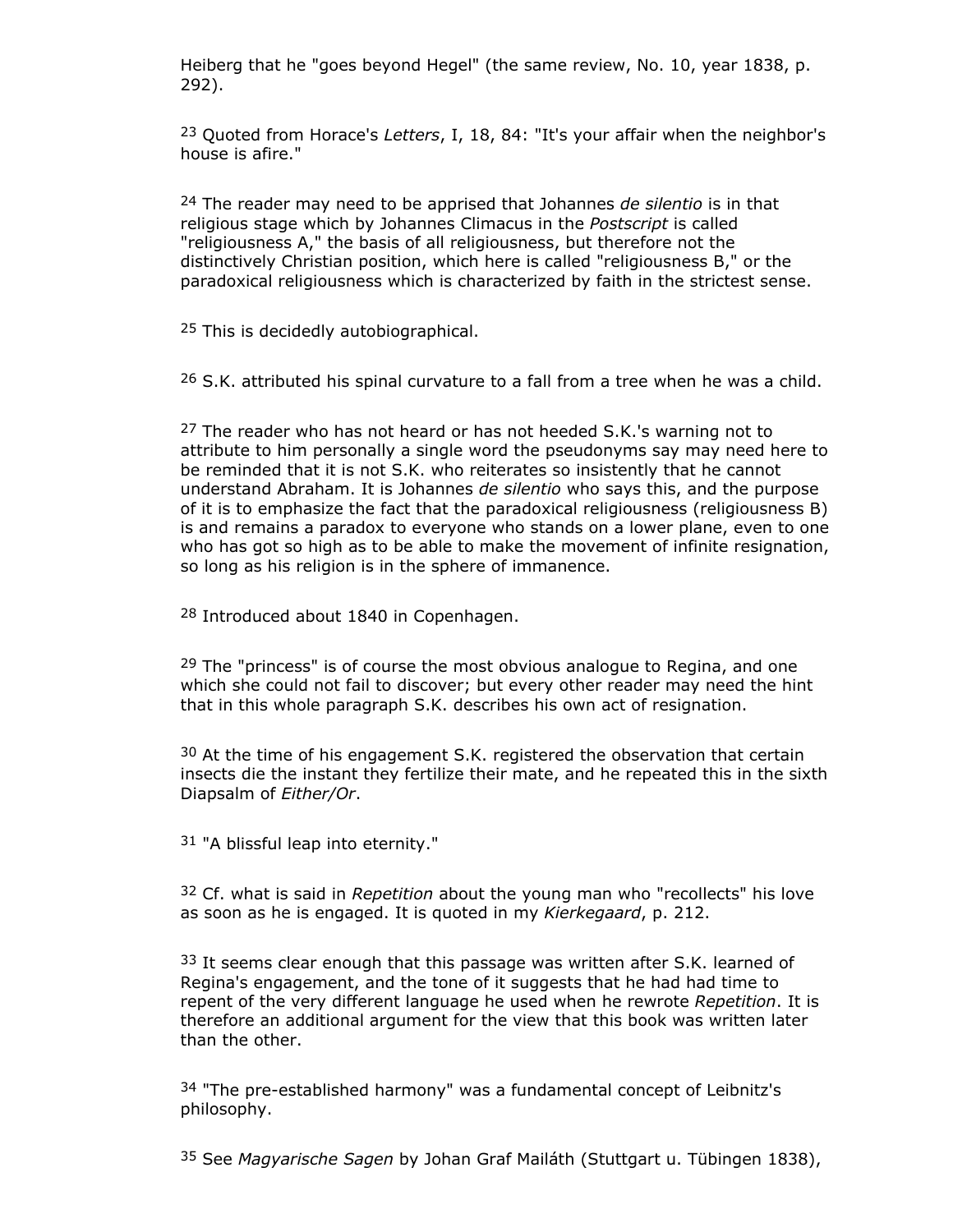Vol. II, p. 18 Cf. *Journal* II A 449.

<span id="page-64-0"></span>36 An entry in the *Journal* (IV A 107) dated May 17 [1843], at the time, that is, when he was composing these two works in Berlin, S.K. says: "If I had had faith, I would have remained with Regina." He was then only a knight of infinite resignation, but he was in the way of becoming a knight of faith.

<span id="page-64-1"></span> $37$  It would have been well had I remarked earlier that the Danish words *resignere* and *Resignation* have a more active sense than we attach to the word "resignation," that they imply an act rather than a passive endurance of a situation, and therefore could be translated by "renounce," "renunciation"–yet it would not do to dub our knight the knight of renunciation.

<span id="page-64-2"></span>38 See Rosenkranz, *Erinnerungen an Karl Daub* (Berlin 1837), p. 2. Cf. *Journal* IV A 92.

<span id="page-64-3"></span>39 S.K. liked to be called "Master of Irony" in view of the big book on *The Concept of Irony* by which he won his degree of Master of Arts.

<span id="page-64-4"></span>40 A Greek word meaning end or goal–which S.K. writes with Greek letters but I transliterate because it is of such common occurrence, and also because it is in the way of becoming an English word.

<span id="page-64-5"></span>41 This is the conception of the ethical which is stressed in the Second Part of *Either/Or*. Perhaps Schrempf is right in affirming that what caused S.K. unnecessary agony was his acceptance of the Hegelian notion of the relation between the universal and the particular.

<span id="page-64-6"></span>42 Cf. *Philosophie des Rechts*, 2nd ed. (1840) §§129-141 and Table of Contents p. xix.

<span id="page-64-7"></span>43 The Trojan war. When the Greek fleet was unable to set sail from Aulis because of an adverse wind the seer Calchas announced that King Agamemnon had offended Artemis and that the goddess demanded his daughter Iphigenia as a sacrifice of expiation.

<span id="page-64-8"></span>44 See Euripides, *Iphigenia in Aulis*, v. 448 in Wilster's translation. Agamemnon says, "How lucky to be born in lowly station where one may be allowed to weep." The confidants mentioned below are Menelaus, Calchas and Ulysses. Cf. v. 107.

<span id="page-64-9"></span>45 Jephtha. Judges 11:30-40.

<span id="page-64-10"></span>46 The sons of Brutus, while their father was Consul, took part in a conspiracy to restore the king Rome has expelled, and Brutus ordered them put to death.

<span id="page-64-11"></span><sup>47</sup> This is temptation is the sense we ordinarily attach to the word. For temptation in a higher sense (*Anfaegtelse*) I have in the translation of other books used the phrase "trial of temptation." Professor Swenson, in an important passage of the *Postscript*, preferred to use the German word *Anfechtung*. In this work I have use "temptation" and added the German word in parentheses. The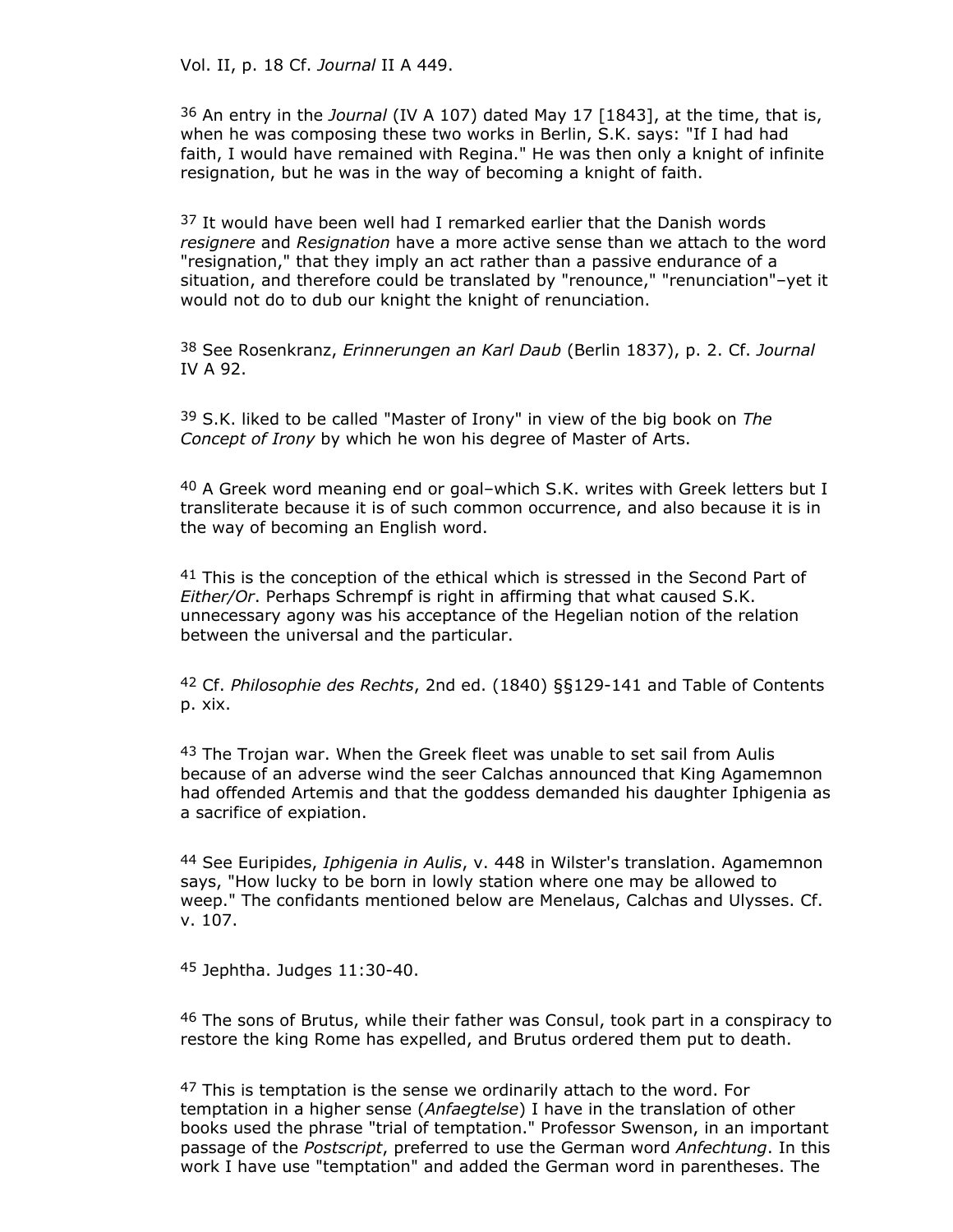distinction between the two sorts of temptation is plainly indicated by S.K. in this paragraph.

<span id="page-65-0"></span>48 This is the Scriptural word which we translate by "offense" or "stumbling block." Only Mr. Dru has preferred to use the identical word "scandal."

<span id="page-65-1"></span>49 *Docents* and *Privatdocents* (both of them German titles for subordinate teachers in the universities) were very frequently the objects of S.K.'s satire. He spoke more frequently about "the professor" after Martensen had attained that title.

<span id="page-65-2"></span>50 It would be interesting and edifying to make an anthology of the passages in which S.K. speaks of the Blessed Virgin; for surely no Protestant was ever so much engrossed in this theme, and perhaps no Catholic has appreciated more profoundly this unique position of Mary.

<span id="page-65-3"></span>51 In *Auszüge aus den Literatur-Briefen*, 81st letter, in Maltzahn's ed. Vol. vi, pp. 205ff.

<span id="page-65-4"></span>52 E.g. Hegel's *Logik*, ii, Book 2, Sect 3, Cap. C (*Werke* IV, pp. 177ff.; *Encyclopedie* I §140 (*Werke* VI, pp. 275ff.).

<span id="page-65-5"></span>53 It appears from the *Journal* (I A 273) that S.K. had in mind Schleiermacher's "Theology of Feeling," and also (with not so obvious a justification) the dogmatists of the Hegelian school. The Danish editors refer to Marheineke, *Dogmatik*, 2nd ed. §§70, 71, 86.

<span id="page-65-6"></span>54 Unexpected.

<span id="page-65-7"></span>55 In this particular instance S.K. could define precisely what he understood by Isaac, that is, Regina; and the formlessness of this sentence was intentional–it is a smokescreen.

<span id="page-65-8"></span>56 The Danish editors refer to Bretschneider's Lexicon; but no language lacks "exegetical aids" which serve the purpose of emasculating the New Testament. In this instance the absolute word "hate" is weakened successively by each term used to define it: "feel dislike," "love less," "put in a subordinate place," "show no reverence," "regard as naught."

<span id="page-65-9"></span>57 The Hebrew consonants *yodh* and *vav* originally indicated vowel sounds, and when the vowel sounds came to be written below the consonants these letters became superfluous in this respect and were said to repose (*hvile*) in the vowel. So S.K. understood the situation in his *Journal* II A 406, but here he has inverted it.

<span id="page-65-10"></span>58 Fabius Maximus who in 217 B.C. conducted the war against Hannibal and received the appellation of Cunctator for his successful strategy of delay or procrastination.

<span id="page-65-11"></span>59 Public property.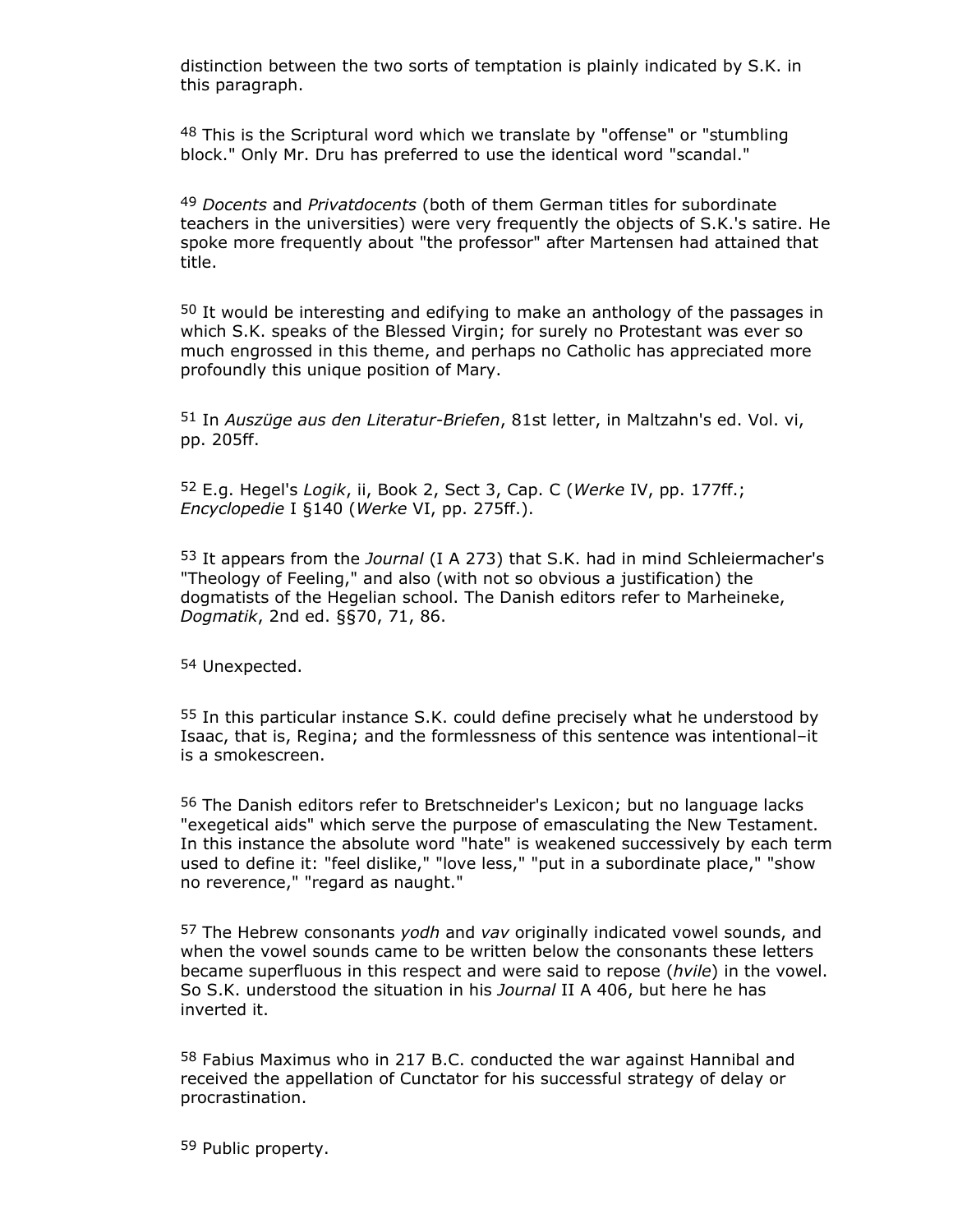<span id="page-66-0"></span>60 A play by Olussen, which in Act ii, Scene 10 and elsewhere speaks of "two witnesses" but not of beadles (*Stokemændene*) i.e. four men appointed to attend legal proceedings as witnesses.

<span id="page-66-1"></span> $61$  The corresponding passages are Deut. 16:6f. and 33:9; Matt. 10:37, 19:29. In the manuscript 1 Cor. 7:11 is spoken of as a "similar" passage, but not with good reason.

<span id="page-66-2"></span> $62$  Two parts of the myth, viz. change and recognition, have to do with this.

<span id="page-66-3"></span>63 The word is literally "carrom." The Danish editors explain that it means here to coincide at the same instant. Thus Oedipus by "recognizing" who he is brings about a "change" in his fortune.

<span id="page-66-4"></span>64 Oedipus in Sophocles' tragedy of that name.

<span id="page-66-5"></span>65 Iphigenia in Euripides' *Iphigenia in Tauris*.

<span id="page-66-6"></span>66 In his *Natural History*, V, 4, 7. Cf. *Journal* IV A 36.

<span id="page-66-9"></span>67 Book viii (5), Cap. 3, 3.

<span id="page-66-10"></span> $68$  Title of a Roman priesthood, which S.K. (I know not for what reason) applies here to the Greek soothsayers.

<span id="page-66-7"></span>69 Vol. I, §§1 and 2–p. 10 in Maltzahn's ed.

<span id="page-66-8"></span>70 Theology of pilgrims–contrasted with *theologia beatorum*, and ancient division no longer in vogue.

<span id="page-66-11"></span> $71$  It is remembered that S.K. believed his marriage was prohibited by a "divine" veto." Hence the prospective bridegroom of Delphi presents the closest analogy to his situation. In fact, the *Journal* shows that every line of conduct contemplated in this passage was seriously considered by S.K.–even the possibility of a "romantic union" without marriage. But it was the second line of conduct he chose.

<span id="page-66-12"></span><sup>72</sup> Axel and Valborg are the pair of unhappy lovers most celebrated in Danish literature. Because of their close consanguinity the Church forbade their marriage.

<span id="page-66-13"></span>73 This in fact was S.K.'s position.

<span id="page-66-14"></span>74 Cf. Lessing, *Hamburgische Dramaturgie*, Vol. I, art. 22 (in Maltzahn's ed VII, p. 96).

<span id="page-66-15"></span>75 Nowhere, not even in the *Journal*, has S.K. so perfectly described the modest confidence with which Regina committed herself to him.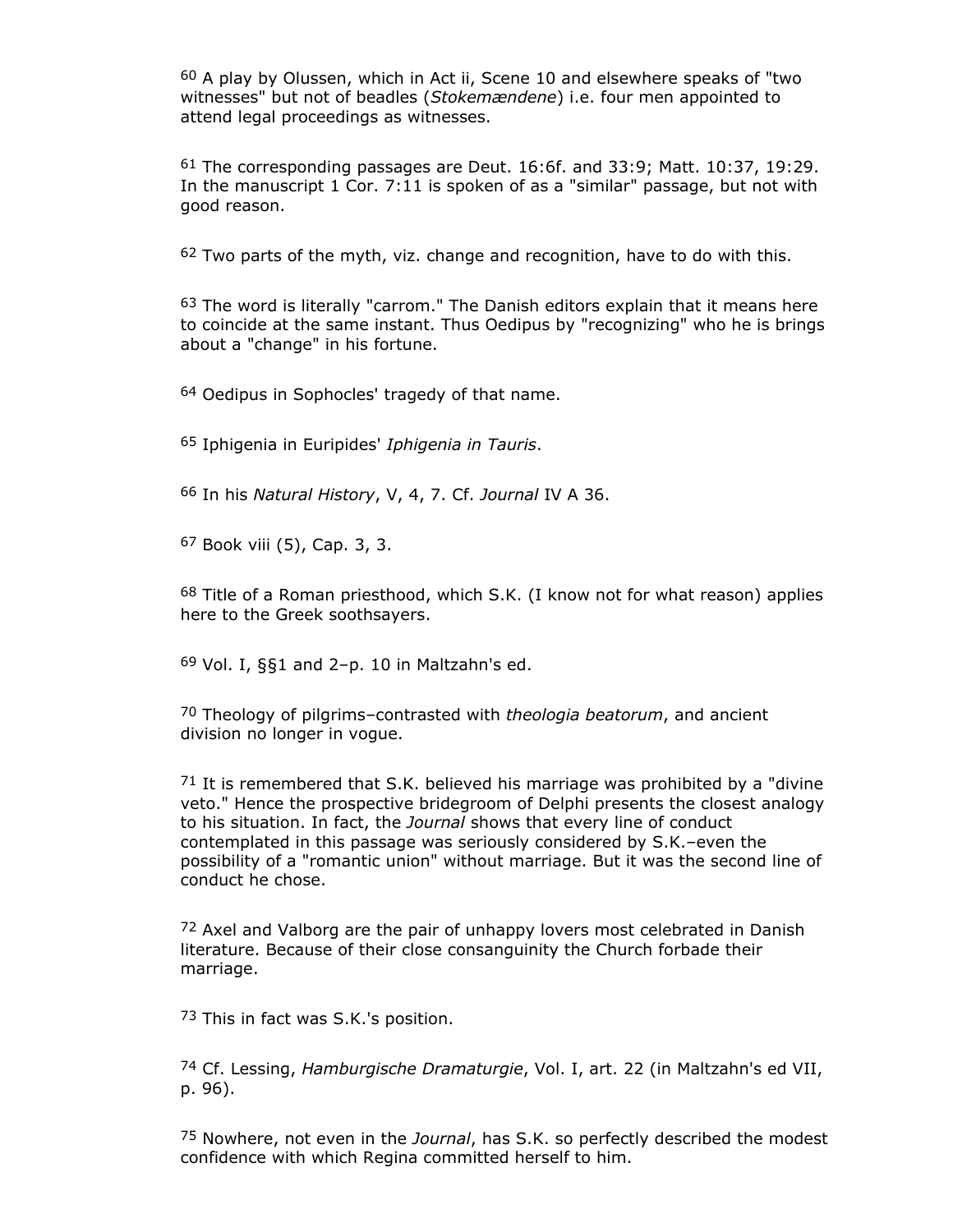<span id="page-67-0"></span> $76$  It is found in the fairy tale of "Beauty and the Beast" (Molbeck, No. 7), but not in the legend of "Agnes and the Merman."

<span id="page-67-1"></span>77 Cf. the *Stages*, pp. 193ff.

<span id="page-67-2"></span> $78$  S.K. uses here the word "emotion," but it is clear that he has in mind what a modern psychology has called *libido*.

<span id="page-67-3"></span>79 Letter of credit on happiness. See Schiller's "Resignation," 3rd strophe (*Gedichte, 2te Periode*).

<span id="page-67-4"></span>80 For no one has ever escaped from love or ever will so long as there be beauty and eyes to see with. Longus, *Daphnis and Chloë*. Introduction, §4. Cf. *Journal* IV A 30.

<span id="page-67-5"></span>81 Unfortunately the Danish word *bedrage* means to defraud as well as deceive. I seek to straddle both meanings (imperfectly) by using the word "cheat."

<span id="page-67-6"></span>82 So it was S.K. was accustomed to think of himself. How ingenious of him to make this story fit his case by the device of "supposing" Sarah was a man!

<span id="page-67-7"></span>83 *The Jew*, a play by Cumberland which was many times presented at the Royal Theater in Copenhagen between 1795 and 1834 and was published in a Danish translation in 1796. Scheva the Jew everyone regarded as a miser and a userer, but in secret he did great works of beneficence.

<span id="page-67-8"></span>84 In *Kierkegaarden in Sobradise* (Danske Værker, I, p. 282).

<span id="page-67-9"></span>85 There never was great genius without some madness. As guoted by Seneca (*de tranquilitate animi*, 17, 10) from Aristotle the phrase is: *sine mixtura dementiae*. S.K. quoted it in his *Journal* (IV A 148) at a time when he was anxiously inquiring whether his own state of mind might not be close to madness.

<span id="page-67-10"></span>86 If before the beginning of this century S.K. had been widely known in Europe, we would trace to him rather than to Dostoevski or any other the modern preoccupation with such topics.

<span id="page-67-11"></span> $87$  It is to be remembered that in his university days S.K. was absorbingly interested in the legends of Faust, Don Juan, and Ahsverus (the Wandering Jew), which he took to be typical of doubt, sensuality and despair. The following footnote deals with other themes which interested him at the same time. He wrote a big book (his dissertation for the master's degree) on *The Concept of Irony*, and he made preparation for a work on satire.

<span id="page-67-13"></span><span id="page-67-12"></span>88 In one financial crisis S.K.'s father increased his fortune by investing in bonds issued by the Crown (i.e. on the credit of the absolute sovereign), and in a later crisis S.K. lost much of his by investing in the same security.